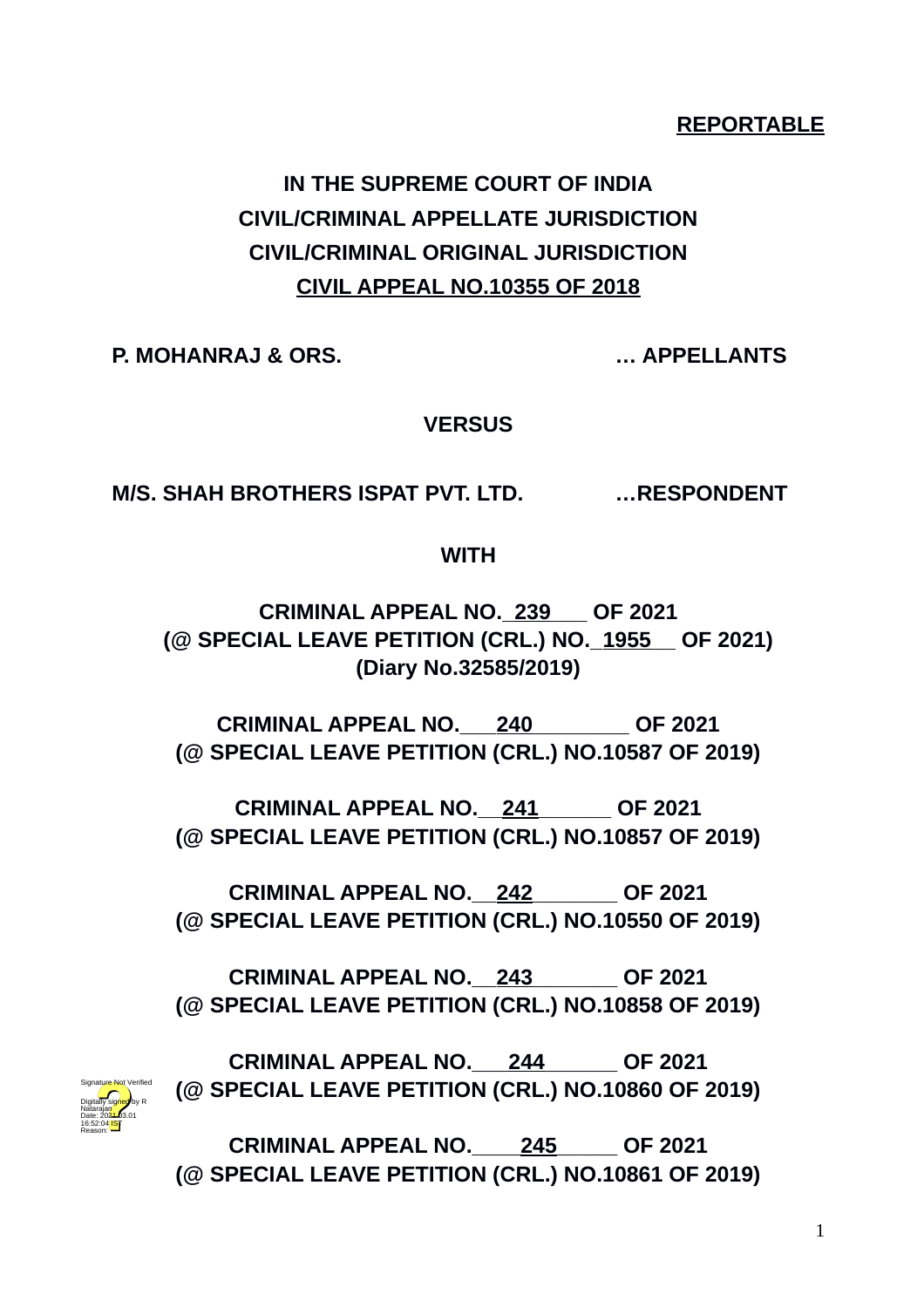2

# **WRIT PETITION (CRIMINAL) NO.9 OF 2021**

**WRIT PETITION (CRIMINAL) NO.26 OF 2021**

**WRIT PETITION (CIVIL) NO.18 OF 2021**

**(@ SPECIAL LEAVE PETITION (CRL.) NOs.5653-5668 OF 2020)**

**WRIT PETITION (CIVIL) NO.1417 OF 2020**

**WRIT PETITION (CIVIL) NO.1439 OF 2020**

**CRIMINAL APPEAL Nos.\_215-230\_\_ OF 2021**

**(@ SPECIAL LEAVE PETITION (CRL.) NOs.5638-5651 OF 2020)**

**CRIMINAL APPEAL Nos.\_201-204\_\_ OF 2021**

**WRIT PETITION (CRIMINAL) NO.342 OF 2020**

**WRIT PETITION (CRIMINAL) NO.297 OF 2020**

**WRIT PETITION (CIVIL) NO.982 OF 2020**

**WRIT PETITION (CRIMINAL) NO.339 OF 2020**

**WRIT PETITION (CRIMINAL) NO.330 OF 2020**

**CRIMINAL APPEAL NO.\_\_199\_\_\_\_ OF 2021 (@ SPECIAL LEAVE PETITION (CRL.) NO.3500 OF 2020)**

**CRIMINAL APPEAL NO.\_\_200\_\_\_\_\_ OF 2021 (@ SPECIAL LEAVE PETITION (CRL.) NO.2496 OF 2020)**

**CRIMINAL APPEAL Nos.\_247-248\_ OF 2021 (@ SPECIAL LEAVE PETITION (CRL.) NOs.2246-2247 OF 2020)**

**CRIMINAL APPEAL NO. 246\_\_\_ OF 2021 (@ SPECIAL LEAVE PETITION (CRL.) NO.10446 OF 2019)**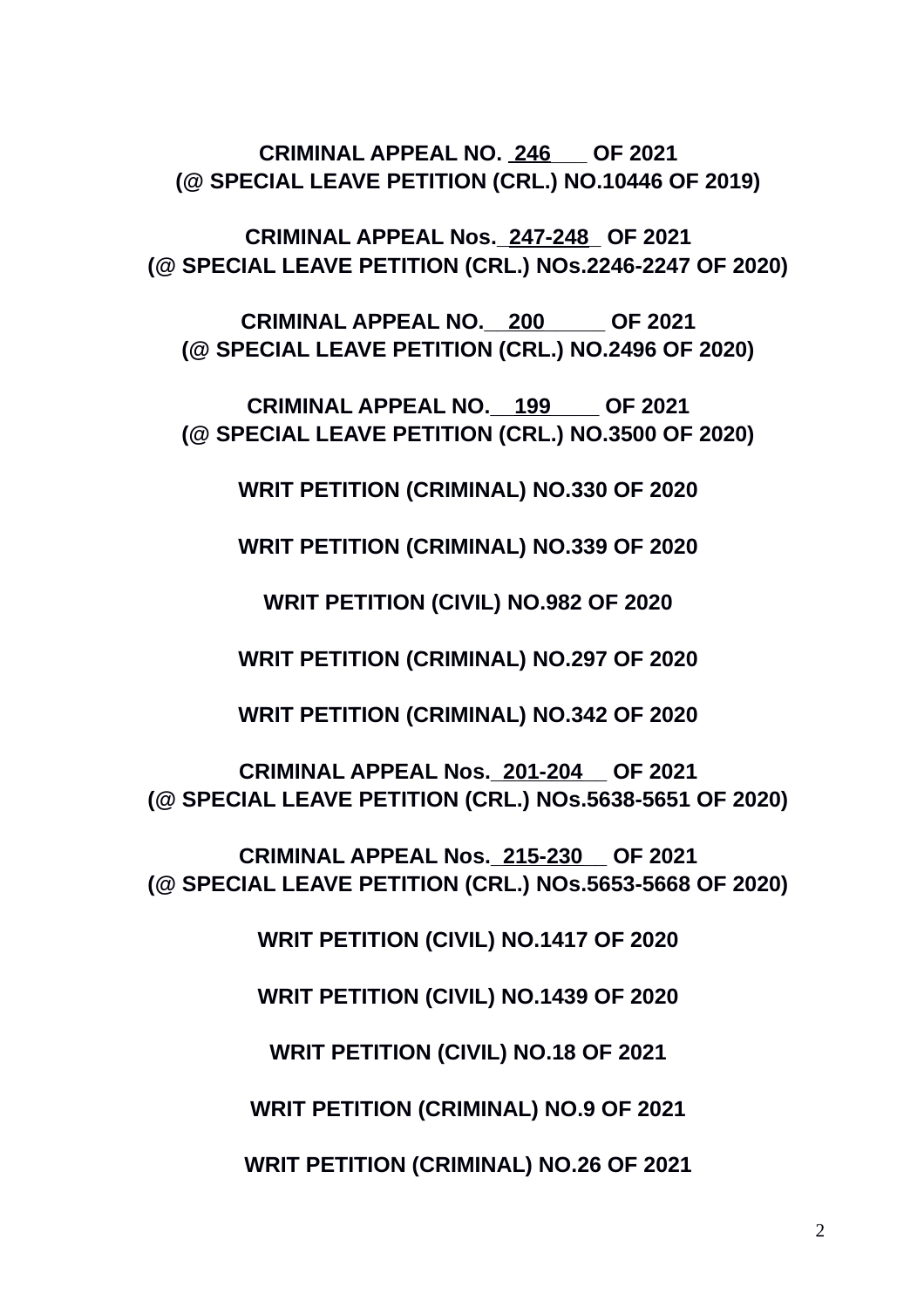#### **J U D G M E N T**

#### **R.F. Nariman, J.**

1. Steel products were supplied by the respondent to one M/s. Diamond Engineering Pvt. Ltd. ["**the company**"] from 21.09.2015 to 11.11.2016, as a result of which INR 24,20,91,054/- was due and payable by the company. As many as 51 cheques were issued by the company in favour of the respondent towards amounts payable for supplies, all of which were returned dishonoured for the reason "funds insufficient" on 03.03.2017. As a result, on 31.03.2017, the respondent issued a statutory demand notice under Section 138 read with Section 141 of the Negotiable Instruments Act, 1881, calling upon the company and its three Directors, the appellants no.1-3 herein, to pay this amount within 15 days of the receipt of the notice.

2. On 28.04.2017, two cheques for a total amount of INR 80,70,133/ presented by the respondent for encashment were returned dishonoured for the reason "funds insufficient". A second demand notice dated 05.05.2017 was therefore issued under the selfsame Sections by the respondent, calling upon the company and the appellants to pay this amount within 15 days of the receipt of the notice.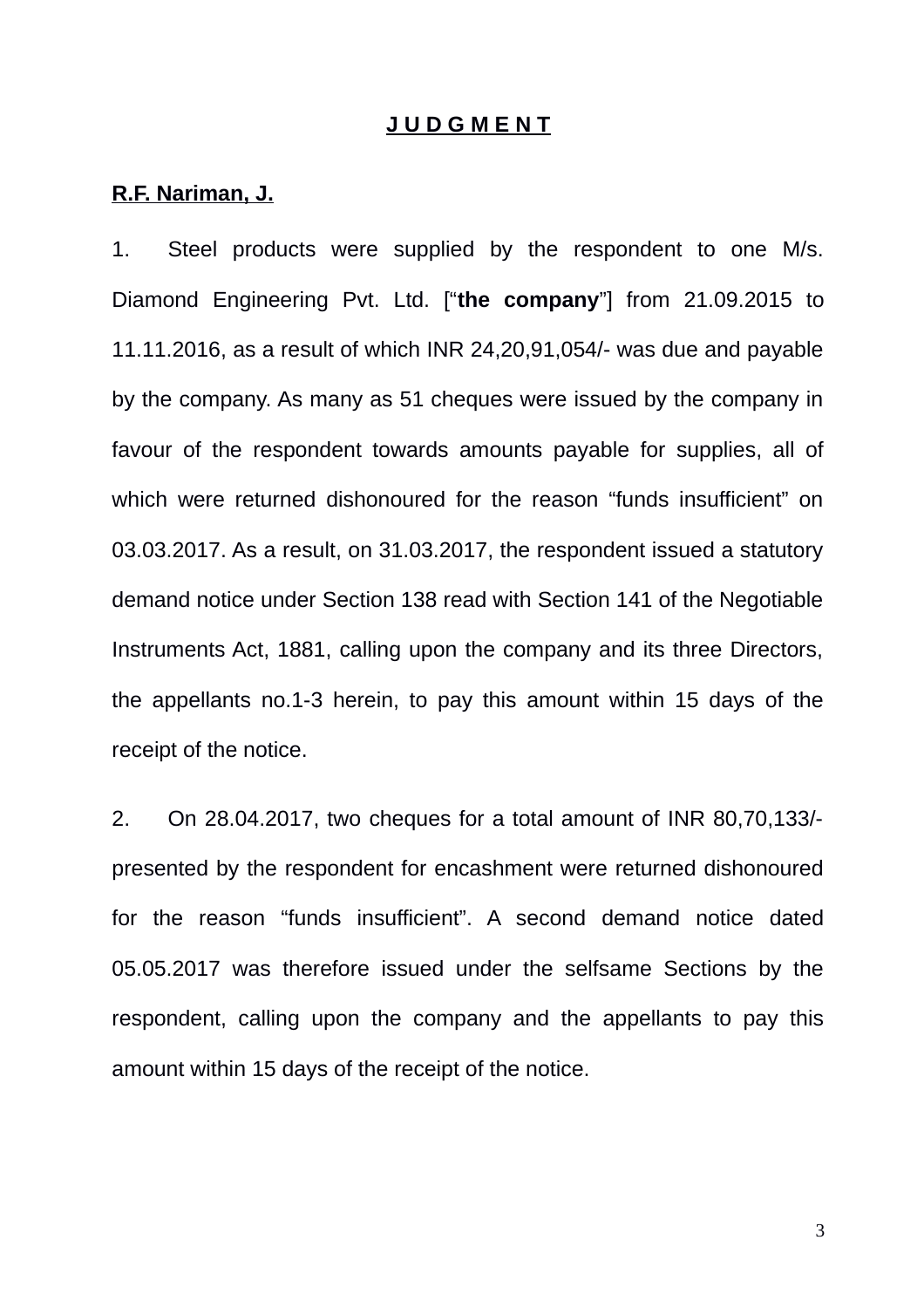3. Since no payment was forthcoming pursuant to the two statutory demand notices, two criminal complaints, being Criminal Complaint No.SS/552/2017 and Criminal Complaint No. SS/690/2017 dated 17.05.2017 and 21.06.2017, respectively, were filed by the respondent against the company and the appellants under Section 138 read with Section 141 of the Negotiable Instruments Act before the Additional Chief Metropolitan Magistrate ["**ACMM**"], Kurla, Mumbai. On 12.02.2018, summons were issued by the ACMM to the company and the appellants in both the criminal complaints.

4. Meanwhile, as a statutory notice under Section 8 of the Insolvency and Bankruptcy Code, 2016 ["**IBC**"] had been issued on 21.03.2017 by the respondent to the company, and as an order dated 06.06.2017 was passed by the Adjudicating Authority admitting the application under Section 9 of the IBC and directing commencement of the corporate insolvency resolution process with respect to the company, a moratorium in terms of Section 14 of the IBC was ordered. Pursuant thereto, on 24.05.2018, the Adjudicating Authority stayed further proceedings in the two criminal complaints pending before the ACMM. In an appeal filed to the National Company Law Appellate Tribunal ["**NCLAT**"], the NCLAT set aside this order, holding that Section 138, being a criminal law provision, cannot be held to be a "proceeding" within the meaning of Section 14 of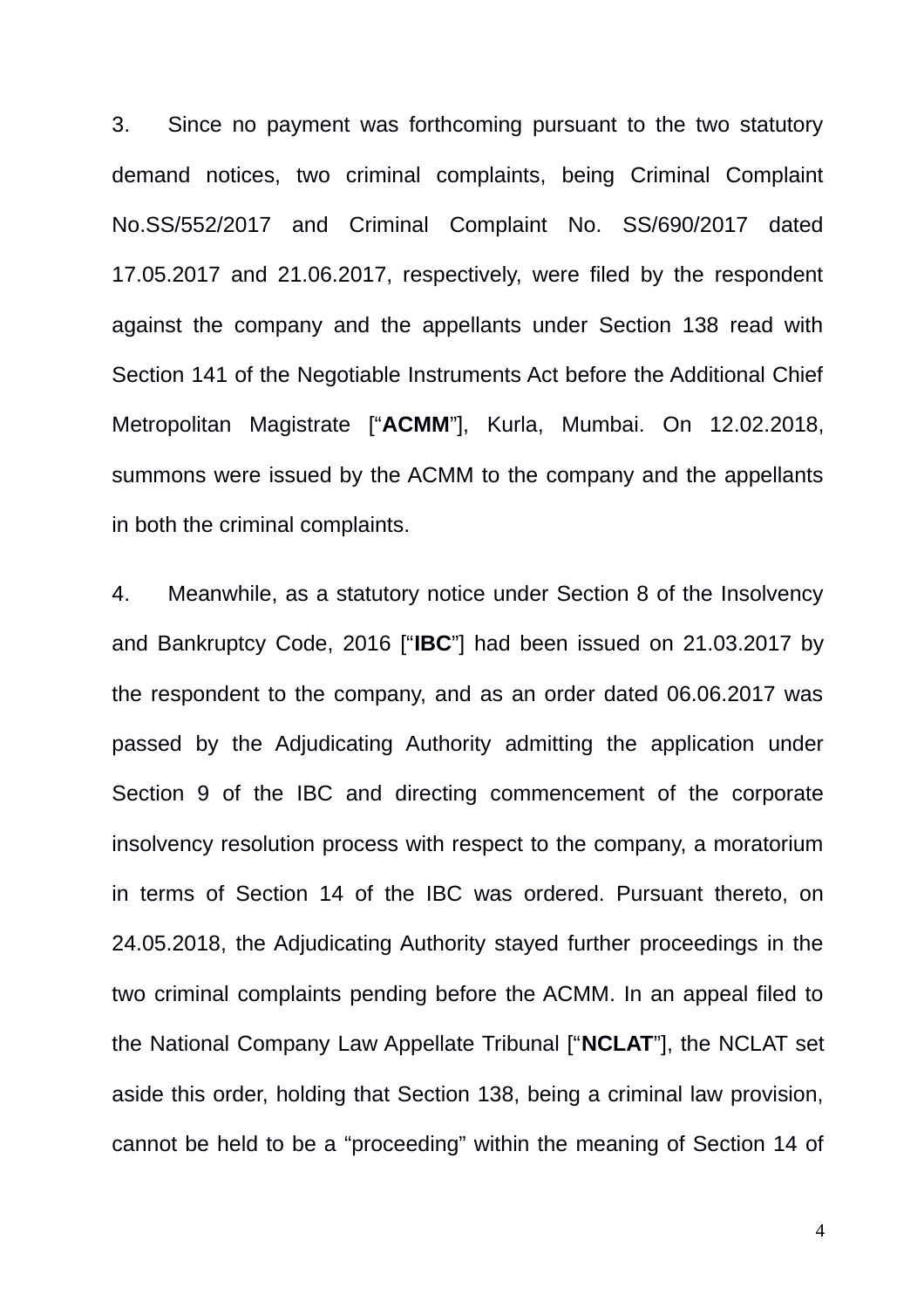the IBC. In an appeal filed before this Court, on 26.10.2018, this Court ordered a stay of further proceedings in the two complaints pending before the learned ACMM. On 30.09.2019, since a resolution plan submitted by the promoters of the company had been approved by the committee of creditors, the Adjudicating Authority approved such plan as a result of which, the moratorium order dated 06.06.2017 ceased to have effect. It may only be added that at present, an application for withdrawal of approval of this resolution plan has been filed by the financial creditors of the company before the Adjudicating Authority. Equally, an application to extend time for implementation of this plan has been filed by the resolution applicant sometime in October 2020 before the Adjudicating Authority. Both these applications have yet to be decided by the Adjudicating Authority, the next date of hearing before such Authority being 08.02.2021.

5. The important question that arises in this appeal is whether the institution or continuation of a proceeding under Section 138/141 of the Negotiable Instruments Act can be said to be covered by the moratorium provision, namely, Section 14 of the IBC.

6. Shri Jayanth Muth Raj, learned Senior Advocate appearing on behalf of the appellants, has painstakingly taken us through various provisions of the IBC and has argued that the object of Section 14 being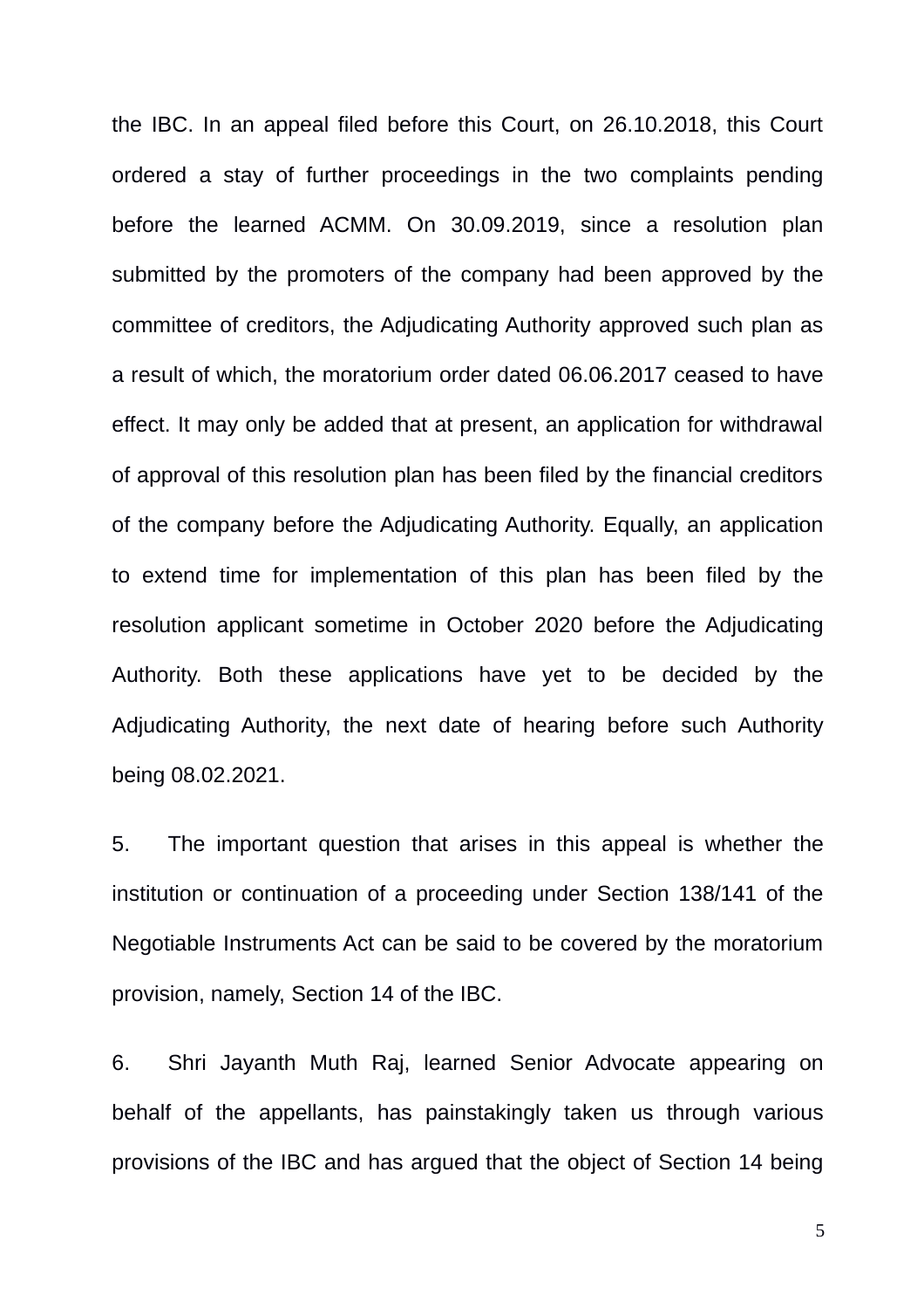that the assets of the corporate debtor be preserved during the corporate insolvency resolution process, it would be most incongruous to hold that a Section 138 proceeding, which, although a criminal proceeding, is in essence to recover the amount of the bounced cheque, be kept out of the word "proceedings" contained in Section 14(1)(a) of the IBC. According to the learned Senior Advocate, given the object of Section 14, there is no reason to curtail the meaning of the expression "proceedings", which would therefore include all proceedings against the corporate debtor, civil or criminal, which would result in "execution" of any judgment for payment of compensation. He emphasised the fact that Section 14(1)(a) was extremely wide and ought not to be cut down by judicial interpretation given the expression "any" occurring twice in Section 14(1)(a), thus emphasising that so long as there is a judgment by any court of law (which even extends to an order by an authority) which results in coercive steps being taken against the assets of the corporate debtor, all such proceedings are necessarily subsumed within the meaning of Section 14(1)(a). He also referred to the width of Section 14(1)(b) and the language of Section 14(1)(b) and therefore argued that given the object of Section 14, no rule of construction, be it *ejusdem generis* or *noscitur a sociis* can be used to cut down the plain meaning of the words used in Section 14(1)(a). He cited a number of judgments in support of this proposition. He also argued that in any event, even if criminal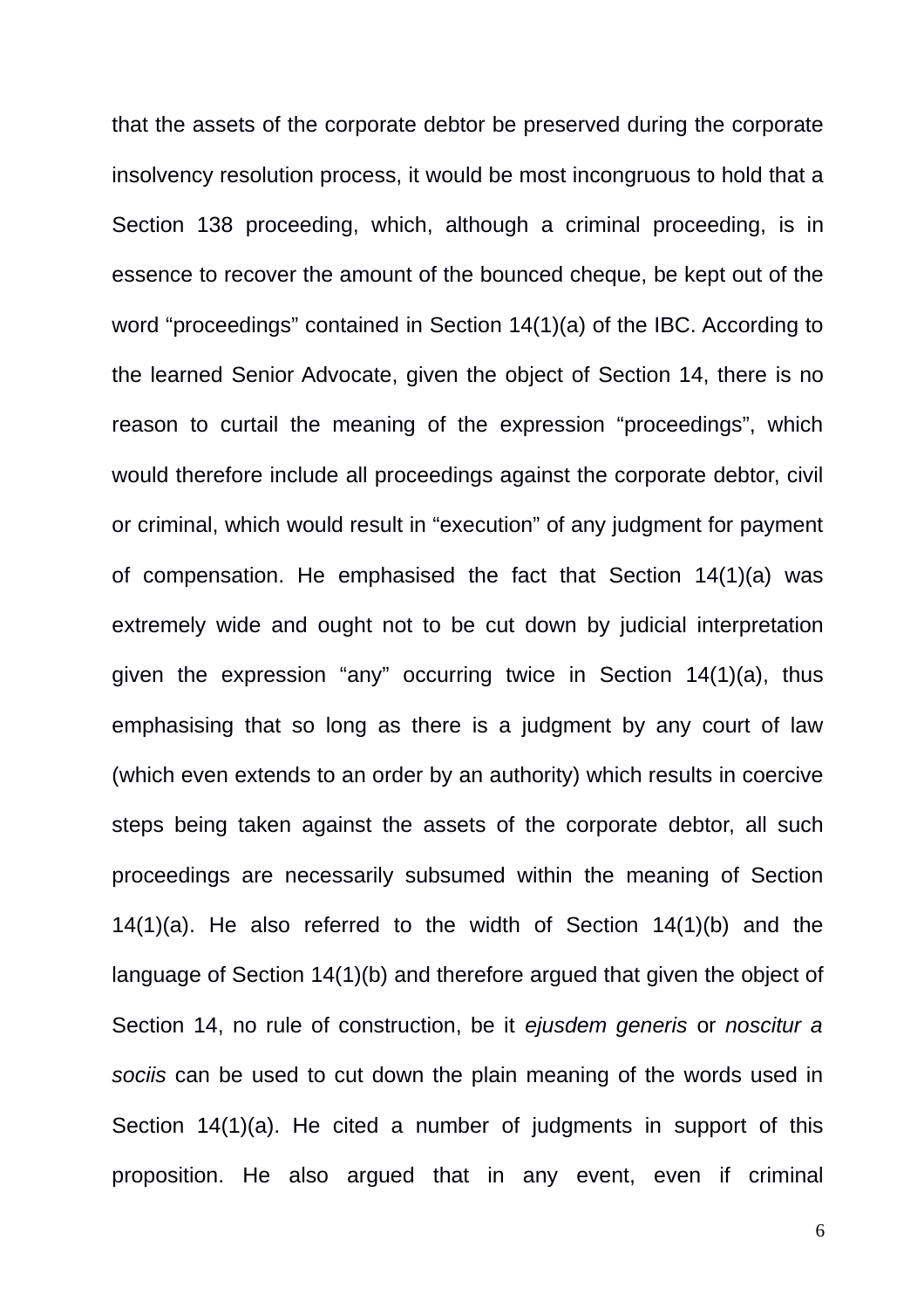proceedings properly so-called are to be excluded from Section 14(1)(a), a Section 138 proceeding being quasi-criminal in nature, whose dominant object is compensation being payable to the person in whose favour a cheque is made, which has bounced, the punitive aspect of Section 138 being only to act as an *in terrorem* proceeding to achieve this result, it is clear that in any event, a hybrid proceeding partaking of this nature would certainly be covered. He cited a number of judgments in order to buttress this proposition as well.

7. Shri Jayant Mehta, learned Advocate appearing on behalf of the respondent, rebutted each of these submissions with erudition and grace. He referred to the Report of the Insolvency Law Committee of February 2020 to drive home his point that the object of Section 14 being a limited one, a criminal proceeding could not possibly be included within it. He further went on to juxtapose the moratorium provisions which would apply in the case of individuals and firms in Sections 85, 96, and 101 of the IBC, emphasising that the language of these provisions being wider would, by way of contrast, include a Section 138 proceeding so far as individuals and firms are concerned, which has been expressly eschewed so far as Section 14's applicability to corporate debtors is concerned. He relied upon the *ejusdem generis/noscitur a sociis* rules of construction that had, in fact, been applied to Section 14(1)(a) by the Bombay High Court and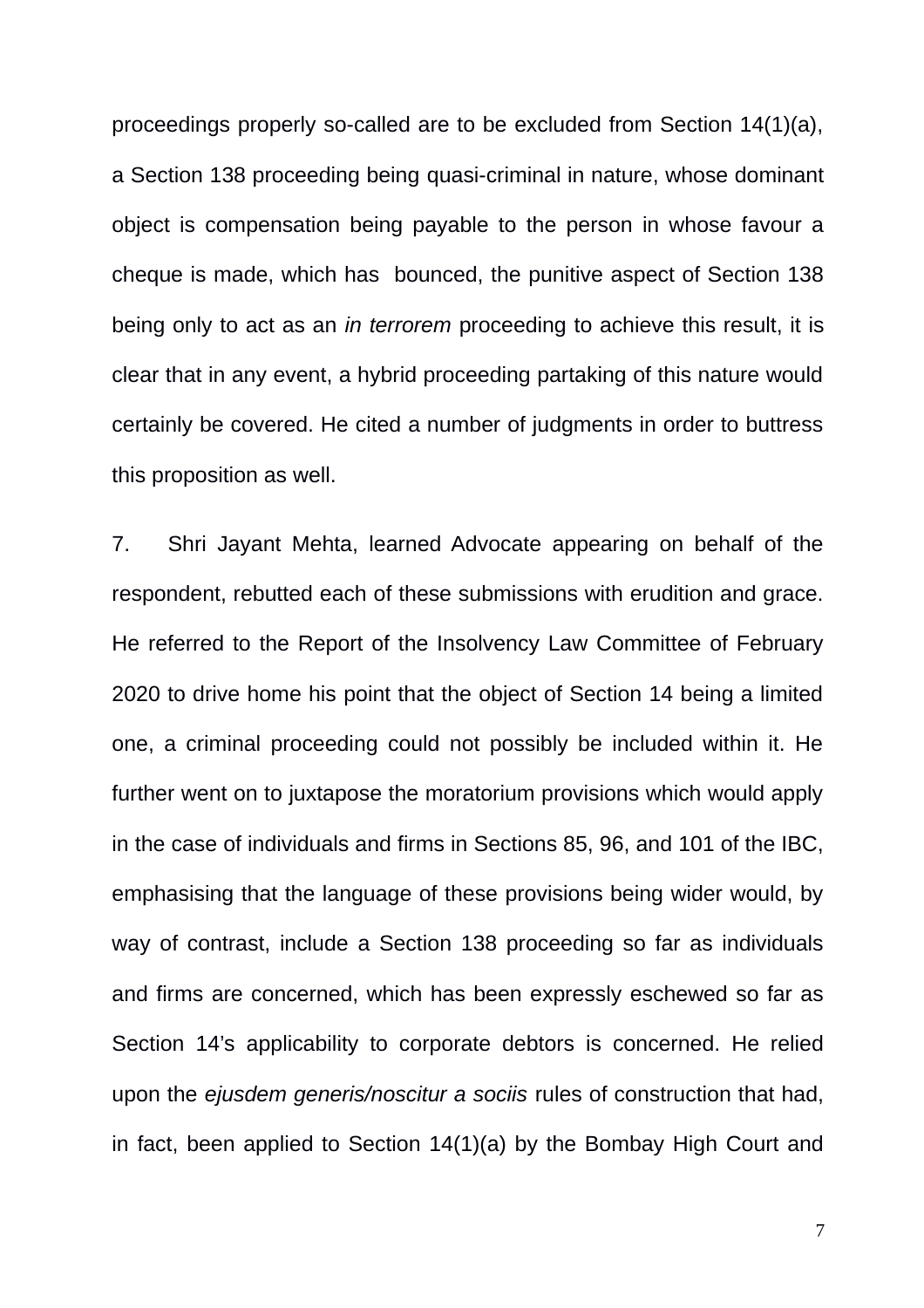the Calcutta High Court to press home his point that since the expression "proceedings" takes its colour from the previous expression "suits", such proceedings must necessarily be civil in nature. He cited judgments which distinguish between civil and criminal proceedings and went on to argue that Section 138 of the Negotiable Instruments Act is a criminal proceeding whose object may be two fold, the primary object being to make what was once a civil wrong punishable by a jail sentence and/or fine. He relied heavily upon judgments which construed like expressions contained in Section 22(1) of the Sick Industrial Companies Act, 1985 ["**SICA**"], and Section 446(2) of the Companies Act, 1956. He also was at pains to point out from several judgments that the Delhi High Court had not applied Section 14 of the IBC to stay proceedings under Section 34 of the Arbitration and Conciliation Act, 1996; the Bombay High Court had not applied Section 14 of the IBC to stay prosecution under the Employees' Provident Funds Act, 1952; and that the Delhi High Court had not stayed proceedings covered by the Prevention of Money-Laundering Act, 2002, stating that criminal proceedings were not the subject matter of Section 14 of the IBC. He thus supported the judgment under appeal, stating that the consistent view of the High Courts has been that Section 138, being a criminal law provision, could not possibly be said to be covered by Section 14 of the IBC. He also relied upon the provision contained in Section 33(5) of the IBC to argue that when a liquidation order is passed,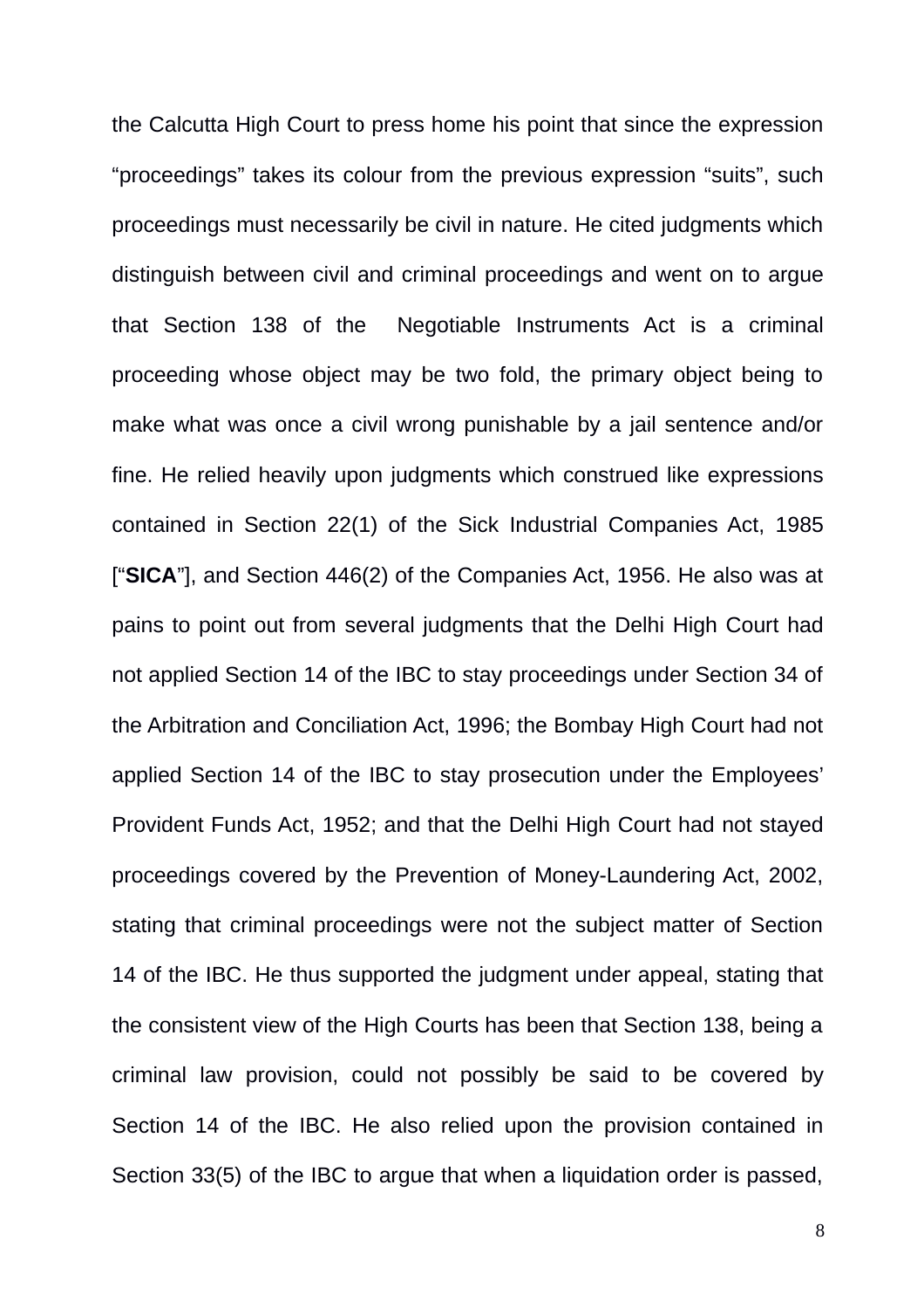no suit or other legal proceeding can be instituted by or against a corporate debtor, similar to what is contained in Section 446 of the Companies Act, 1956, and if those decisions are seen, then the expression "or other legal proceeding" obviously cannot include criminal proceedings. On the other hand, in any case, the expression "or other legal proceeding" should be contrasted with the word "proceedings" in Section 14(1)(a) of the IBC, which cannot possibly include a criminal proceeding, given its object. Lastly, he also relied upon Section 32A of the IBC, which was introduced by the Insolvency and Bankruptcy Code (Amendment) Act, 2020 w.e.f. 28.12.2019, and emphasised the fact that the liability of a corporate debtor for an offence committed prior to the commencement of the corporate insolvency resolution process shall cease in certain circumstances. This provision would have been wholly unnecessary if Section 14(1)(a) were to cover criminal offences as well, as they would cease for the period of moratorium. Thus, he argued that this Section throws considerable light on the fact that criminal prosecutions are outside the ken of the expression "proceedings" contained in Section 14(1)(a) of the IBC.

8. Shri Aman Lekhi, learned Additional Solicitor General, appearing on behalf of the Union of India in W.P. (Crl.) No. 297/2020, has comprehensively taken us through Chapter XVII of the Negotiable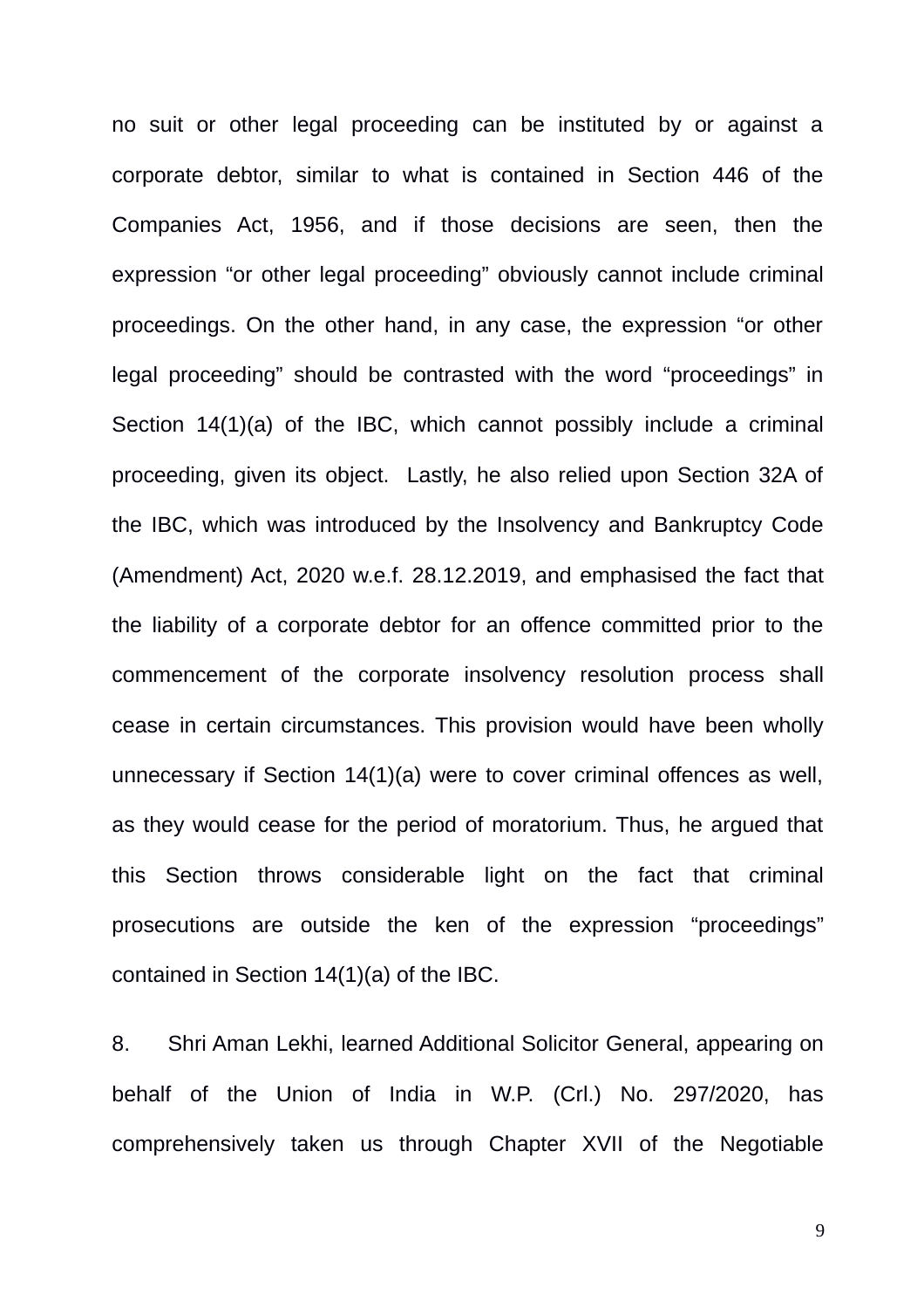Instruments Act to argue that a plain reading of the said Chapter would reveal that the offence under Section 138 is a purely criminal offence which results in imposition of a jail sentence or fine or both, being punishments exclusively awardable under Section 53 of the Indian Penal Code, 1860 only in a criminal proceeding, and hence, does not fall within "proceedings" contemplated by Section 14 of the IBC. He further states that since compounding under criminal law can only take place at the instance of the complainant/injured party, a subordinate criminal court has no inherent power to terminate proceedings under Section 138/141 upon "payment of compensation to the satisfaction of the court". He then relied upon the rule of *noscitur a sociis* to state that since the expression "proceedings" contained in Section 14(1)(a) of the IBC is preceded by the expression "suits" and followed by the expression "execution", it has to be read in a sense analogous to civil proceedings dealing with private rights of action as contrasted with criminal proceedings which deal with public wrongs. According to the learned Additional Solicitor General, the intent manifest in Section 14 of the IBC is reinforced by the introduction of Section 32A to the IBC in that if the intent of Section 14 were to prohibit initiation or continuation of criminal proceedings, the legislature would not have contemplated the introduction of Section 32A by way of amendment. He further states that if the expression "proceedings" contained in Section 14 were to be construed so as to include criminal proceedings, it would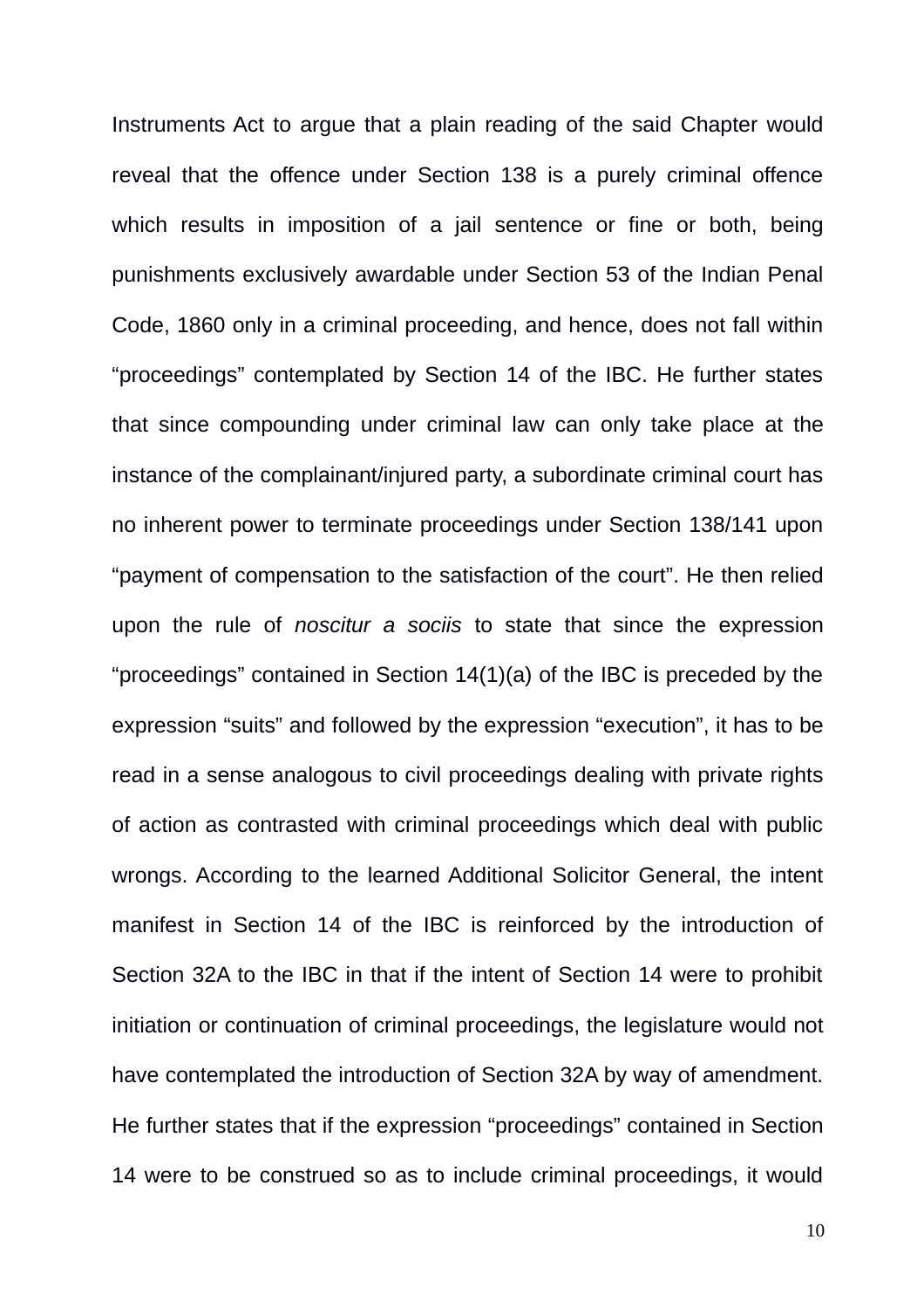render the first proviso to Section 32, which deals with institution of prosecution against a corporate debtor during the corporate insolvency resolution process, and the second proviso, which indicates pendency of criminal prosecution against those in charge of and responsible for the conduct of the corporate debtor, otiose. He relied on the judgment in **Aneeta Hada v. Godfather Travels & Tours (P) Ltd.**, (2012) 5 SCC 661 ["**Aneeta Hada**"] to buttress his submission that criminal liability can fall on Directors/persons in charge of and responsible for the conduct of the corporate debtor even where the corporate debtor may not be proceeded against by virtue of Section 14 or Section 32A. He lastly submits that Sections 81 and 101 of the IBC, in speaking of a moratorium in context of "any debt" also lend support to his contention that moratorium under the IBC only applies to civil proceedings within the realm of private law, and that since Section 138 proceedings are not proceedings for the recovery of a debt, they cannot fall within the moratorium provisions set out by Sections 14 or 81 or 101.

#### **INTERPRETATION OF SECTION 14 OF THE IBC**

9. Having heard learned counsel, it is important at this stage to set out Section 14 of the IBC, which reads as follows:

"**14. Moratorium**.—(1) Subject to provisions of sub-sections (2) and (3), on the insolvency commencement date, the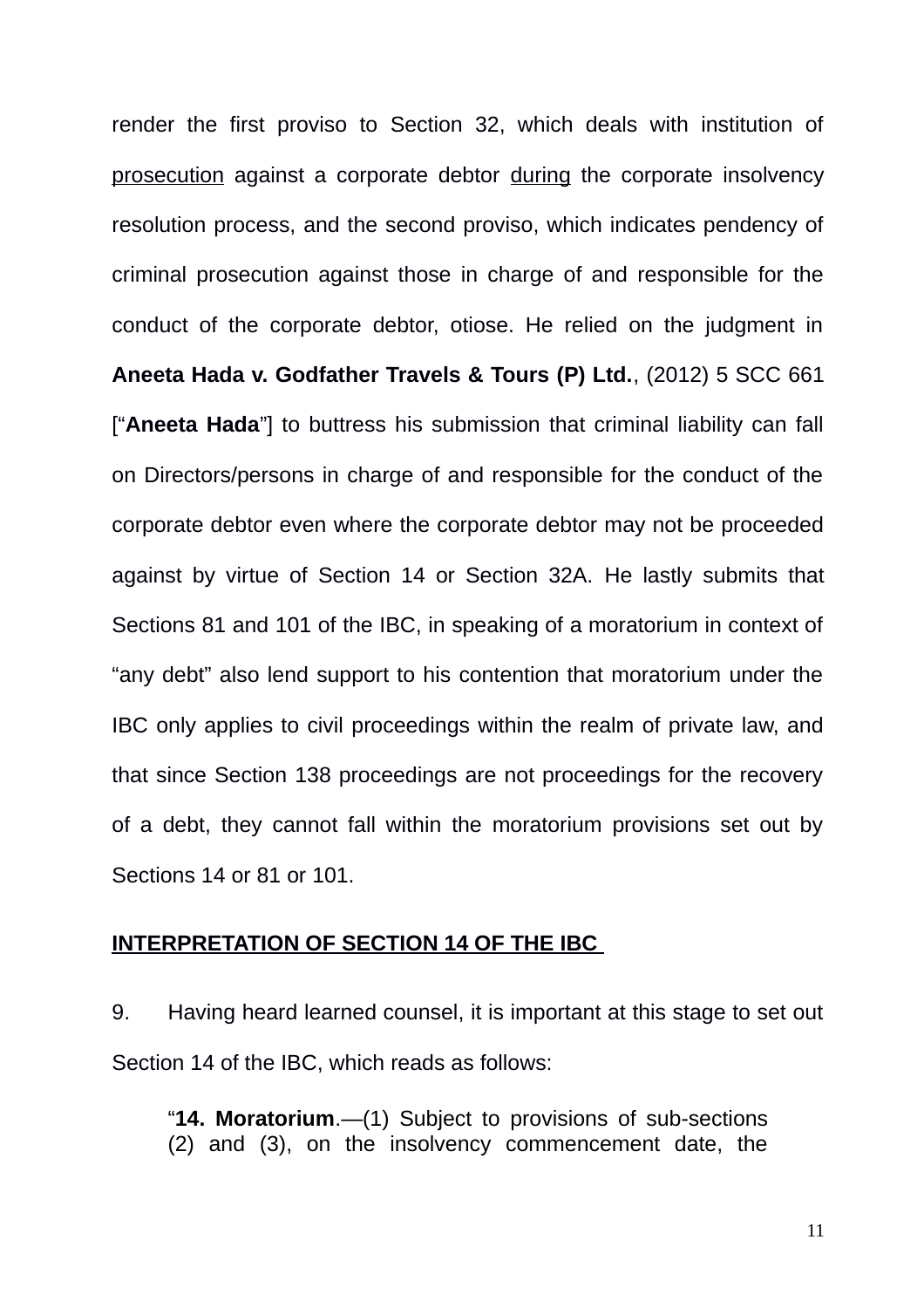Adjudicating Authority shall by order declare moratorium for prohibiting all of the following, namely—

- (*a*) the institution of suits or continuation of pending suits or proceedings against the corporate debtor including execution of any judgment, decree or order in any court of law, tribunal, arbitration panel or other authority;
- (*b*) transferring, encumbering, alienating or disposing of by the corporate debtor any of its assets or any legal right or beneficial interest therein;
- (*c*) any action to foreclose, recover or enforce any security interest created by the corporate debtor in respect of its property including any action under the Securitisation and Reconstruction of Financial Assets and Enforcement of Security Interest Act, 2002 (54 of 2002);
- (*d*) the recovery of any property by an owner or lessor where such property is occupied by or in the possession of the corporate debtor.

*Explanation*.—For the purposes of this sub-section, it is hereby clarified that notwithstanding anything contained in any other law for the time being in force, a license, permit, registration, quota, concession, clearances or a similar grant or right given by the Central Government, State Government, local authority, sectoral regulator or any other authority constituted under any other law for the time being in force, shall not be suspended or terminated on the grounds of insolvency, subject to the condition that there is no default in payment of current dues arising for the use or continuation of the license, permit, registration, quota, concession, clearances or a similar grant or right during the moratorium period.

(2) The supply of essential goods or services to the corporate debtor as may be specified shall not be terminated or suspended or interrupted during moratorium period.

(2-A) Where the interim resolution professional or resolution professional, as the case may be, considers the supply of goods or services critical to protect and preserve the value of the corporate debtor and manage the operations of such corporate debtor as a going concern, then the supply of such goods or services shall not be terminated, suspended or interrupted during the period of moratorium, except where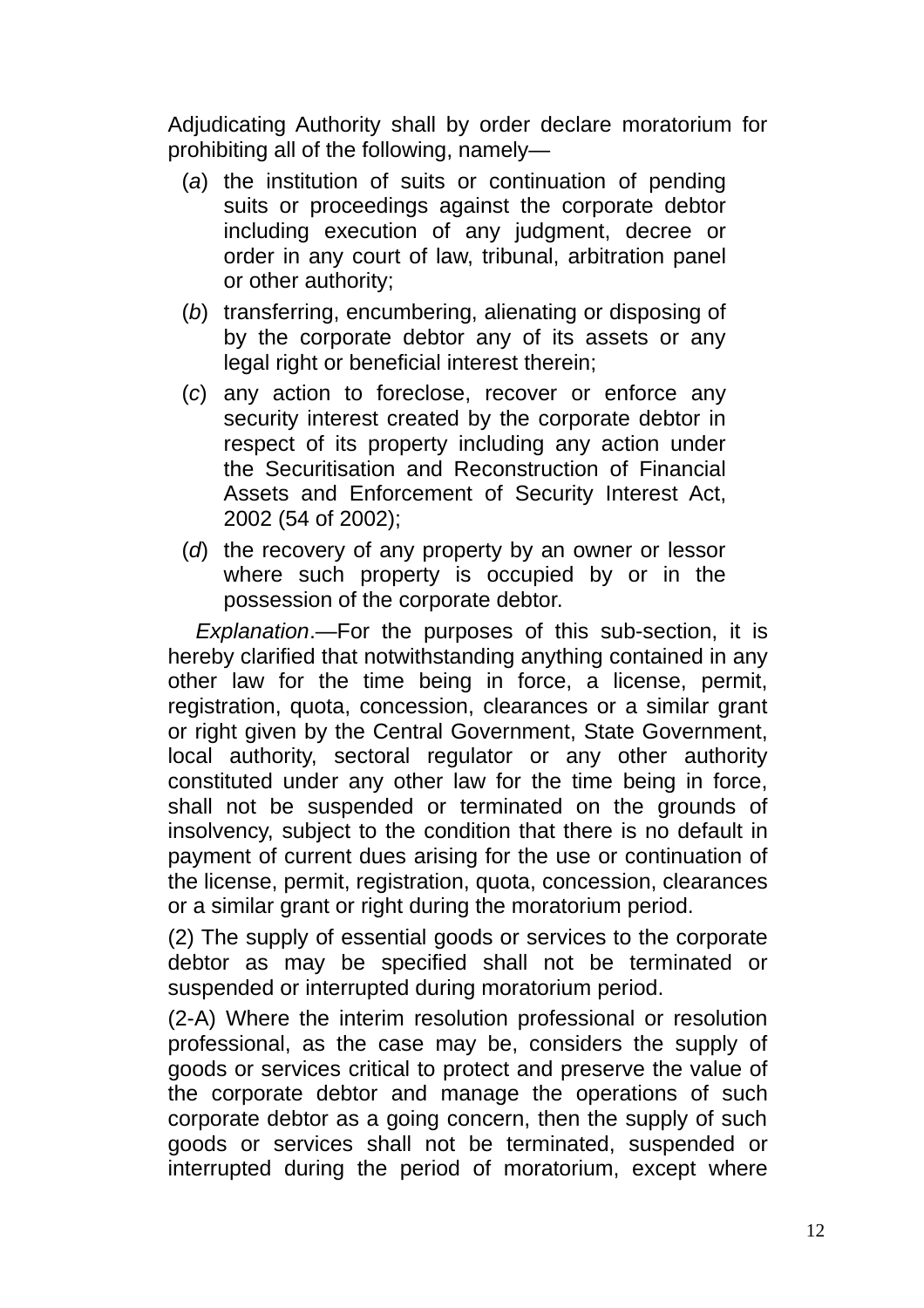such corporate debtor has not paid dues arising from such supply during the moratorium period or in such circumstances as may be specified.

(3) The provisions of sub-section (1) shall not apply to—

- (*a*) such transactions, agreements or other arrangements as may be notified by the Central Government in consultation with any financial sector regulator or any other authority;
- (*b*) a surety in a contract of guarantee to a corporate debtor.

(4) The order of moratorium shall have effect from the date of such order till the completion of the corporate insolvency resolution process:

Provided that where at any time during the corporate insolvency resolution process period, if the Adjudicating Authority approves the resolution plan under sub-section (1) of Section 31 or passes an order for liquidation of corporate debtor under Section 33, the moratorium shall cease to have effect from the date of such approval or liquidation order, as the case may be."

10. A cursory look at Section 14(1) makes it clear that subject to the exceptions contained in sub-sections (2) and (3), on the insolvency commencement date, the Adjudicating Authority shall mandatorily, by order, declare a moratorium to prohibit what follows in clauses (a) to (d). Importantly, under sub-section (4), this order of moratorium does not continue indefinitely, but has effect only from the date of the order declaring moratorium till the completion of the corporate insolvency resolution process which is time bound, either culminating in the order of the Adjudicating Authority approving a resolution plan or in liquidation.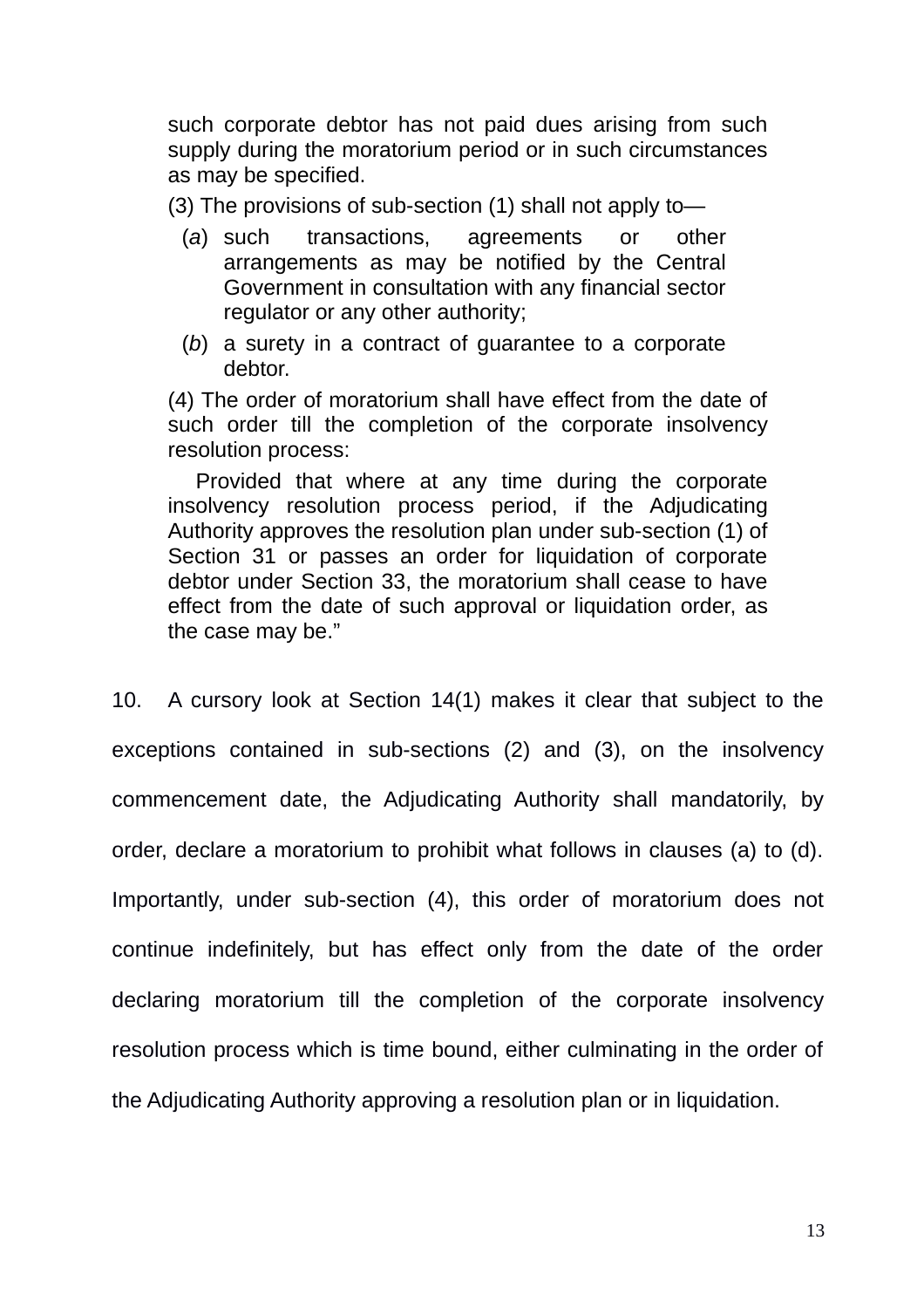11. The two exceptions to Section 14(1) are contained in sub-sections (2) and (3) of Section 14. Under sub-section (2), the supply of essential goods or services to the corporate debtor during this period cannot be terminated or suspended or even interrupted, as otherwise the corporate debtor would be brought to its knees and would not able to function as a going concern during this period. The exception created in sub-section (3) (a) is important as it refers to "transactions" as may be notified by the Central Government in consultation with experts in finance. The expression "financial sector regulator" is defined by Section 3(18) as follows:

"**3. Definitions**.—In this Code, unless the context otherwise requires,—

xxx xxx xxx

(18) "financial sector regulator" means an authority or body constituted under any law for the time being in force to regulate services or transactions of financial sector and includes the Reserve Bank of India, the Securities and Exchange Board of India, the Insurance Regulatory and Development Authority of India, the Pension Fund Regulatory Authority and such other regulatory authorities as may be notified by the Central Government;

xxx xxx xxx"

12. Thus, the Central Government, in consultation with experts, may state that the moratorium provision will not apply to such transactions as may be notified. This is of some importance as Section 14(1)(a) does not indicate as to what the proceedings contained therein apply to. Sub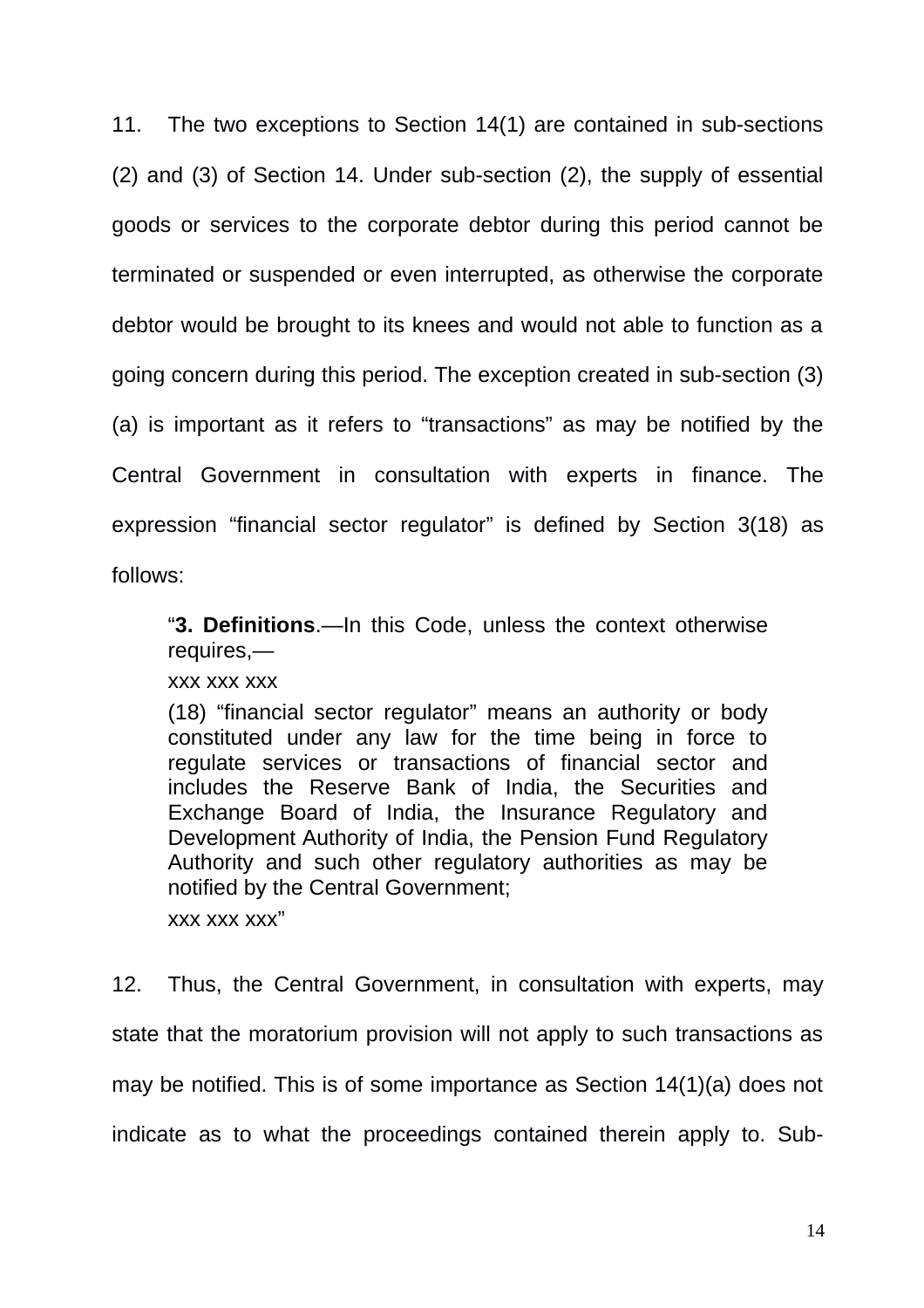section 3(a) provides the answer – that such "proceedings" relate to "transactions" entered into by the corporate debtor pre imposition of the moratorium. Section 3(33) defines "transaction" as follows:

"**3. Definitions**.—In this Code, unless the context otherwise requires,—

xxx xxx xxx

 (33) "transaction" includes an agreement or arrangement in writing for the transfer of assets, or funds, goods or services, from or to the corporate debtor; xxx xxx xxx"

13. This definition being an inclusive one is extremely wide in nature and would include a transaction evidencing a debt or liability. This is made clear by Section 96(3) and Section 101(3) which contain the same language as Section 14(3)(a), these Sections speaking of 'debts' of the individual or firm. Equally important is Section 14(3)(b), by which a surety in a contract of guarantee of a debt owed by a corporate debtor cannot avail of the benefit of a moratorium as a result of which a creditor can enforce a guarantee, though not being able to enforce the principal debt during the period of moratorium – *see* **State Bank of India v. V. Ramakrishnan**, (2018) 17 SCC 394 (at paragraph 20) ["**V. Ramakrishnan**"].

14. We now come to the language of Section 14(1)(a). It will be noticed that the expression "or" occurs twice in the first part of Section  $14(1)(a)$  – *first*, between the expressions "institution of suits" and "continuation of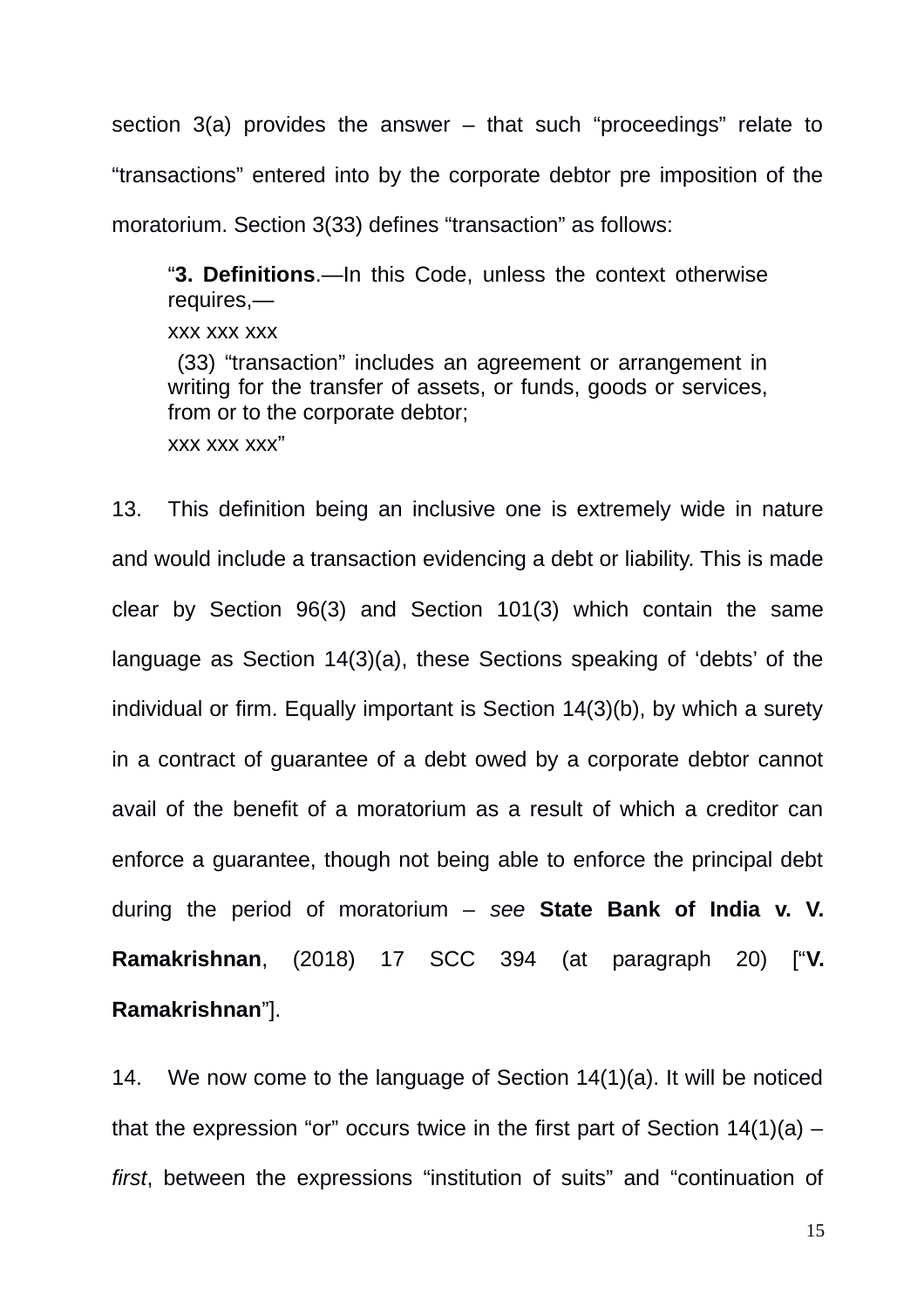pending suits" and *second*, between the expressions "continuation of pending suits" and "proceedings against the corporate debtor…". The sweep of the provision is very wide indeed as it includes institution, continuation, judgment and execution of suits and proceedings. It is important to note that an award of an arbitration panel or an order of an authority is also included. This being the case, it would be incongruous to hold that the expression "the institution of suits or continuation of pending suits" must be read disjunctively as otherwise, the institution of arbitral proceedings and proceedings before authorities cannot be subsumed within the expression institution of "suits" which are proceedings in civil courts instituted by a plaint (*see* Section 26 of the Code of Civil Procedure, 1908). Therefore, it is clear that the expression "institution of suits or continuation of pending suits" is to be read as one category, and the disjunctive "or" before the word "proceedings" would make it clear that proceedings against the corporate debtor would be a separate category. What throws light on the width of the expression "proceedings" is the expression "any judgment, decree or order" and "any court of law, tribunal, arbitration panel or other authority". Since criminal proceedings under the Code of Criminal Procedure, 1973 ["**CrPC**"] are conducted before the courts mentioned in Section 6, CrPC, it is clear that a Section 138 proceeding being conducted before a Magistrate would certainly be a proceeding in a court of law in respect of a transaction which relates to a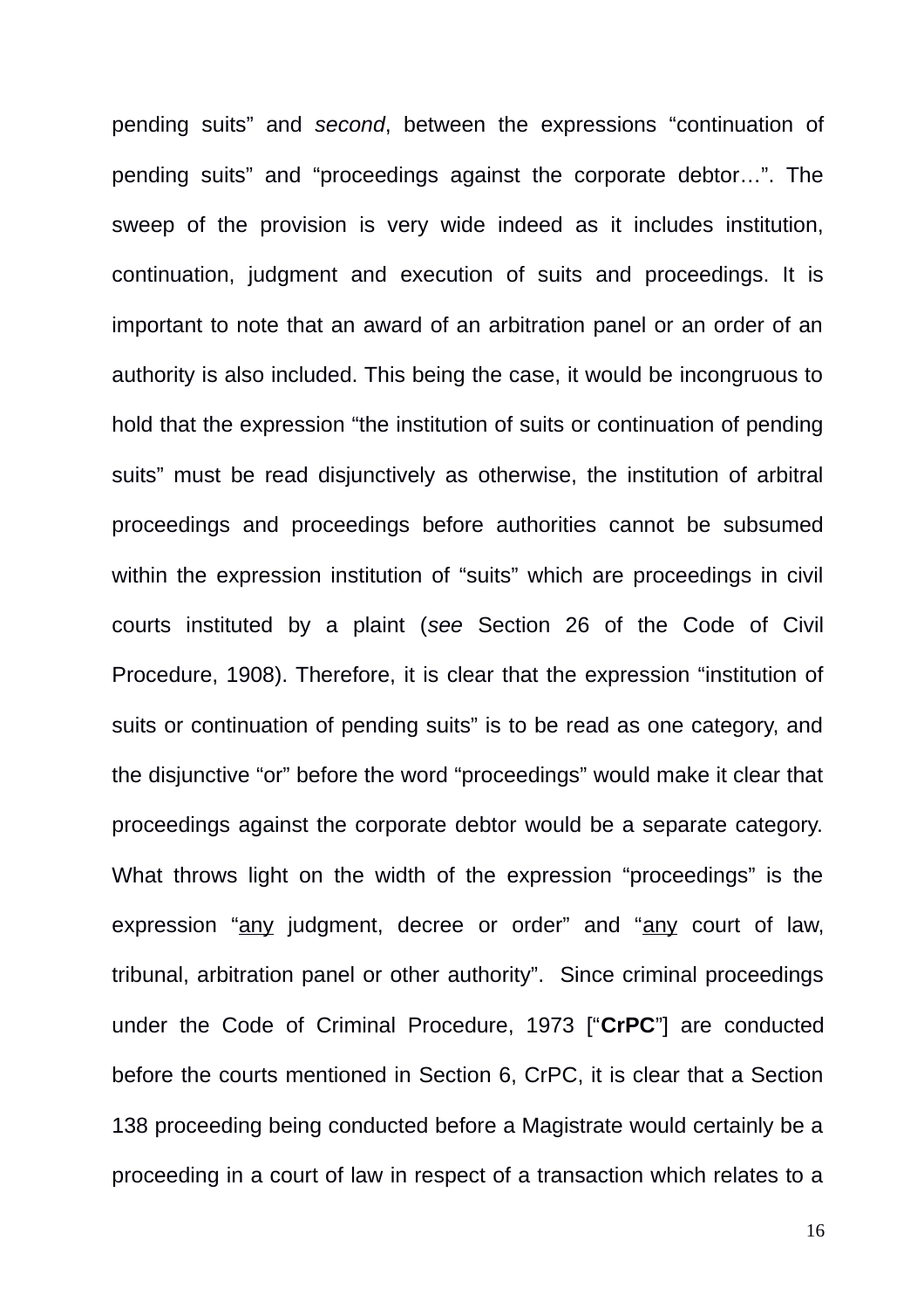debt owed by the corporate debtor. Let us now see as to whether the expression "proceedings" can be cut down to mean civil proceedings *stricto sensu* by the use of rules of interpretation such as *ejusdem generis* and *noscitur a sociis*.

#### **APPLICATION OF THE** *NOSCITUR A SOCIIS* **RULE OF INTERPRETATION**

15. Shri Aman Lekhi, learned Additional Solicitor General, relied upon the judgment in **State of Assam v. Ranga Mahammad**, (1967) 1 SCR 454. The Court was concerned with the meaning of the expression "posting" which occurs in Article 233 of the Constitution, qua District Judges in a State. Applying the doctrine of *noscitur a sociis,* this Court held that given the fact that the expression "posting" comes in between "appointment" and "promotion" of District Judges, it is clear that a narrower meaning has to be assigned to it, namely, that of assigning someone to a post which would not include "transfer". Quite apart from the positioning of the word "posting" in between "appointment" and "promotion", from which it took its colour, even otherwise, Articles 234 and 235 of the Constitution would make it clear that since "transfer" of District Judges is with the High Court and not with the State Government, quite obviously, the expression "posting" could not be used in its wider sense – *see* pages 460 and 461. This judgment is an early application of the rule of *noscitur a sociis*, given the position of a wider word between two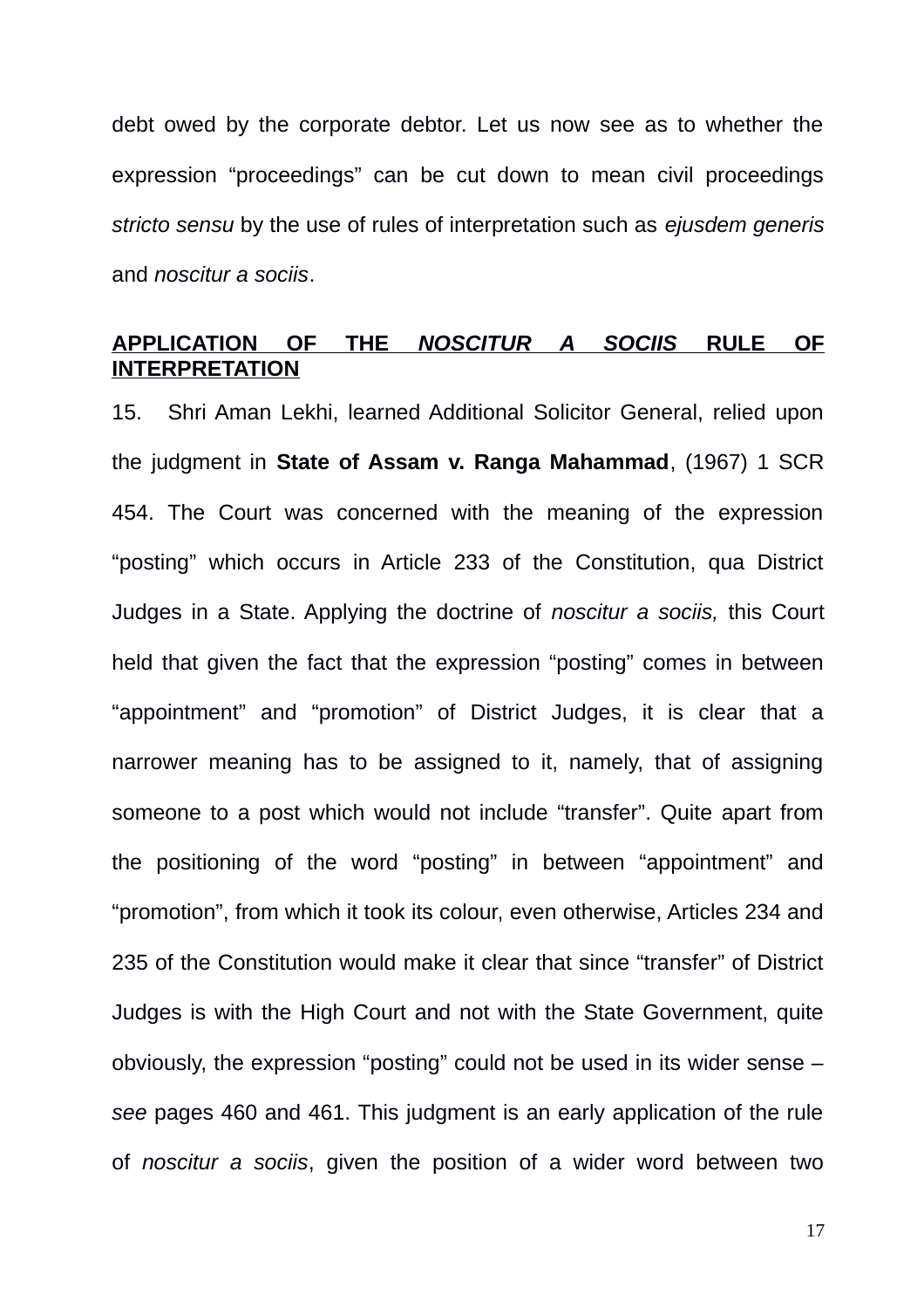narrow words, and more importantly, the reading of other allied provisions in the Constitution.

# 16. In **Jagdish Chander Gupta v. Kajaria Traders (India) Ltd.**, (1964)

8 SCR 50, a five-Judge Bench of this Court had to decide as to whether the expression "or other proceeding" occurring in Section 69(3) of the Indian Partnership Act, 1932 would include a proceeding to appoint an arbitrator under Section 8(2) of the Arbitration Act, 1940. This Court held:

"It remains, however, to consider whether by reason of the fact that the words "other proceeding" stand opposed to the words "a claim of set-off" any limitation in their meaning was contemplated. It is on this aspect of the case that the learned Judges have seriously differed. When in a statute particular classes are mentioned by name and then are followed by general words, the general words are sometimes construed ejusdem generis i.e. limited to the same category or genus comprehended by the particular words but it is not necessary that this rule must always apply. The nature of the special words and the general words must be considered before the rule is applied. In *Allen* v. *Emersons* [(1944) IKB 362] Asquith, J., gave interesting examples of particular words followed by general words where the principle of ejusdem generis might or might not apply. We think that the following illustration will clear any difficulty. In the expression "books, pamphlets, newspapers and other documents" private letters may not be held included if "other documents" be interpreted ejusdem generis with what goes before. But in a provision which reads "newspapers or other document likely to convey secrets to the enemy", the words "other document" would include document of any kind and would not take their colour from "newspapers". It follows, therefore, that interpretation ejusdem generis or noscitur a sociis need not always be made when words showing particular classes are followed by general words. Before the general words can be so interpreted there must be a genus constituted or a category disclosed with reference to which the general words can and are intended to be restricted.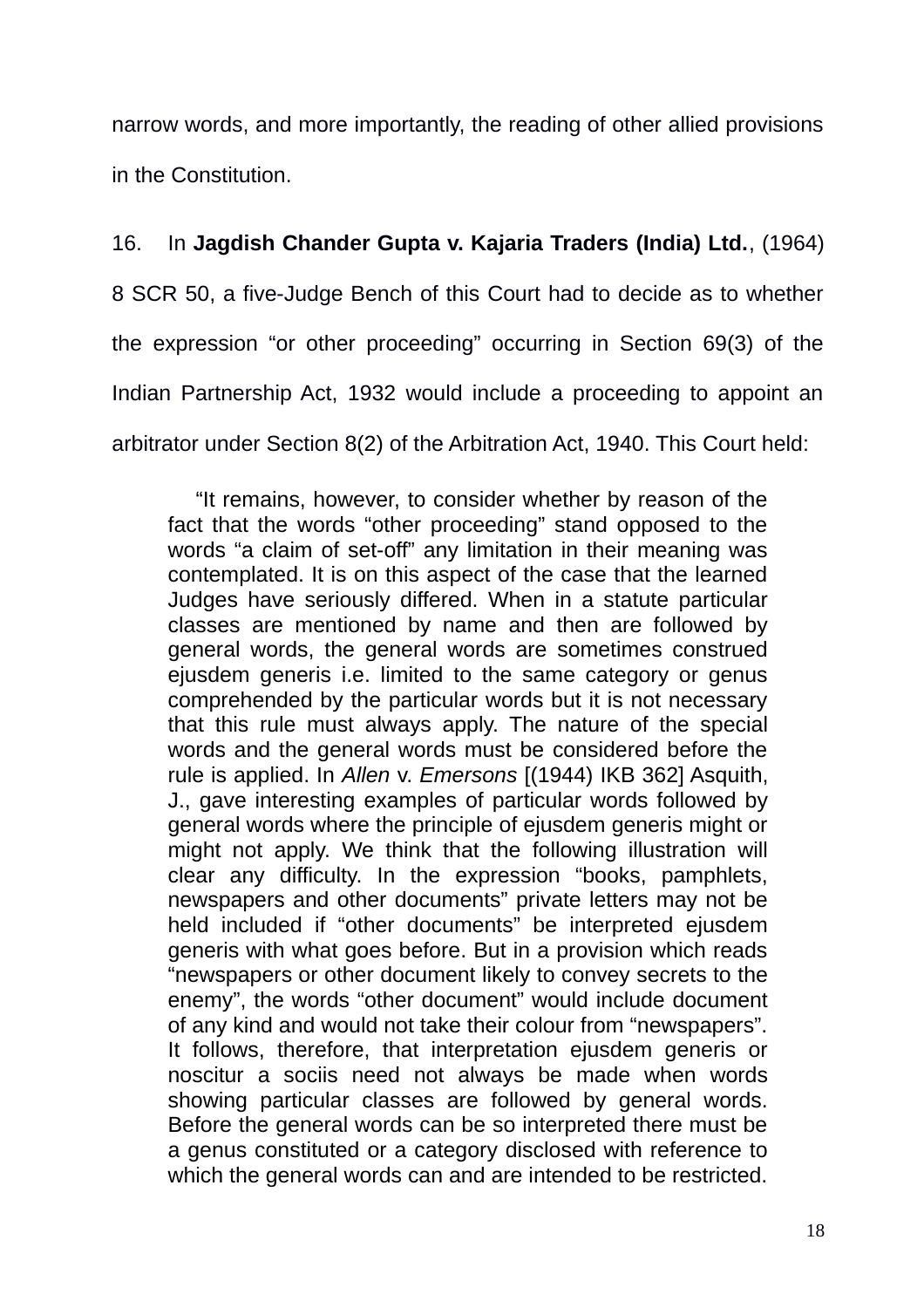Here the expression "claim of set-off" does not disclose a category or a genus. Set-offs are of two kinds — legal and equitable — and both are already comprehended and it is difficult to think of any right "arising from a contract" which is of the same nature as a claim of set-off and can be raised by a defendant in a suit. Mr B.C. Misra, whom we invited to give us examples, admitted frankly that it was impossible for him to think of any proceeding of the nature of a claim of set-off other than a claim of set-off which could be raised in a suit such as is described in the second sub-section. In respect of the first sub-section he could give only two examples. They are (*i*) a claim by a pledger of goods-with an unregistered firm whose good are attached and who has to make an objection under Order 21 Rule 58 of the Code of Civil Procedure and (*ii*) proving a debt before a liquidator. The latter is not raised as a defence and cannot belong to the same genus as a "claim of set-off". The former can be made to fit but by a stretch of some considerable imagination. It is difficult for us to accept that the legislature was thinking of such far-fetched things when it spoke of "other proceeding" ejusdem generis with a claim of set-off."

(at pages 56-57)

"In our judgment, the words "other proceeding" in subsection (3) must receive their full meaning untrammelled by the words "a claim of set-off". The latter words neither intend nor can be construed to cut down the generality of the words "other proceeding". The sub-section provides for the application of the provisions of sub-sections (1) and (2) to claims of set-off and also to other proceedings of any kind which can properly be said to be for enforcement of any right arising from contract except those expressly mentioned as exceptions in sub-section (3) and sub-section (4)."

(at page 60)

# 17. Likewise, in **Rajasthan State Electricity Board v. Mohan Lal**,

(1967) 3 SCR 377, this Court had to decide whether the expression "other

authorities" in Article 12 of the Constitution of India took its colour from the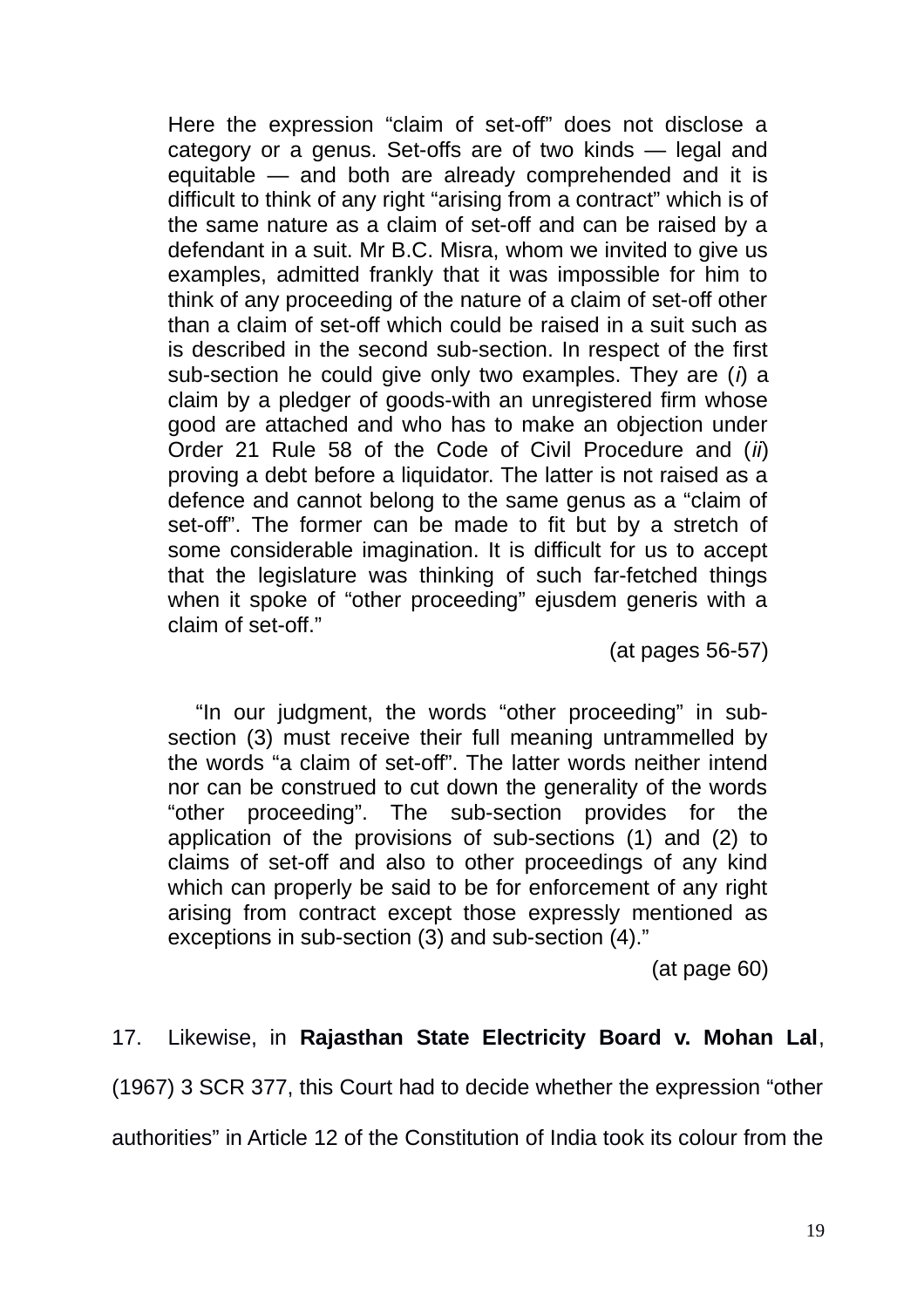preceding expressions used in the said Article, making such authorities only those authorities who exercised governmental power. This was emphatically turned down by a Constitution Bench of this Court, stating:

"In our opinion, the High Courts fell into an error in applying the principle of ejusdem generis when interpreting the expression "other authorities" in Article 12 of the Constitution, as they overlooked the basic principle of interpretation that, to invoke the application of ejusdem generis rule, there must be a distinct genus or category running through the bodies already named. Craies on, Statute Law summarises the principle as follows:

"The ejusdem generis rule is one to be applied with caution and not pushed too far…. To invoke the application of the ejusdem generis rule there must be a distinct genus or category. The specific words must apply not to different objects of a widely differing character but to something which can be called a class or kind of objects. Where this is lacking, the rule cannot apply, but the mention of a single species does not constitute a genus [*Craies on Statute Law*, 6th Edn, p 181]."

Maxwell in his book on '*Interpretation of Statutes*' explained the principle by saying: "But the general word which follows particular and specific words of the same nature as itself takes its meaning from them, and is presumed to be restricted to the same genus as those words …. Unless there is a genus or category, there is no room for the application of the ejusdem generis doctrine [*Maxwell on Interpretation of Statutes*, 11th Edn pp. 326, 327]". In *United Towns Electric Co., Ltd.* v. *Attorney-General for Newfoundland* [(1939) I AER 423] , the Privy Council held that, in their opinion, there is no room for the application of the principle of ejusdem generis in the absence of any mention of a genus, since the mention of a single species — for example, water rates — does not constitute a genus. In Article 12 of the Constitution, the bodies specifically named are the Executive Governments of the Union and the States, the Legislatures of the Union and the States, and local authorities. We are unable to find any common genus running through these named bodies, nor can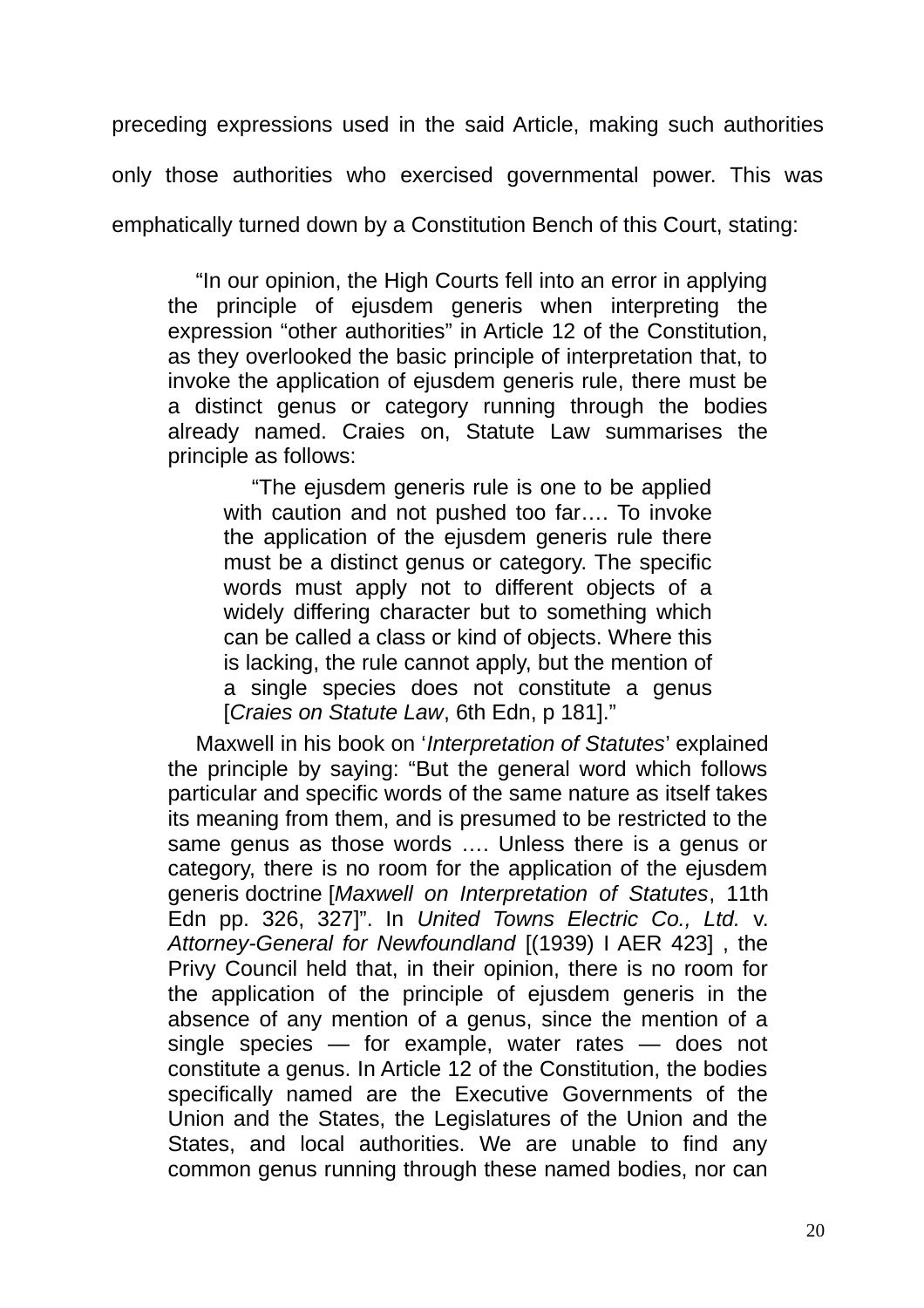these bodies be placed in one single category on any rational basis. The doctrine of ejusdem generis could not, therefore, be, applied to the interpretation of the expression "other authorities" in this article.

The meaning of the word "authority" given in *Webster's Third New International Dictionary*, which can be applicable, is a public administrative agency or corporation having quasigovernmental powers and authorised to administer a revenueproducing public enterprise. This dictionary meaning of the word "authority" is clearly wide enough to include all bodies created by a statute on which powers are conferred to carry out governmental or quasi-governmental functions. The expression "other authorities" is wide enough to include within it every authority created by a statute and functioning within the territory of India, or under the control of the Government of India; and we do not see any reason to narrow down this meaning in the context in which the words "other authorities" are used in Article 12 of the Constitution."

(at pages 384-385)

### 18. In **CBI v. Braj Bhushan Prasad**, (2001) 9 SCC 432, this Court was

asked to construe Section 89 of the Bihar Reorganisation Act with

reference to *noscitur a sociis*. In turning this down, this Court held:

"**26.** We pointed out the above different shades of meanings in order to determine as to which among them has to be chosen for interpreting the said word falling in Section 89 of the Act. The doctrine of *noscitur a sociis* (meaning of a word should be known from its accompanying or associating words) has much relevance in understanding the import of words in a statutory provision. The said doctrine has been resorted to with advantage by this Court in a number of cases vide *Bangalore Water Supply & Sewerage Board* v. *A. Rajappa* [(1978) 2 SCC 213 : 1978 SCC (L&S) 215], *Rohit Pulp and Paper Mills Ltd.* v. *CCE* [(1990) 3 SCC 447], *Oswal Agro Mills Ltd.* v. *CCE* [1993 Supp (3) SCC 716], *K. Bhagirathi G. Shenoy* v. *K.P. Ballakuraya* [(1999) 4 SCC 135] and *Lokmat Newspapers (P) Ltd.* v. *Shankarprasad* [(1999) 6 SCC 275 : 1999 SCC (L&S) 1090].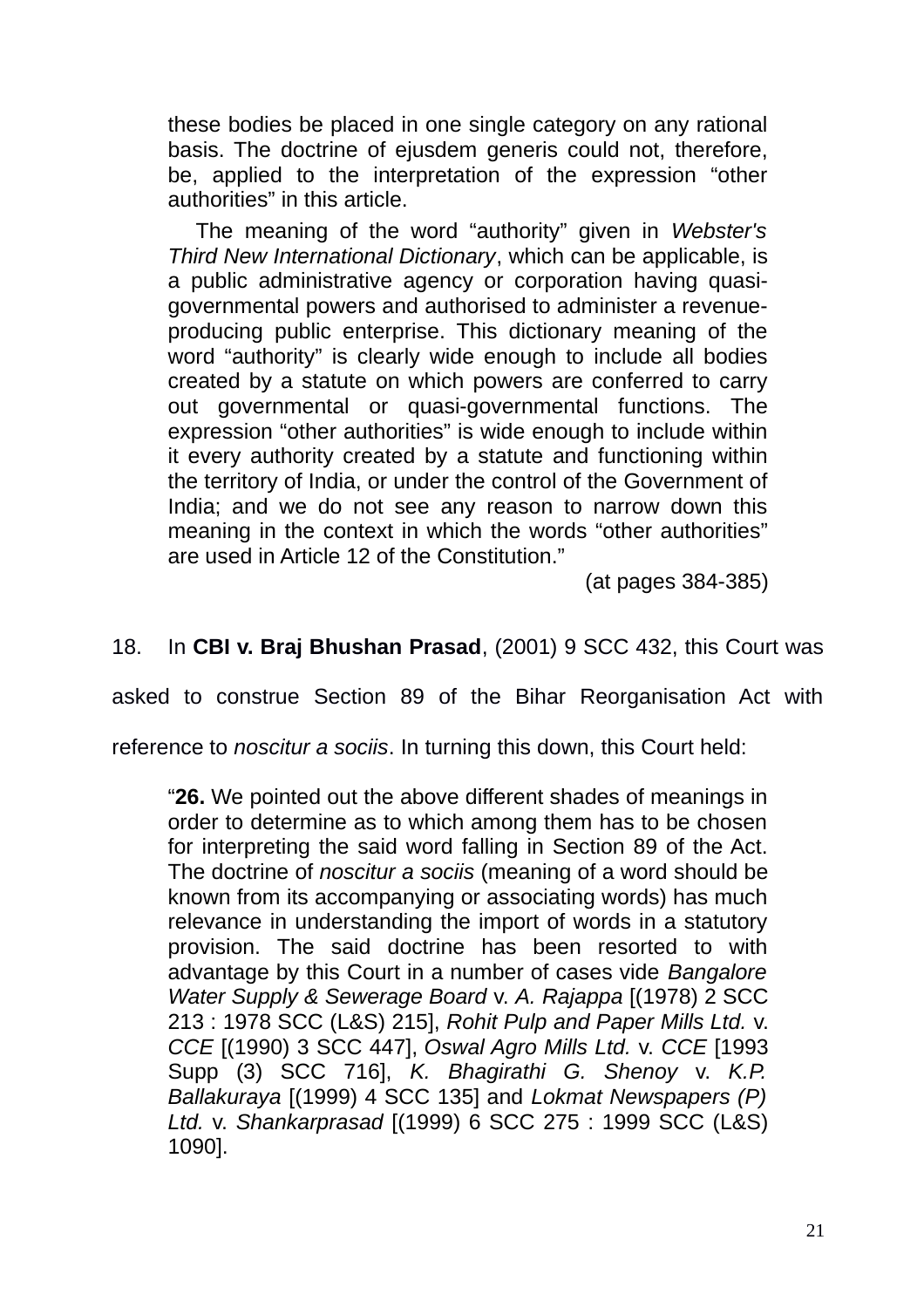**27.** If so, we have to gauge the implication of the words "proceeding relating exclusively to the territory" from the surrounding context. Section 89 of the Act says that proceeding pending prior to the appointed day before "a court (other than the High Court), tribunal, authority or officer" shall stand transferred to the "corresponding court, tribunal, authority or officer" of Jharkhand State. A very useful index is provided in the Section by defining the words "corresponding court, tribunal, authority or officer in the State of Jharkhand" as this: [Section 89(3)(*b*)(*i*)]

"The court, tribunal, authority or officer in which, or before whom, the proceeding would have laid if it had been instituted after the appointed day;"

**28.** Look at the words "would have laid if it had been instituted after the appointed day". In considering the question as to where the proceeding relating to the 36 cases involved in these appeals would have laid, had they been instituted after the appointed day, we have absolutely no doubt that the meaning of the word "exclusively" should be understood as "substantially all or for the greater part or principally".

**29.** We cannot overlook the main object of Section 89 of the Act. It must not be forgotten that transfer of criminal cases is not the only subject covered by the Section. The provision seeks to allocate the files or records relating to all proceedings, after the bifurcation if they were to be instituted after the appointed day. Any interpretation should be one which achieves that object and not that which might create confusion or perplexity or even bewilderment to the officers of the respective States. In other words, the interpretation should be made with pragmatism, not pedantically or in a stilted manner. For the purpose of criminal cases, we should bear in mind the subject-matter of the case to be transferred. When so considering, we have to take into account further that all the 36 cases are primarily for the offences under the PC Act and hence they are all triable before the Courts of Special Judges. Hence, the present question can be determined by reference to the provisions of the PC Act."

## 19. In **Godfrey Phillips India Ltd. v. State of U.P.**, (2005) 2 SCC 515,

a Constitution Bench of this Court had to construe the meaning of the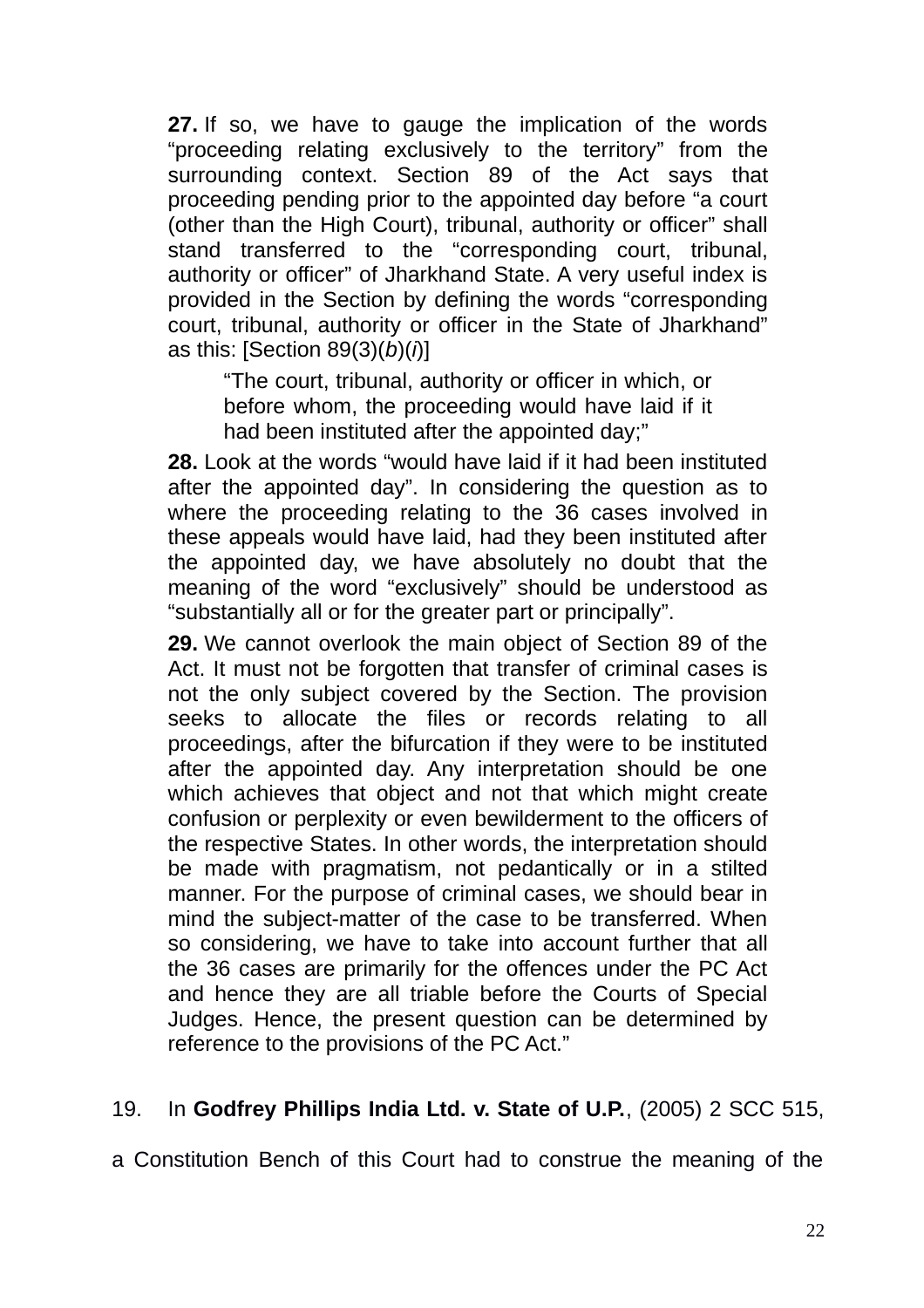expression "luxury" in Entry 62 of List 2 of the Seventh Schedule to the Constitution of India. In this context, the rule of *noscitur a sociis* was applied by the Court, the Court also pointing out how a court must be careful before blindly applying the principle, as follows:

"**77.** In the present context the general meaning of "luxury" has been explained or clarified and must be understood in a sense analogous to that of the less general words such as entertainments, amusements, gambling and betting, which are clubbed with it. This principle of interpretation known as "*noscitur a sociis*" has received approval in *Rainbow Steels Ltd.* v. *CST* [(1981) 2 SCC 141 : 1981 SCC (Tax) 90] , SCC at p. 145 although doubted in its indiscriminate application in *State of Bombay* v. *Hospital Mazdoor Sabha* [(1960) 2 SCR 866 : AIR 1960 SC 610] . In the latter case this Court was required to construe Section 2(*j*) of the Industrial Disputes Act which read:

"2(*j*) 'industry' means any business, trade, undertaking, manufacture or calling of employers and *includes* any calling, service, employment, handicraft, or industrial occupation or avocation of workmen."

**78.** It was found that the words in the definition were of very wide and definite import. It was suggested that these words should be read in a restricted sense having regard to the included items on the principle of "*noscitur a sociis*". The suggestion was rejected in the following language: (*Hospital Mazdoor Sabha case* [(1960) 2 SCR 866 : AIR 1960 SC 610] , SCR p. 874)

"It must be borne in mind that *noscitur a sociis* is merely a rule of construction and it cannot prevail in cases where it is clear that the wider words have been deliberately used in order to make the scope of the defined word correspondingly wider. *It is only where the intention of the legislature in associating wider words with words of narrower significance is doubtful, or otherwise not clear that the present rule of construction can be usefully applied. It can also*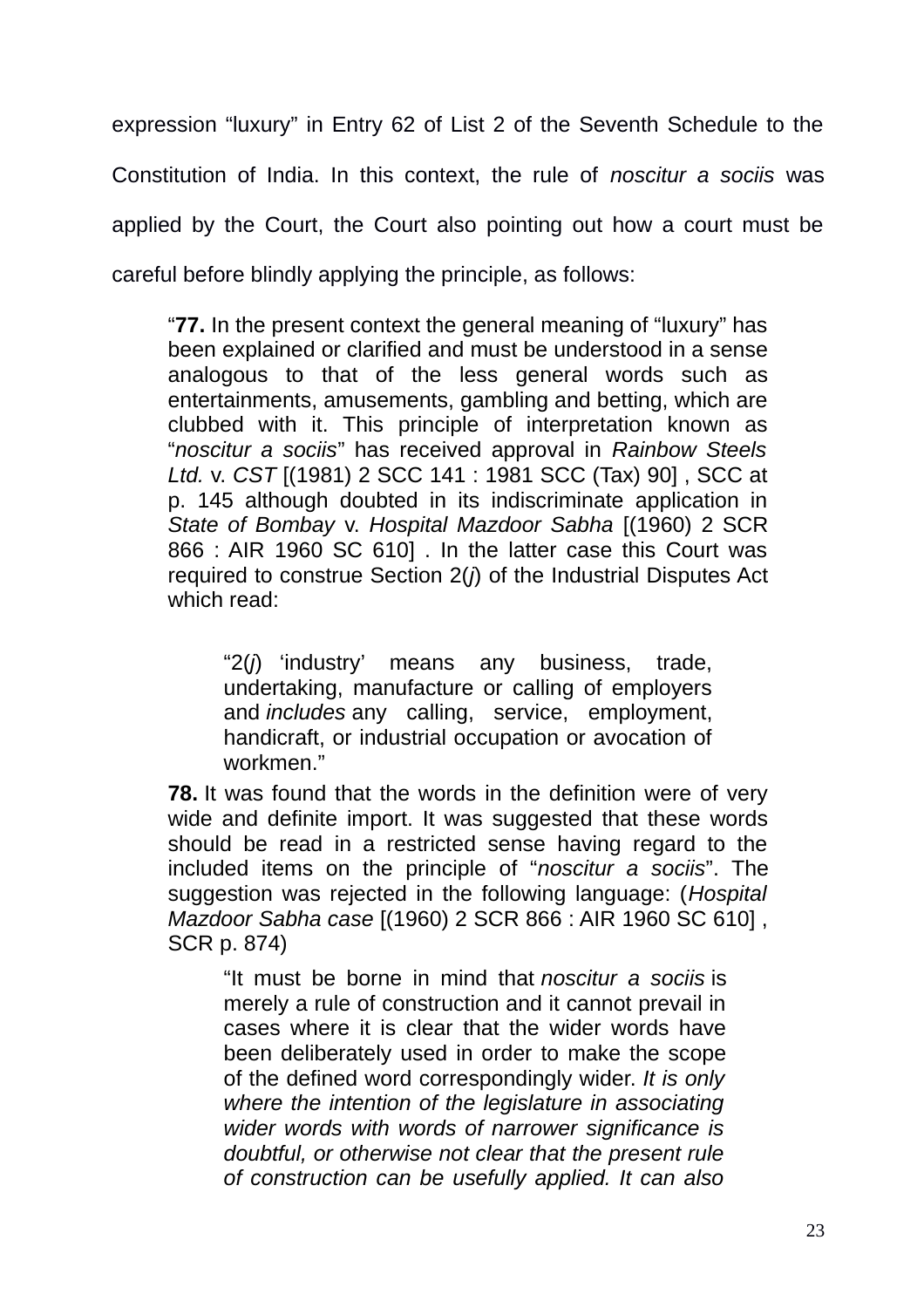*be applied where the meaning of the words of wider import is doubtful*; but, where the object of the legislature in using wider words is clear and free of ambiguity, the rule of construction in question cannot be pressed into service." (AIR p. 614, para 9)

## (emphasis in original)

**79.** We do not read this passage as excluding the application of the principle of *noscitur a sociis* to the present case since it has been amply demonstrated with reference to authority that the meaning of the word "luxury" in Entry 62 is doubtful and has been defined and construed in different senses.

#### xxx xxx xxx

**81.** We are aware that the maxim of *noscitur a sociis* may be a treacherous one unless the "*societas*" to which the "*socii*" belong, are known. The risk may be present when there is no other factor except contiguity to suggest the "*societas*". But where there is, as here, a term of wide denotation which is not free from ambiguity, the addition of the words such as "including" is sufficiently indicative of the *societas*. As we have said, the word "includes" in the present context indicates a commonality or shared features or attributes of the including word with the included.

#### xxx xxx xxx

**83.** Hence on an application of general principles of interpretation, we would hold that the word "luxuries" in Entry 62 of List II means the activity of enjoyment of or indulgence in that which is costly or which is generally recognised as being beyond the necessary requirements of an average member of society and not articles of luxury."

# 20. In **Vikram Singh v. Union of India**, (2015) 9 SCC 502, this Court

was asked to construe the expression "government or any other person"

contained in Section 364-A of the Indian Penal Code, 1860 with reference

to *ejusdem generis*. This Court, in repelling the contention, went on to

hold: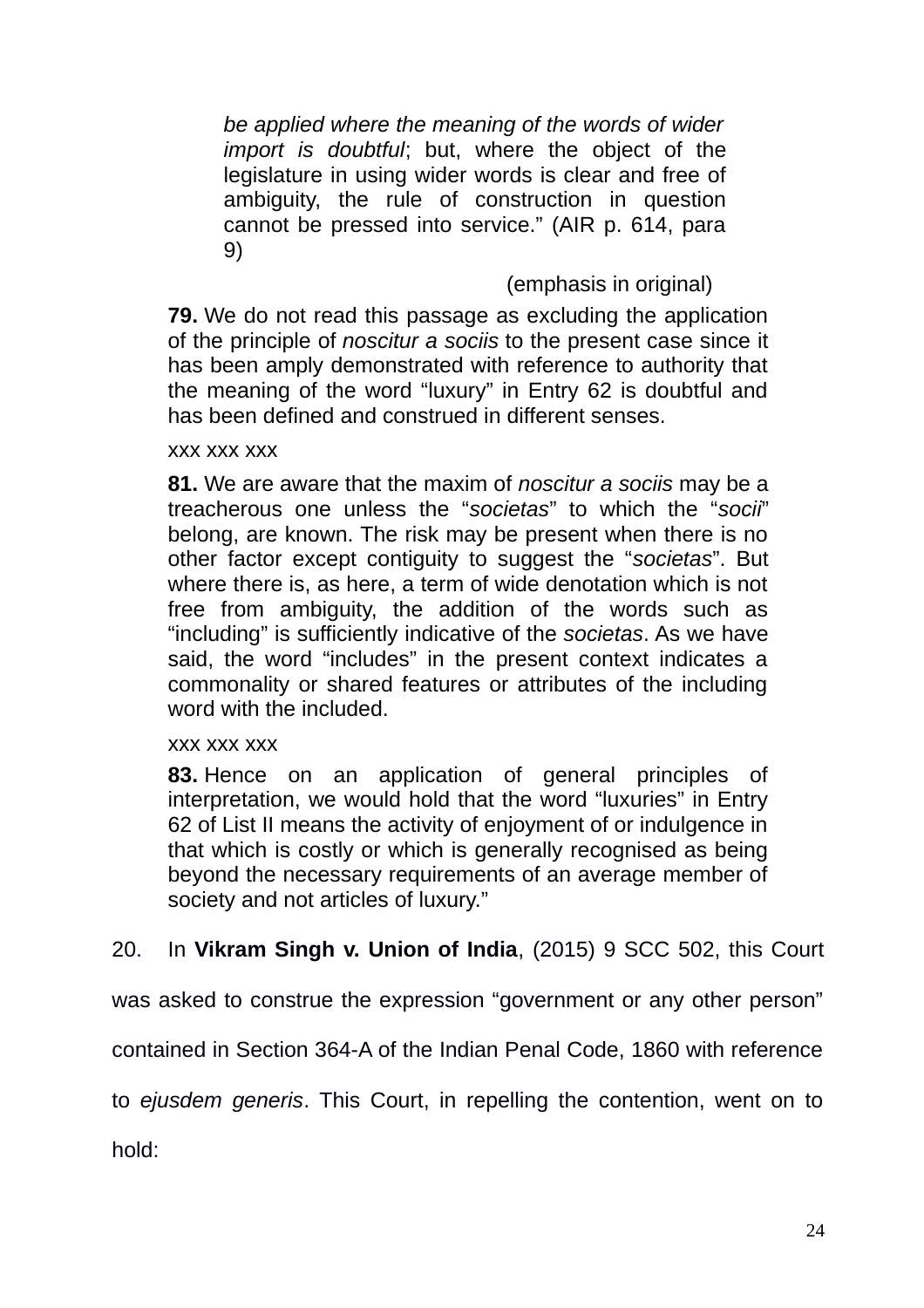"**26.** We may before parting with this aspect of the matter also deal with the argument that the expression "*any other person*" appearing in Section 364-A IPC ought to be read ejusdem generis with the expression preceding the said words. The argument needs notice only to be rejected. The rule of ejusdem generis is a rule of construction and not a rule of law. Courts have to be very careful in applying the rule while interpreting statutory provisions. Having said that the rule applies in situations where specific words forming a distinct genus class or category are followed by general words. The first stage of any forensic application of the rule, therefore, has to be to find out whether the preceding words constitute a genus class or category so that the general words that follow them can be given the same colour as the words preceding. In cases where it is not possible to find the genus in the use of the words preceding the general words, the rule of ejusdem generis will have no application.

**27.** In *Siddeshwari Cotton Mills (P) Ltd.* v. *Union of India* [(1989) 2 SCC 458 : 1989 SCC (Tax) 297] M.N. Venkatachaliah, J., as His Lordship then was, examined the rationale underlying ejusdem generis as a rule of construction and observed: (SCC p. 463, para 14)

"*14*. The principle underlying this approach to statutory construction is that the subsequent general words were only intended to guard against some accidental omission in the objects of the kind mentioned earlier and were not intended to extend to objects of a wholly different kind. This is a presumption and operates unless there is some contrary indication. But the preceding words or expressions of restricted meaning must be susceptible of the import that they represent a class. If no class can be found, ejusdem generis rule is not attracted and such broad construction as the subsequent words may admit will be favoured. As a learned author puts it:

'… if a class can be found, but the specific words exhaust the class, then rejection of the rule may be favoured because its adoption would make the general words unnecessary; if, however, the specific words do not exhaust the class, then adoption of the rule may be favoured because its rejection would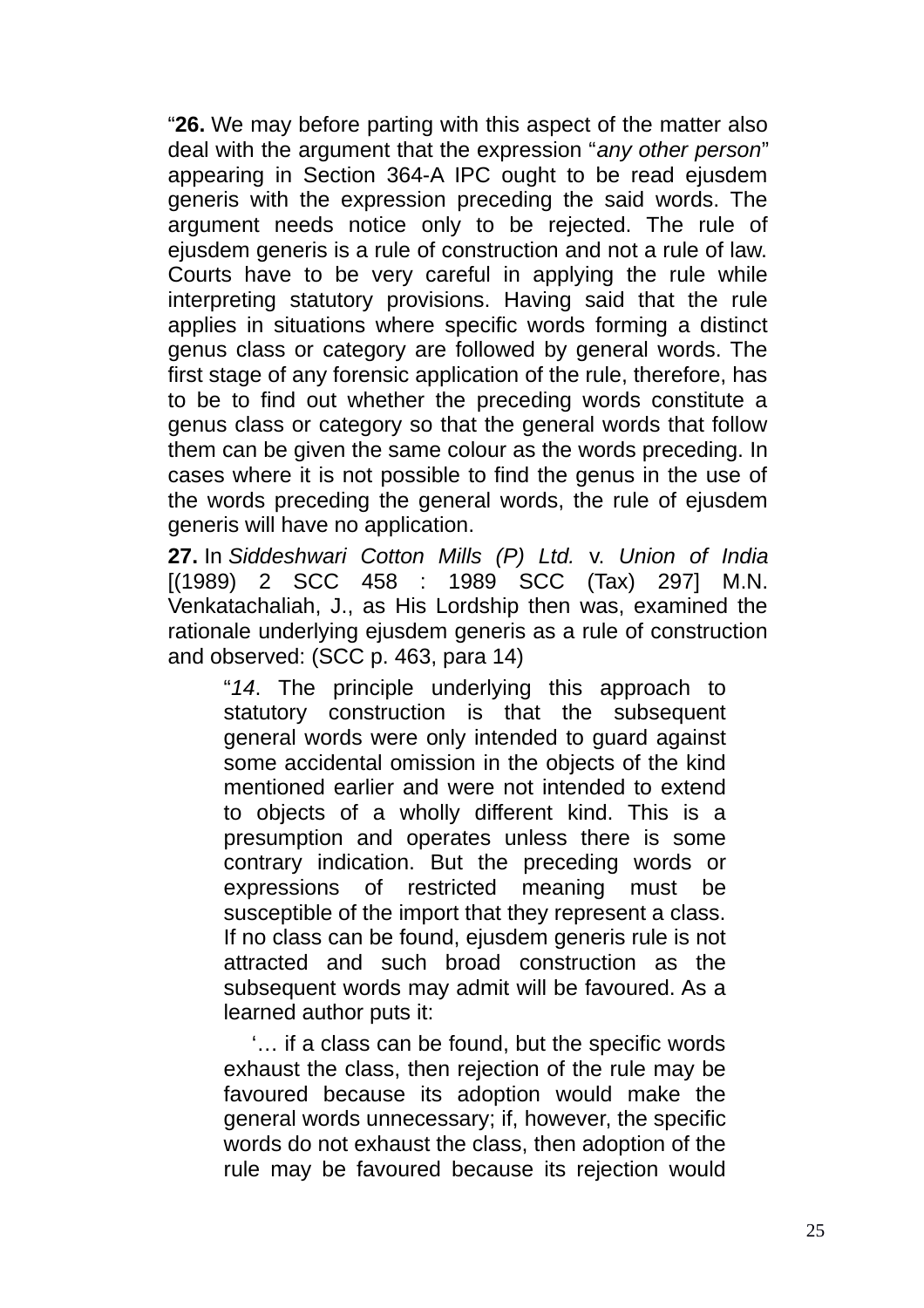make the specific words unnecessary.' [See: *Construction of Statutes* by E.A. Driedger p. 95 quoted by Francis Bennion in his *Statutory Construction*, pp. 829 and 830.]"

**28.** Relying upon the observations made by Francis Bennion in his *Statutory Construction* and English decision in *Magnhild* v. *McIntyre Bros. & Co.* [(1920) 3 KB 321] and those rendered by this Court in *Tribhuban Parkash Nayyar* v. *Union of India* [(1969) 3 SCC 99], *U.P. SEB* v. *Hari Shankar Jain* [(1978) 4 SCC 16 : 1978 SCC (L&S) 481], His Lordship summed up the legal principle in the following words: (*Siddeshwari Cotton Mills case* [(1989) 2 SCC 458 : 1989 SCC (Tax) 297], SCC p. 464, para 19)

"*19*. The preceding words in the statutory provision which, under this particular rule of construction, control and limit the meaning of the subsequent words must represent a genus or a family which admits of a number of species or members. If there is only one species it cannot supply the idea of a genus."

**29.** Applying the above to the case at hand, we find that Section 364-A added to IPC made use of only two expressions viz. "*Government*" or "*any other person*". Parliament did not use multiple expressions in the provision constituting a distinct genus class or category. It used only one single expression viz. "*Government*" which does not constitute a genus, even when it may be a specie. The situation, at hand, is somewhat similar to what has been enunciated in *Craies on Statute Law* (7th Edn.) at pp. 181-82 in the following passage:

"… The modern tendency of the law, it was said [by Asquith, J. in *Allen* v. *Emerson* (1944 KB 362 : (1944) 1 All ER 344)], is 'to attenuate the application of the rule of ejusdem generis'. To invoke the application of the ejusdem generis rule there must be a distinct genus or category. The specific words must apply not to different objects of a widely differing character but to something which can be called a class or kind of objects. Where this is lacking, the rule cannot apply (*Hood-Barrs* v. *IRC* [(1946) 2 All ER 768 (CA)]), *but the mention of a single species does not constitute a genus*. (Per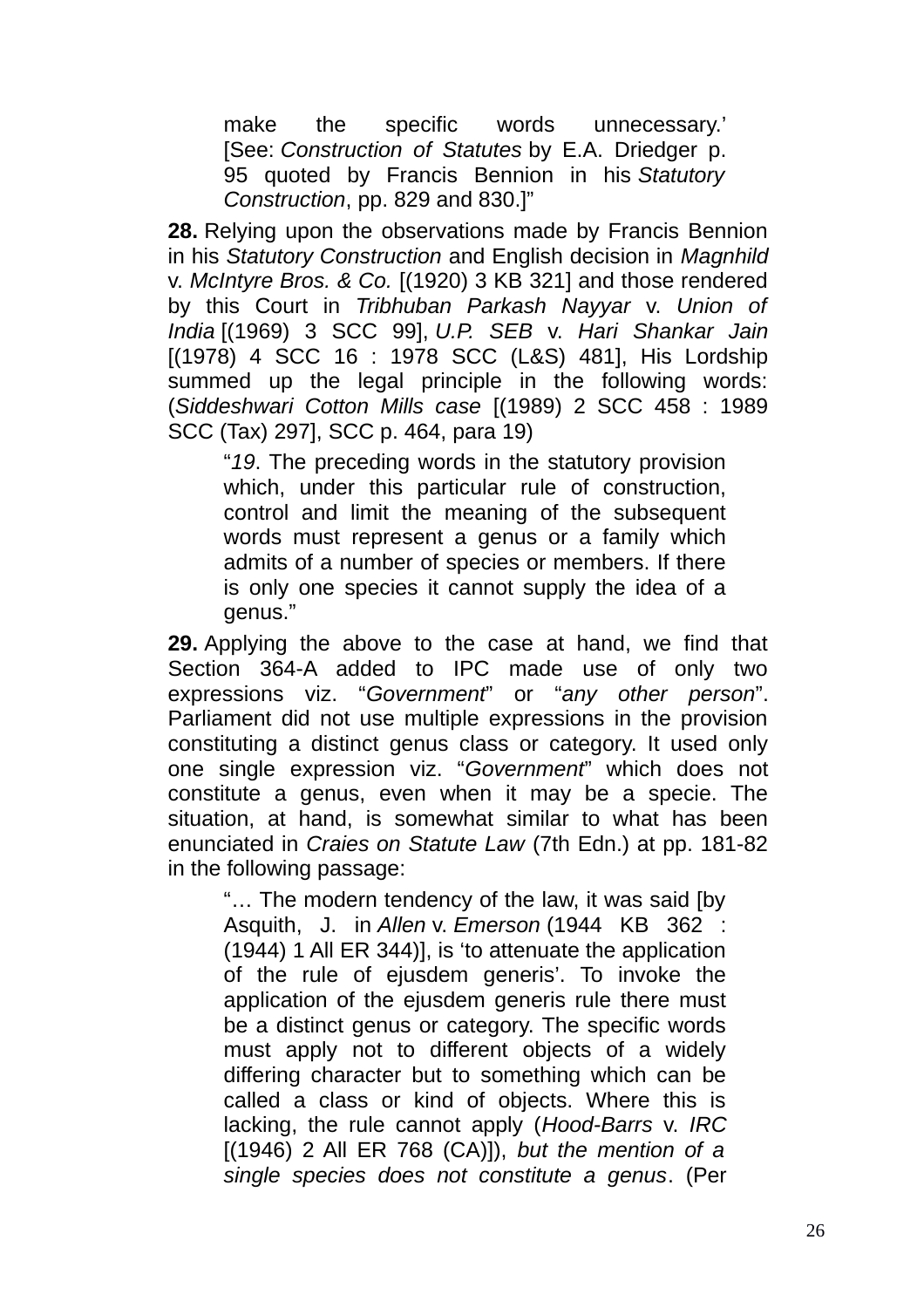Lord Thankerton in *United Towns Electric Co. Ltd.* v. *Attorney General for Newfoundland* [(1939) 1 All ER 423 (PC)].) 'Unless you can find a category', said Farwell L.J. (*Tillmanns and Co.* v. *S.S. Knutsford Ltd.* [(1908) 2 KB 385 (CA)] ), 'there is no room for the application of the ejusdem generis doctrine', and where the words are clearly wide in their meaning they ought not to be qualified on the ground of their association with other words. For instance, where a local Act required that 'theatres and other places of public entertainment' should be licensed, the question arose whether a 'fun-fair' for which no fee was charged for admission was within the Act. It was held to be so, and that the ejusdem generis rule did not apply to confine the words 'other places' to places of the same kind as theatres. So the insertion of such words as 'or things of whatever description' would exclude the rule. (*Attorney General* v. *Leicester Corpn.* [(1910) 2 Ch 359 : (1908-10) All ER Rep Ext 1002] ) In *National Assn. of Local Govt. Officers* v. *Bolton Corpn.* [1943 AC 166 : (1942) 2 All ER 425 (HL)] Lord Simon L.C. referred to a definition of 'workman' as any person who has entered into a works under a contract with an employer whether the contract be by way of manual labour, clerical work 'or otherwise' and said: 'The use of the words "or otherwise" does not bring into play the ejusdem generis principle: for "manual labour" and "clerical work" do not belong to a single limited genus' and Lord Wright in the same case said: '*The ejusdem generis rule is often useful or convenient, but it is merely a rule of construction, not a rule of law. In the present case it is entirely inapt. It presupposes a "genus" but here the only "genus" is a contract with an employer*'.

(emphasis supplied)

**30.** The above passage was quoted with approval by this Court in *Grasim Industries Ltd.* v. *Collector of Customs* [(2002) 4 SCC 297] holding that Note 1(*a*) of Chapter 84 relevant to that case was clear and unambiguous. It did not speak of a class, category or genus followed by general words making the rule of ejusdem generis inapplicable."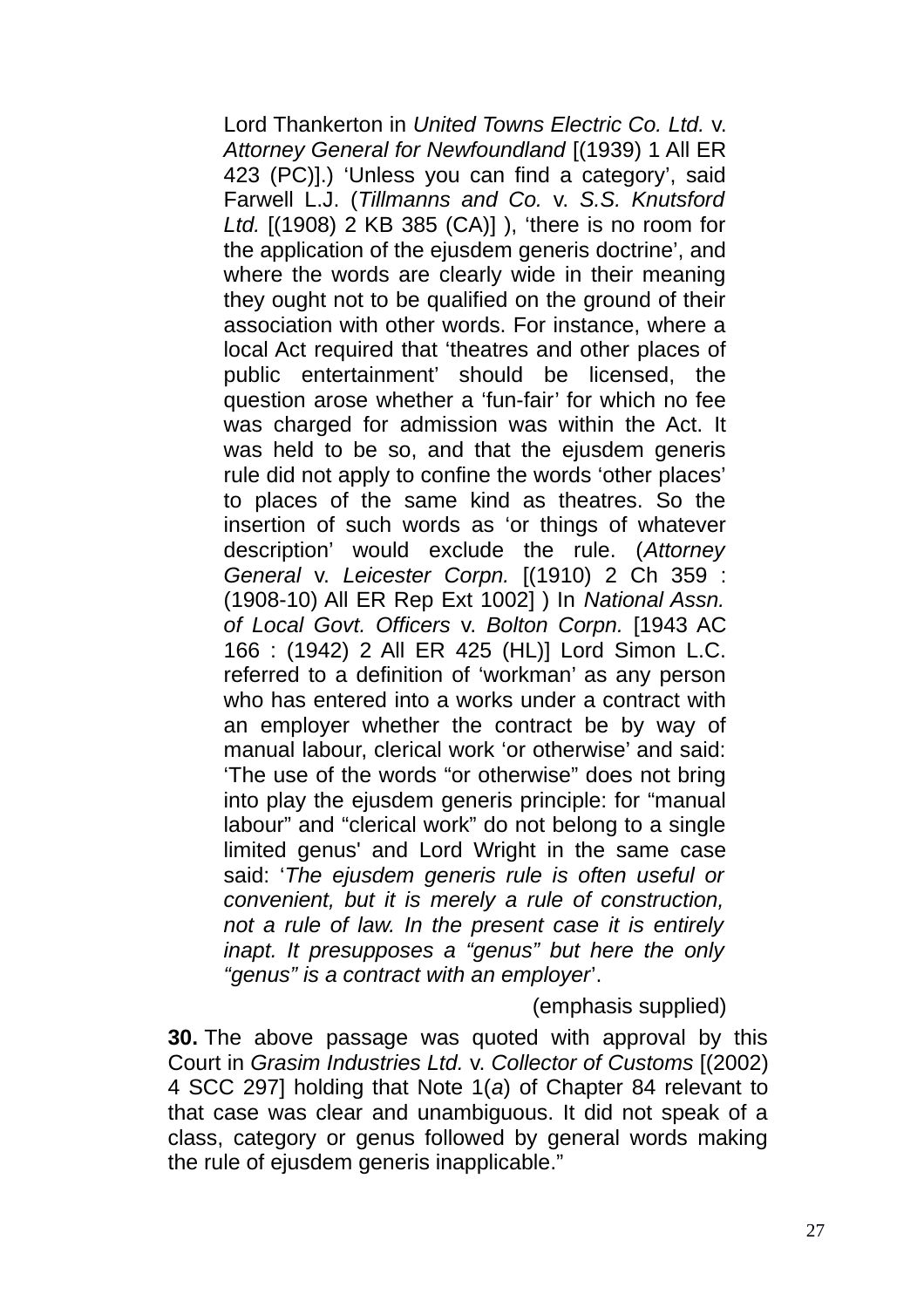#### xxx xxx xxx

"**32.** This would mean that the term "*person*" appearing in Section 364-A IPC would include a company or association or body of persons whether incorporated or not, apart from natural persons. The tenor of the provision, the context and the statutory definition of the expression "*person*" all militate against any attempt to restrict the meaning of the term "*person*" to the "*Government*" or "*foreign State*" or "*international inter-governmental organisations*" only."

## 21. In **Pioneer Urban Land and Infrastructure Ltd. v. Union of India**,

(2019) 8 SCC 416, this Court laid down the limits of the application of the

rule of construction that is contained in the expression "*noscitur a sociis*"

as follows:

"**84.** It was then argued, relying on a large number of judgments that Section 5(8)(*f*) must be construed noscitur a sociis with clauses (*a*) to (*e*) and (*g*) to (*i*), and so construed would only refer to loans or other financial transactions which would involve money at both ends. This, again, is not correct in view of the fact that Section 5(8)(*f*) is clearly a residuary "catch all" provision, taking within it matters which are not subsumed within the other sub-clauses. Even otherwise, in *CED* v. *Kantilal Trikamlal* [*CED* v. *Kantilal Trikamlal*, (1976) 4 SCC 643 : 1977 SCC (Tax) 90] , this Court has held that when an expression is a residuary one, ejusdem generis will not apply. It was thus held: (SCC p. 655, para 21)

"*21*. … We have also to stress the expression "other right" in the explanation which is of the widest import and cannot be constricted by reading it *ejusdem generis* with "debt". "Other right", in the context, is expressly meant considerably to widen the concept and therefore suggests a somewhat contrary intention to the application of the *ejusdem generis* rule. We may derive instruction from Green's construction of the identical expression in the English Act. [Section 45(2)]. The learned author writes: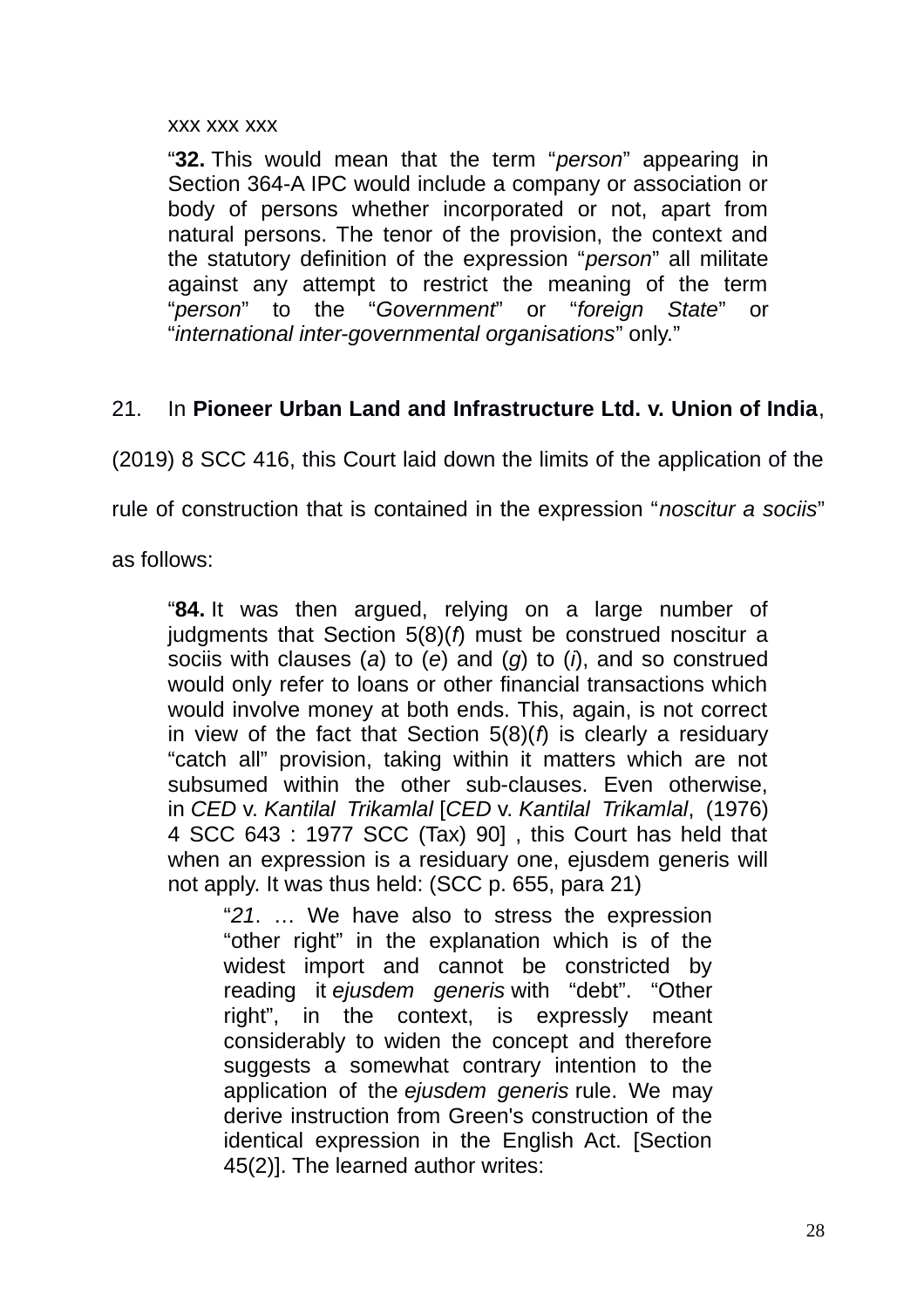'A disclaimer is an extinguishment of a right for this purpose. Although in the event the person disclaiming never has any right in the property, he has the right to obtain it, this inchoate right is a "right" for the purposes of Section 45(2). The *ejusdem generis* rule does not apply to the words "a debt or other right" and the word "right" is a word of the widest import. Moreover, the expression "at the expense of the deceased" is used in an ordinary and natural manner; and is apt to cover not only cases where the extinguishment involves a loss to the deceased of a benefit he already enjoyed, but also those where it prevents him from acquiring the benefit.'"

**85.** Also, in *Subramanian Swamy* v. *Union of India* [*Subramanian Swamy* v. *Union of India*, (2016) 7 SCC 221 : (2016) 3 SCC (Cri) 1], this Court held: (SCC pp. 291-93, paras 70-74)

"*70*. The other aspect that is being highlighted in the context of Article 19(2) is that defamation even if conceived of to include a criminal offence, it must have the potentiality to "incite to cause an offence". To elaborate, the submission is the words "incite to cause an offence" should be read to give attributes and characteristics of criminality to the word "defamation". It must have the potentiality to lead to breach of peace and public order. It has been urged that the intention of clause (2) of Article 19 is to include a public law remedy in respect of a grievance that has a collective impact but not as an actionable claim under the common law by an individual and, therefore, the word "defamation" has to be understood in that context, as the associate words are "incitement to an offence" would so warrant. Mr Rao, learned Senior Counsel, astutely canvassed that unless the word "defamation" is understood in this manner applying the principle of *noscitur a sociis*, the cherished and natural right of freedom of speech and expression which has been recognised under Article 19(1)(*a*) would be absolutely at peril. Mr Narasimha, learned ASG would contend that the said rule of construction would not be applicable to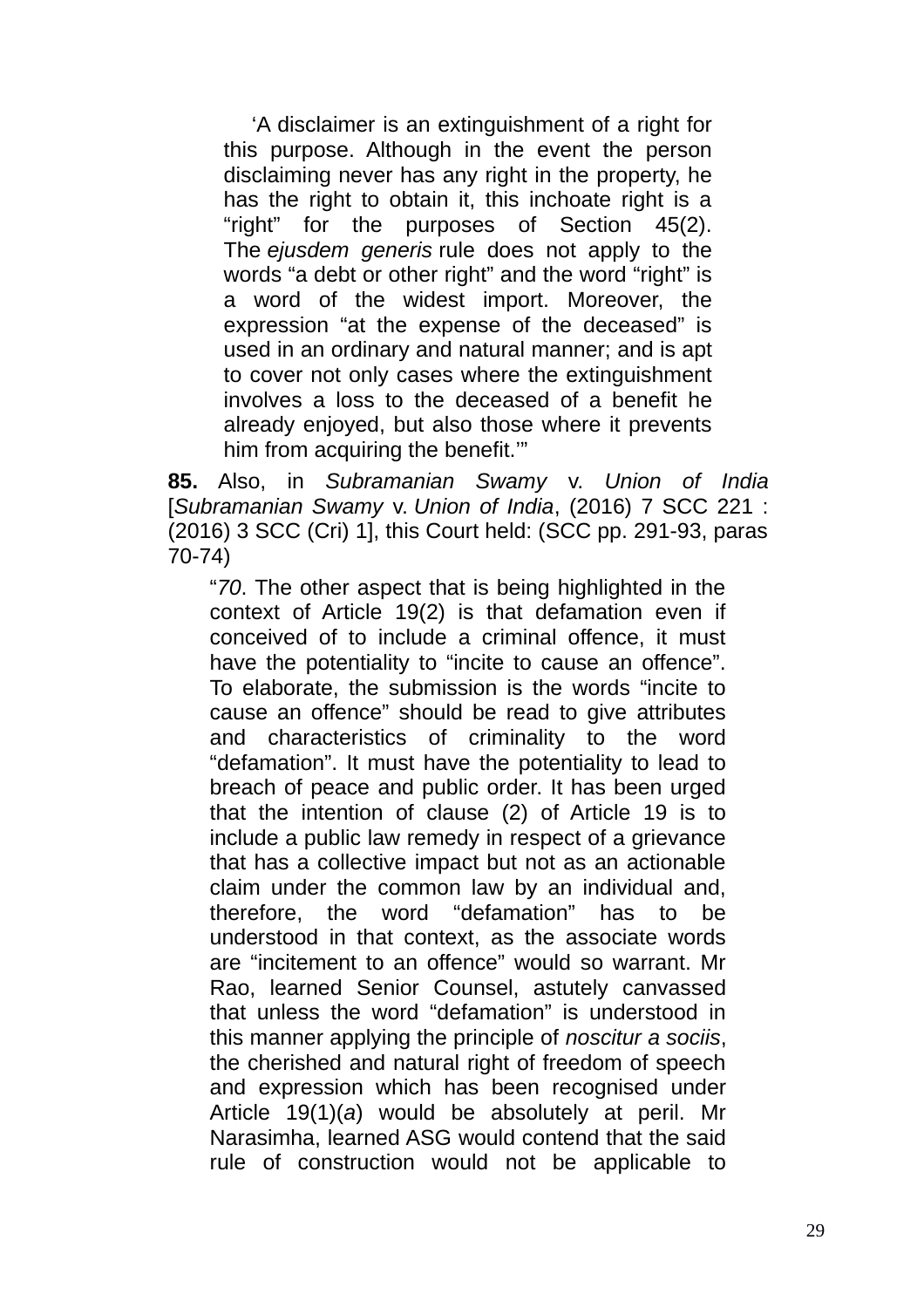understand the meaning of the term "defamation". Be it noted, while construing the provision of Article 19(2), it is the duty of the Court to keep in view the exalted spirit, essential aspects, the value and philosophy of the Constitution. There is no doubt that the principle of *noscitur a sociis* can be taken recourse to in order to understand and interpret the Constitution but while applying the principle, one has to keep in mind the contours and scope of applicability of the said principle.

*71*. In *State of Bombay* v. *Hospital Mazdoor Sabha* [*State of Bombay* v. *Hospital Mazdoor Sabha*, AIR 1960 SC 610 : (1960) 2 SCR 866] , it has been held that it must be borne in mind that *noscitur a sociis* is merely a rule of construction and it cannot prevail in cases where it is clear that wider words have been deliberately used in order to make the scope of the defined word correspondingly wider. It is only where the intention of the legislature in associating wider words with words of narrower significance is doubtful. or otherwise not clear that the said rule of construction can be usefully applied. It can also be applied where the meaning of the words of wider import is doubtful; but, where the object of the legislature in using wider words is clear and free of ambiguity, the rule of construction in question cannot be pressed into service.

*72*. In *Bank of India* v. *Vijay Transport* [*Bank of India* v. *Vijay Transport*, 1988 Supp SCC 47] , the Court was dealing with the contention that a literal interpretation is not always the only interpretation of a provision in a statute and the court has to look at the setting in which the words are used and the circumstances in which the law came to be passed to decide whether there is something implicit behind the words actually used which would control the literal meaning of the words used. For the said purpose, reliance was placed on *R.L. Arora* v. *State of U.P.* [*R.L. Arora* v. *State of U.P.*, (1964) 6 SCR 784 : AIR 1964 SC 1230] Dealing with the said aspect, the Court has observed thus: (*Vijay Transport case* [*Bank*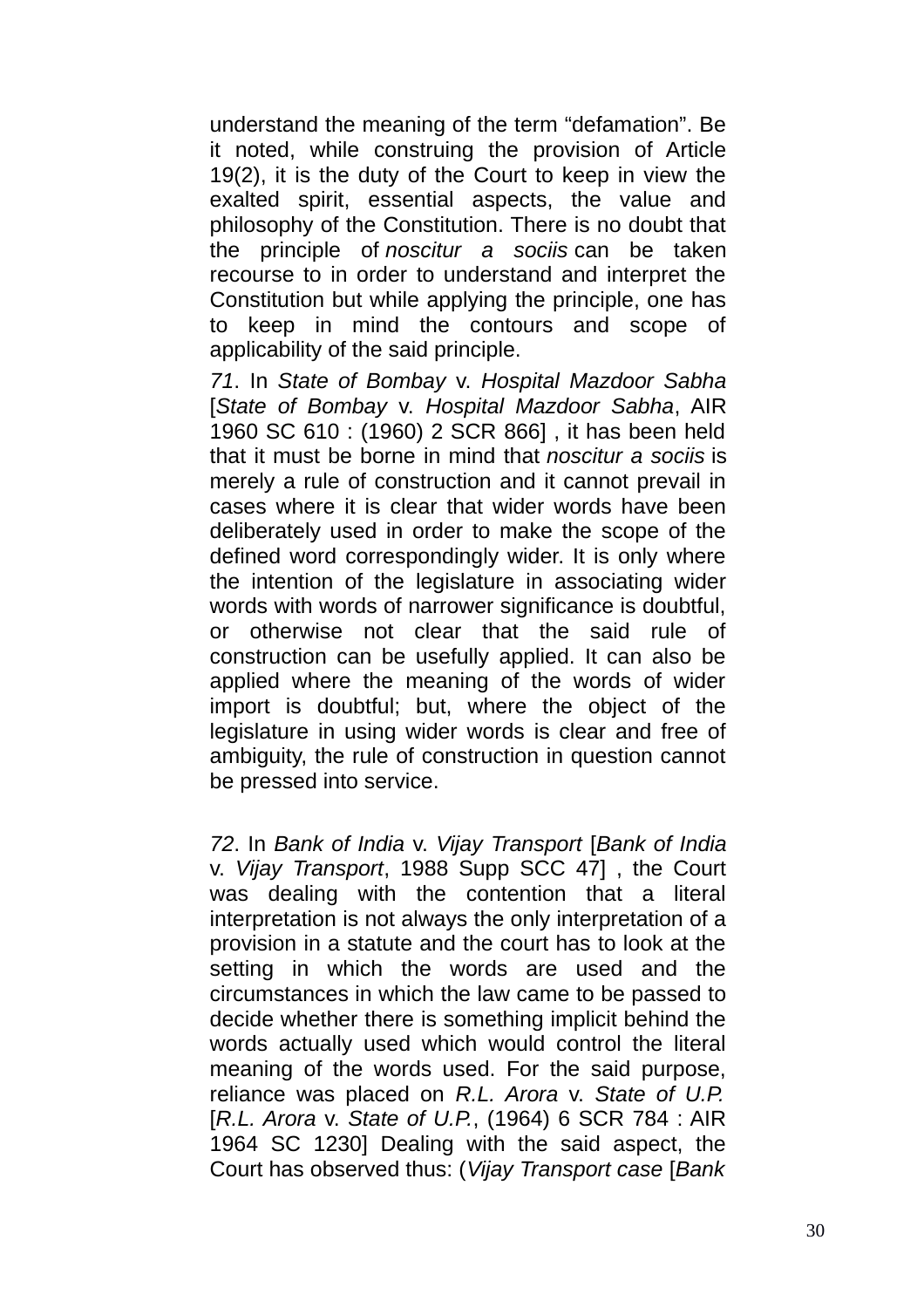*of India* v. *Vijay Transport*, 1988 Supp SCC 47], SCC p. 51, para 11)

'*11*. … It may be that in interpreting the words of the provision of a statute, the setting in which such words are placed may be taken into consideration, but that does not mean that even though the words which are to be interpreted convey a clear meaning, still a different interpretation or meaning should be given to them because of the setting. In other words, while the setting of the words may sometimes be necessary for the interpretation of the words of the statute, but that has not been ruled by this Court to be the only and the surest method of interpretation.'

*73*. The Constitution Bench, in *Godfrey Phillips (India) Ltd.* v. *State of U.P.* [*Godfrey Phillips (India) Ltd.* v. *State of U.P.*, (2005) 2 SCC 515], while expressing its opinion on the aforesaid rule of construction, opined: (SCC pp. 550 & 551, paras 81 & 83)

'*81*. We are aware that the maxim of *noscitur a sociis* may be a treacherous one unless the "*societas*" to which the "*socii*" belong, are known. The risk may be present when there is no other factor except contiguity to suggest the "*societas*". But where there is, as here, a term of wide denotation which is not free from ambiguity, the addition of the words such as "including" is sufficiently indicative of the *societas*. As we have said, the word "includes" in the present context indicates a commonality or shared features or attributes of the including word with the included.

*83*. Hence on an application of general principles of interpretation, we would hold that the word "luxuries" in Entry 62 of List II means the activity of enjoyment of or indulgence in that which is costly or which is generally recognised as being beyond the necessary requirements of

\*\*\*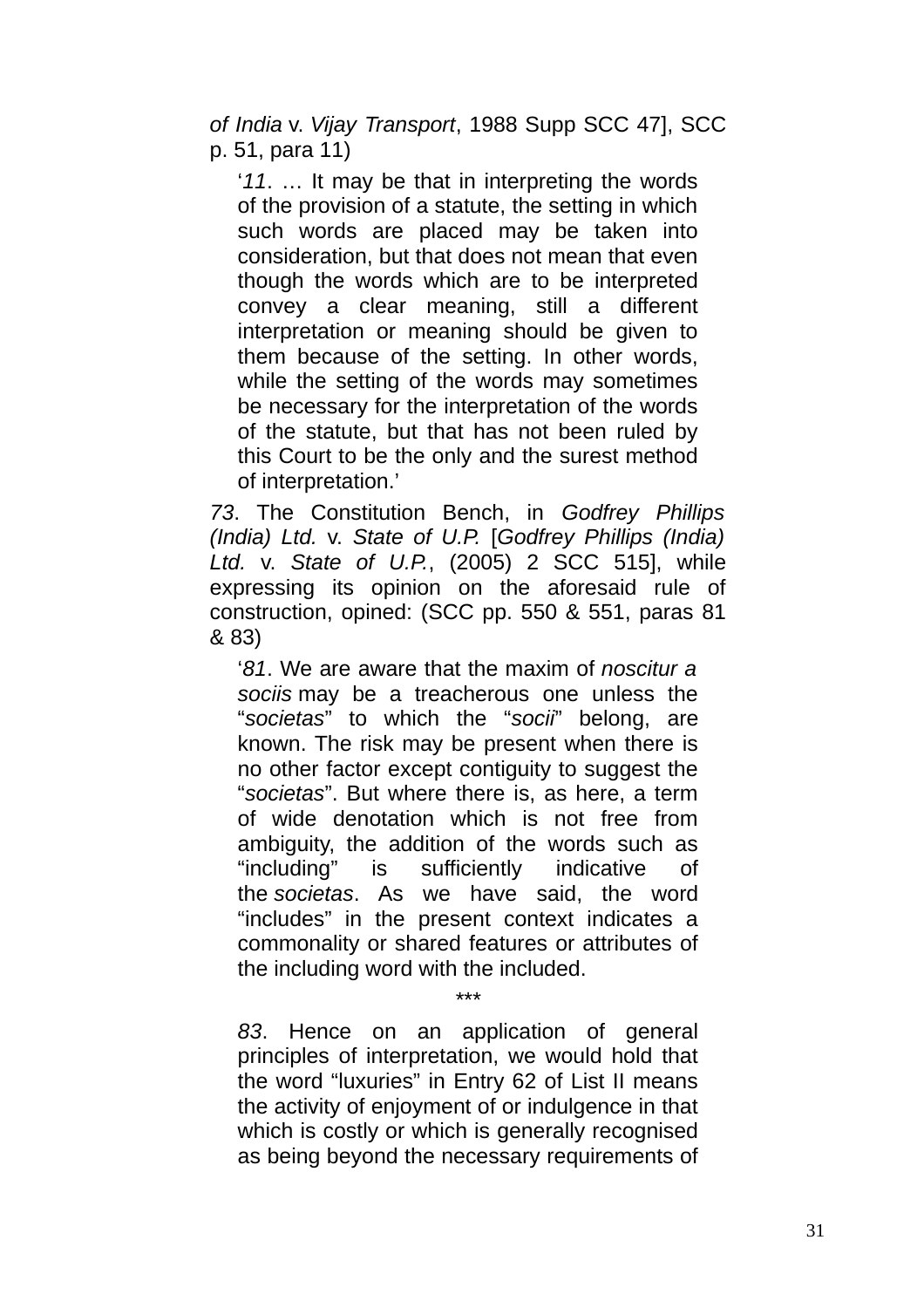an average member of society and not articles of luxury.'

*74*. At this juncture, we may note that in *Ahmedabad Private Primary Teachers' Assn.* v. *Administrative Officer* [*Ahmedabad Private Primary Teachers' Assn.* v. *Administrative Officer*, (2004) 1 SCC 755 : 2004 SCC (L&S) 306], it has been stated that *noscitur a sociis* is a legitimate rule of construction to construe the words in an Act of Parliament with reference to the words found in immediate connection with them. In this regard, we may refer to a passage from Justice G.P. Singh, *Principles of Statutory Interpretation* [(13th Edn., 2012) 509.] where the learned author has referred to the lucid explanation given by Gajendragadkar, J. We think it appropriate to reproduce the passage:

'It is a rule wider than the rule of *ejusdem generis*; rather the latter rule is only an application of the former. The rule has been lucidly explained by Gajendragadkar, J. in the following words:

"This rule, according to Maxwell [Maxwell, *Interpretation of Statutes* (11th Edn., 1962) 321.] , means that when two or more words which are susceptible of analogous meaning are coupled together, they are understood to be used in their cognate sense. They take as it were their colour from each other, that is, the more general is restricted to a sense analogous to a less general."'

The learned author on further discussion has expressed the view that meaning of a word is to be judged from the company it keeps i.e. reference to words found in immediate connection with them. It applies when two or more words are susceptible of analogous meanings are coupled together, to be read and understood in their cognate sense. [G.P. Singh, *Principles of Statutory Interpretation* (8th Edn.) 379.] *Noscitur a sociis* is merely a rule of construction and cannot prevail where it is clear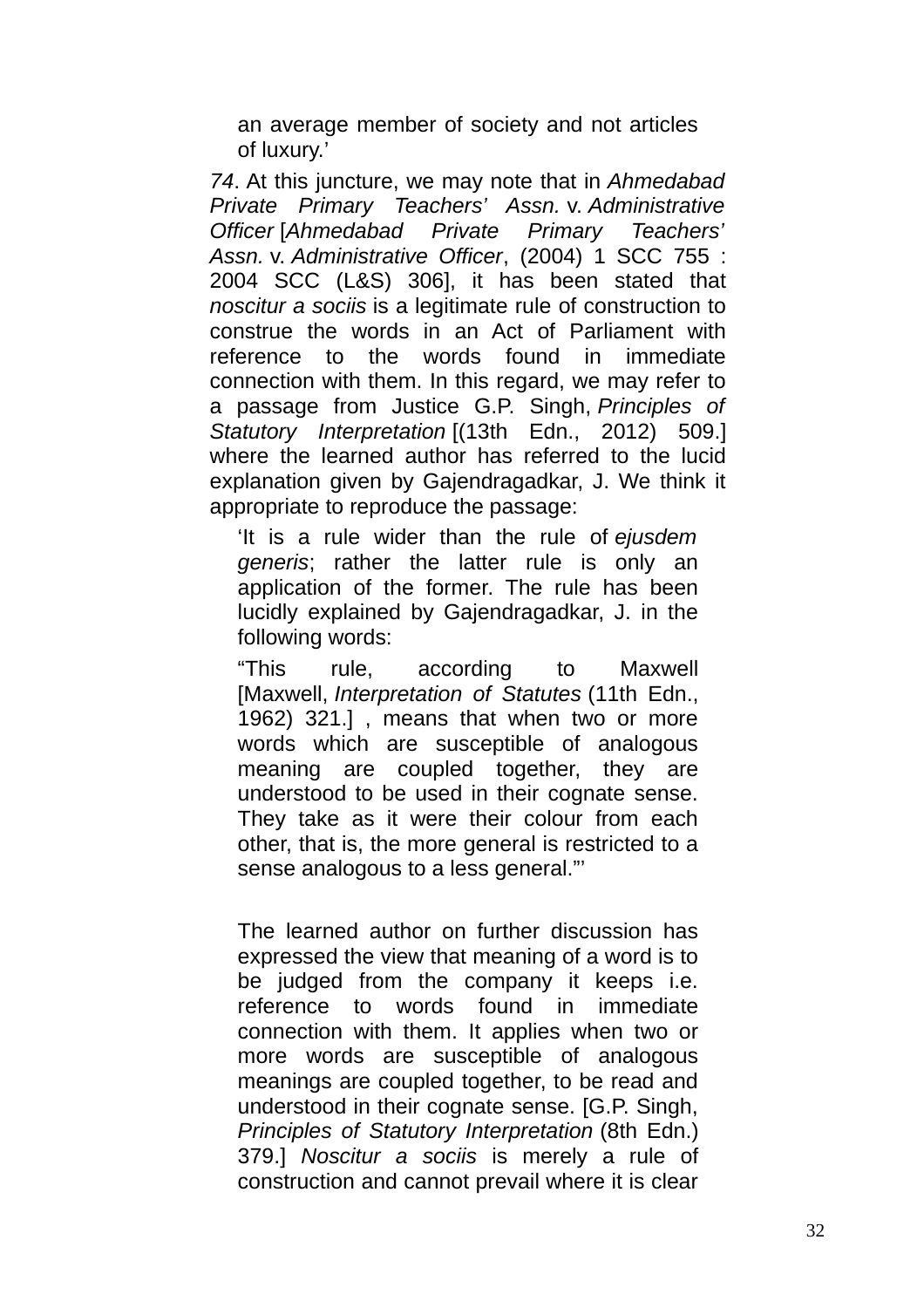that wider and diverse etymology is intentionally and deliberately used in the provision. It is only when and where the intention of the legislature in associating wider words with words of narrowest significance is doubtful or otherwise not clear, that the rule of *noscitur a sociis* is useful."

**86.** It is clear from a reading of these judgments that noscitur a sociis being a mere rule of construction cannot be applied in the present case as it is clear that wider words have been deliberately used in a residuary provision, to make the scope of the definition of "financial debt" subsume matters which are not found in the other sub-clauses of Section 5(8). This contention must also, therefore, be rejected."

22. A reading of these judgments would show that *ejusdem generis* and *noscitur a sociis*, being rules as to the construction of statutes, cannot be exalted to nullify the plain meaning of words used in a statute if they are designedly used in a wide sense. Importantly, where a residuary phrase is used as a catch-all expression to take within its scope what may reasonably be comprehended by a provision, regard being had to its object and setting, *noscitur a sociis* cannot be used to colour an otherwise wide expression so as to whittle it down and stultify the object of a statutory provision.

#### **OBJECT OF SECTION 14 OF THE IBC**

23. This then brings us to the object sought to be achieved by Section 14 of the IBC. The Report of the Insolvency Law Committee of February,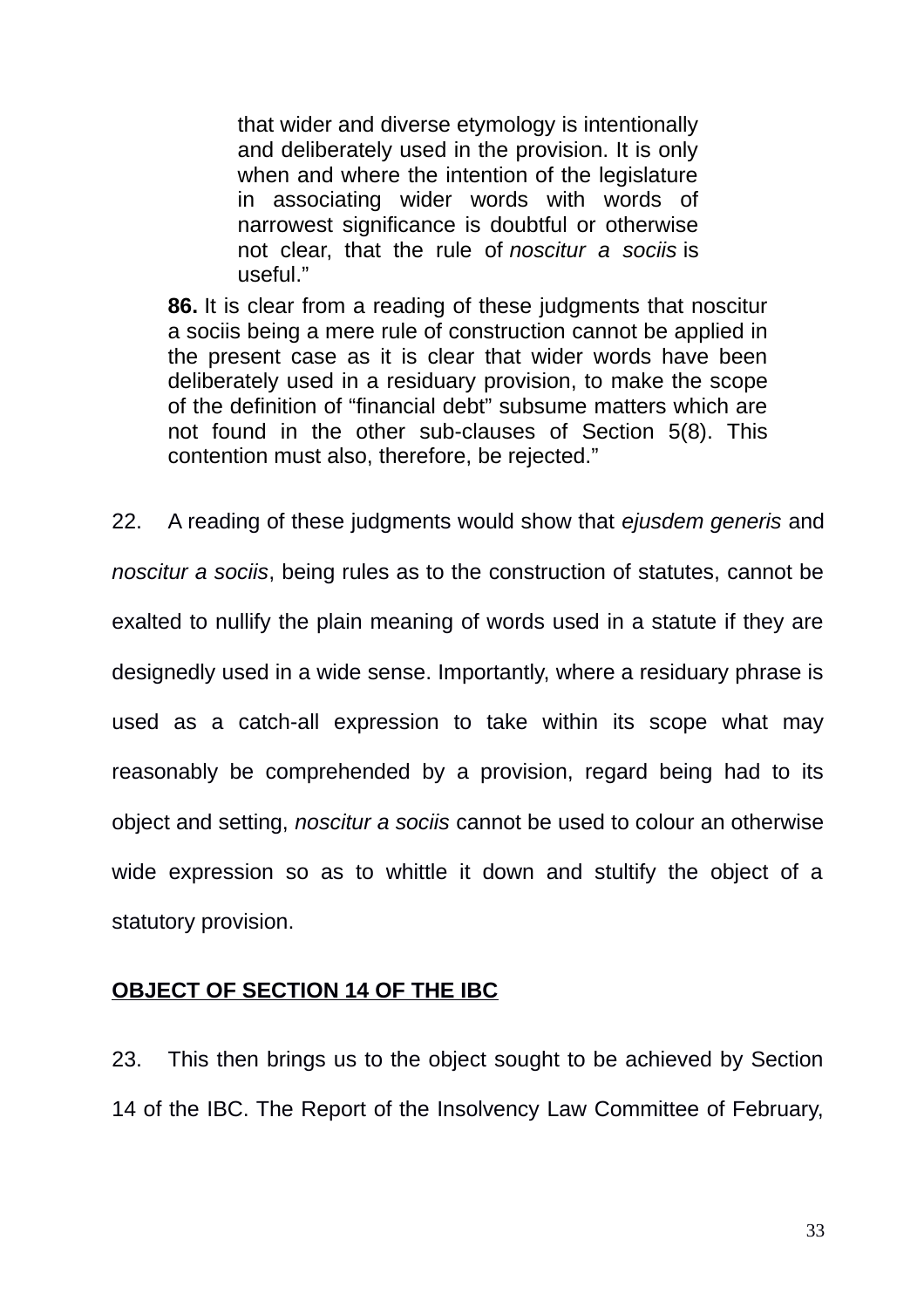2020 throws some light on Section 14. Paragraphs 8.2 and 8.11 thereof

read as follows:

"**8.2.** The moratorium under Section 14 is intended to keep the corporate debtor's assets together during the insolvency resolution process and facilitating orderly completion of the processes envisaged during the insolvency resolution process and ensuring that the company may continue as a going concern while the creditors take a view on resolution of default. Keeping the corporate debtor running as a going concern during the CIRP helps in achieving resolution as a going concern as well, which is likely to maximize value for all stakeholders. In other jurisdictions too, a moratorium may be put in place on the advent of formal insolvency proceedings, including liquidation and reorganization proceedings. The UNCITRAL Guide notes that a moratorium is critical during reorganization proceedings since it facilitates the continued operation of the business and allows the debtor a breathing space to organize its affairs, time for preparation and approval of a reorganization plan and for other steps such as shedding unprofitable activities and onerous contracts, where appropriate."

xxx xxx xxx

"**8.11.** Further, the purpose of the moratorium is to keep the assets of the debtor together for successful insolvency resolution, and it does not bar all actions, especially where countervailing public policy concerns are involved. For instance, criminal proceedings are not considered to be barred by the moratorium, since they do not constitute "money claims or recovery" proceedings. In this regard, the Committee also noted that in some jurisdictions, laws allow regulatory claims, such as those which are not designed to collect money for the estate but to protect vital and urgent public interests, restraining activities causing environmental damage or activities that are detrimental to public health and safety to be continued during the moratorium period."

It can be seen that paragraph 8.11 refers to the very judgment under

appeal before us, and cannot therefore be said to throw any light on the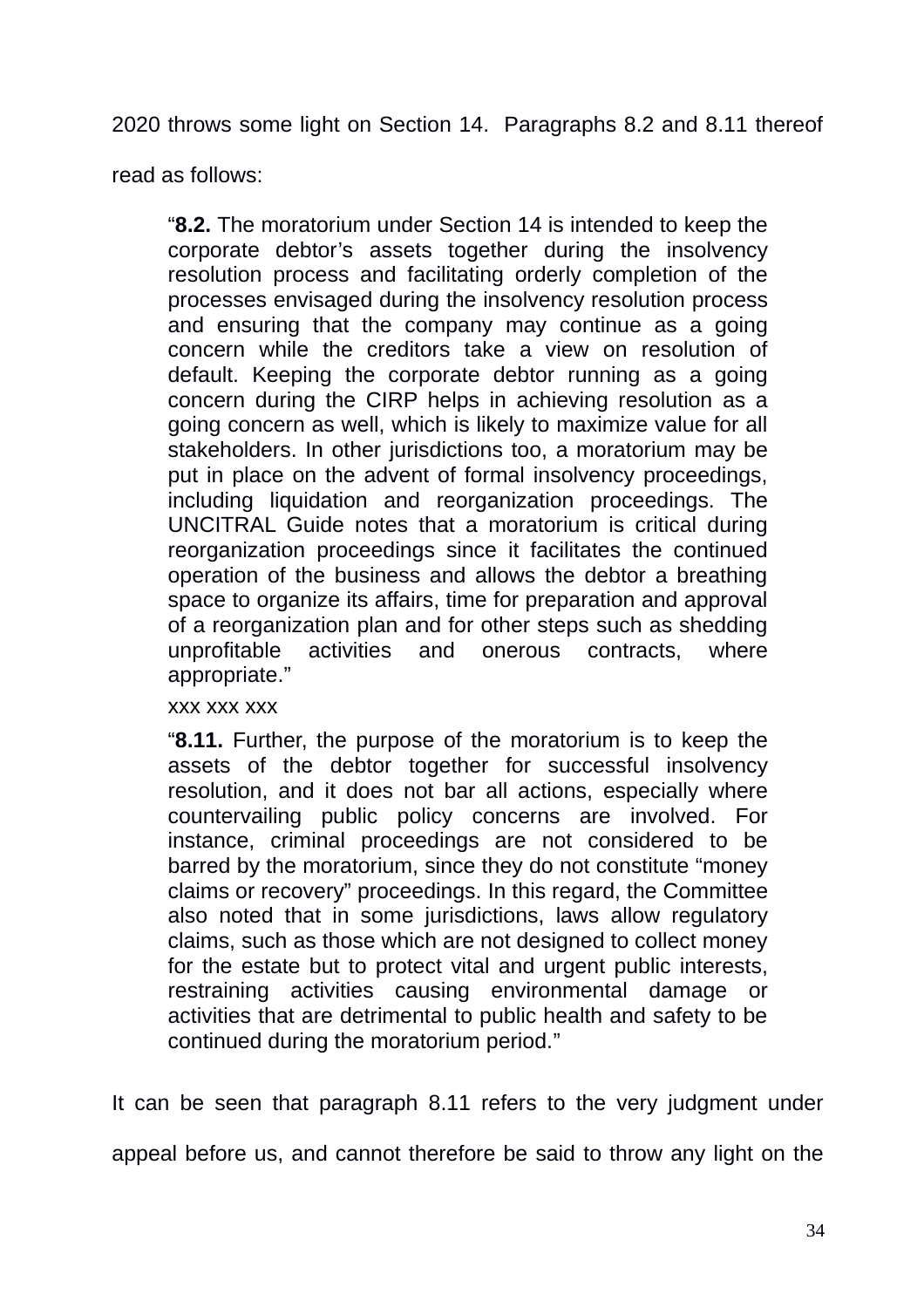correct position in law which has only to be finally settled by this Court. However, paragraph 8.2 is important in that the object of a moratorium provision such as Section 14 is to see that there is no depletion of a corporate debtor's assets during the insolvency resolution process so that it can be kept running as a going concern during this time, thus maximising value for all stakeholders. The idea is that it facilitates the continued operation of the business of the corporate debtor to allow it breathing space to organise its affairs so that a new management may ultimately take over and bring the corporate debtor out of financial sickness, thus benefitting all stakeholders, which would include workmen of the corporate debtor. Also, the judgment of this Court in **Swiss Ribbons (P) Ltd. v. Union of India**, (2019) 4 SCC 17 states the *raison d'être* for Section 14 in paragraph 28 as follows:

"**28.** It can thus be seen that the primary focus of the legislation is to ensure revival and continuation of the corporate debtor by protecting the corporate debtor from its own management and from a corporate death by liquidation. The Code is thus a beneficial legislation which puts the corporate debtor back on its feet, not being a mere recovery legislation for creditors. The interests of the corporate debtor have, therefore, been bifurcated and separated from that of its promoters/those who are in management. Thus, the resolution process is not adversarial to the corporate debtor but, in fact, protective of its interests. The moratorium imposed by Section 14 is in the interest of the corporate debtor itself, thereby preserving the assets of the corporate debtor during the resolution process. The timelines within which the resolution process is to take place again protects the corporate debtor's assets from further dilution, and also protects all its creditors and workers by seeing that the resolution process goes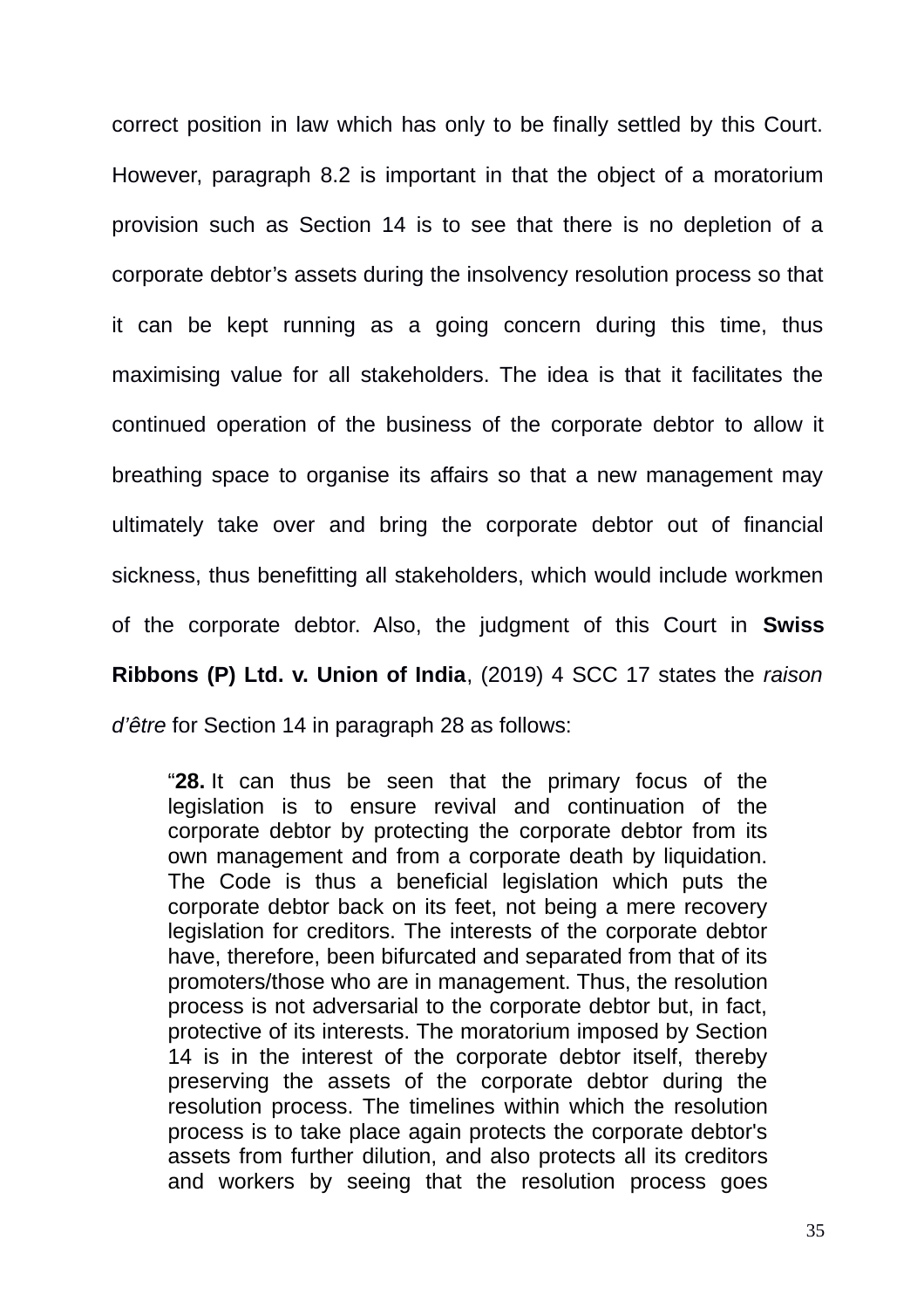through as fast as possible so that another management can, through its entrepreneurial skills, resuscitate the corporate debtor to achieve all these ends."

24. It can thus be seen that regard being had to the object sought to be achieved by the IBC in imposing this moratorium, a quasi-criminal proceeding which would result in the assets of the corporate debtor being depleted as a result of having to pay compensation which can amount to twice the amount of the cheque that has bounced would directly impact the corporate insolvency resolution process in the same manner as the institution, continuation, or execution of a decree in such suit in a civil court for the amount of debt or other liability. Judged from the point of view of this objective, it is impossible to discern any difference between the impact of a suit and a Section 138 proceeding, insofar as the corporate debtor is concerned, on its getting the necessary breathing space to get back on its feet during the corporate insolvency resolution process. Given this fact, it is difficult to accept that *noscitur a sociis* or *ejusdem generis* should be used to cut down the width of the expression "proceedings" so as to make such proceedings analogous to civil suits.

25. Viewed from another point of view, clause (b) of Section 14(1) also makes it clear that during the moratorium period, any transfer, encumbrance, alienation, or disposal by the corporate debtor of any of its assets or any legal right or beneficial interest therein being also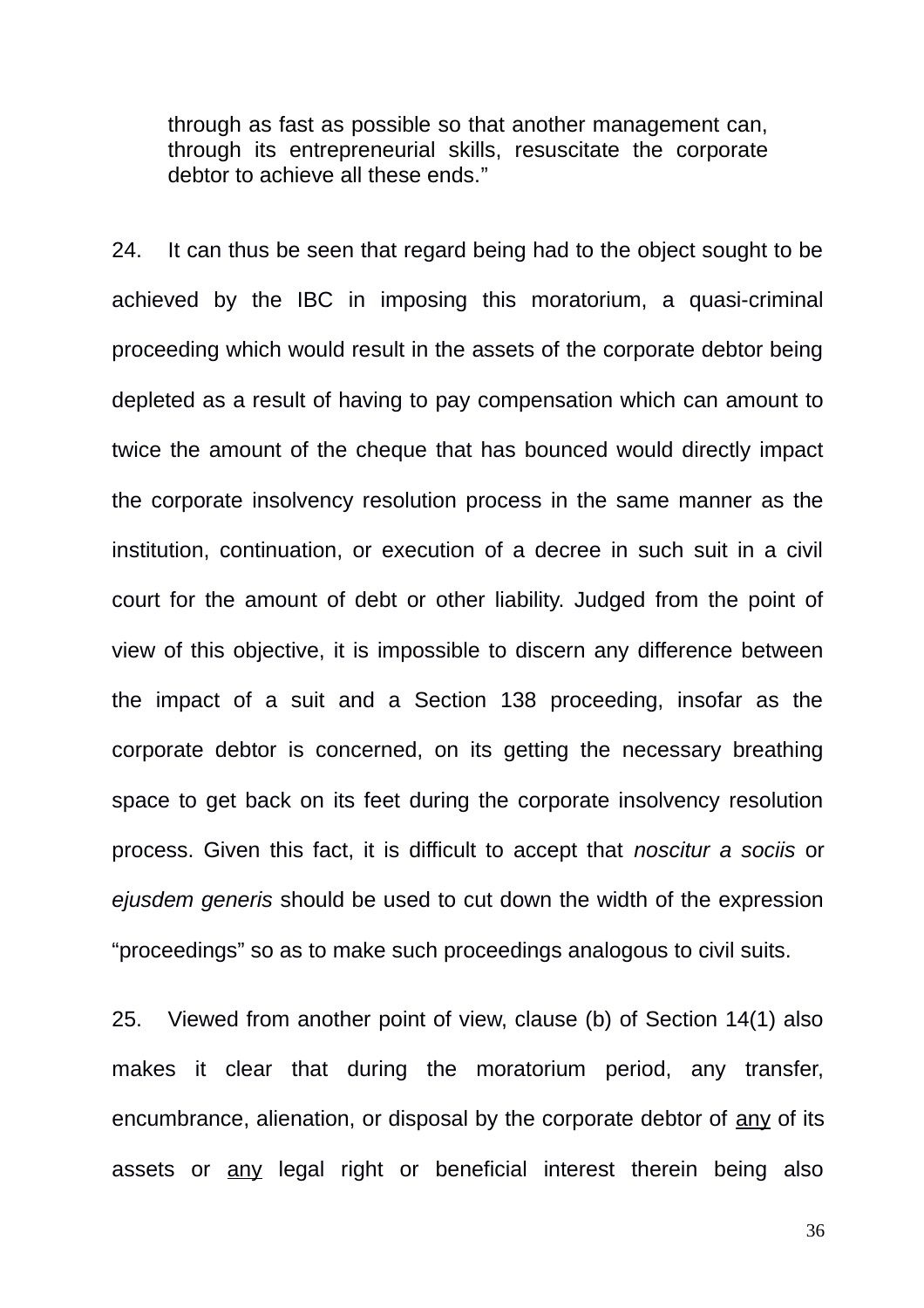interdicted, yet a liability in the form of compensation payable under Section 138 would somehow escape the dragnet of Section 14(1). While Section 14(1)(a) refers to monetary liabilities of the corporate debtor, Section 14(1)(b) refers to the corporate debtor's assets, and together, these two clauses form a scheme which shields the corporate debtor from pecuniary attacks against it in the moratorium period so that the corporate debtor gets breathing space to continue as a going concern in order to ultimately rehabilitate itself. Any crack in this shield is bound to have adverse consequences, given the object of Section 14, and cannot, by any process of interpretation, be allowed to occur.

### **SECTION 14 IN RELATION TO OTHER MORATORIUM SECTIONS IN THE IBC**

26. Even otherwise, when some of the other provisions as to moratorium are seen in the context of individuals and firms, the provisions of Section 14 become even clearer. Thus, in Part III of the IBC, which deals with insolvency resolution and bankruptcy for individuals and partnership firms, Section 81, which occurs in Chapter II thereof, entitled "Fresh Start Process", an interim moratorium is imposed thus:

"**81. Application for fresh start order**.—(1) When an application is filed under Section 80 by a debtor, an interimmoratorium shall commence on the date of filing of said application in relation to all the debts and shall cease to have effect on the date of admission or rejection of such application, as the case may be.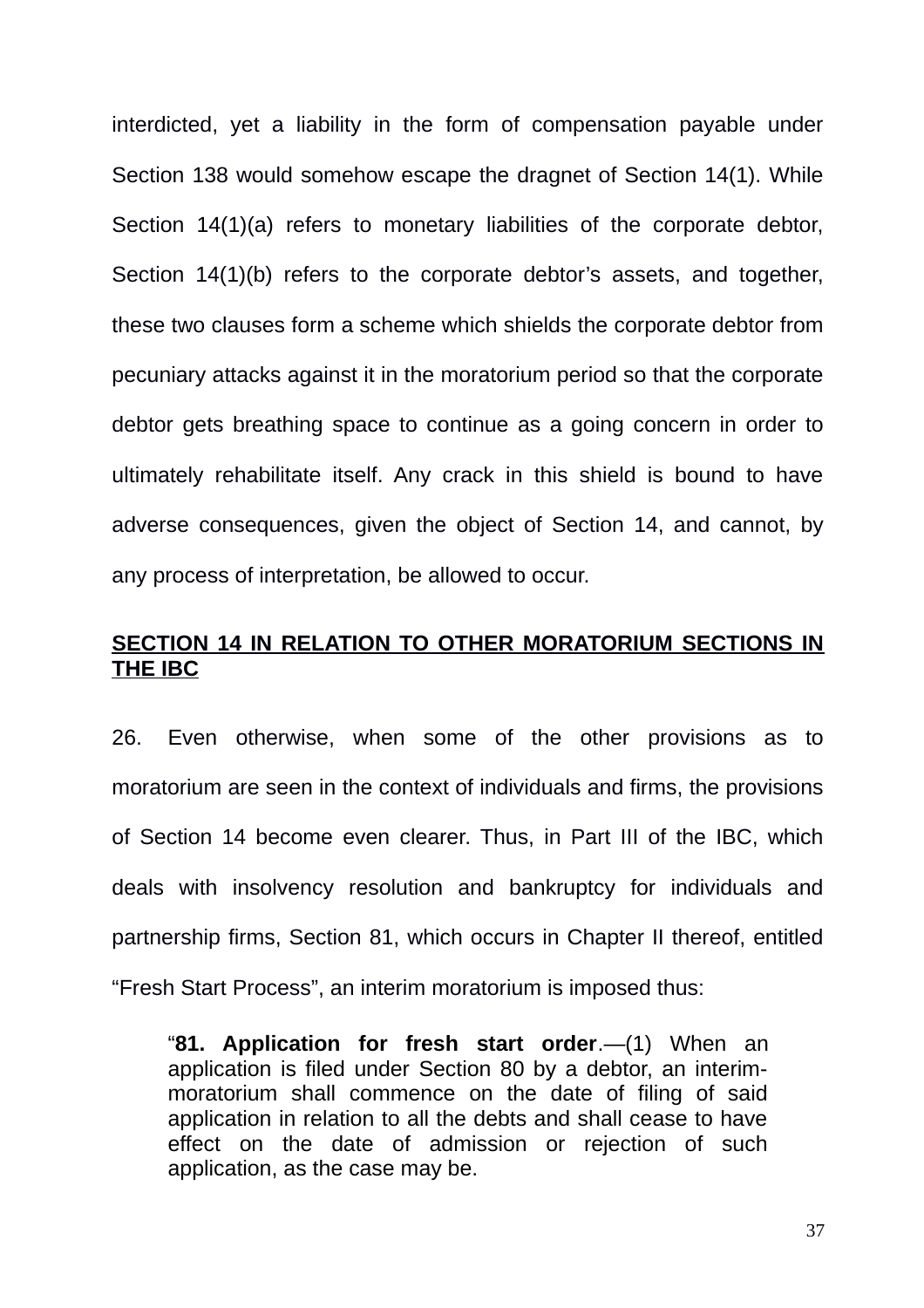(2) During the interim-moratorium period,—

- (*i*) any legal action or legal proceeding pending in respect of any of his debts shall be deemed to have been stayed; and
- (*ii*) no creditor shall initiate any legal action or proceedings in respect of such debt.

(3) The application under Section 80 shall be in such form and manner and accompanied by such fee, as may be prescribed.

(4) The application under sub-section (3) shall contain the following information supported by an affidavit, namely—

- (*a*) a list of all debts owed by the debtor as on the date of the said application along with details relating to the amount of each debt, interest payable thereon and the names of the creditors to whom each debt is owed;
- (*b*) the interest payable on the debts and the rate thereof stipulated in the contract;
- (*c*) a list of security held in respect of any of the debts;
- (*d*) the financial information of the debtor and his immediate family up to two years prior to the date of the application;
- (*e*) the particulars of the debtor's personal details, as may be prescribed;
- (*f*) the reasons for making the application;
- (*g*) the particulars of any legal proceedings which, to the debtor's knowledge has been commenced against him;
- (*h*) the confirmation that no previous fresh start order under this Chapter has been made in respect of the qualifying debts of the debtor in the preceding twelve months of the date of the application."

Similarly, in Section 85, which also occurs in Chapter II in Part III of the

IBC, a moratorium is imposed thus:

"**85. Effect of admission of application**.—(1) On the date of admission of the application, the moratorium period shall commence in respect of all the debts.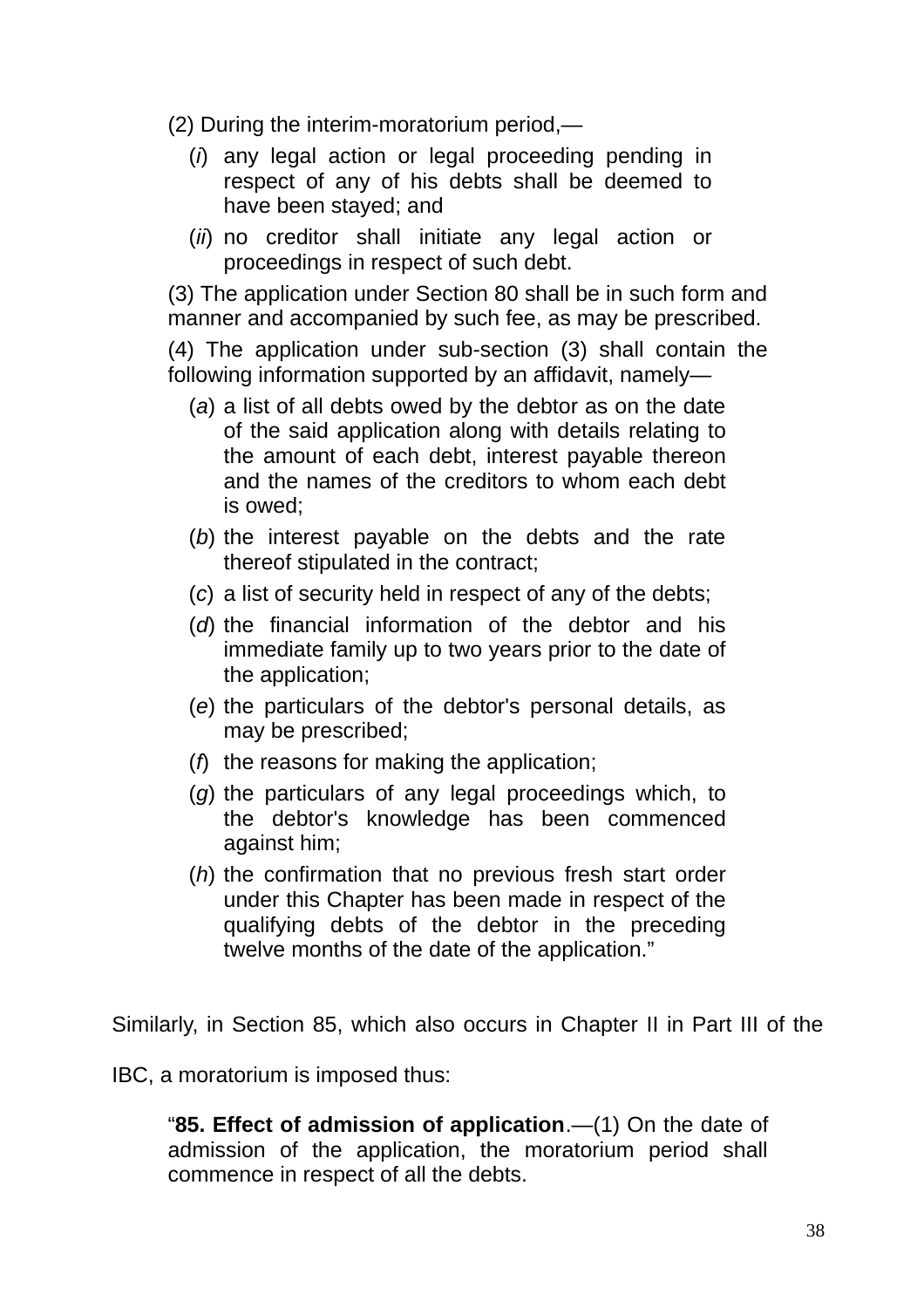- (2) During the moratorium period—
	- (*a*) any pending legal action or legal proceeding in respect of any debt shall be deemed to have been stayed; and
	- (*b*) subject to the provisions of Section 86, the creditors shall not initiate any legal action or proceedings in respect of any debt.
- (3) During the moratorium period, the debtor shall—
	- (*a*) not act as a director of any company, or directly or indirectly take part in or be concerned in the promotion, formation or management of a company;
	- (*b*) not dispose of or alienate any of his assets;
	- (*c*) inform his business partners that he is undergoing a fresh start process;
	- (*d*) be required to inform prior to entering into any financial or commercial transaction of such value as may be notified by the Central Government, either individually or jointly, that he is undergoing a fresh start process;
	- (*e*) disclose the name under which he enters into business transactions, if it is different from the name in the application admitted under Section 84;
	- (*f*) not travel outside India except with the permission of the Adjudicating Authority.

(4) The moratorium ceases to have effect at the end of the period of one hundred and eighty days beginning with the date of admission unless the order admitting the application is revoked under sub-section (2) of Section 91."

27. When the language of Section 14 and Section 85 are contrasted, it becomes clear that though the language of Section 85 is only in respect of debts, the moratorium contained in Section 14 is not subject specific. The only light thrown on the subject is by the exception provision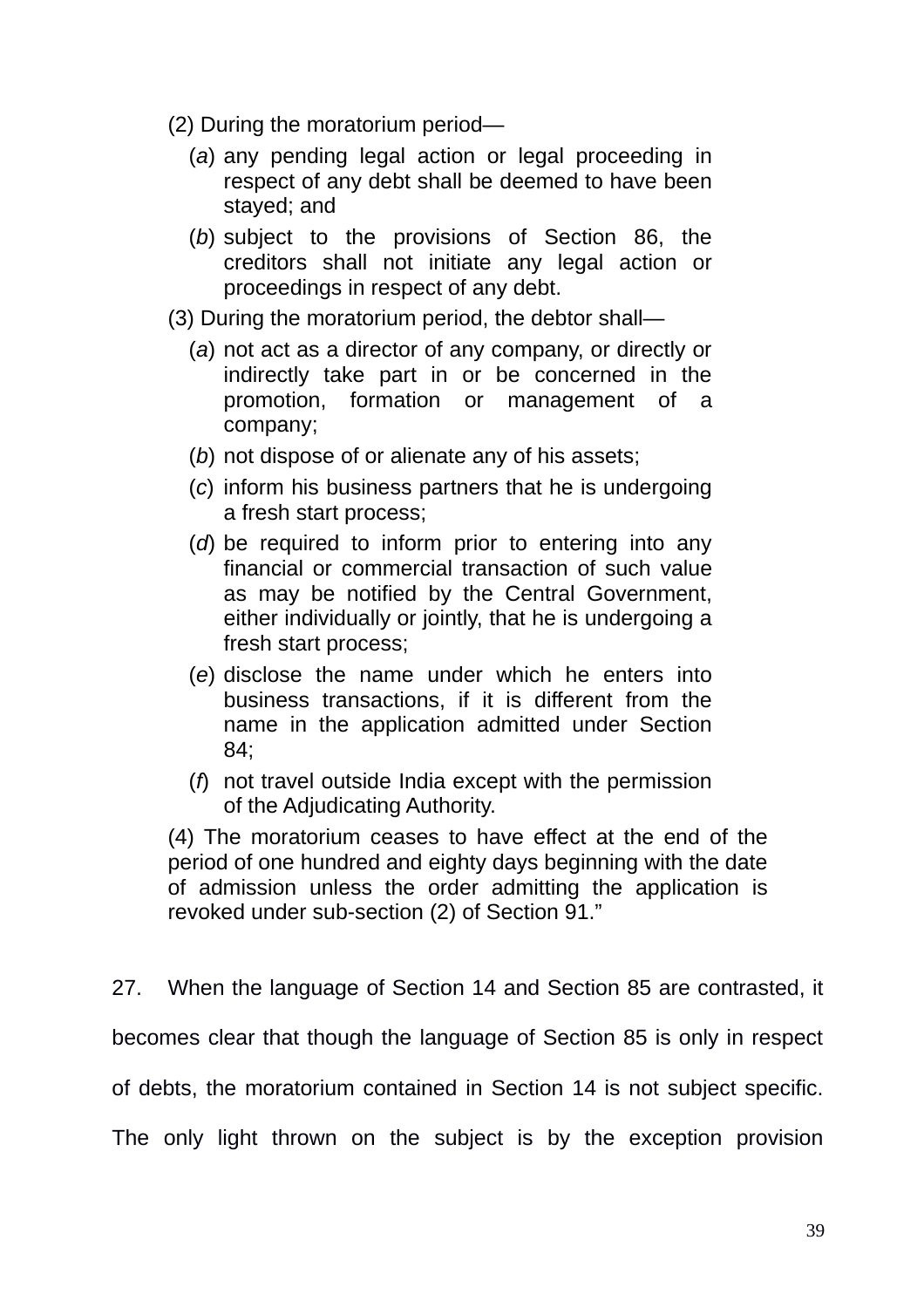contained in Section 14(3)(a) which is that "transactions" are the subject matter of Section 14(1). "Transaction" is, as we have seen, a much wider expression than "debt", and subsumes it. Also, the expression "proceedings" used by the legislature in Section 14(1)(a) is not trammelled by the word "legal" as a prefix that is contained in the moratorium provisions qua individuals and firms. Likewise, the provisions of Section 96 and Section 101 are moratorium provisions in Chapter III of Part III dealing with the insolvency resolution process of individuals and firms, the same expression, namely, "debts" is used as is used in Section 85. Sections 96 and 101 read as follows:

"**96. Interim-moratorium**.—(1) When an application is filed under Section 94 or Section 95—

- (*a*) an interim-moratorium shall commence on the date of the application in relation to all the debts and shall cease to have effect on the date of admission of such application; and
- (*b*) during the interim-moratorium period—
	- (*i*) any legal action or proceeding pending in respect of any debt shall be deemed to have been stayed; and
	- (*ii*) the creditors of the debtor shall not initiate any legal action or proceedings in respect of any debt.

(2) Where the application has been made in relation to a firm, the interim-moratorium under sub-section (1) shall operate against all the partners of the firm as on the date of the application.

(3) The provisions of sub-section (1) shall not apply to such transactions as may be notified by the Central Government in consultation with any financial sector regulator."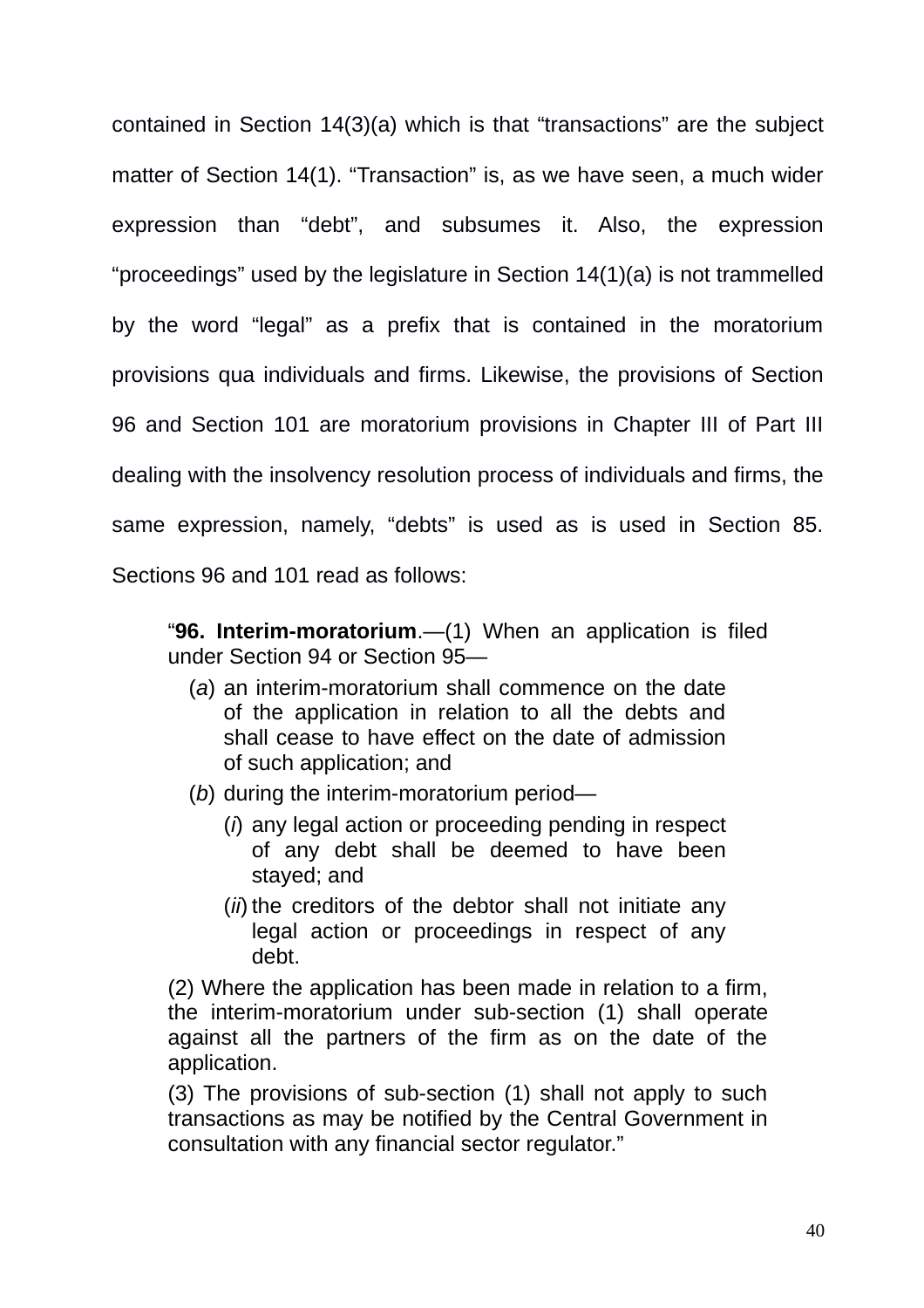"**101. Moratorium**.—(1) When the application is admitted under Section 100, a moratorium shall commence in relation to all the debts and shall cease to have effect at the end of the period of one hundred and eighty days beginning with the date of admission of the application or on the date the Adjudicating Authority passes an order on the repayment plan under Section 114, whichever is earlier.

(2) During the moratorium period—

- (*a*) any pending legal action or proceeding in respect of any debt shall be deemed to have been stayed;
- (*b*) the creditors shall not initiate any legal action or legal proceedings in respect of any debt; and
- (*c*) the debtor shall not transfer, alienate, encumber or dispose of any of his assets or his legal rights or beneficial interest therein;

(3) Where an order admitting the application under Section 96 has been made in relation to a firm, the moratorium under sub-section (1) shall operate against all the partners of the firm.

(4) The provisions of this Section shall not apply to such transactions as may be notified by the Central Government in consultation with any financial sector regulator."

A legal action or proceeding in respect of any debt would, on its plain language, include a Section 138 proceeding. This is for the reason that a Section 138 proceeding would be a legal proceeding "in respect of" a debt. "In respect of" is a phrase which is wide and includes anything done directly or indirectly – *see* **Macquarie Bank Ltd. v. Shilpi Cable Technologies Ltd.**, (2018) 2 SCC 674 (at page 709) and **Giriraj Garg v. Coal India Ltd.**, (2019) 5 SCC 192 (at pages 202-203). This, coupled with the fact that the Section is not limited to 'recovery' of any debt, would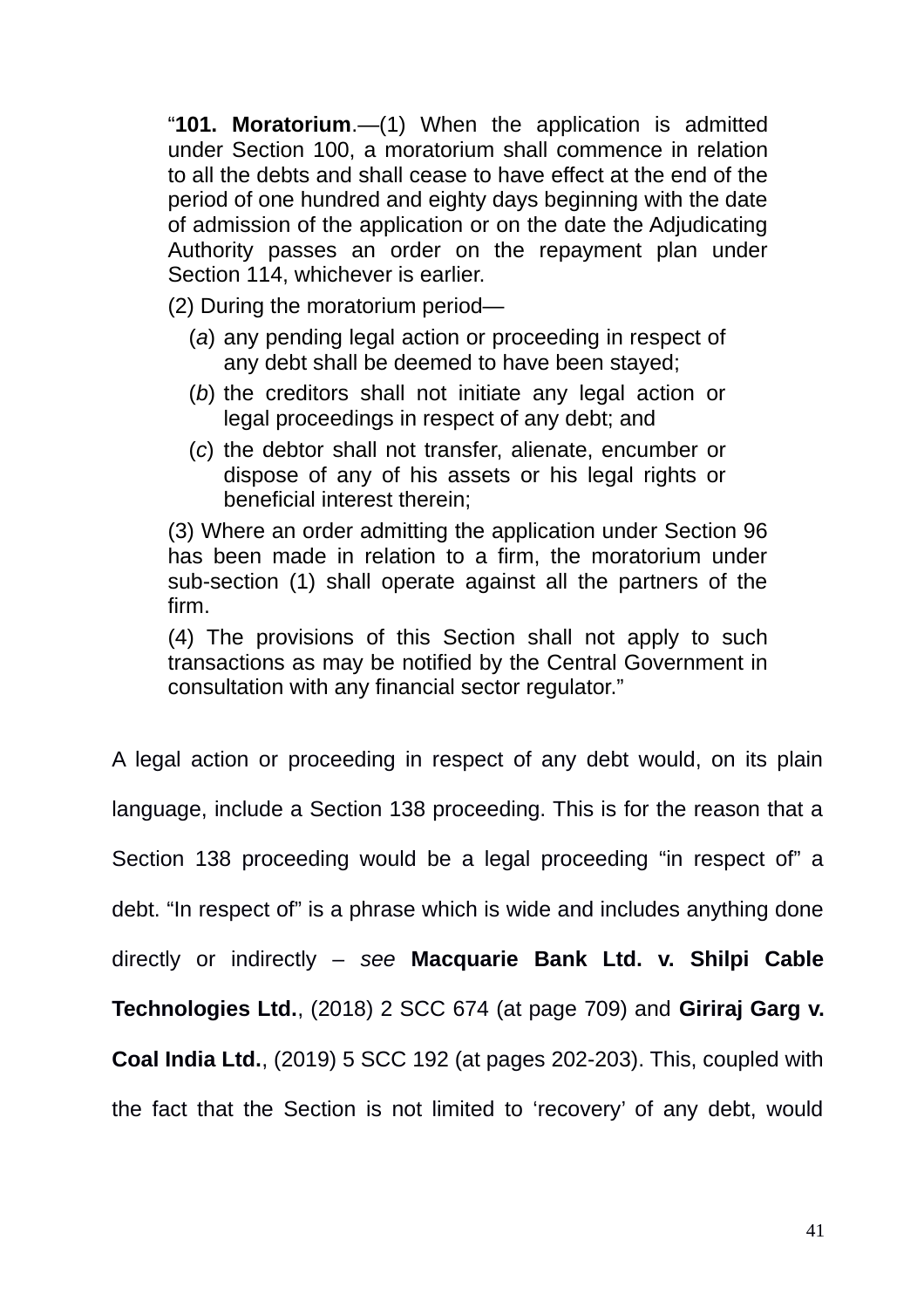indicate that any legal proceeding even indirectly relatable to recovery of any debt would be covered.

28. When the language of these Sections is juxtaposed against the language of Section 14, it is clear that the width of Section 14 is even greater, given that Section 14 declares a moratorium prohibiting what is mentioned in clauses (a) to (d) thereof in respect of transactions entered into by the corporate debtor, inclusive of transactions relating to debts, as is contained in Sections 81, 85, 96, and 101. Also, Section 14(1)(d) is conspicuous by its absence in any of these Sections. Thus, where individuals or firms are concerned, the recovery of any property by an owner or lessor, where such property is occupied by or in possession of the individual or firm can be recovered during the moratorium period, unlike the property of a corporate debtor. For all these reasons, therefore, given the object and context of Section 14, the expression "proceedings" cannot be cut down by any rule of construction and must be given a fair meaning consonant with the object and context. It is conceded before us that criminal proceedings which are not directly related to transactions evidencing debt or liability of the corporate debtor would be outside the scope of this expression.

42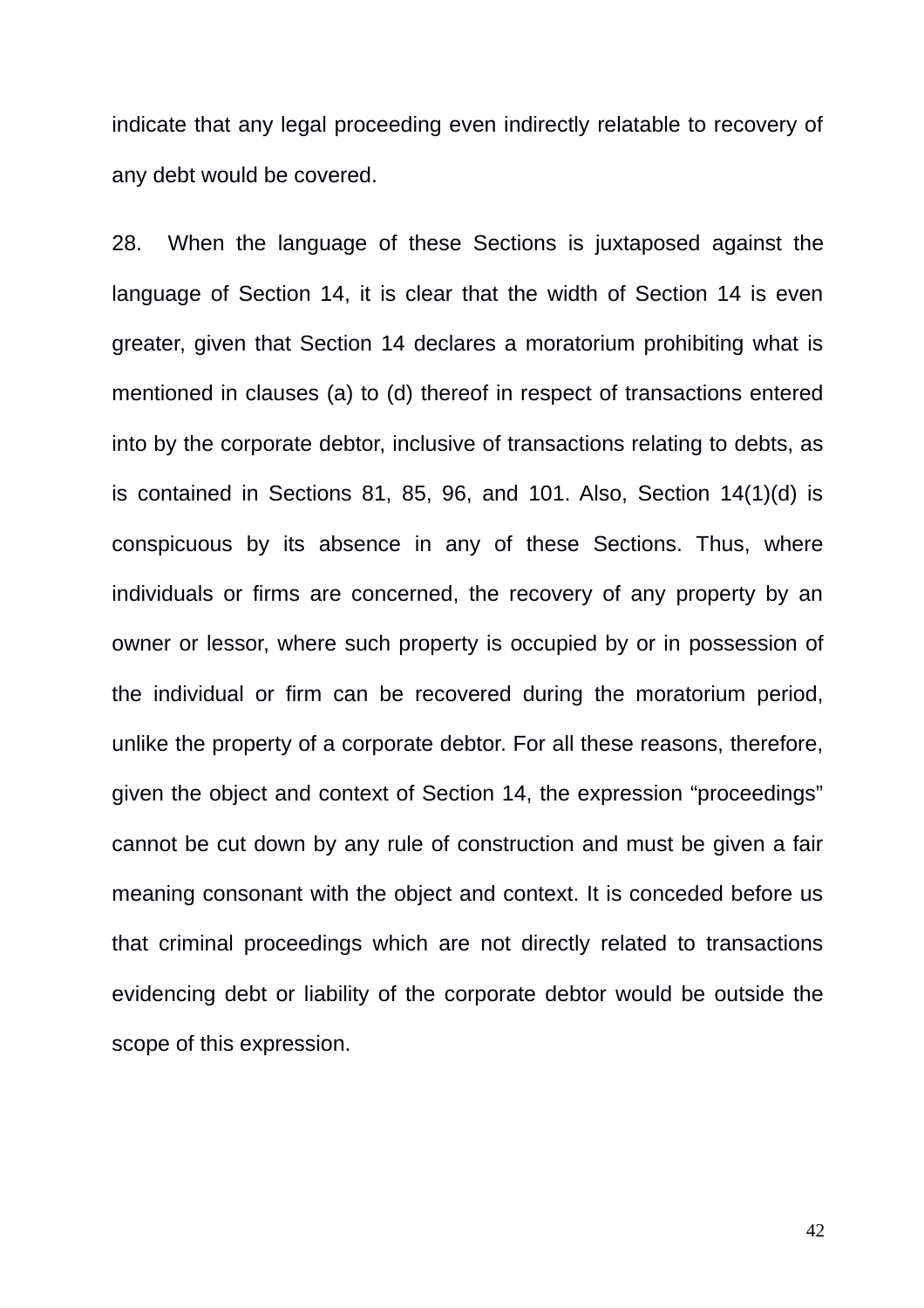29. **V. Ramakrishnan** (supra) looked at and contrasted Section 14 with

Sections 96 and 101 from the point of view of a guarantor to a debt, and

in this context, held:

"**26.** We are also of the opinion that Sections 96 and 101, when contrasted with Section 14, would show that Section 14 cannot possibly apply to a personal guarantor. When an application is filed under Part III, an interim-moratorium or a moratorium is applicable in respect of any debt due. First and foremost, this is a separate moratorium, applicable separately in the case of personal guarantors against whom insolvency resolution processes may be initiated under Part III. Secondly, the protection of the moratorium under these Sections is far greater than that of Section 14 in that pending legal proceedings in respect of the debt and not the debtor are stayed. The difference in language between Sections 14 and 101 is for a reason.

**26.1.** Section 14 refers only to debts due by corporate debtors, who are limited liability companies, and it is clear that in the vast majority of cases, personal guarantees are given by Directors who are in management of the companies. The object of the Code is not to allow such guarantors to escape from an independent and co-extensive liability to pay off the entire outstanding debt, which is why Section 14 is not applied to them. However, insofar as firms and individuals are concerned, guarantees are given in respect of individual debts by persons who have unlimited liability to pay them. And such guarantors may be complete strangers to the debtor — often it could be a personal friend. It is for this reason that the moratorium mentioned in Section 101 would cover such persons, as such moratorium is in relation to the debt and not the debtor."

These observations, when viewed in context, are correct. However, this

case is distinguishable in that the difference between these provisions

and Section 14 was not examined qua moratorium provisions as a whole

in relation to corporate debtors vis-à-vis individuals/firms.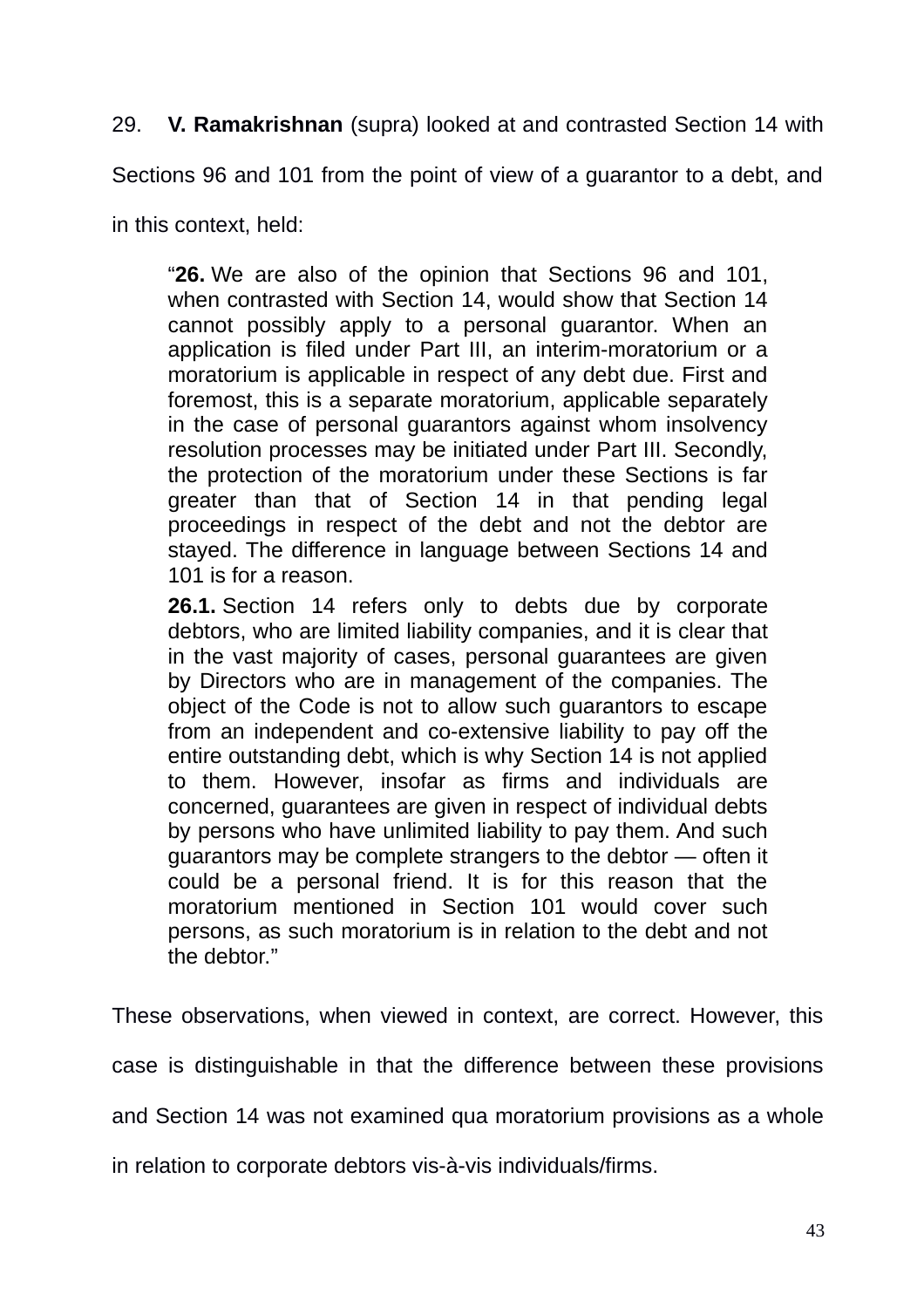## **THE INTERPLAY BETWEEN SECTION 14 AND SECTION 32A OF THE IBC**

30. Shri Mehta, however, strongly relied upon Section 32A(1) of the IBC, which was introduced by the Insolvency and Bankruptcy Code (Amendment) Act, 2020, to argue that the first proviso to Section 32A(1) would make it clear that "prosecutions" that had been instituted during the corporate insolvency resolution process against a corporate debtor will result in a discharge of the corporate debtor from the prosecution, subject to the other requirements of sub-section (1) having been fulfilled. According to him, therefore, a prosecution of the corporate debtor under Section 138/141 of the Negotiable Instruments Act can be instituted during the corporate insolvency resolution process, making it clear that such prosecutions are, therefore, outside the ken of the moratorium provisions contained in Section 14 of the IBC. Section 32A(1) of the IBC reads as follows:

"**32A. Liability for prior offences, etc.**—(1) Notwithstanding anything to the contrary contained in this Code or any other law for the time being in force, the liability of a corporate debtor for an offence committed prior to the commencement of the corporate insolvency resolution process shall cease, and the corporate debtor shall not be prosecuted for such an offence from the date the resolution plan has been approved by the Adjudicating Authority under Section 31, if the resolution plan results in the change in the management or control of the corporate debtor to a person who was not—

- (*a*) a promoter or in the management or control of the corporate debtor or a related party of such a person; or
- (*b*) a person with regard to whom the relevant investigating authority has, on the basis of material in its possession,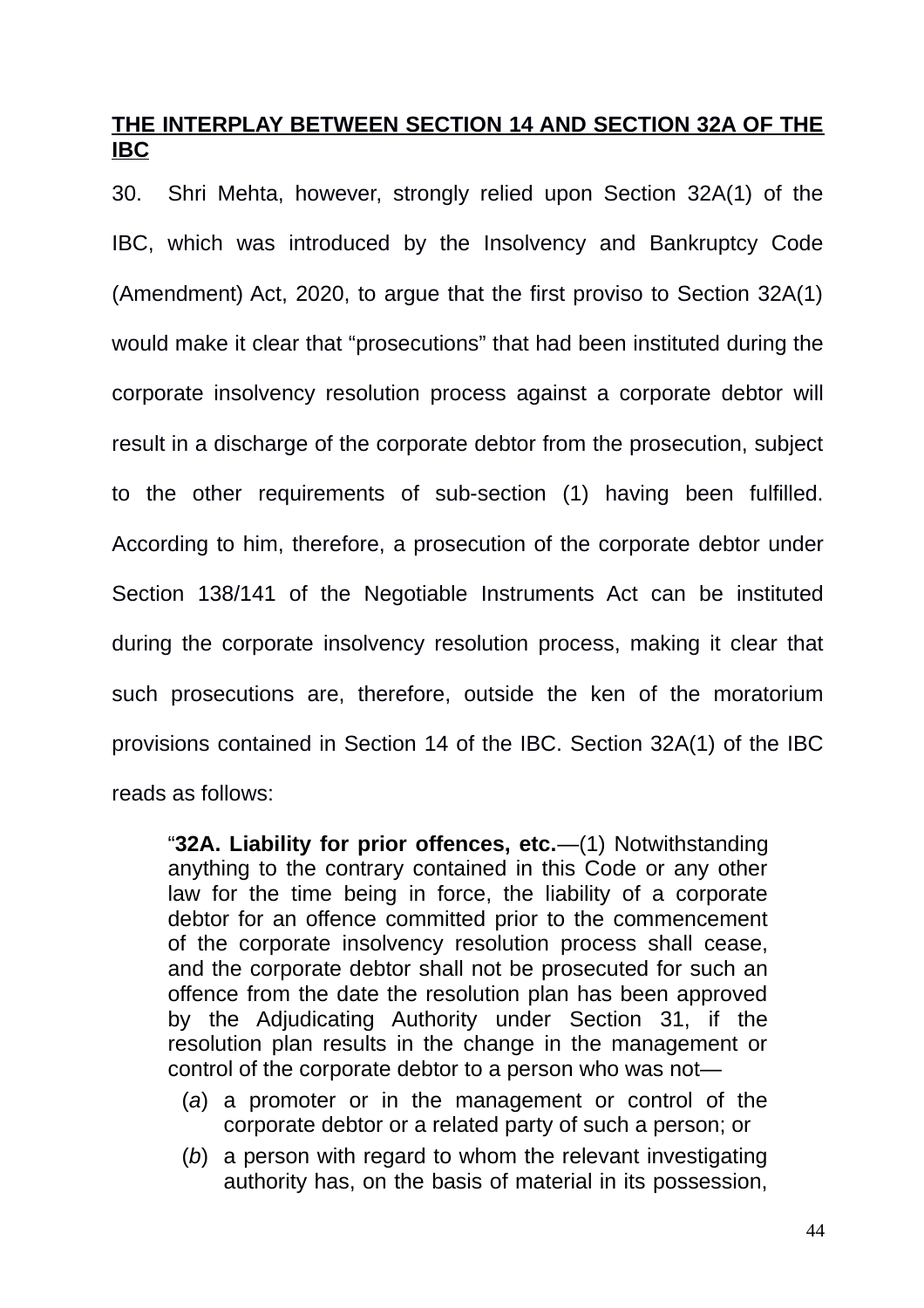reason to believe that he had abetted or conspired for the commission of the offence, and has submitted or filed a report or a complaint to the relevant statutory authority or Court:

Provided that if a prosecution had been instituted during the corporate insolvency resolution process against such corporate debtor, it shall stand discharged from the date of approval of the resolution plan subject to requirements of this sub-section having been fulfilled:

Provided further that every person who was a "designated partner" as defined in clause (*j*) of Section 2 of the Limited Liability Partnership Act, 2008 (6 of 2009), or an "officer who is in default", as defined in clause (60) of Section 2 of the Companies Act, 2013 (18 of 2013), or was in any manner incharge of, or responsible to the corporate debtor for the conduct of its business or associated with the corporate debtor in any manner and who was directly or indirectly involved in the commission of such offence as per the report submitted or complaint filed by the investigating authority, shall continue to be liable to be prosecuted and punished for such an offence committed by the corporate debtor notwithstanding that the corporate debtor's liability has ceased under this sub-section.

xxx xxx xxx"

31. The *raison d'être* for the enactment of Section 32A has been stated

by the Report of the Insolvency Law Committee of February, 2020, which

is as follows:

### "**17. LIABILITY OF CORPORATE DEBTOR FOR OFFENCES COMMITTED PRIOR TO INITIATION OF CIRP**

**17.1.** Section 17 of the Code provides that on commencement of the CIRP, the powers of management of the corporate debtor vest with the interim resolution professional. Further, the powers of the Board of Directors or partners of the corporate debtor stand suspended, and are to be exercised by the interim resolution professional. Thereafter, Section 29A, read with Section 35(1)(f), places restrictions on related parties of the corporate debtor from proposing a resolution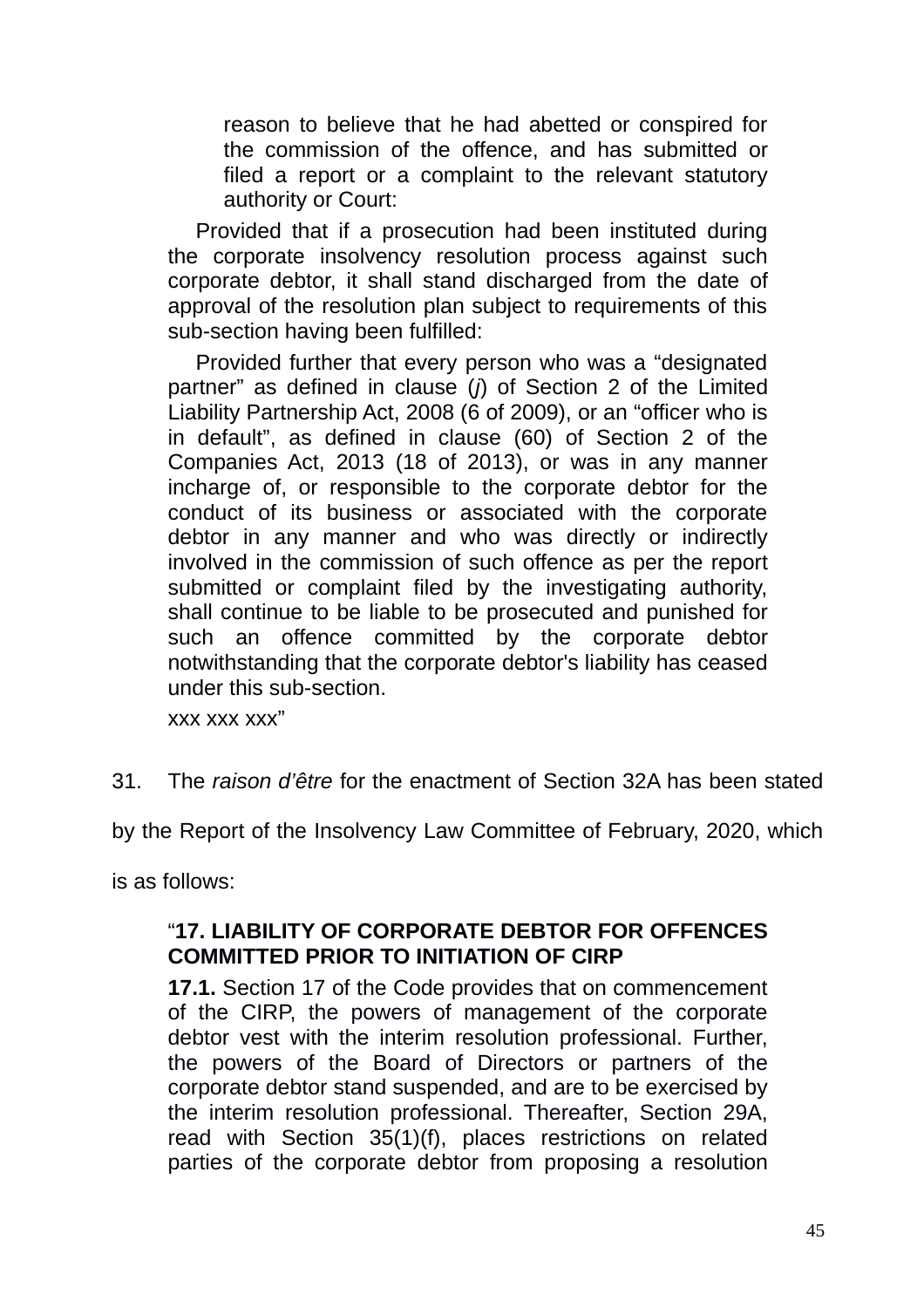plan and purchasing the property of the corporate debtor in the CIRP and liquidation process, respectively. Thus, in most cases, the provisions of the Code effectuate a change in control of the corporate debtor that results in a clean break of the corporate debtor from its erstwhile management. However, the legal form of the corporate debtor continues in the CIRP, and may be preserved in the resolution plan. Additionally, while the property of the corporate debtor may also change hands upon resolution or liquidation, such property also continues to exist, either as property of the corporate debtor, or in the hands of the purchaser.

**17.2.** However, even after commencement of CIRP or after its successful resolution or liquidation, the corporate debtor, along with its property, would be susceptible to investigations or proceedings related to criminal offences committed by it prior to the commencement of a CIRP, leading to the imposition of certain liabilities and restrictions on the corporate debtor and its properties even after they were lawfully acquired by a resolution applicant or a successful bidder, respectively.

## *Liability where a Resolution Plan has been Approved*

**17.3.** It was brought to the Committee that this had created apprehension amongst potential resolution applicants, who did not want to take on the liability for any offences committed prior to commencement of CIRP. In one case, JSW Steel had specifically sought certain reliefs and concessions, within an annexure to the resolution plan it had submitted for approval of the Adjudicating Authority. Without relief from imposition of the such liability, the Committee noted that in the long run, potential resolution applicants could be disincentivised from proposing a resolution plan. The Committee was also concerned that resolution plans could be priced lower on an average, even where the corporate debtor did not commit any offence and was not subject to investigation, due to adverse selection by resolution applicants who might be apprehensive that they might be held liable for offences that they have not been able to detect due to information asymmetry. Thus, the threat of liability falling on bona fide persons who acquire the legal entity, could substantially lower the chances of its successful takeover by potential resolution applicants.

**17.4.** This could have substantially hampered the Code's goal of value maximisation, and lowered recoveries to creditors,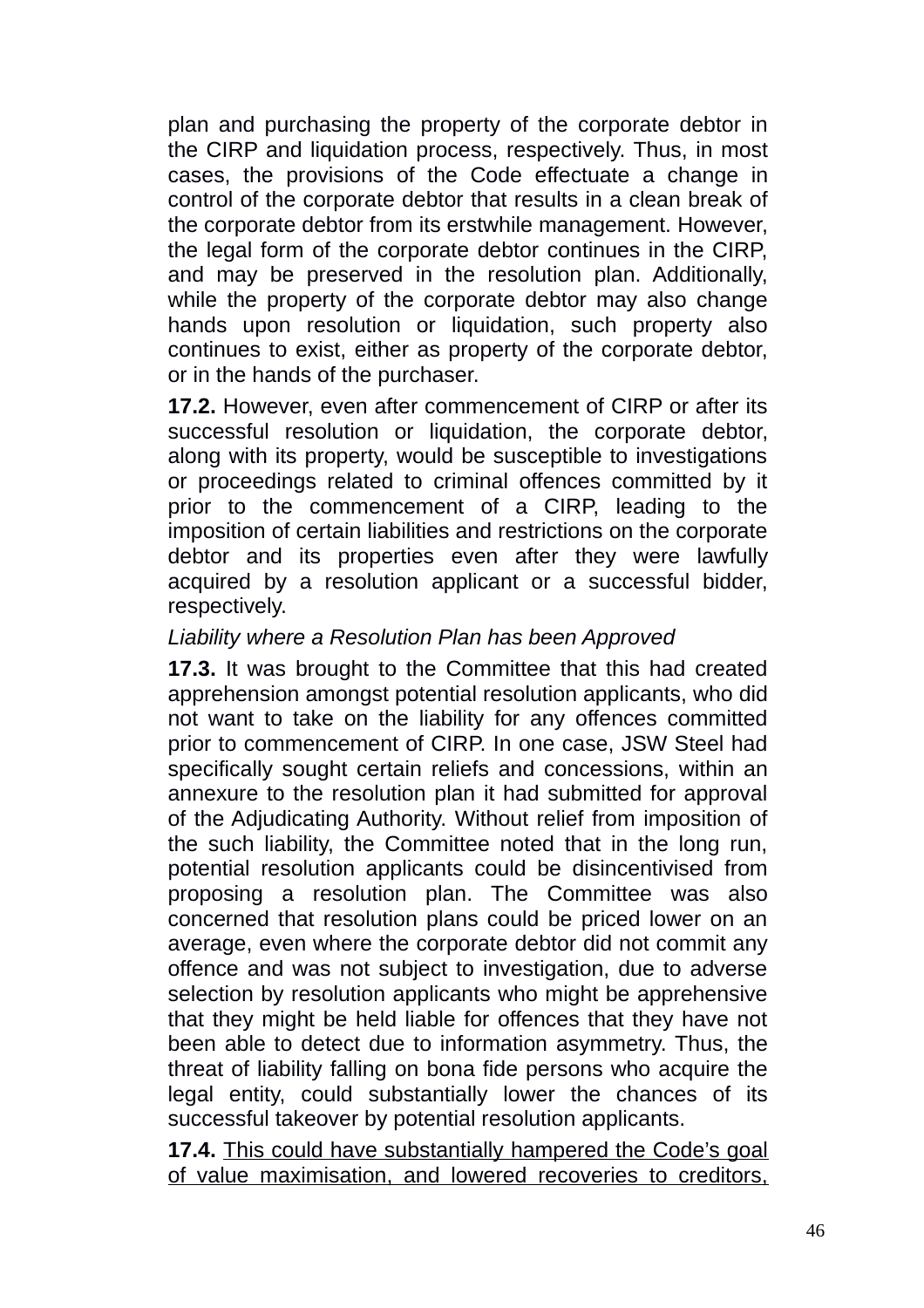including financial institutions who take recourse to the Code for resolution of the NPAs on their balance sheet. At the same time, the Committee was also conscious that authorities are duty bound to penalise the commission of any offence, especially in cases involving substantial public interest. Thus, two competing concerns need to be balanced.

### xxx xxx xxx

**17.6.** Given this, the Committee felt that a distinction must be drawn between the corporate debtor which may have committed offences under the control of its previous management, prior to the CIRP, and the corporate debtor that is resolved, and taken over by an unconnected resolution applicant. While the corporate debtor's actions prior to the commencement of the CIRP must be investigated and penalised, the liability must be affixed only upon those who were responsible for the corporate debtor's actions in this period. However, the new management of the corporate debtor, which has nothing to do with such past offences, should not be penalised for the actions of the erstwhile management of the corporate debtor, unless they themselves were involved in the commission of the offence, or were related parties, promoters or other persons in management and control of the corporate debtor at the time of or any time following the commission of the offence, and could acquire the corporate debtor, notwithstanding the prohibition under Section 29A.

**17.7.** Thus, the Committee agreed that a new Section should be inserted to provide that where the corporate debtor is successfully resolved, it should not be held liable for any offence committed prior to the commencement of the CIRP, unless the successful resolution applicant was also involved in the commission of the offence, or was a related party, promoter or other person in management and control of the corporate debtor at the time of or any time following the commission of the offence.

**17.8.** Notwithstanding this, those persons who were responsible to the corporate debtor for the conduct of its business at the time of the commission of such offence, should continue to be liable for such an offence, vicariously or otherwise, regardless of the fact that the corporate debtor's liability has ceased."

(emphasis supplied)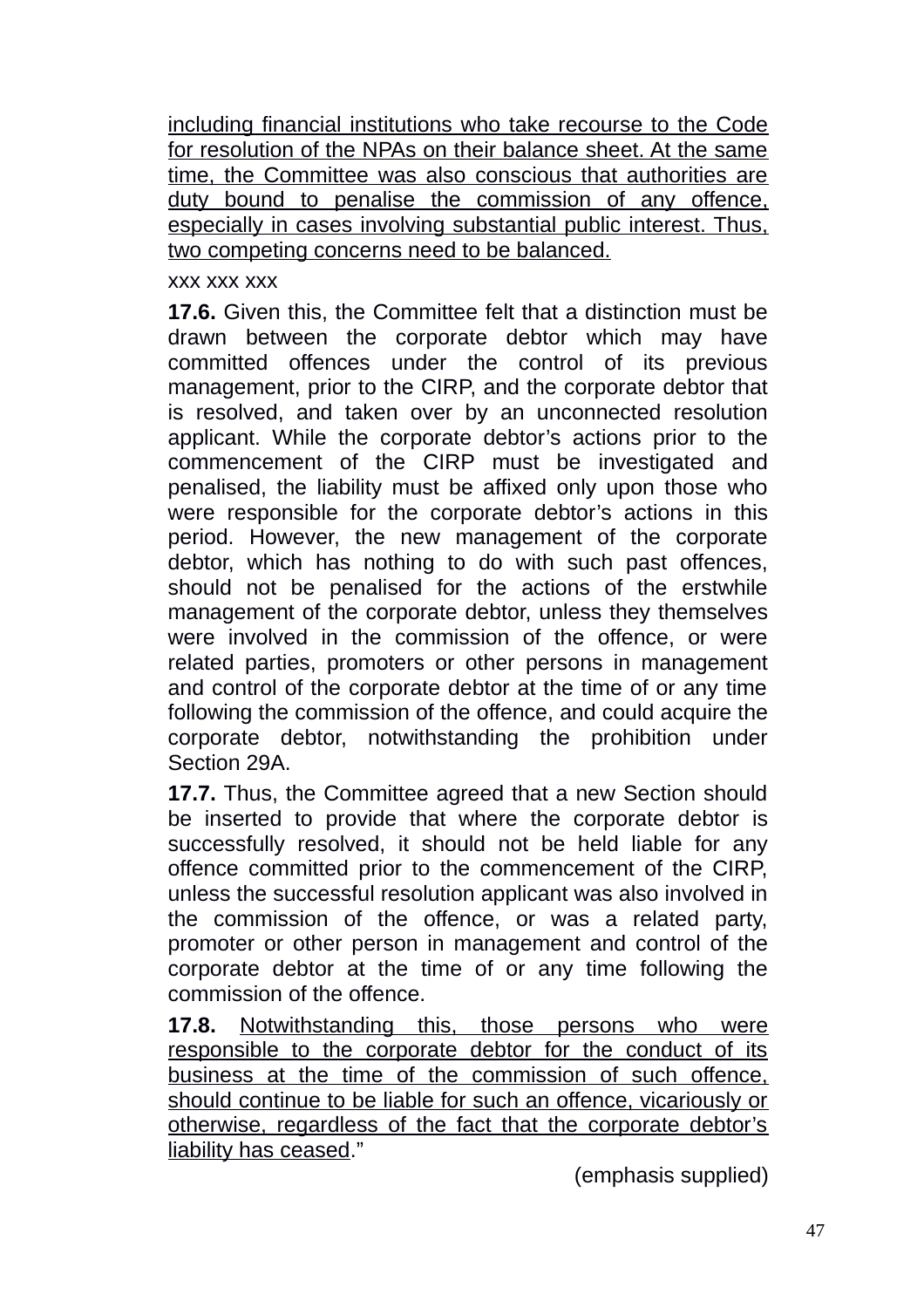32. This Court, in **Manish Kumar v. Union of India**, 2021 SCC OnLine

SC 30, upheld the constitutional validity of this provision. This Court observed:

"**280.** We are of the clear view that no case whatsoever is made out to seek invalidation of Section 32A. The boundaries of this Court's jurisdiction are clear. The wisdom of the legislation is not open to judicial review. Having regard to the object of the Code, the experience of the working of the code, the interests of all stakeholders including most importantly the imperative need to attract resolution applicants who would not shy away from offering reasonable and fair value as part of the resolution plan if the legislature thought that immunity be granted to the corporate debtor as also its property, it hardly furnishes a ground for this this Court to interfere. The provision is carefully thought out. It is not as if the wrongdoers are allowed to get away. They remain liable. The extinguishment of the criminal liability of the corporate debtor is apparently important to the new management to make a clean break with the past and start on a clean slate. We must also not overlook the principle that the impugned provision is part of an economic measure. The reverence courts justifiably hold such laws in cannot but be applicable in the instant case as well. The provision deals with reference to offences committed prior to the commencement of the CIRP. With the admission of the application the management of the corporate debtor passes into the hands of the Interim Resolution Professional and thereafter into the hands of the Resolution Professional subject undoubtedly to the control by the Committee of Creditors. As far as protection afforded to the property is concerned there is clearly a rationale behind it. Having regard to the object of the statute we hardly see any manifest arbitrariness in the provision."

33. Section 32A cannot possibly be said to throw any light on the true interpretation of Section 14(1)(a) as the reason for introducing Section 32A had nothing whatsoever to do with any moratorium provision. At the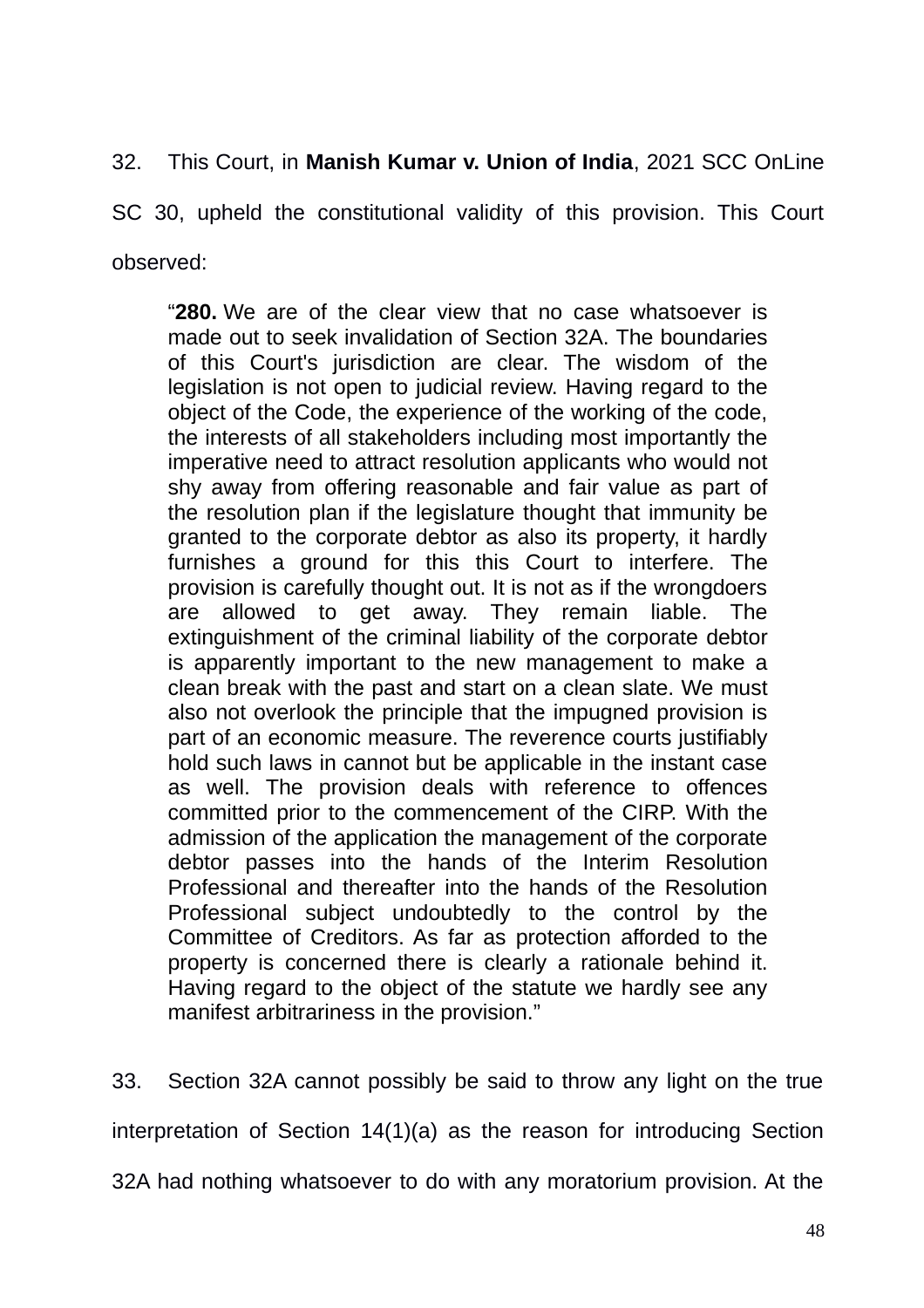heart of the Section is the extinguishment of criminal liability of the corporate debtor, from the date the resolution plan has been approved by the Adjudicating Authority, so that the new management may make a clean break with the past and start on a clean slate. A moratorium provision, on the other hand, does not extinguish any liability, civil or criminal, but only casts a shadow on proceedings already initiated and on proceedings to be initiated, which shadow is lifted when the moratorium period comes to an end. Also, Section 32A(1) operates only after the moratorium comes to an end. At the heart of Section 32A is the IBC's goal of value maximisation and the need to obviate lower recoveries to creditors as a result of the corporate debtor continuing to be exposed to criminal liability. Unfortunately, the Section is inelegantly drafted. The second proviso to Section 32A(1) speaks of persons who are in any manner in charge of, or responsible to the corporate debtor for the conduct of its business or associated with the corporate debtor and who are, directly or indirectly, involved in the commission of "such offence", i.e., the offence referred to in sub-section (1), "as per the report submitted or complaint filed by the investigating authority …". The report submitted here refers to a police report under Section 173 of the CrPC, and complaints filed by investigating authorities under special Acts, as opposed to private complaints. If the language of the second proviso is taken to interpret the language of Section 32A(1) in that the "offence

49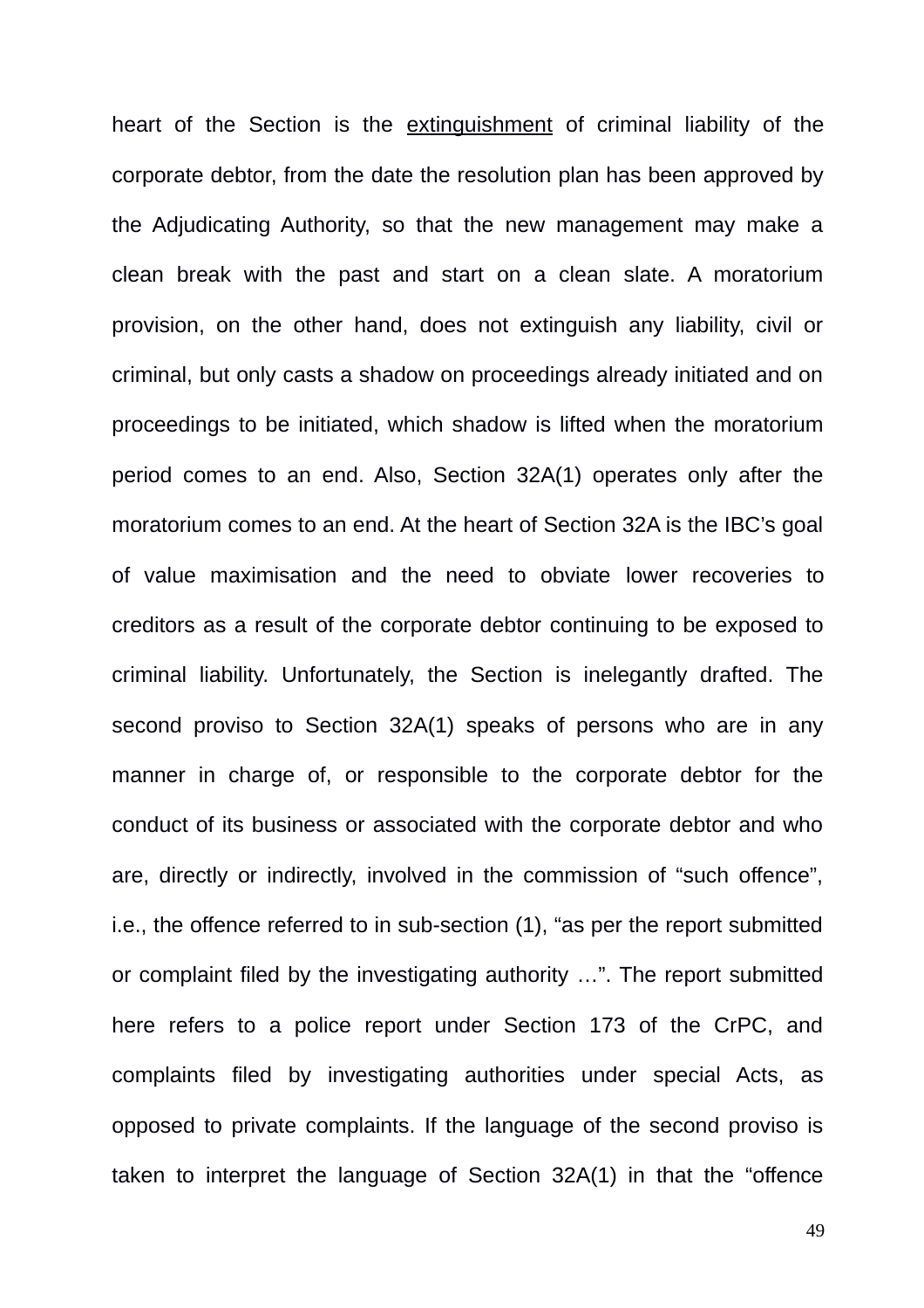committed" under Section 32A(1) would not include offences based upon complaints under Section 2(d) of the CrPC, the width of the language would be cut down and the object of Section 32A(1) would not be achieved as all prosecutions emanating from private complaints would be excluded. Obviously, Section 32A(1) cannot be read in this fashion and clearly incudes the liability of the corporate debtor for all offences committed prior to the commencement of the corporate insolvency resolution process. Doubtless, a Section 138 proceeding would be included, and would, after the moratorium period comes to an end with a resolution plan by a new management being approved by the Adjudicating Authority, cease to be an offence qua the corporate debtor.

34. A section which has been introduced by an amendment into an Act with its focus on cesser of liability for offences committed by the corporate debtor prior to the commencement of the corporate insolvency resolution process cannot be so construed so as to limit, by a sidewind as it were, the moratorium provision contained in Section 14, with which it is not at all concerned. If the first proviso to Section 32A(1) is read in the manner suggested by Shri Mehta, it will impact Section 14 by taking out of its ken Section 138/141 proceedings, which is not the object of Section 32A(1) at all. Assuming, therefore, that there is a clash between Section 14 of the IBC and the first proviso of Section 32A(1), this clash is best resolved by

50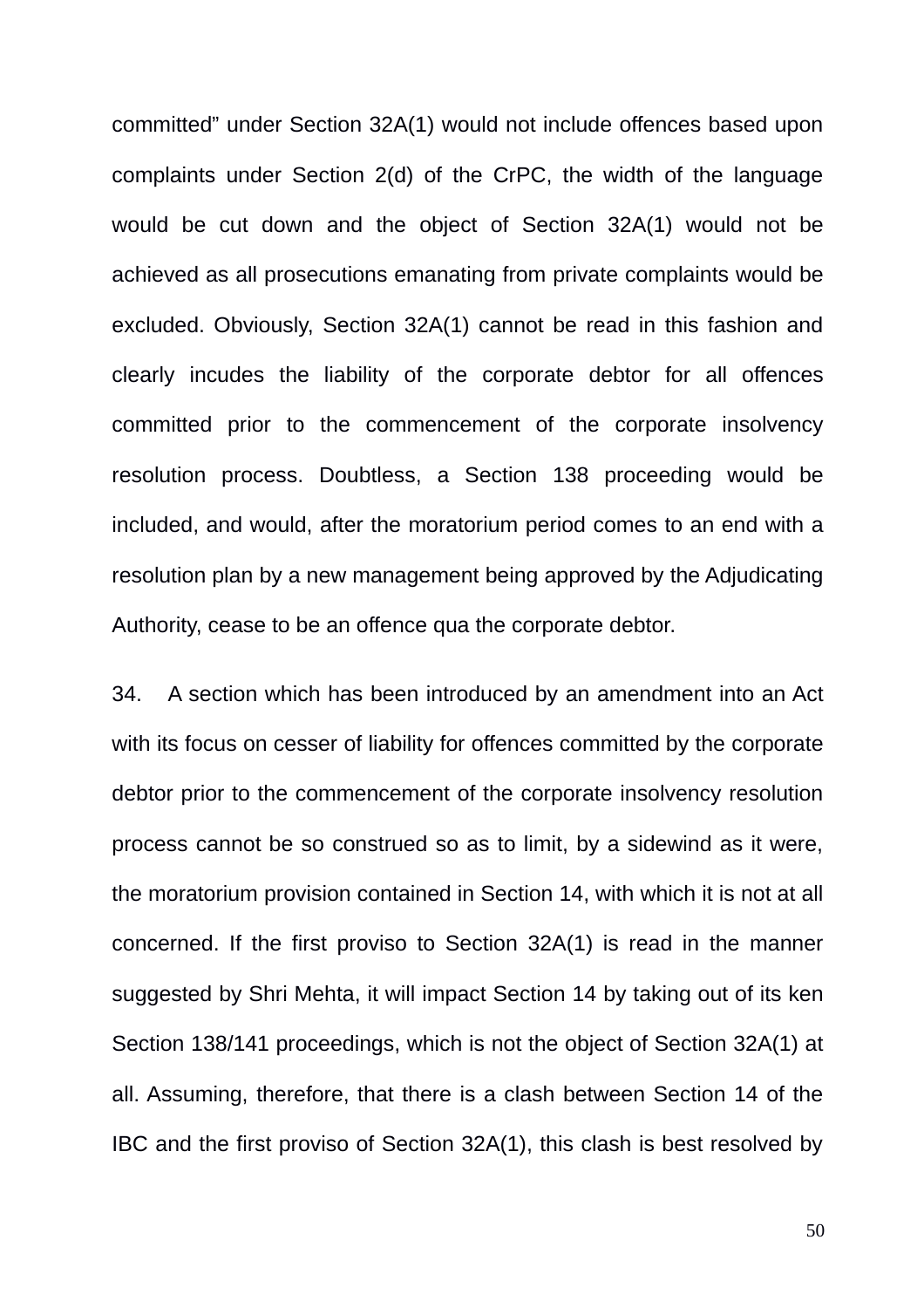applying the doctrine of harmonious construction so that the objects of both the provisions get subserved in the process, without damaging or limiting one provision at the expense of the other. If, therefore, the expression "prosecution" in the first proviso of Section 32A(1) refers to criminal proceedings properly so-called either through the medium of a First Information Report or complaint filed by an investigating authority or complaint and not to quasi-criminal proceedings that are instituted under Sections 138/141 of the Negotiable Instruments Act against the corporate debtor, the object of Section 14(1) of the IBC gets subserved, as does the object of Section 32A, which does away with criminal prosecutions in all cases against the corporate debtor, thus absolving the corporate debtor from the same after a new management comes in.

### **THE NATURE OF PROCEEDINGS UNDER CHAPTER XVII OF THE NEGOTIABLE INSTRUMENTS ACT**

35. This brings us to the nature of proceedings under Chapter XVII of the Negotiable Instruments Act. Sections 138 to 142 of the Negotiable Instruments Act were added by Chapter XVII by an Amendment Act of 1988. Section 138 reads as follows:

"**138. Dishonour of cheque for insufficiency, etc., of funds in the account**.—Where any cheque drawn by a person on an account maintained by him with a banker for payment of any amount of money to another person from out of that account for the discharge, in whole or in part, of any debt or other liability, is returned by the bank unpaid, either because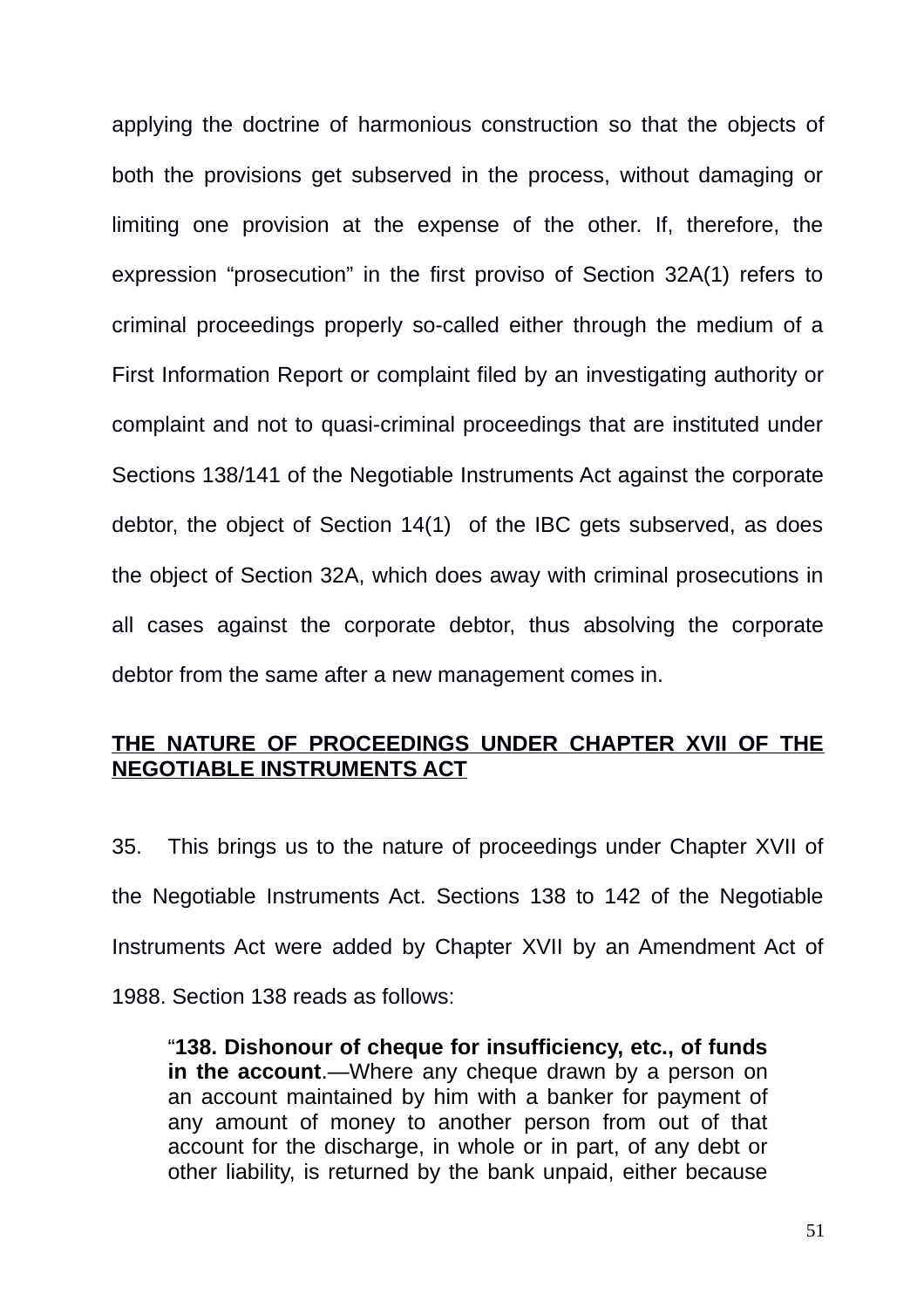of the amount of money standing to the credit of that account is insufficient to honour the cheque or that it exceeds the amount arranged to be paid from that account by an agreement made with that bank, such person shall be deemed to have committed an offence and shall, without prejudice to any other provision of this Act, be punished with imprisonment for a term which may extend to two years, or with fine which may extend to twice the amount of the cheque, or with both:

Provided that nothing contained in this Section shall apply unless—

- (*a*) the cheque has been presented to the bank within a period of six months from the date on which it is drawn or within the period of its validity, whichever is earlier;
- (*b*) the payee or the holder in due course of the cheque, as the case may be, makes a demand for the payment of the said amount of money by giving a notice in writing, to the drawer of the cheque, within thirty days of the receipt of information by him from the bank regarding the return of the cheque as unpaid; and
- (*c*) the drawer of such cheque fails to make the payment of the said amount of money to the payee or as the case may be, to the holder in due course of the cheque within fifteen days of the receipt of the said notice.

*Explanation*.—For the purposes of this Section, "debt or other liability" means a legally enforceable debt or other liability."

36. Section 138 contains within it the ingredients of the offence made out. The deeming provision is important in that the legislature is cognizant of the fact that what is otherwise a civil liability is now also deemed to be an offence, since this liability is made punishable by law. It is important to note that the transaction spoken of is a commercial transaction between two parties which involves payment of money for a debt or liability. The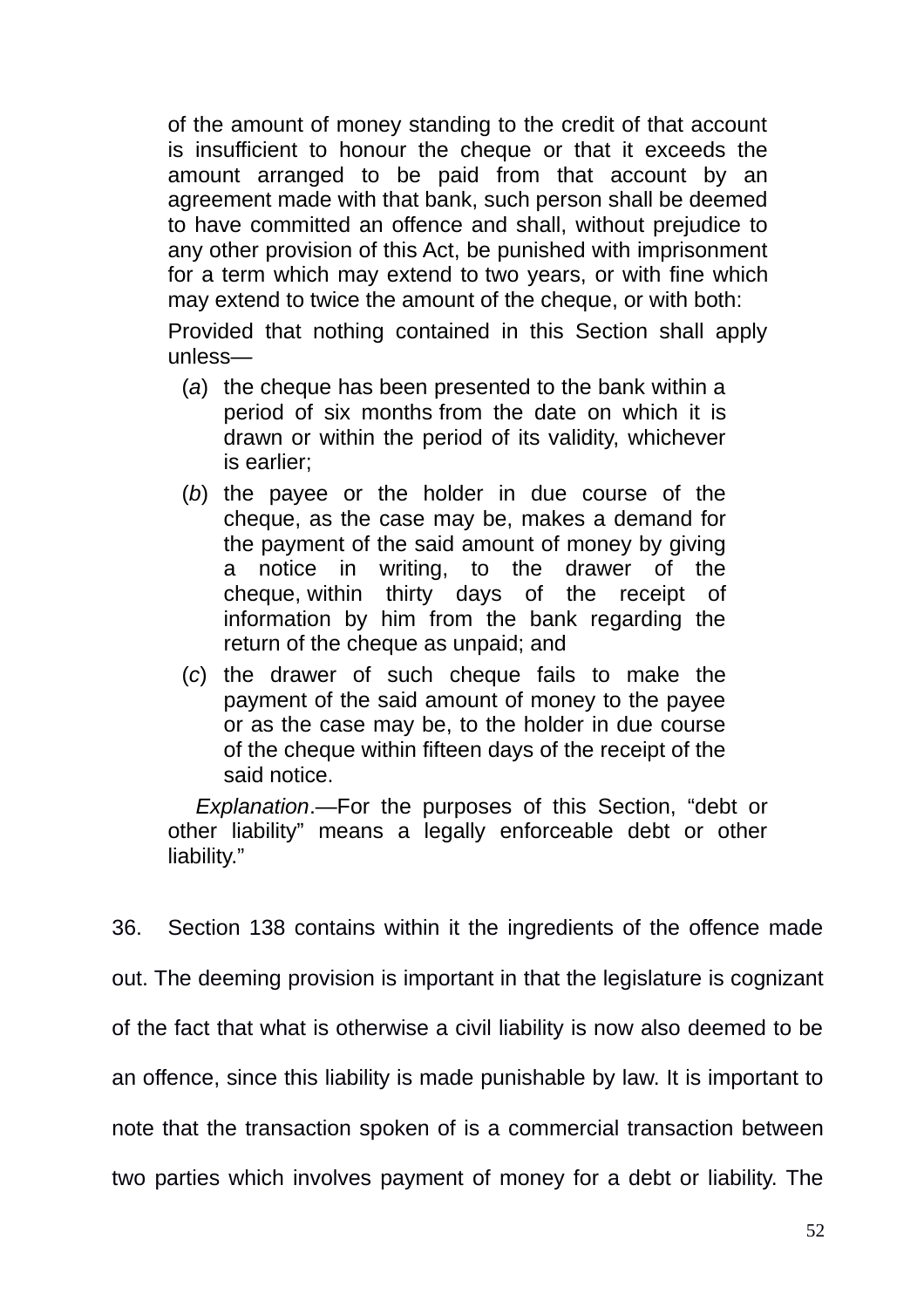explanation to Section 138 makes it clear that such debt or other liability means a legally enforceable debt or other liability. Thus, a debt or other liability barred by the law of limitation would be outside the scope of Section 138. This, coupled with fine that may extend to twice the amount of the cheque that is payable as compensation to the aggrieved party to cover both the amount of the cheque and the interest and costs thereupon, would show that it is really a hybrid provision to enforce payment under a bounced cheque if it is otherwise enforceable in civil law. Further, though the ingredients of the offence are contained in the first part of Section 138 when the cheque is returned by the bank unpaid for the reasons given in the Section, the proviso gives an opportunity to the drawer of the cheque, stating that the drawer must fail to make payment of the amount within 15 days of the receipt of a notice, again making it clear that the real object of the provision is not to penalise the wrongdoer for an offence that is already made out, but to compensate the victim.

37. Likewise, under Section 139, a presumption is raised that the holder of a cheque received the cheque for the discharge, in whole or in part, of any debt or other liability. To rebut this presumption, facts must be adduced which, on a preponderance of probability (not beyond reasonable doubt as in the case of criminal offences), must then be

53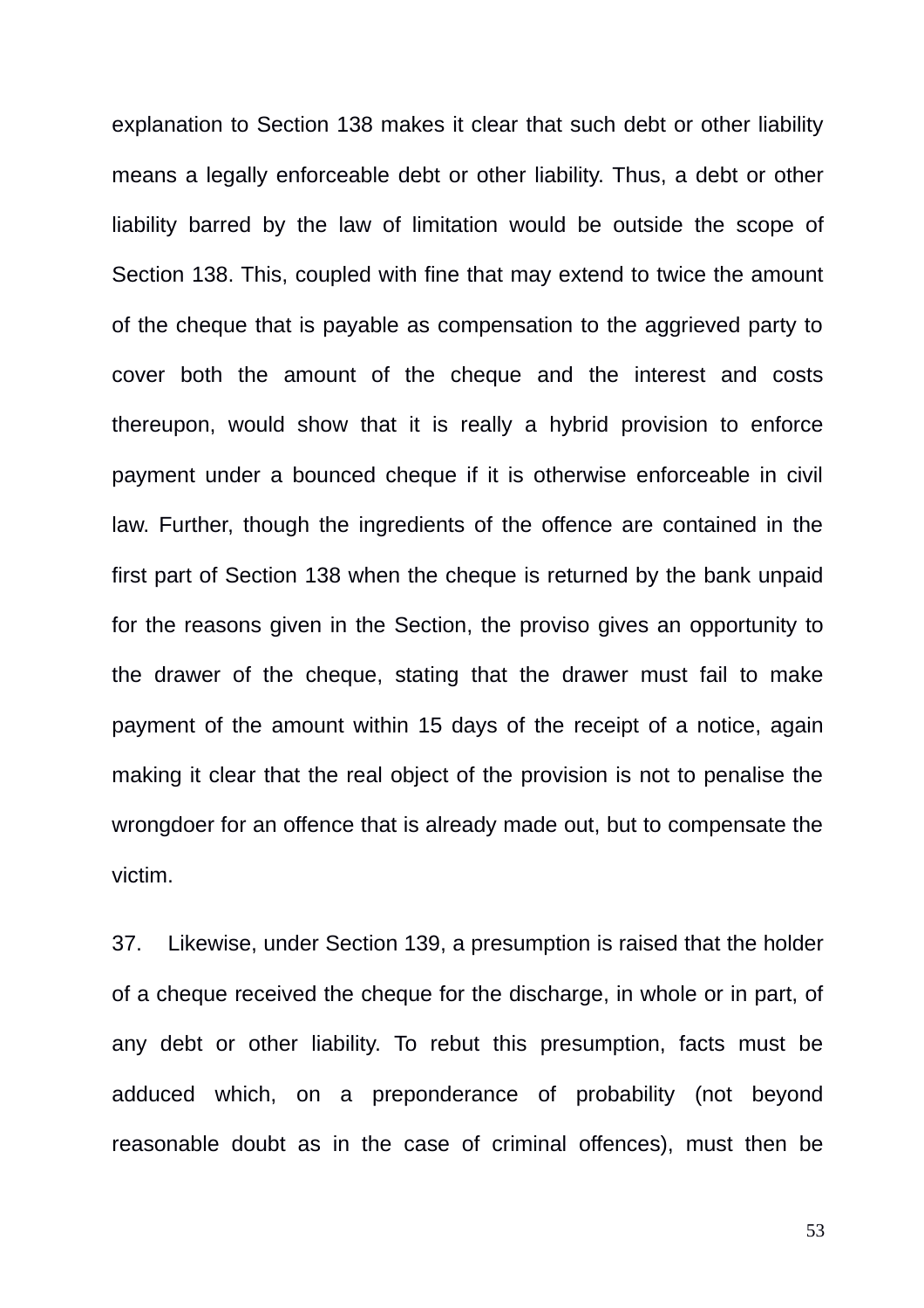proved. Section 140 is also important, in that it shall not be a defence in a prosecution for an offence under Section 138 that the drawer had no reason to believe when he issued the cheque that the cheque may be dishonoured on presentment for the reasons stated in that Section, thus making it clear that strict liability will attach, *mens rea* being no ingredient of the offence. Section 141 then makes Directors and other persons statutorily liable, provided the ingredients of the section are met. Interestingly, for the purposes of this Section, explanation (a) defines "company" as meaning any body corporate and includes a firm or other association of individuals.

38. We have already seen how the language of Sections 96 and 101 would include a Section 138/141 proceeding against a firm so that the moratorium stated therein would apply to such proceedings. If Shri Mehta's arguments were to be accepted, under the same Section, namely, Section 141, two different results would ensue – so far as bodies corporate, which include limited liability partnerships, are concerned, the moratorium provision contained in Section 14 of the IBC would not apply, but so far as a partnership firm is concerned, being covered by Sections 96 and 101 of the IBC, a Section 138/141 proceeding would be stopped in its tracks by virtue of the moratorium imposed by these Sections. Thus, under Section 141(1), whereas a Section 138 proceeding against a

54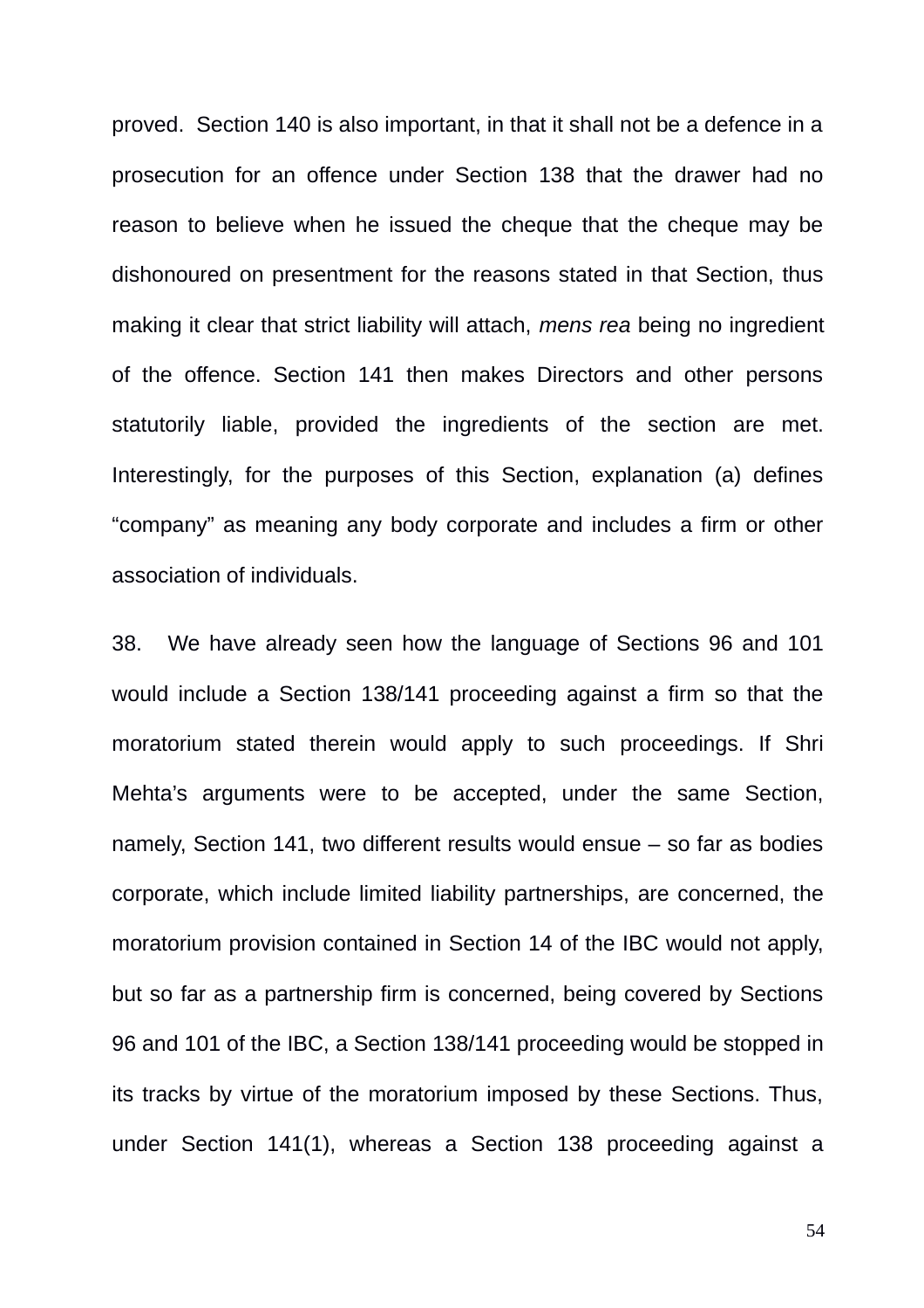corporate body would continue after initiation of the corporate insolvency resolution process, yet, the same proceeding against a firm, being interdicted by Sections 96 and 101, would not so continue. This startling result is one of the consequences of accepting the argument of Shri Mehta, which again leads to the position that inelegant drafting alone cannot lead to such startling results, the object of Sections 14 and 96 and 101 being the same, namely, to see that during the insolvency resolution process for corporate persons/individuals and firms, the corporate body/firm/individual should be given breathing space to recuperate for a successful resolution of its debts – in the case of a corporate debtor, through a new management coming in; and in the case of individuals and firms, through resolution plans which are accepted by a committee of creditors, by which the debtor is given breathing space in which to pay back his/its debts, which would result in creditors getting more than they would in a bankruptcy proceeding against an individual or a firm.

39. Section 142 is important and is set out hereunder:

"**142. Cognizance of offences**.—(1) Notwithstanding anything contained in the Code of Criminal Procedure, 1973 (2 of 1974),—

(*a*) no court shall take cognizance of any offence punishable under Section 138 except upon a complaint, in writing, made by the payee or, as the case may be, the holder in due course of the cheque: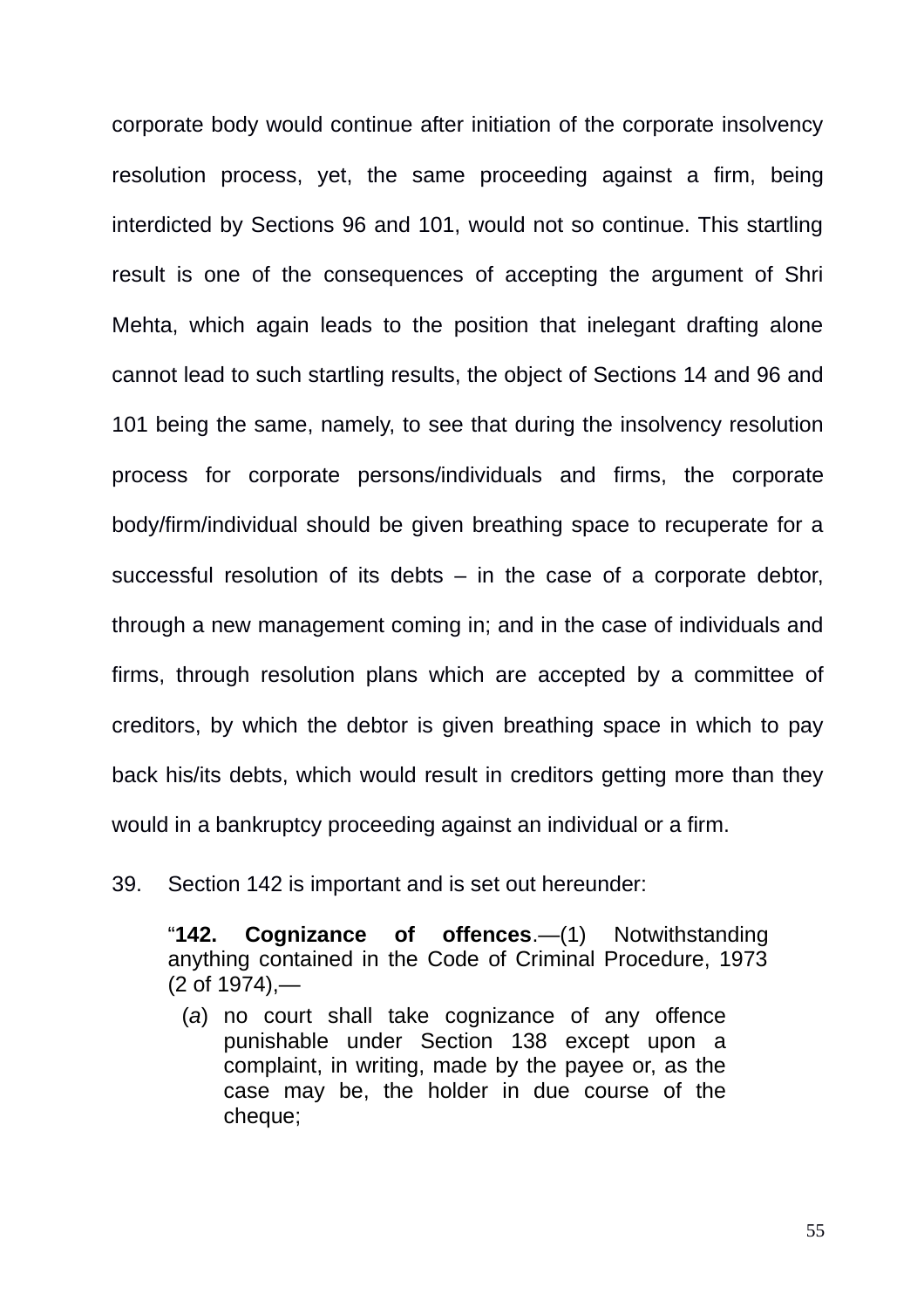(*b*) such complaint is made within one month of the date on which the cause of action arises under clause (*c*) of the proviso to Section 138:

Provided that the cognizance of a complaint may be taken by the court after the prescribed period, if the complainant satisfies the court that he had sufficient cause for not making a complaint within such period.

(*c*) no court inferior to that of a Metropolitan Magistrate or a Judicial Magistrate of the first class shall try any offence punishable under Section 138.

(2) The offence under Section 138 shall be inquired into and tried only by a court within whose local jurisdiction,—

- (*a*) if the cheque is delivered for collection through an account, the branch of the bank where the payee or holder in due course, as the case may be, maintains the account, is situated; or
- (*b*) if the cheque is presented for payment by the payee or holder in due course, otherwise through an account, the branch of the drawee bank where the drawer maintains the account, is situated.

*Explanation*.—For the purposes of clause (*a*), where a cheque is delivered for collection at any branch of the bank of the payee or holder in due course, then, the cheque shall be deemed to have been delivered to the branch of the bank in which the payee or holder in due course, as the case may be, maintains the account."

40. A cursory reading of Section 142 will again make it clear that the procedure under the CrPC has been departed from. First and foremost, no court is to take cognizance of an offence punishable under Section 138 except on a complaint made in writing by the payee or the holder in due course of the cheque – the victim. Further, the language of Section 142(1) (b) would again show the hybrid nature of these provisions inasmuch as a complaint must be made within one month of the date on which the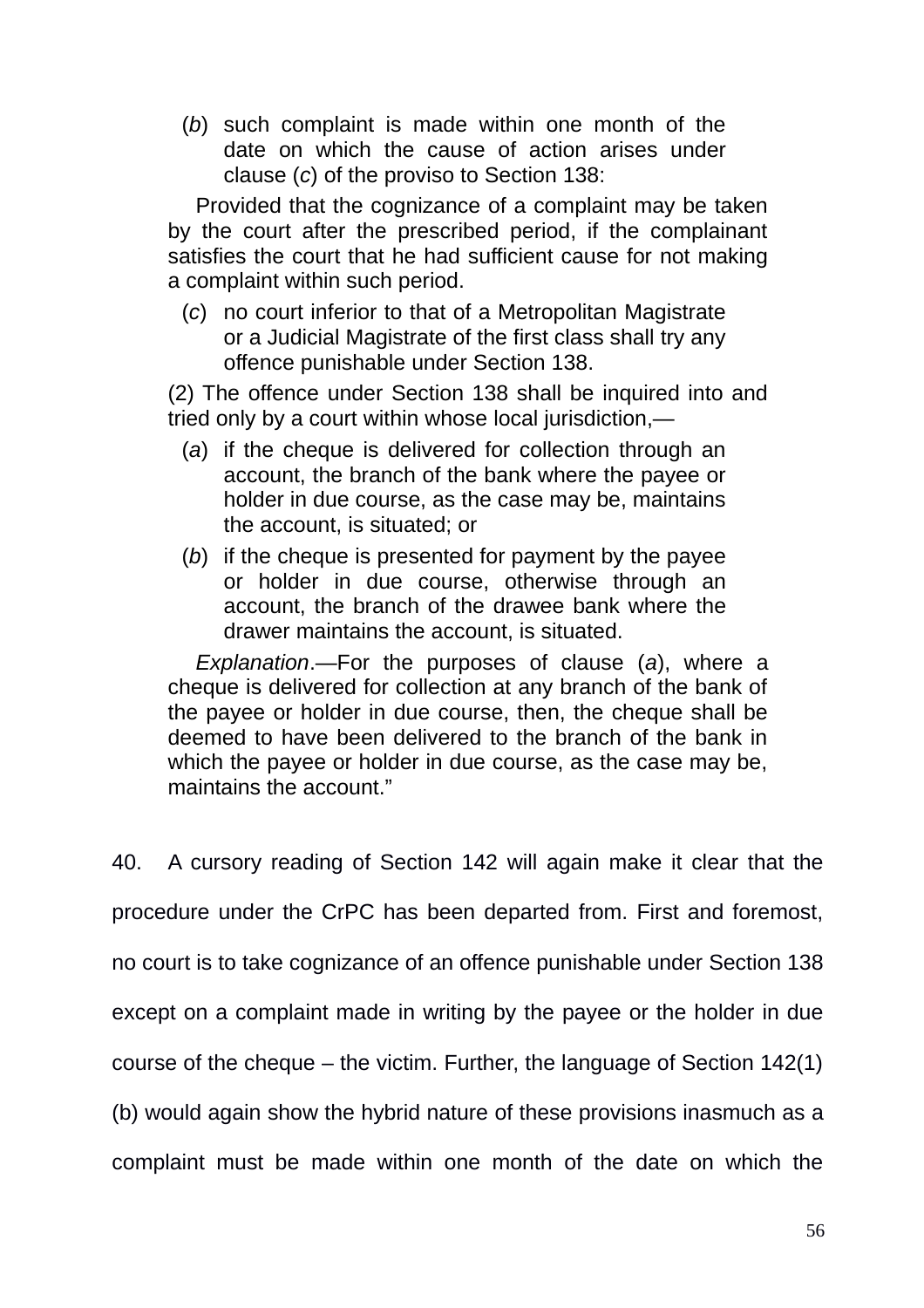"cause of action" under clause (c) of the proviso to Section 138 arises. The expression "cause of action" is a foreigner to criminal jurisprudence, and would apply only in civil cases to recover money. Chapter XIII of the CrPC, consisting of Sections 177 to 189, is a chapter dealing with the jurisdiction of the criminal courts in inquiries and trials. When the jurisdiction of a criminal court is spoken of by these Sections, the expression "cause of action" is conspicuous by its absence.

41. By an Amendment Act of 2002, various other sections were added to this Chapter. Thus, under Section 143, it is lawful for a Magistrate to pass a sentence of imprisonment for a term not exceeding one year and a fine exceeding INR 5,000/- summarily. This provision is again an important pointer to the fact that the payment of compensation is at the heart of the provision in that a fine exceeding INR 5000/-, the sky being the limit, can be imposed by way of a summary trial which, after application of Section 357 of the CrPC, results in compensating the victim up to twice the amount of the bounced cheque. Under Section 144, the mode of service of summons is done as in civil cases, eschewing the mode contained in Sections 62 to 64 of the CrPC. Likewise, under Section 145, evidence is to be given by the complainant on affidavit, as it is given in civil proceedings, notwithstanding anything contained in the CrPC. Most importantly, by Section 147, offences under this Act are

57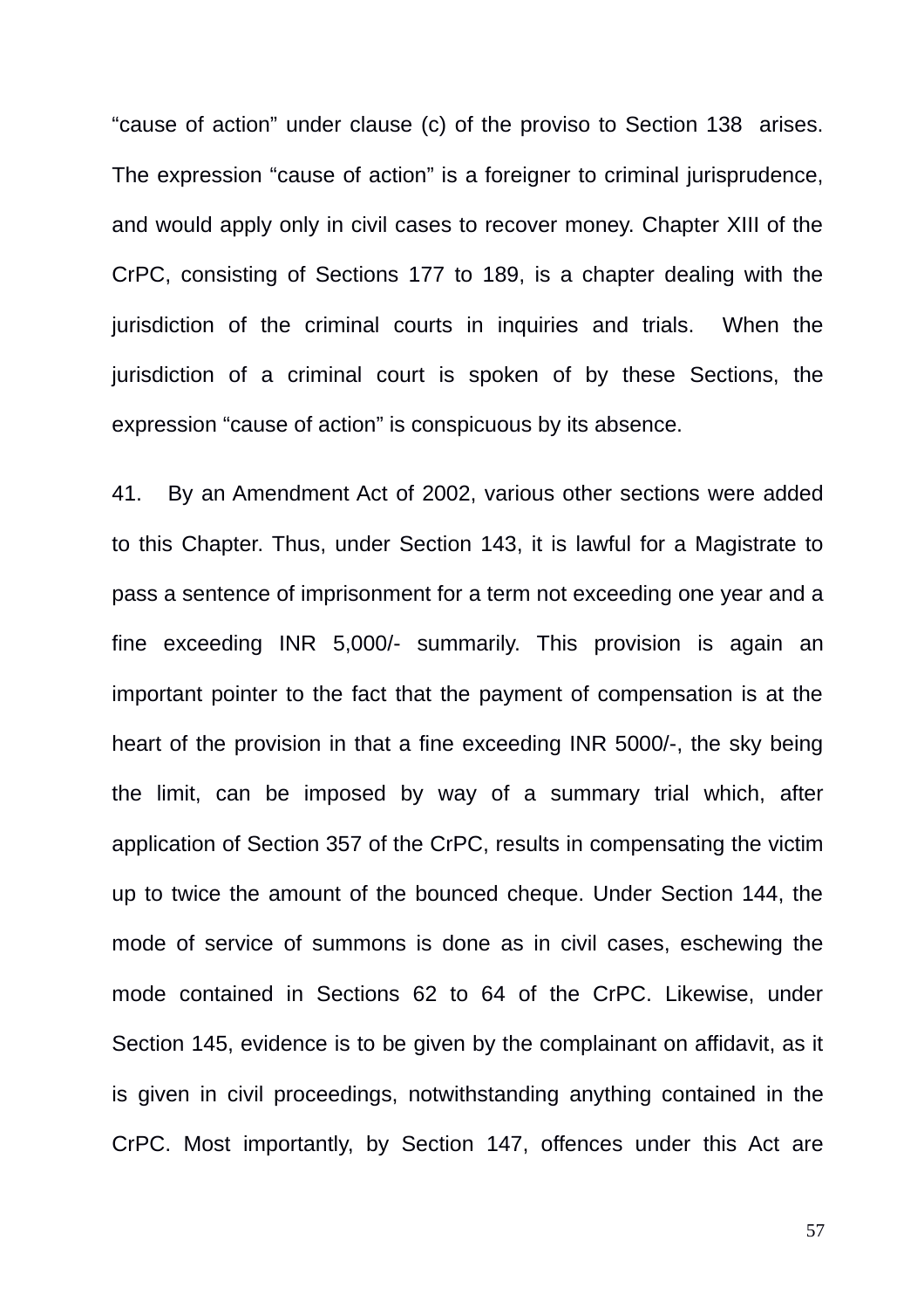compoundable without any intervention of the court, as is required by Section 320(2) of the CrPC.

42. By another amendment made in 2018, the hybrid nature of these provisions gets a further tilt towards a civil proceeding, by the power to direct interim compensation under Sections 143A and 148 which are set out hereinbelow:

"**143-A. Power to direct interim compensation**.—(1) Notwithstanding anything contained in the Code of Criminal Procedure, 1973 (2 of 1974), the Court trying an offence under Section 138 may order the drawer of the cheque to pay interim compensation to the complainant—

- (*a*) in a summary trial or a summons case, where he pleads not guilty to the accusation made in the complaint; and
- (*b*) in any other case, upon framing of charge.

(2) The interim compensation under sub-section (1) shall not exceed twenty per cent of the amount of the cheque.

(3) The interim compensation shall be paid within sixty days from the date of the order under sub-section (1), or within such further period not exceeding thirty days as may be directed by the Court on sufficient cause being shown by the drawer of the cheque.

(4) If the drawer of the cheque is acquitted, the Court shall direct the complainant to repay to the drawer the amount of interim compensation, with interest at the bank rate as published by the Reserve Bank of India, prevalent at the beginning of the relevant financial year, within sixty days from the date of the order, or within such further period not exceeding thirty days as may be directed by the Court on sufficient cause being shown by the complainant.

(5) The interim compensation payable under this Section may be recovered as if it were a fine under Section 421 of the Code of Criminal Procedure, 1973 (2 of 1974).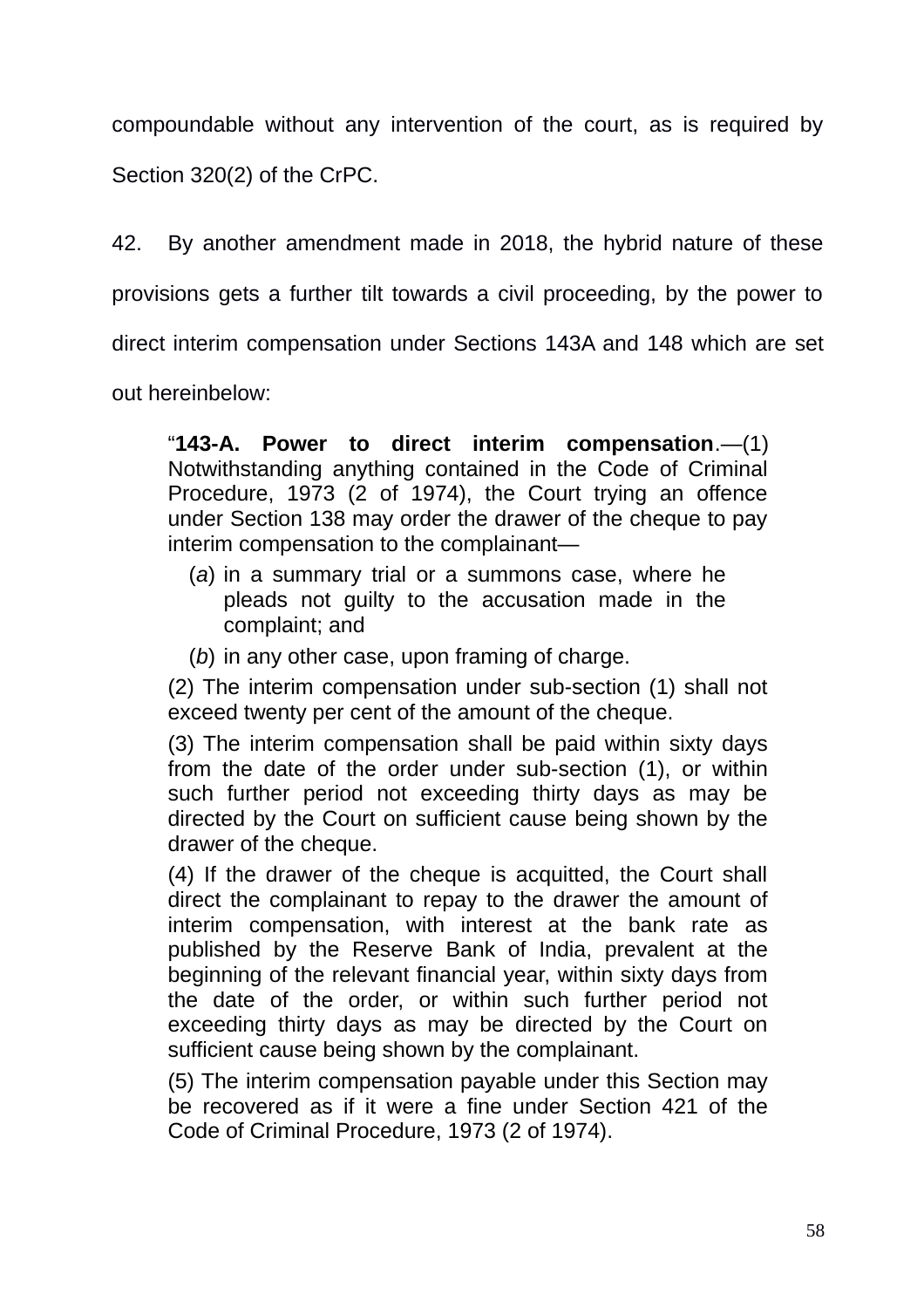(6) The amount of fine imposed under Section 138 or the amount of compensation awarded under Section 357 of the Code of Criminal Procedure, 1973 (2 of 1974), shall be reduced by the amount paid or recovered as interim compensation under this Section."

"**148. Power of Appellate Court to order payment pending appeal against conviction**.—(1) Notwithstanding anything contained in the Code of Criminal Procedure, 1973 (2 of 1974), in an appeal by the drawer against conviction under Section 138, the Appellate Court may order the appellant to deposit such sum which shall be a minimum of twenty per cent of the fine or compensation awarded by the trial Court:

Provided that the amount payable under this sub-section shall be in addition to any interim compensation paid by the appellant under Section 143-A.

(2) The amount referred to in sub-section (1) shall be deposited within sixty days from the date of the order, or within such further period not exceeding thirty days as may be directed by the Court on sufficient cause being shown by the appellant.

(3) The Appellate Court may direct the release of the amount deposited by the appellant to the complainant at any time during the pendency of the appeal:

Provided that if the appellant is acquitted, the Court shall direct the complainant to repay to the appellant the amount so released, with interest at the bank rate as published by the Reserve Bank of India, prevalent at the beginning of the relevant financial year, within sixty days from the date of the order, or within such further period not exceeding thirty days as may be directed by the Court on sufficient cause being shown by the complainant."

43. With this analysis of Chapter XVII, let us look at some of the

decided cases. In **CIT v. Ishwarlal Bhagwandas**, (1966) 1 SCR 190, this

Court distinguished between civil proceedings and criminal proceedings in

the context of Article 132 of the Constitution thus: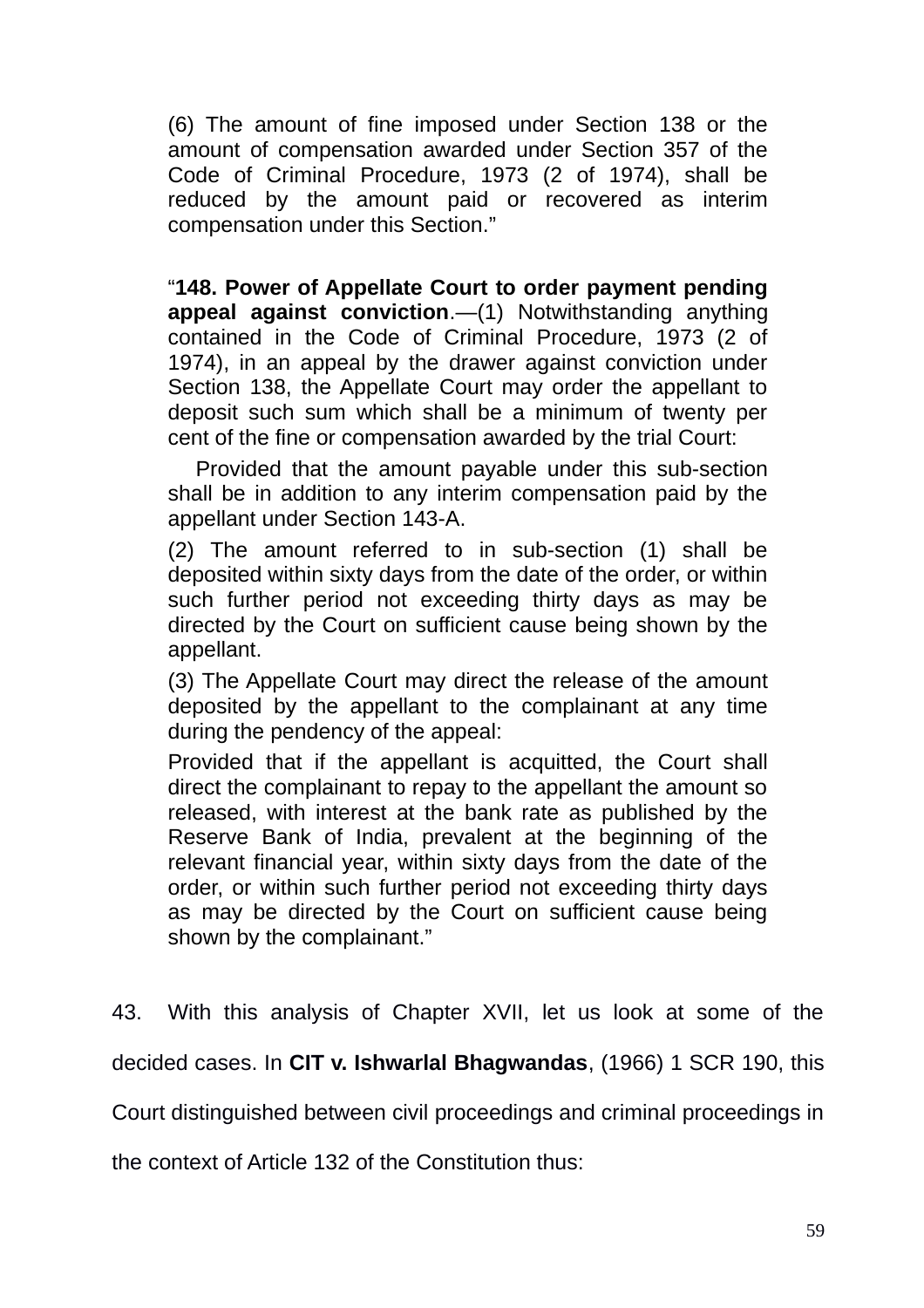"… The expression "civil proceeding" is not defined in the Constitution, nor in the General Clauses Act. The expression in our judgment covers all proceedings in which a party asserts the existence of a civil right conferred by the civil law or by statute, and claims relief for breach thereof. A criminal proceeding on the other hand is ordinarily one in which if carried to its conclusion it may result in the imposition of sentences such as death, imprisonment, fine or forfeiture of property. It also includes proceedings in which in the larger interest of the State, orders to prevent apprehended breach of the peace, orders to bind down persons who are a danger to the maintenance of peace and order, or orders aimed at preventing vagrancy are contemplated to be passed. But the whole area of proceedings, which reach the High Courts is not exhausted by classifying the proceedings as civil and criminal. There are certain proceedings which may be regarded as neither civil nor criminal. For instance, proceeding for contempt of court, and for exercise of disciplinary jurisdiction against lawyers or other professionals, such as Chartered Accountants may not fall within the classification of proceedings, civil or criminal. But there is no warrant for the view that from the category of civil proceedings, it was intended to exclude proceedings relating to or which seek relief against enforcement of taxation laws of the State. The primary object of a taxation statute is to collect revenue for the governance of the State or for providing specific services and such laws directly affect the civil rights of the tax-payer. If a person is called upon to pay tax which the State is not competent to levy, or which is not imposed in accordance with the law which permits imposition of the tax, or in the levy, assessment and collection of which rights of the tax-payer are infringed in a manner not warranted by the statute, a proceeding to obtain relief whether it is from the tribunal set up by the taxing statute, or from the civil court would be regarded as a civil proceeding. The character of the proceeding, in our judgment, depends not upon the nature of the tribunal which is invested with authority to grant relief, but upon the nature of the right violated and the appropriate relief which may be claimed. A civil proceeding is, therefore, one in which a person seeks to enforce by appropriate relief the alleged infringement of his civil rights against another person or the State, and which if the claim is proved would result in the declaration express or implied of the right claimed and relief such as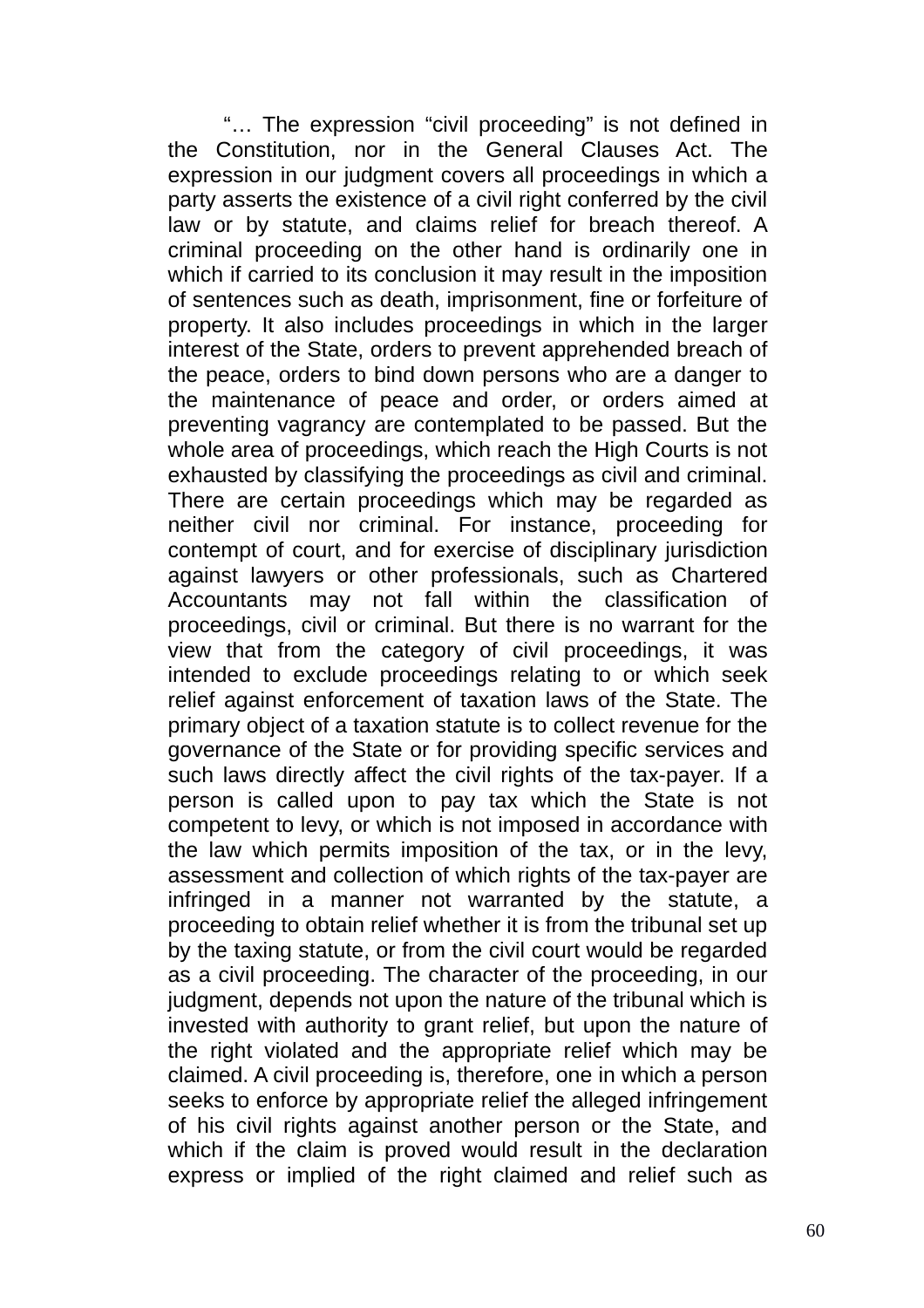payment of debt, damages, compensation, delivery of specific property, enforcement of personal rights, determination of status etc."

### (at pages 196-197)

 "A large number of cases have arisen before the High Courts in India in which conflicting views about the meaning of the expression "civil proceeding" were pressed. In some cases it was held that the expression "civil proceeding" excludes a proceeding instituted in the High Court for the issue of a writ whatever may be the nature of the right infringed and the relief claimed in other cases it has been held that a proceeding resulting from an application for a writ under Article 226 of the Constitution may in certain cases be deemed to be a "civil proceeding", if the claim made, the right infringed and the relief sought warrant that inference: in still another set of cases it has been held that even if a proceeding commenced by a petition for a writ be generally categorised as a civil proceeding, where the jurisdiction which the High Court exercises relates to revenue, the proceeding is not civil. A perusal of the reasons given in the cases prompt the following observations. There are two preliminary conditions to the exercise of the power to grant certificate: (*a*) there must be a judgment, decree or final order, and that judgment, decree or final order must be made in a civil proceeding. An advisory opinion in a tax reference may not be appealed from with certificate under Article 133 because the opinion is not a judgment, decree or final order, and (*b*) a proceeding does not cease to be civil, when relief is claimed for enforcement of civil rights merely because the proceeding is not tried as a civil suit. In a large majority of the cases in which the jurisdiction of the High Court to certify a case under Article 133(1) was negatived it appears to have been assumed that the expression "other proceeding" used in Article 132 of the Constitution is or includes a proceeding of the nature of a revenue proceeding, and therefore the expression "civil proceeding" in Article 133(1) does not include a revenue proceeding. This assumption for reasons already set out is erroneous."

(at page 199)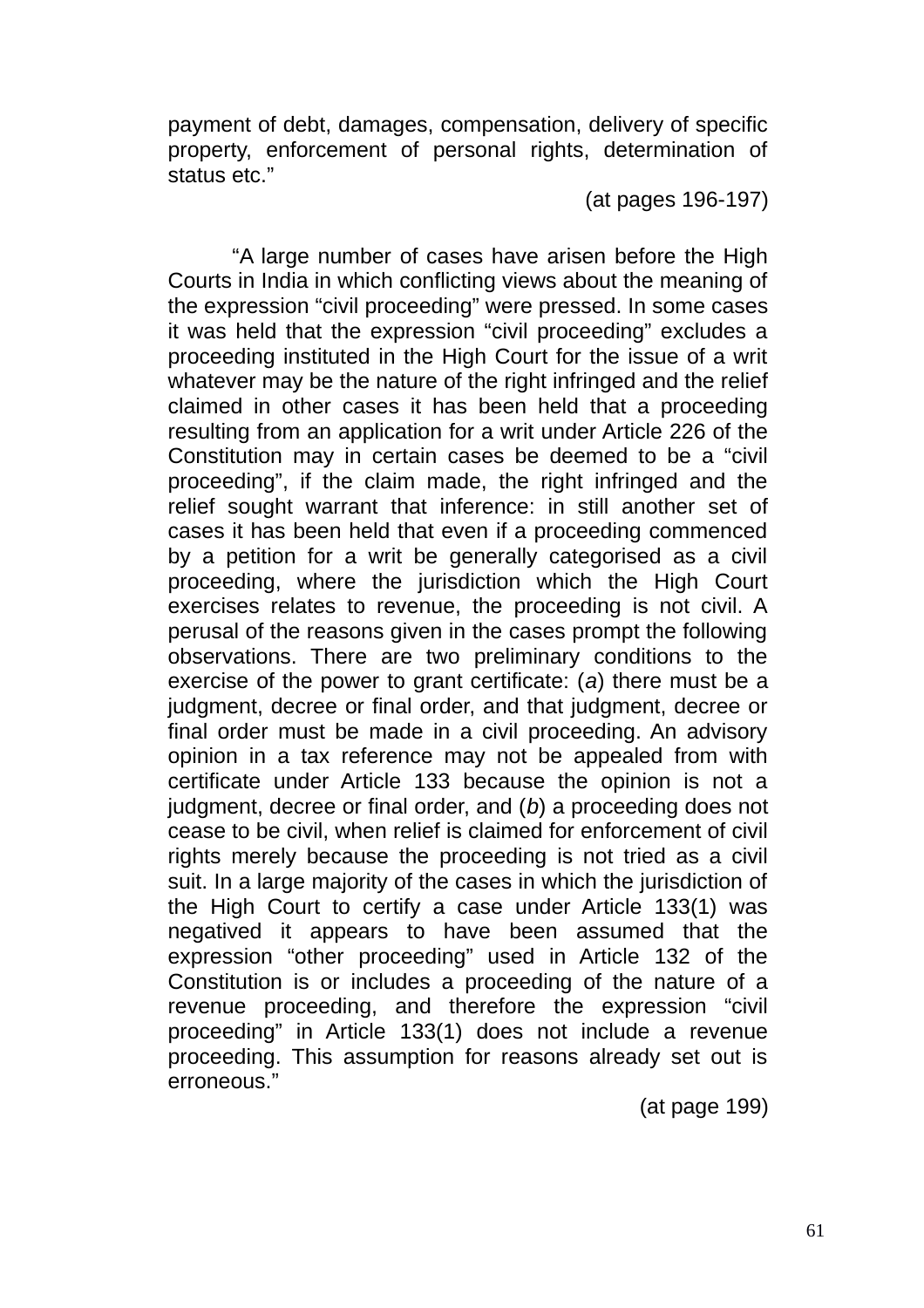A perusal of this judgment would show that a civil proceeding is not necessarily a proceeding which begins with the filing of a suit and culminates in execution of a decree. It would include a revenue proceeding as well as a writ petition filed under Article 226 of the Constitution, if the reliefs therein are to enforce rights of a civil nature. Interestingly, criminal proceedings are stated to be proceedings in which the larger interest of the State is concerned. Given these tests, it is clear that a Section 138 proceeding can be said to be a "civil sheep" in a "criminal wolf's" clothing, as it is the interest of the victim that is sought to be protected, the larger interest of the State being subsumed in the victim alone moving a court in cheque bouncing cases, as has been seen by us in the analysis made hereinabove of Chapter XVII of the Negotiable Instruments Act.

44. In **Goaplast (P) Ltd. v. Chico Ursula D'Souza**, (2003) 3 SCC 232, the object sought to be achieved by Section 138 is succinctly set out in paragraph 3 thereof:

"**3.** The learned counsel for the appellant has submitted that mere writing of letter to the bank stopping payment of the post-dated cheques does not take the case out of the purview of the Act. He has invited our attention to the object behind the provision contained in Chapter XVII of the Act. For appreciating the issue involved in the present case, it is necessary to refer to the object behind introduction of Chapter XVII containing Sections 138 to 142. This chapter was introduced in the Act by the Banking, Public Financial Institutions and Negotiable Instruments Laws (Amendment)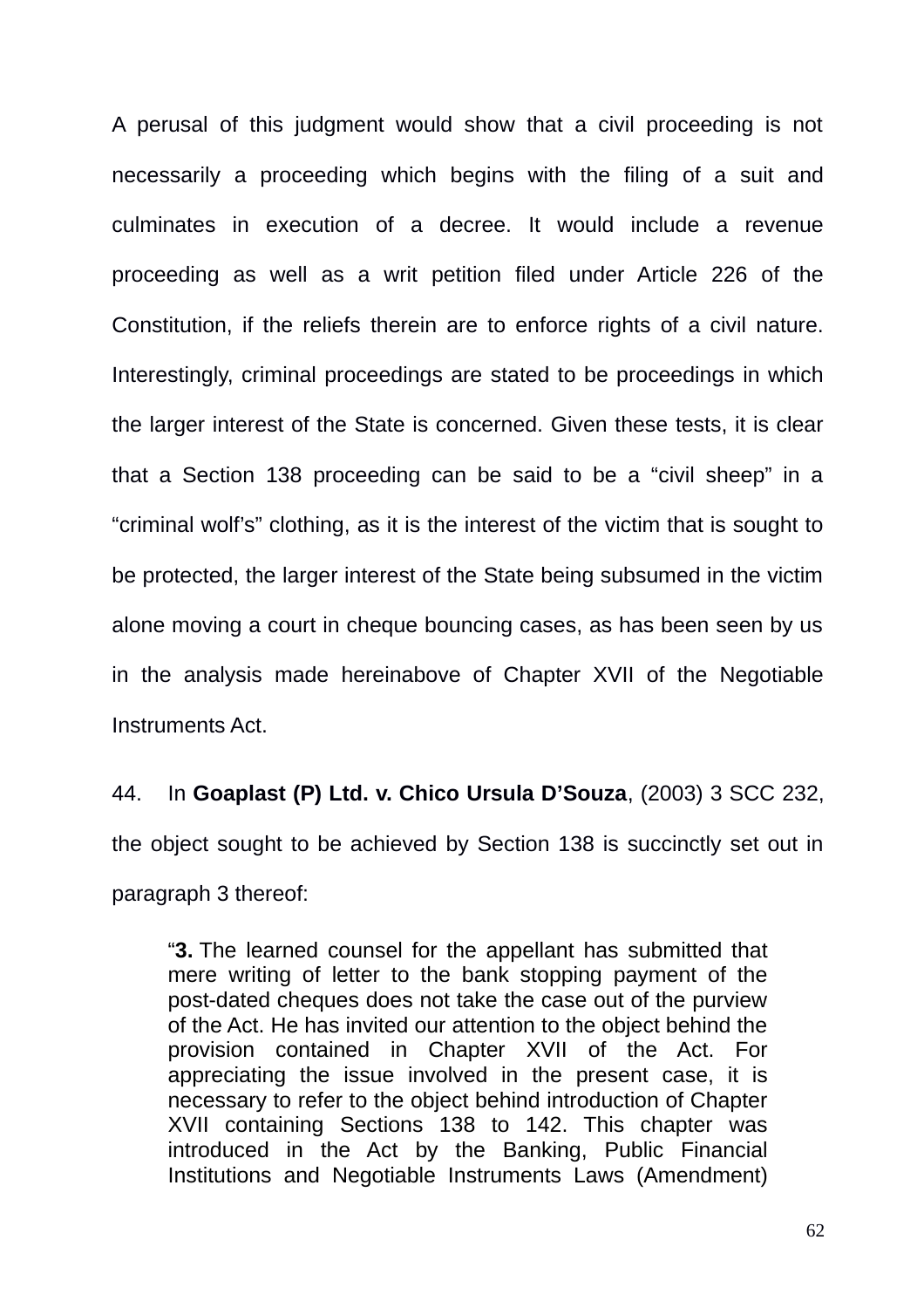Act, 1988 (Act 66 of 1988) with the object of inculcating faith in the efficacy of banking operations and giving credibility to negotiable instruments in business transactions and in order to promote efficacy of banking operations. With the policy of liberalisation adopted by the country which brought about increase in international trade and commerce, it became necessary to inculcate faith in banking. World trade is carried through banking operations rather than cash transactions. The amendment was intended to create an atmosphere of faith and reliance on banking system. Therefore, while considering the question of applicability of Section 138 of the Act to a situation presented by the facts of the present case, it is necessary to keep the objects of the legislation in mind. If a party is allowed to use a cheque as a mode of deferred payment and the payee of the cheque on the faith that he will get his payment on the due date accepts such deferred payment by way of cheque, he should not normally suffer on account of non-payment. The faith, which the legislature has desired that such instruments should inspire in commercial transactions would be completely lost if parties are as a matter of routine allowed to interdict payment by issuing instruction to banks to stop payment of cheques. In today's world where use of cash in day-to-day life is almost getting extinct and people are using negotiable instruments in commercial transactions and plastic money for their daily needs as consumers, it is all the more necessary that people's faith in such instruments should be strengthened rather than weakened. Provisions contained in Sections 138 to 142 of the Act are intended to discourage people from not honouring their commitments by way of payment through cheques. It is desirable that the court should lean in favour of an interpretation which serves the object of the statute. The penal provisions contained in Sections 138 to 142 of the Act are intended to ensure that obligations undertaken by issuing cheques as a mode of payment are honoured. A post-dated cheque will lose its credibility and acceptability if its payment can be stopped routinely. A cheque is a well-recognized mode of payment and post-dated cheques are often used in various transactions in daily life. The purpose of a post-dated cheque is to provide some accommodation to the drawer of the cheque. Therefore, it is all the more necessary that the drawer of the cheque should not be allowed to abuse the accommodation given to him by a creditor by way of acceptance of a post-dated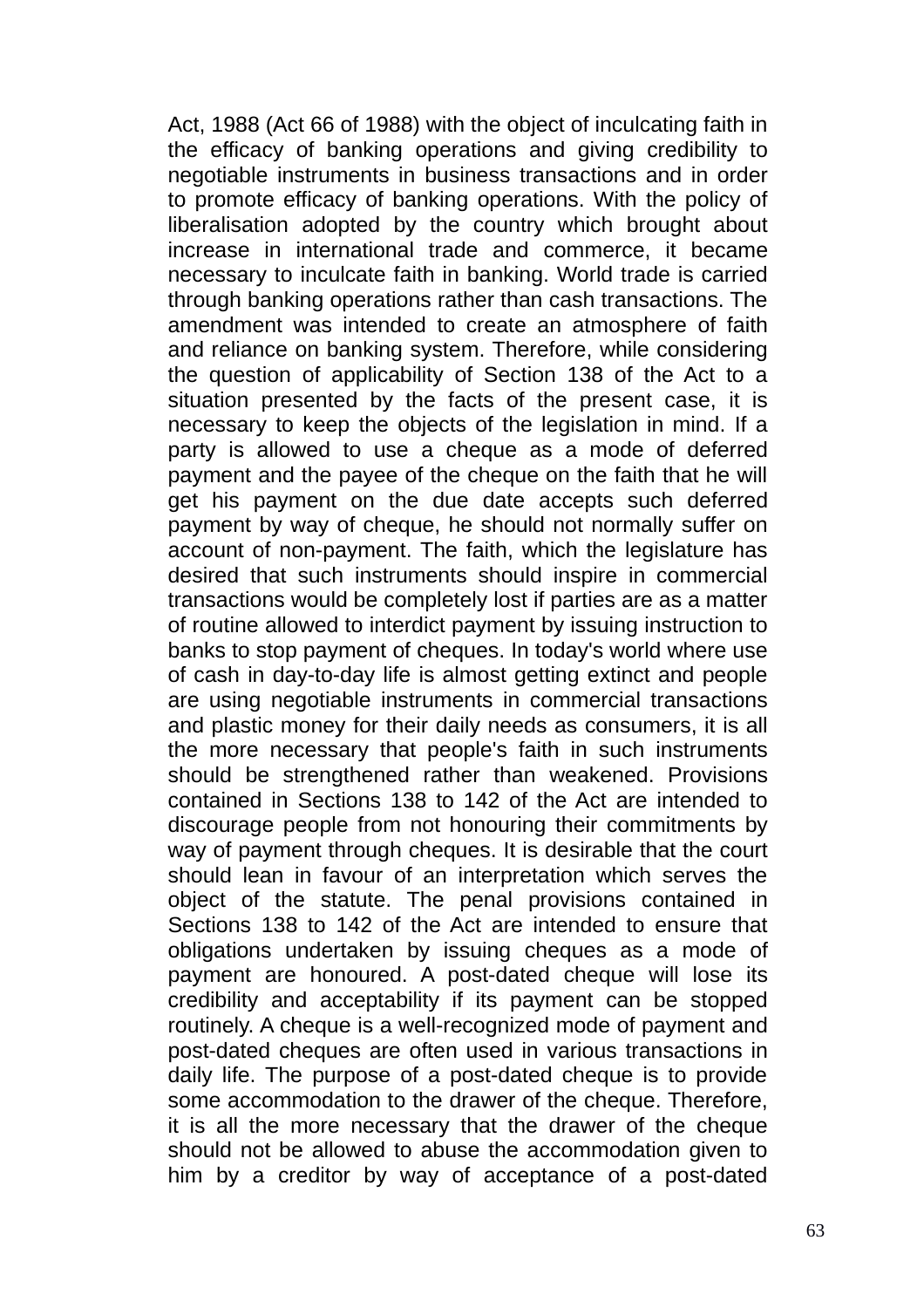cheque. If stoppage of payment of a post-dated cheque is permitted to take the case out of the purview of Section 138 of the Act, it will amount to allowing the party to take advantage of his own wrong."

## 45. In **Vinay Devanna Nayak v. Ryot Sewa Sahakari Bank Ltd.**,

(2008) 2 SCC 305, a Division Bench of this Court referred to the object of

Section 138 thus:

"**16.** Section 138 of the Act was inserted by the Banking, Public Financial Institutions and Negotiable Instruments Law (Amendment) Act, 1988 (Act 66 of 1988) to regulate financial promises in growing business, trade, commerce and industrial activities of the country and the strict liability to promote greater vigilance in financial matters. The incorporation of the provision is designed to safeguard the faith of the creditor in the drawer of the cheque, which is essential to the economic life of a developing country like India. The provision has been introduced with a view to curb cases of issuing cheques indiscriminately by making stringent provisions and safeguarding interest of creditors.

**17.** As observed by this Court in *Electronics Trade & Technology Development Corpn. Ltd.* v. *Indian Technologists & Engineers (Electronics) (P) Ltd.* [(1996) 2 SCC 739 : 1996 SCC (Cri) 454] the object of bringing Section 138 in the statute book is to inculcate faith in the efficacy of banking operations and credibility in transacting business on negotiable instruments. The provision is intended to prevent dishonesty on the part of the drawer of negotiable instruments in issuing cheques without sufficient funds or with a view to inducing the payee or holder in due course to act upon it. It thus seeks to promote the efficacy of bank operations and ensures credibility in transacting business through cheques. In such matters, therefore, normally compounding of offences should not be denied. Presumably, Parliament also realised this aspect and inserted Section 147 by the Negotiable Instruments (Amendment and Miscellaneous Provisions) Act, 2002 (Act 55 of 2002). The said Section reads thus:

"147. *Offences to be compoundable*.— Notwithstanding anything contained in the Code of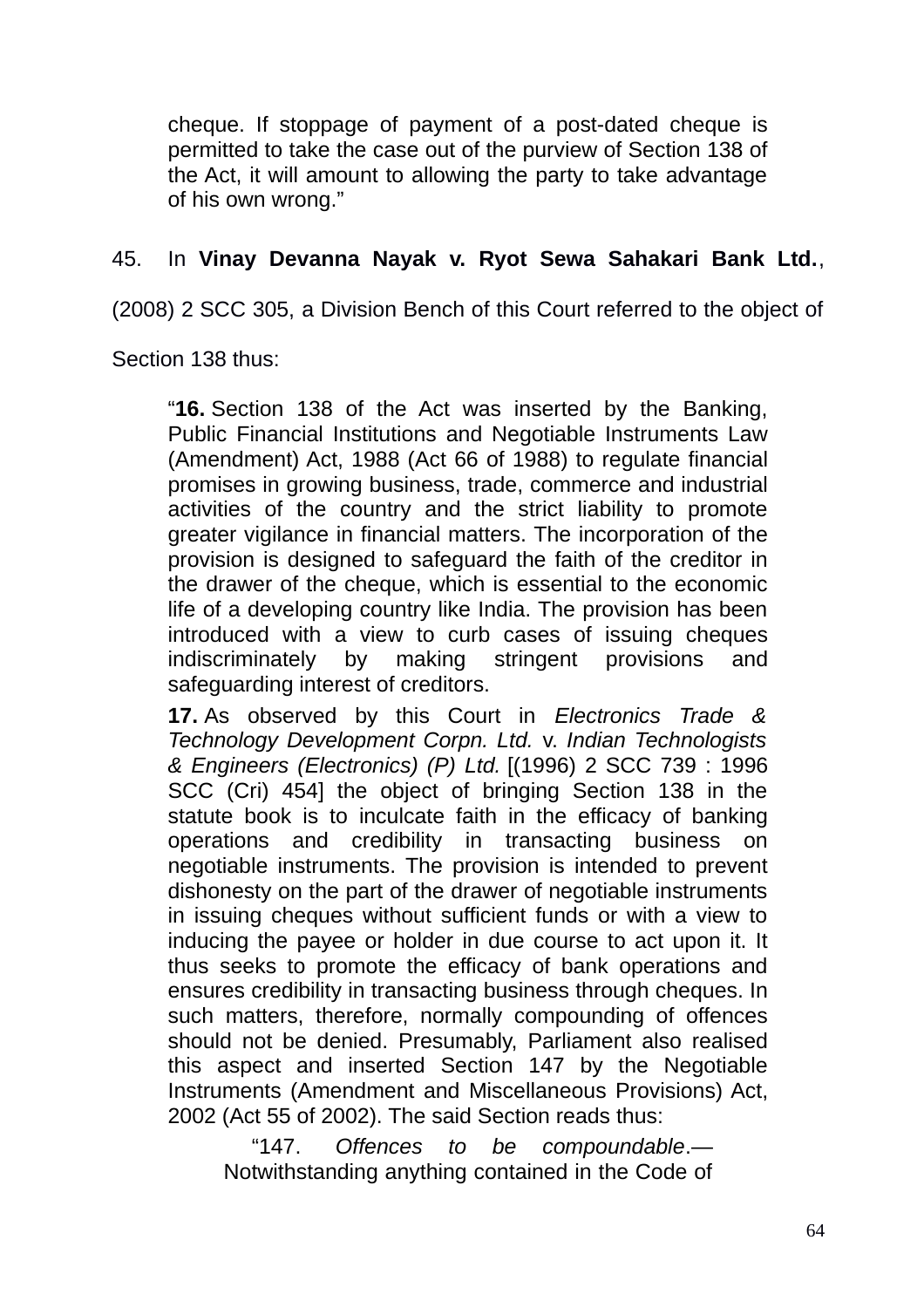Criminal Procedure, 1973 (2 of 1974), every offence punishable under this Act shall be compoundable."

46. **Damodar S. Prabhu v. Sayed Babalal H.**, (2010) 5 SCC 663 is an

important judgment of three Hon'ble Judges of this Court. This judgment

dealt, in particular, with the compounding provision contained in Section

147 of the Negotiable Instruments Act. Setting out the provision, the Court

held:

"**10.** At present, we are of course concerned with Section 147 of the Act, which reads as follows:

"147. *Offences to be compoundable*.— Notwithstanding anything contained in the Code of Criminal Procedure, 1973 (2 of 1974), every offence punishable under this Act shall be compoundable."

At this point, it would be apt to clarify that in view of the non obstante clause, the compounding of offences under the Negotiable Instruments Act, 1881 is controlled by Section 147 and the scheme contemplated by Section 320 of the Code of Criminal Procedure (hereinafter "CrPC") will not be applicable in the strict sense since the latter is meant for the specified offences under the Penal Code, 1860.

**11.** So far as CrPC is concerned, Section 320 deals with offences which are compoundable, either by the parties without the leave of the court or by the parties but only with the leave of the court. Sub-section (1) of Section 320 enumerates the offences which are compoundable without the leave of the court, while sub-section (2) of the said Section specifies the offences which are compoundable with the leave of the court.

**12.** Section 147 of the Negotiable Instruments Act, 1881 is in the nature of an enabling provision which provides for the compounding of offences prescribed under the same Act, thereby serving as an exception to the general rule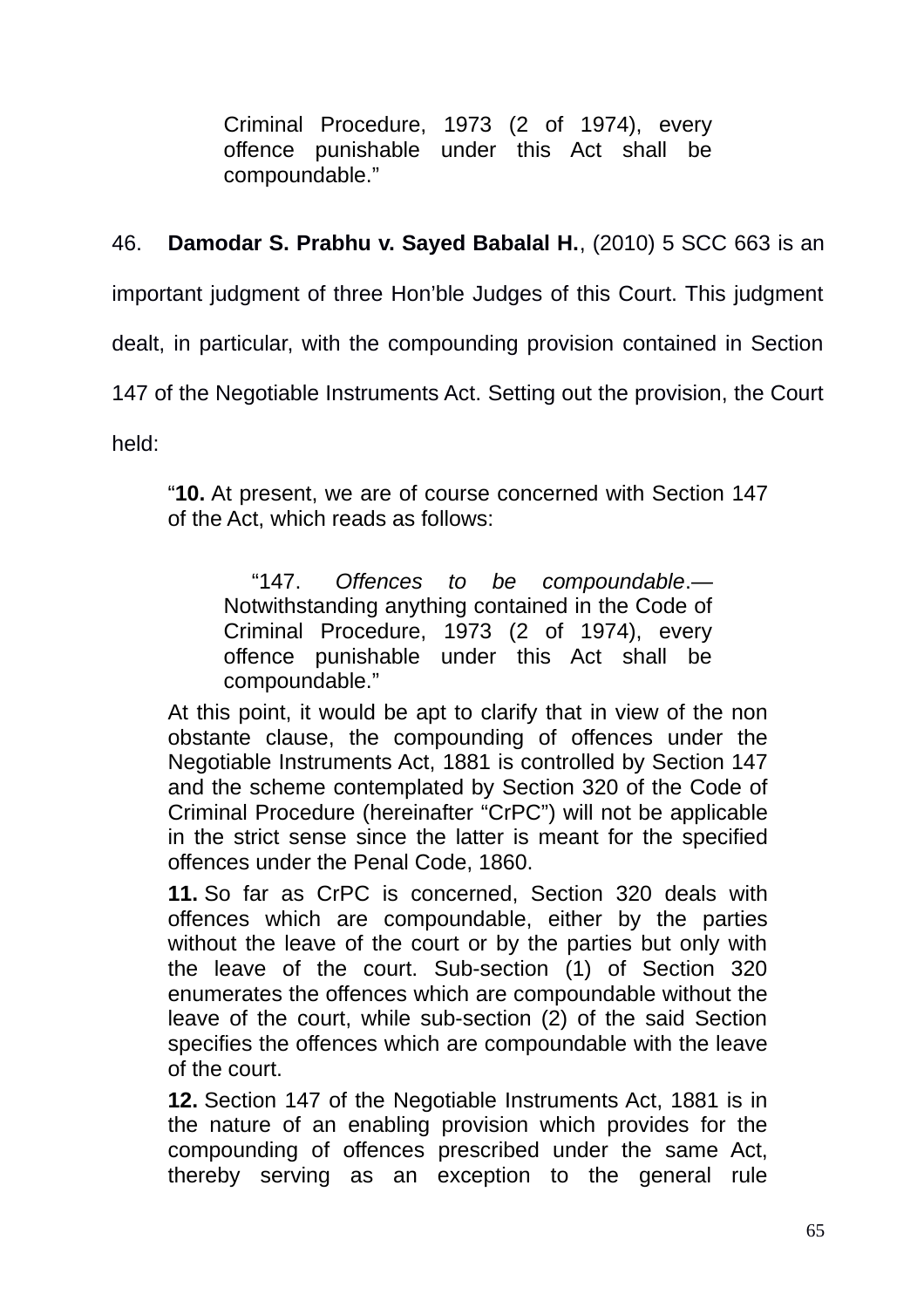incorporated in sub-section (9) of Section 320 CrPC which states that "No offence shall be compounded except as provided by this Section". A bare reading of this provision would lead us to the inference that offences punishable under laws other than the Penal Code also cannot be compounded. However, since Section 147 was inserted by way of an amendment to a special law, the same will override the effect of Section 320(9) CrPC, especially keeping in mind that Section 147 carries a non obstante clause."

#### xxx xxx xxx

"**15.** The compounding of the offence at later stages of litigation in cheque bouncing cases has also been held to be permissible in a recent decision of this Court, reported as *K.M. Ibrahim* v. *K.P. Mohammed* [(2010) 1 SCC 798 : (2010) 1 SCC (Cri) 921 : (2009) 14 Scale 262] wherein Kabir, J. has noted (at SCC p. 802, paras 13-14):

"*13*. As far as the non obstante clause included in Section 147 of the 1881 Act is concerned, the 1881 Act being a special statute, the provisions of Section 147 will have an overriding effect over the provisions of the Code relating to compounding of offences. …

*14.* It is true that the application under Section 147 of the Negotiable Instruments Act was made by the parties after the proceedings had been concluded before the appellate forum. However, Section 147 of the aforesaid Act does not bar the parties from compounding an offence under Section 138 even at the appellate stage of the proceedings. Accordingly, we find no reason to reject the application under Section 147 of the aforesaid Act even in a proceeding under Article 136 of the Constitution."

**16.** It is evident that the permissibility of the compounding of an offence is linked to the perceived seriousness of the offence and the nature of the remedy provided. On this point we can refer to the following extracts from an academic commentary [cited from: K.N.C. Pillai, *R.V. Kelkar's Criminal Procedure*, Fifth Edn. (Lucknow: Eastern Book Company, 2008) at p. 444]: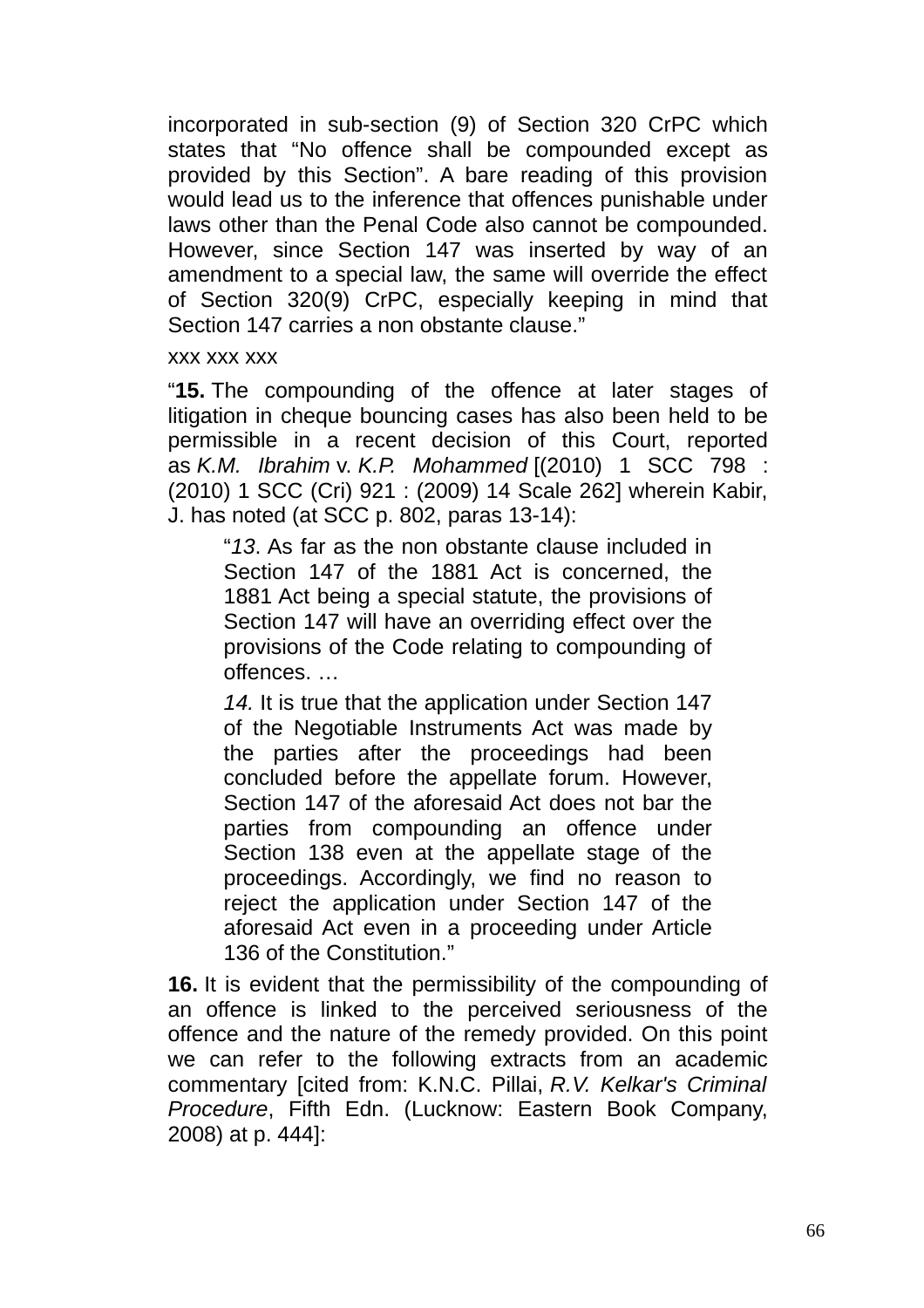"17.2. *Compounding of offences*.—A crime is essentially a wrong against the society and the State. Therefore any compromise between the accused person and the individual victim of the crime should not absolve the accused from criminal responsibility. However, where the offences are essentially of a private nature and relatively not quite serious, the Code considers it expedient to recognise some of them as compoundable offences and some others as compoundable only with the permission of the court."

**17.** In a recently published commentary, the following observations have been made with regard to the offence punishable under Section 138 of the Act [cited from: Arun Mohan, *Some thoughts towards law reforms on the topic of Section 138, Negotiable Instruments Act—Tackling an avalanche of cases* (New Delhi: Universal Law Publishing Co. Pvt. Ltd., 2009) at p. 5]:

"… Unlike that for other forms of crime, the punishment here (insofar as the complainant is concerned) is not a means of seeking retribution, but is more a means to ensure payment of money. The complainant's interest lies primarily in recovering the money rather than seeing the drawer of the cheque in jail. The threat of jail is only a mode to ensure recovery. As against the accused who is willing to undergo a jail term, there is little available as remedy for the holder of the cheque.

If we were to examine the number of complaints filed which were 'compromised' or 'settled' before the final judgment on one side and the cases which proceeded to judgment and conviction on the other, we will find that the bulk was settled and only a miniscule number continued."

**18.** It is quite obvious that with respect to the offence of dishonour of cheques, it is the compensatory aspect of the remedy which should be given priority over the punitive aspect. …"

(emphasis supplied)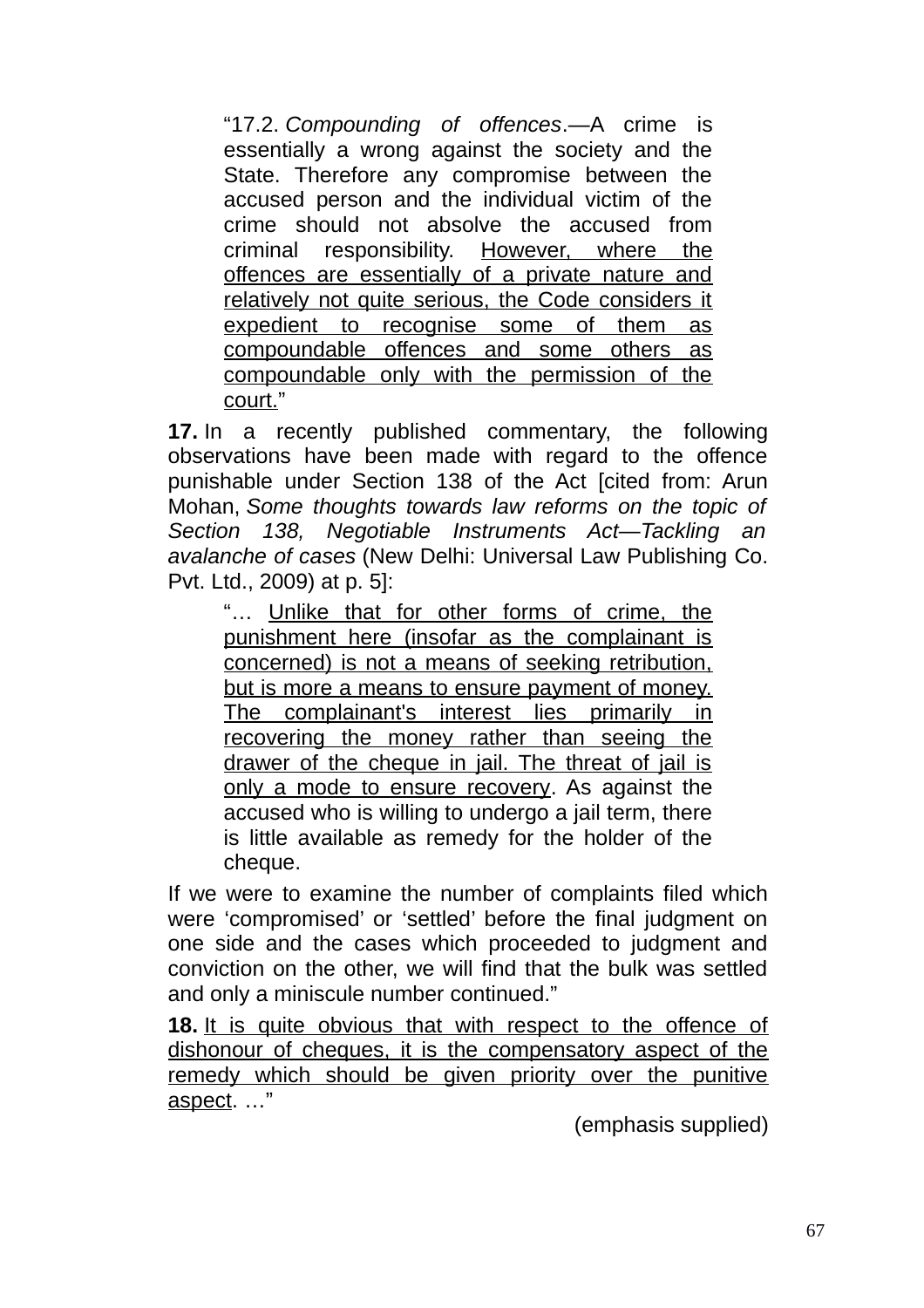This judgment was followed by a Division Bench of this Court in **JIK**

**Industries Ltd. v. Amarlal V. Jumani**, (2012) 3 SCC 255, stating:

"**68.** It is clear from a perusal of the aforesaid Statement of Objects and Reasons that offence under the NI Act, which was previously non-compoundable in view of Section 320 subsection (9) of the Code has now become compoundable. That does not mean that the effect of Section 147 is to obliterate all statutory provisions of Section 320 of the Code relating to the mode and manner of compounding of an offence. Section 147 will only override Section 320(9) of the Code insofar as offence under Section 147 of the NI Act is concerned. This is also the ratio in *Damodar* [(2010) 5 SCC 663 : (2010) 2 SCC (Civ) 520 : (2010) 2 SCC (Cri) 1328] (see para 12). Therefore, the submission of the learned counsel for the appellant to the contrary cannot be accepted."

The Court then went into the history of compounding in criminal law as

follows:

"**78.** Compounding as codified in Section 320 of the Code has a historical background. In common law compounding was considered a misdemeanour. In *Kenny's Outlines of Criminal Law* (19th Edn., 1966) the concept of compounding has been traced as follows: (p. 407, para 422)

"422. *Mercy should be shown, not sold*.—It is a misdemeanour at common law to 'compound' a felony (and perhaps also to compound a misdemeanour); i.e. to bargain, *for value*, to abstain from prosecuting the offender who has committed a crime. You commit this offence if you promise a thief not to prosecute him if only he will return the goods he stole from you; but you may lawfully take them back if you make no such promise. You may show mercy, but must not sell mercy. This offence of compounding is committed by the bare act of agreement; even though the compounder afterwards breaks his agreement and prosecutes the criminal. And inasmuch as the law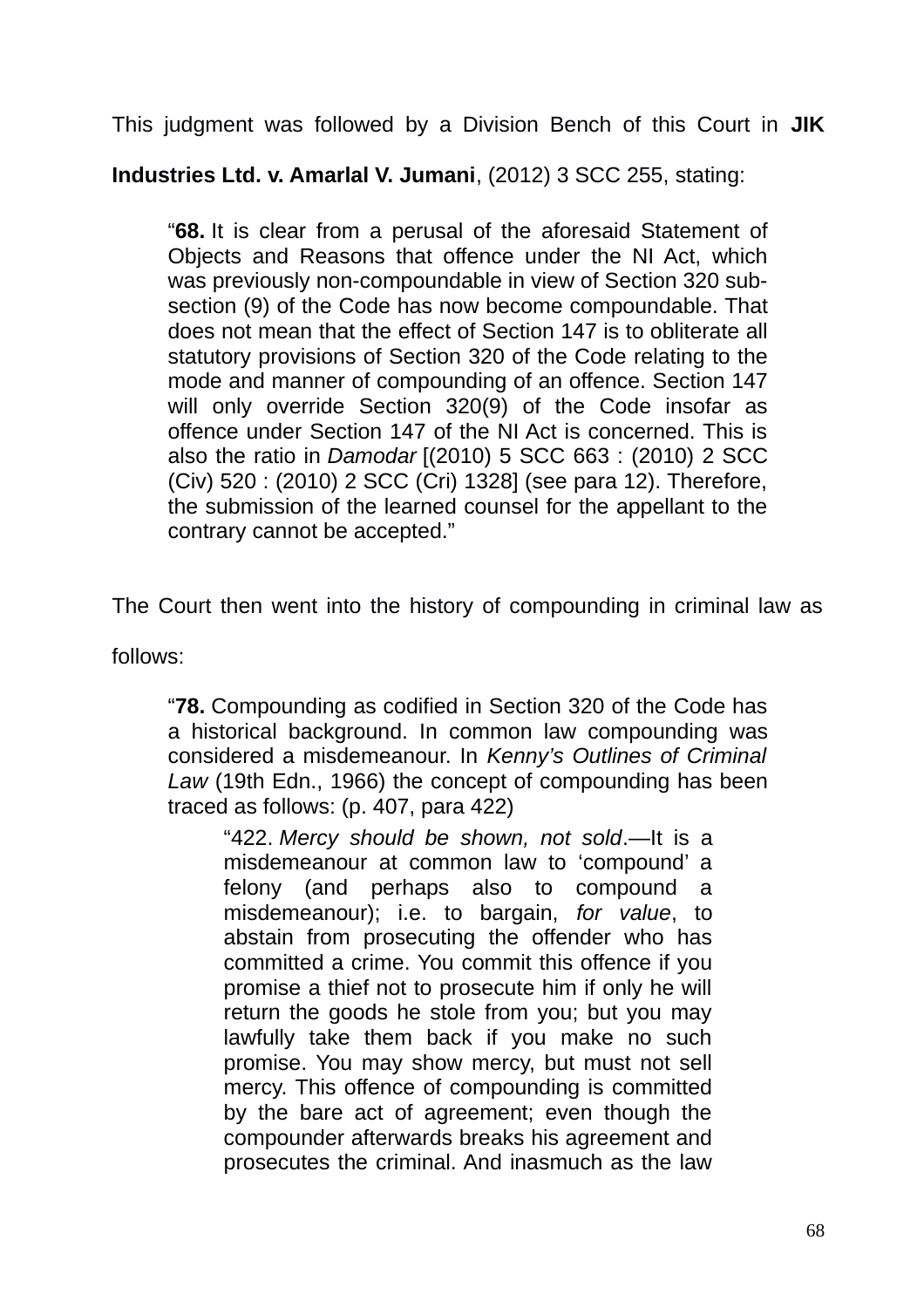permits not merely the person injured by a crime, but also all other members of the community, to prosecute, it is criminal for anyone to make such a composition; even though he suffered no injury and indeed has no concern with the crime."

(emphasis in original)

**79.** *Russell on Crime* (12th Edn.) also describes:

"Agreements not to prosecute or to stifle a prosecution for a criminal offence are in certain cases criminal."

(Ch. 22 — Compounding Offences, p. 339.)

**80.** Later on compounding was permitted in certain categories of cases where the rights of the public in general are not affected but in all cases such compounding is permissible with the consent of the injured party.

**81.** In our country also when the Criminal Procedure Code, 1861 was enacted it was silent about the compounding of offence. Subsequently, when the next Code of 1872 was introduced it mentioned about compounding in Section 188 by providing the mode of compounding. However, it did not contain any provision declaring what offences were compoundable. The decision as to what offences were compoundable was governed by reference to the exception to Section 214 of the Penal Code. The subsequent Code of 1898 provided Section 345 indicating the offences which were compoundable but the said section was only made applicable to compounding of offences defined and permissible under the Penal code. The present Code, which repealed the 1898 Code, contains Section 320 containing comprehensive provisions for compounding.

**82.** A perusal of Section 320 makes it clear that the provisions contained in Section 320 and the various sub-sections is a code by itself relating to compounding of offence. It provides for the various parameters and procedures and guidelines in the matter of compounding. If this Court upholds the contention of the appellant that as a result of incorporation of Section 147 in the NI Act, the entire gamut of procedure of Section 320 of the Code are made inapplicable to compounding of an offence under the NI Act, in that case the compounding of offence under the NI Act will be left totally unguided or uncontrolled. Such an interpretation apart from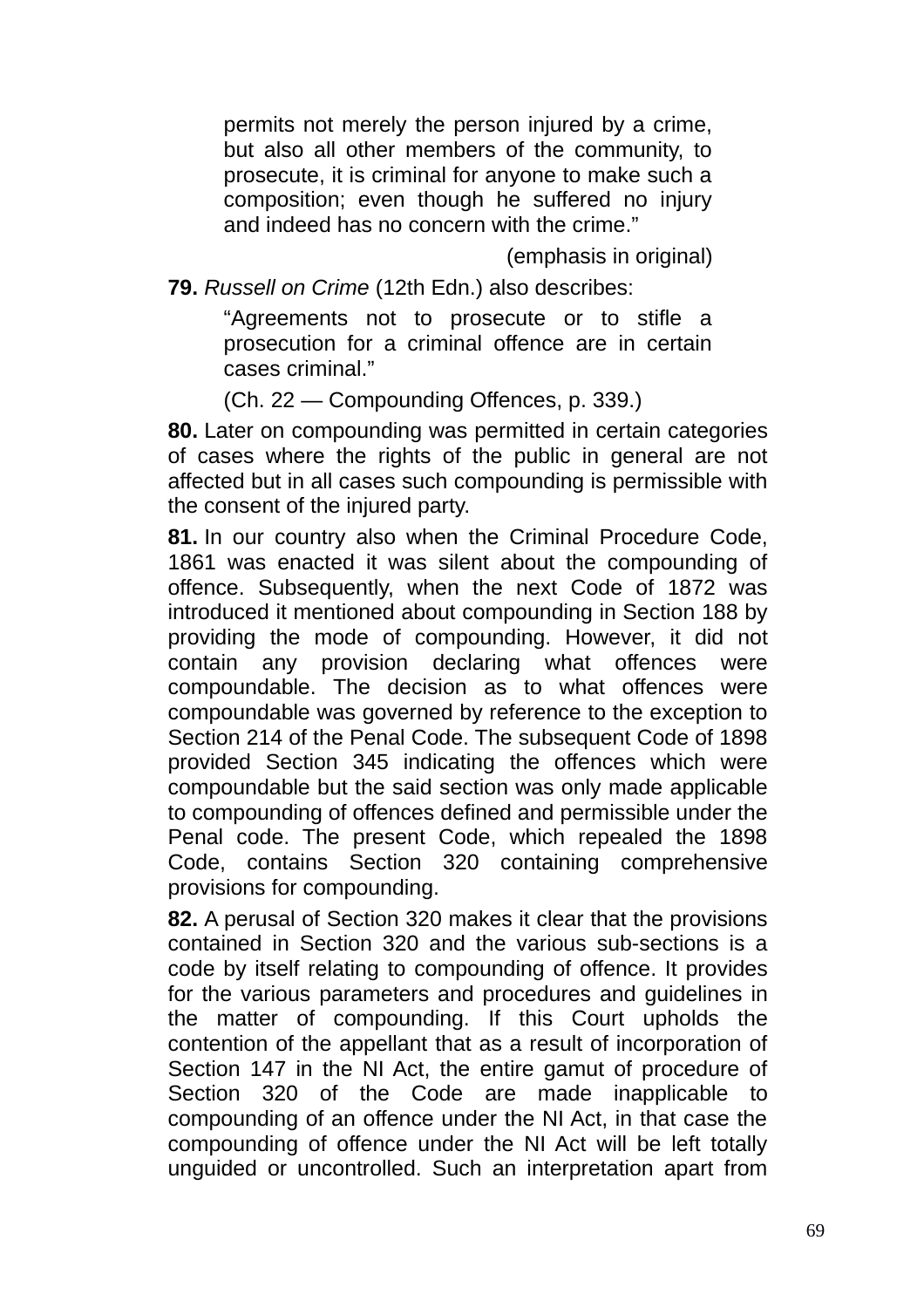being an absurd or unreasonable one will also be contrary to the provisions of Section 4(2) of the Code, which has been discussed above. There is no other statutory procedure for compounding of offence under the NI Act. Therefore, Section 147 of the NI Act must be reasonably construed to mean that as a result of the said section the offences under the NI Act are made compoundable, but the main principle of such compounding, namely, the consent of the person aggrieved or the person injured or the complainant cannot be wished away nor can the same be substituted by virtue of Section 147 of the NI Act."

# 47. In **Kaushalya Devi Massand v. Roopkishore Khore**, (2011) 4

SCC 593, a Division Bench of this Court succinctly stated:

"**11.** Having considered the submissions made on behalf of the parties, we are of the view that the gravity of a complaint under the Negotiable Instruments Act cannot be equated with an offence under the provisions of the Penal Code, 1860 or other criminal offences. An offence under Section 138 of the Negotiable Instruments Act, 1881, is almost in the nature of a civil wrong which has been given criminal overtones."

(emphasis supplied)

(This is the clearest enunciation of a Section 138 proceeding being a "civil

sheep" in a "criminal wolf's" clothing.)

48. In **R. Vijayan v. Baby**, (2012) 1 SCC 260, this Court referred to the

provisions of Chapter XVII of the Negotiable Instruments Act, observing

that Chapter XVII is a unique exercise which blurs the dividing line

between civil and criminal jurisdictions. The Court held:

"**16.** We propose to address an aspect of the cases under Section 138 of the Act, which is not dealt with in *Damodar S. Prabhu* [(2010) 5 SCC 663 : (2010) 2 SCC (Cri) 1328 : (2010)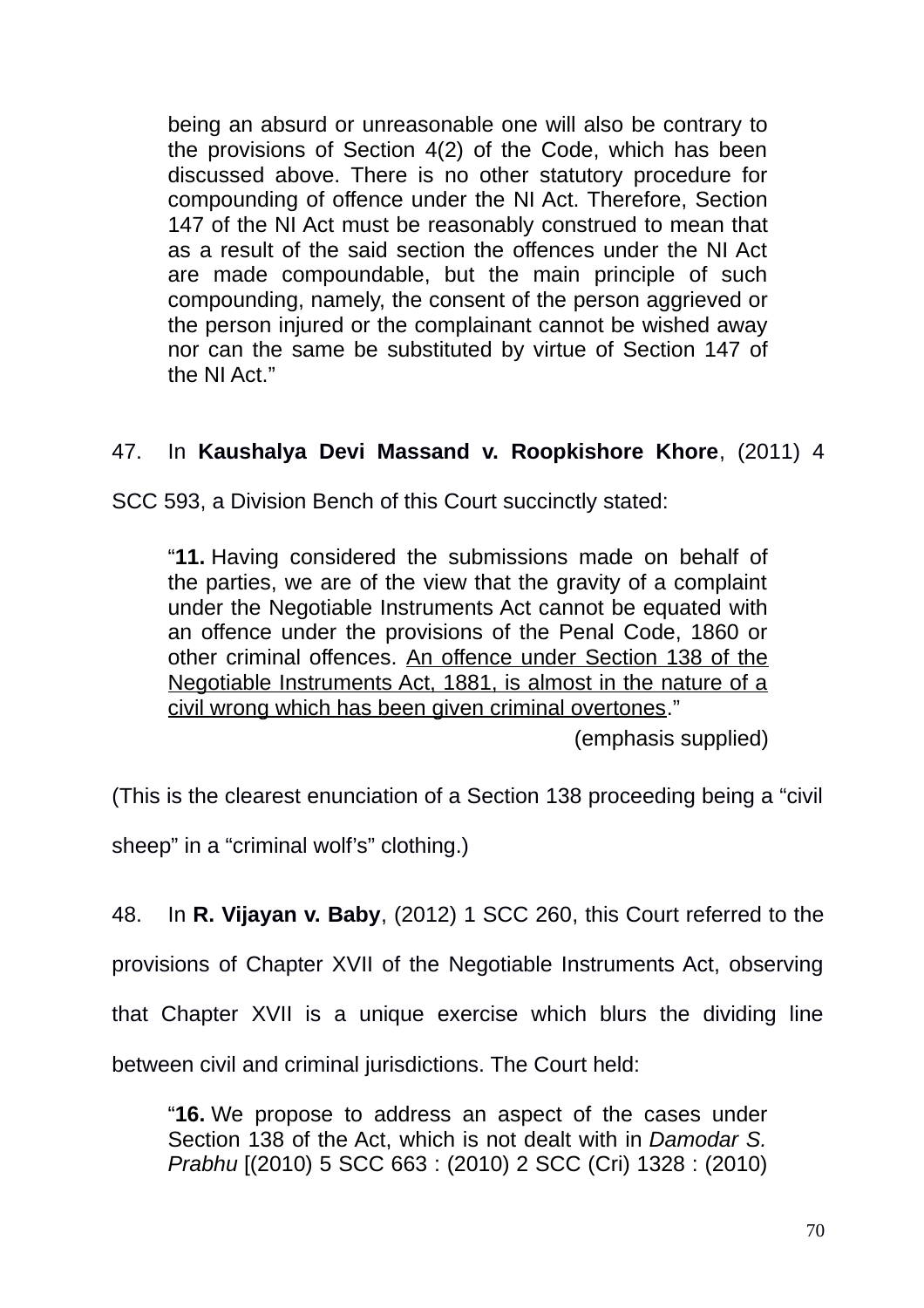2 SCC (Civ) 520] . It is sometimes said that cases arising under Section 138 of the Act are really civil cases masquerading as criminal cases. The avowed object of Chapter XVII of the Act is to "encourage the culture of use of cheques and enhance the credibility of the instrument". In effect, its object appears to be both punitive as also compensatory and restitutive, in regard to cheque dishonour cases. Chapter XVII of the Act is a unique exercise which blurs the dividing line between civil and criminal jurisdictions. It provides a single forum and single proceeding, for enforcement of criminal liability (for dishonouring the cheque) and for enforcement of the civil liability (for realisation of the cheque amount) thereby obviating the need for the creditor to move two different fora for relief. This is evident from the following provisions of Chapter XVII of the Act:

- (*i*) The provision for levy of fine which is linked to the cheque amount and may extend to twice the amount of the cheque (Section 138) thereby rendering Section 357(3) virtually infructuous insofar as cheque dishonour cases are concerned.
- (*ii*) The provision enabling a First Class Magistrate to levy fine exceeding Rs 5000 (Section 143) notwithstanding the ceiling to the fine, as Rs 5000 imposed by Section 29(2) of the Code.
- (*iii*) The provision relating to mode of service of summons (Section 144) as contrasted from the mode prescribed for criminal cases in Section 62 of the Code.
- (*iv*) The provision for taking evidence of the complainant by affidavit (Section 145) which is more prevalent in civil proceedings, as contrasted from the procedure for recording evidence in the Code.
- (*v*) The provision making all offences punishable under Section 138 of the Act compoundable.

**17.** The apparent intention is to ensure that not only the offender is punished, but also ensure that the complainant invariably receives the amount of the cheque by way of compensation under Section 357(1)(*b*) of the Code. Though a complaint under Section 138 of the Act is in regard to criminal liability for the offence of dishonouring the cheque and not for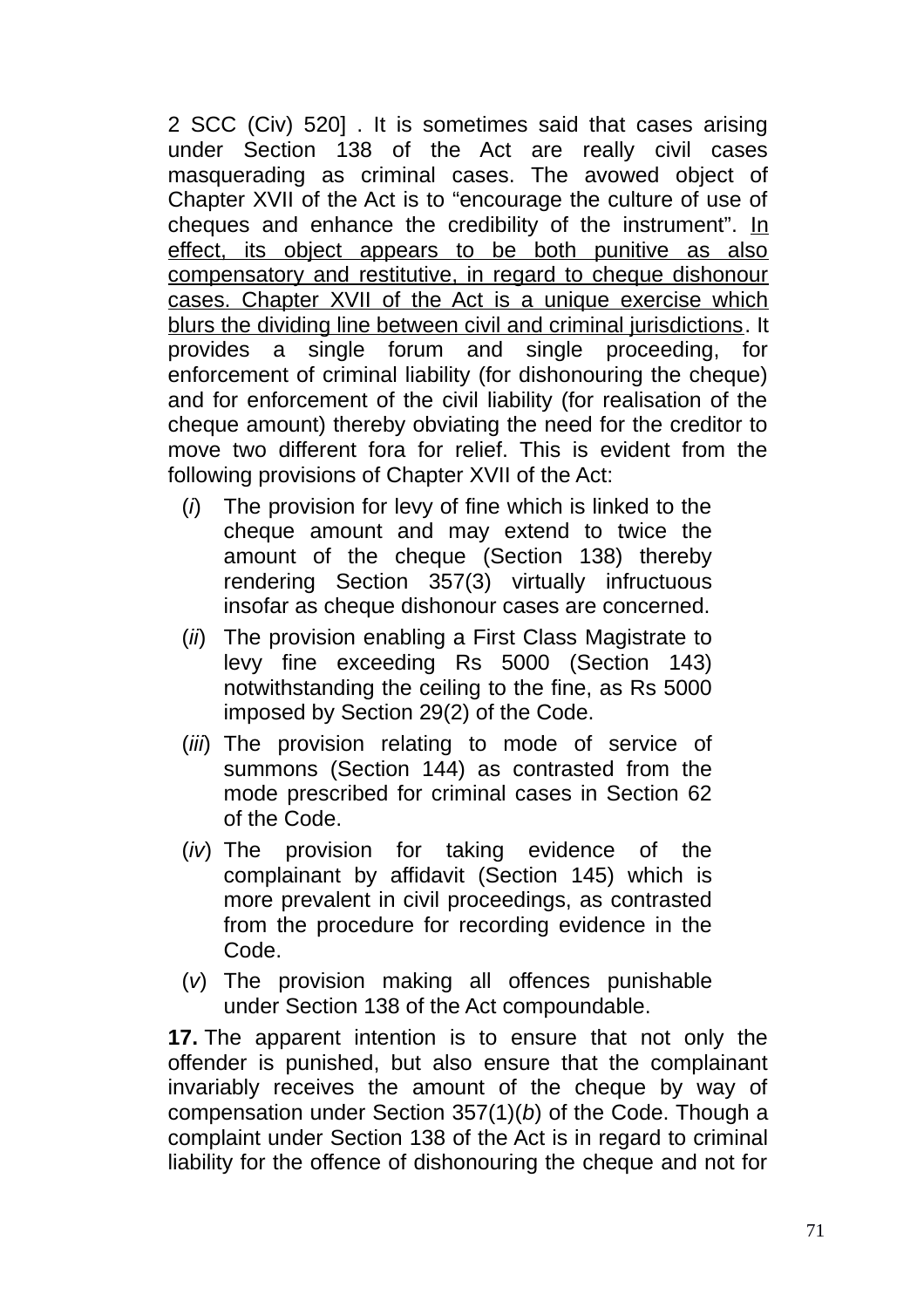the recovery of the cheque amount (which strictly speaking, has to be enforced by a civil suit), in practice once the criminal complaint is lodged under Section 138 of the Act, a civil suit is seldom filed to recover the amount of the cheque. This is because of the provision enabling the court to levy a fine linked to the cheque amount and the usual direction in such cases is for payment as compensation, the cheque amount, as loss incurred by the complainant on account of dishonour of cheque, under Section 357(1)(*b*) of the Code and the provision for compounding the offences under Section 138 of the Act. Most of the cases (except those where liability is denied) get compounded at one stage or the other by payment of the cheque amount with or without interest. Even where the offence is not compounded, the courts tend to direct payment of compensation equal to the cheque amount (or even something more towards interest) by levying a fine commensurate with the cheque amount. A stage has reached when most of the complainants, in particular the financing institutions (particularly private financiers) view the proceedings under Section 138 of the Act, as a proceeding for the recovery of the cheque amount, the punishment of the drawer of the cheque for the offence of dishonour, becoming secondary."

(emphasis supplied)

# 49. In **Dashrath Rupsingh Rathod v. State of Maharashtra**, (2014) 9

SCC 129, a three-Judge Bench of this Court answered the question as to whether the territorial jurisdiction for filing of cheque dishonour complaints is restricted to the court within whose territorial jurisdiction the offence is committed, which is the location where the cheque is dishonoured, i.e., returned unpaid by the bank on which it is drawn. This judgment has been legislatively overruled by Section 142(2) of the Negotiable Instruments Act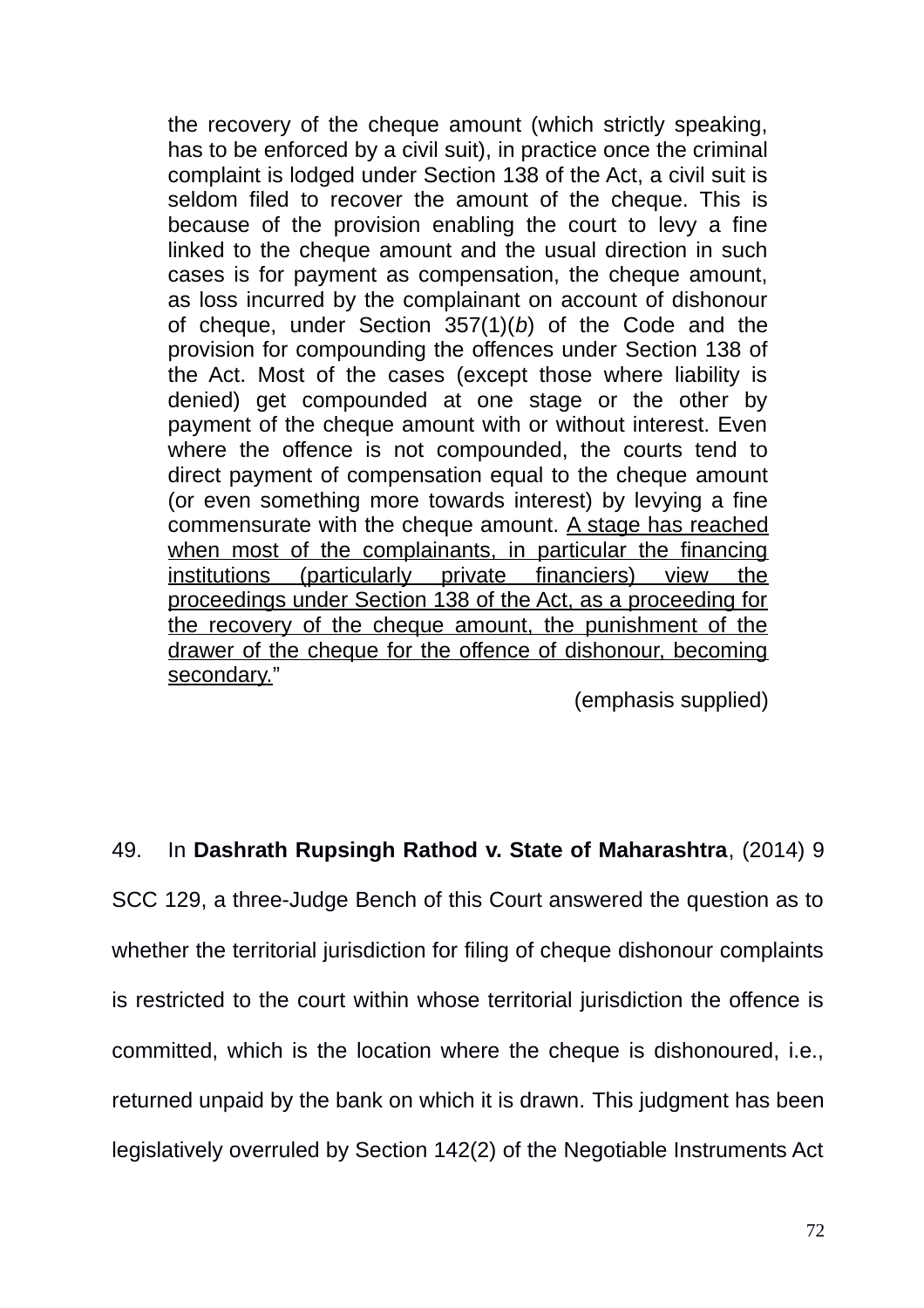set out hereinabove. However, Shri Mehta relied upon paragraphs 15.2

and 17 of the judgment of Vikramjit Sen, J., which states as follows:

"**15.2.** We have undertaken this succinct study mindful of the fact that Parliamentary debates have a limited part to play in interpretation of statutes, the presumption being that legislators have the experience, expertise and language skills to draft laws which unambiguously convey their intentions and expectations for the enactments. What is palpably clear is that Parliament was aware that they were converting civil liability into criminal content inter alia by the deeming fiction of culpability in terms of the pandect comprising Section 138 and the succeeding sections, which severely curtail defences to prosecution. Parliament was also aware that the offence of cheating, etc. already envisaged in IPC, continued to be available."

#### xxx xxx xxx

"**17.** The marginal note of Section 138 of the NI Act explicitly defines the offence as being the dishonour of cheques for insufficiency, etc. of funds in the account. Of course, the headings, captions or opening words of a piece of legislation are normally not strictly or comprehensively determinative of the sweep of the actual Section itself, but it does presage its intendment. See *Frick India Ltd.* v. *Union of India* [(1990) 1 SCC 400 : 1990 SCC (Tax) 185] and *Forage & Co.* v. *Municipal Corpn. of Greater Bombay* [(1999) 8 SCC 577]. Accordingly, unless the provisions of the section clearly point to the contrary, the offence is concerned with the dishonour of a cheque; and in the conundrum before us the body of this provision speaks in the same timbre since it refers to a cheque being "returned by the bank unpaid". None of the provisions of IPC have been rendered nugatory by Section 138 of the NI Act and both operate on their own. It is trite that mens rea is the quintessential of every crime. The objective of Parliament was to strengthen the use of cheques, distinct from other negotiable instruments, as mercantile tender and therefore it became essential for Section 138 of the NI Act offence to be freed from the requirement of proving mens rea. This has been achieved by deeming the commission of an offence dehors mens rea not only under Section 138 but also by virtue of the succeeding two sections. Section 139 carves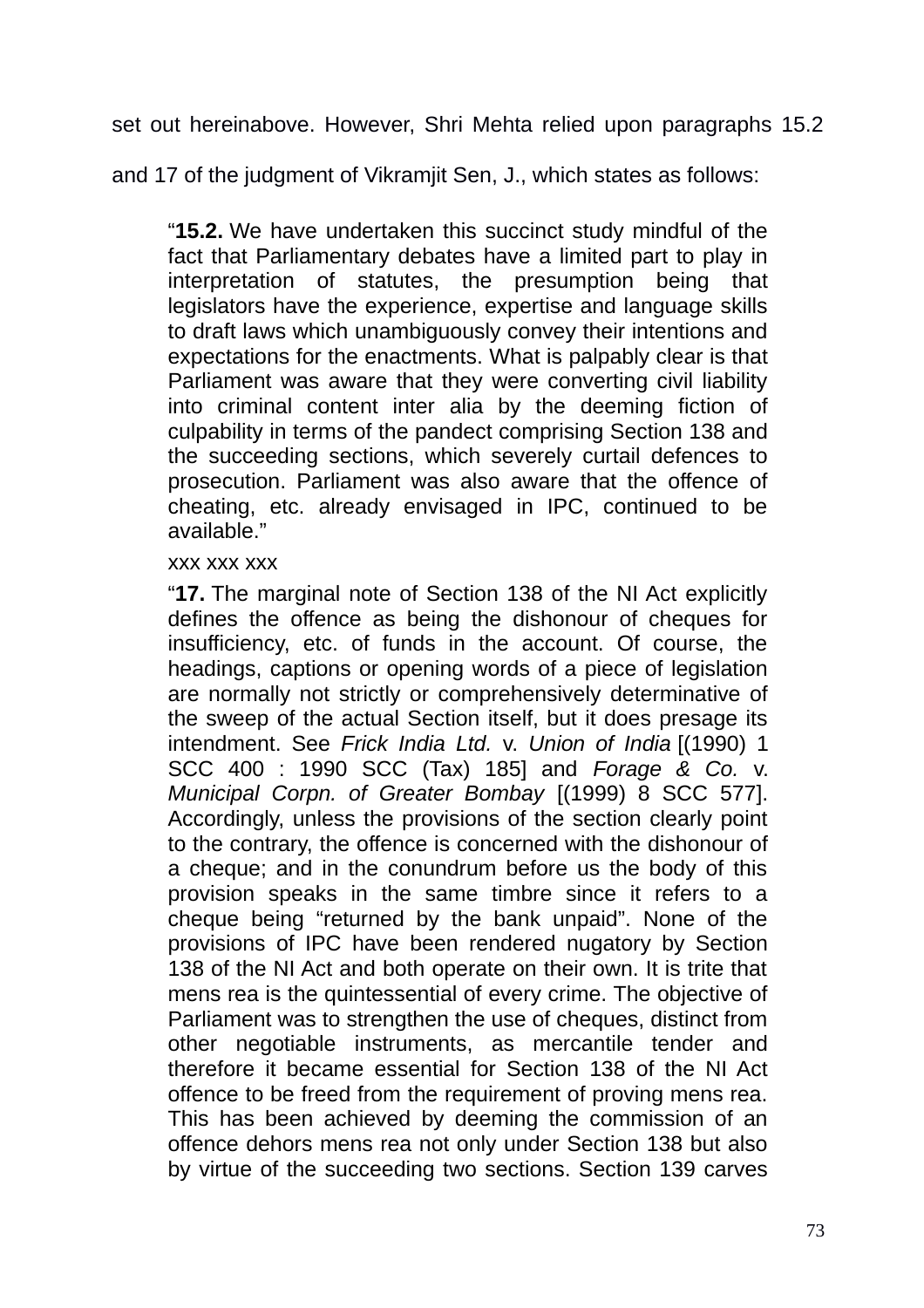out the presumption that the holder of a cheque has received it for the discharge of any liability. Section 140 clarifies that it will not be available as a defence to the drawer that he had no reason to believe, when he issued the cheque, that it would be dishonoured. Section 138 unequivocally states that the offence is committed no sooner the drawee bank returns the cheque unpaid."

The focus in this case was on the court within whose jurisdiction the

offence under Section 138 can be said to have taken place. This case,

therefore, has no direct relevance to the point that has been urged before

us.

# 50. In **Lafarge Aggregates & Concrete India (P) Ltd. v. Sukarsh**

**Azad**, (2014) 13 SCC 779, this Court, continuing the trend of the earlier

judgments in describing the hybrid nature of these provisions, held:

"**6.** The respondents have agreed to pay the said amount but the appellant has refused to accept the payment and insisted that the appeal against rejection of the recall application should be allowed by this Court. The counsel for the appellant submitted that merely because the accused has offered to make the payment at a later stage, the same cannot compel the complainant appellant to accept it and the complainant appellant would be justified in pursuing the complaint which was lodged under the Negotiable Instruments Act, 1881. In support of his submission, the counsel for the appellant also relied on *Rajneesh Aggarwal* v. *Amit J. Bhalla* [(2001) 1 SCC 631 : 2001 SCC (Cri) 229].[1](#page-73-0)

**7.** However, we do not feel persuaded to accept this submission as the appellant has to apprise himself that the primary object and reason of the Negotiable Instruments Act,

<span id="page-73-0"></span><sup>1</sup> The judgment in **Rajneesh Aggarwal v. Amit J. Bhalla**, (2001) 1 SCC 631 was delivered prior to the 2002 and 2018 Amendment Acts to the Negotiable Instruments Act. The perceptible shift in the provisions by introducing Sections 143 to 148 has been noticed by this Court hereinabove, as a result of which the observations contained in this judgment would no longer be valid.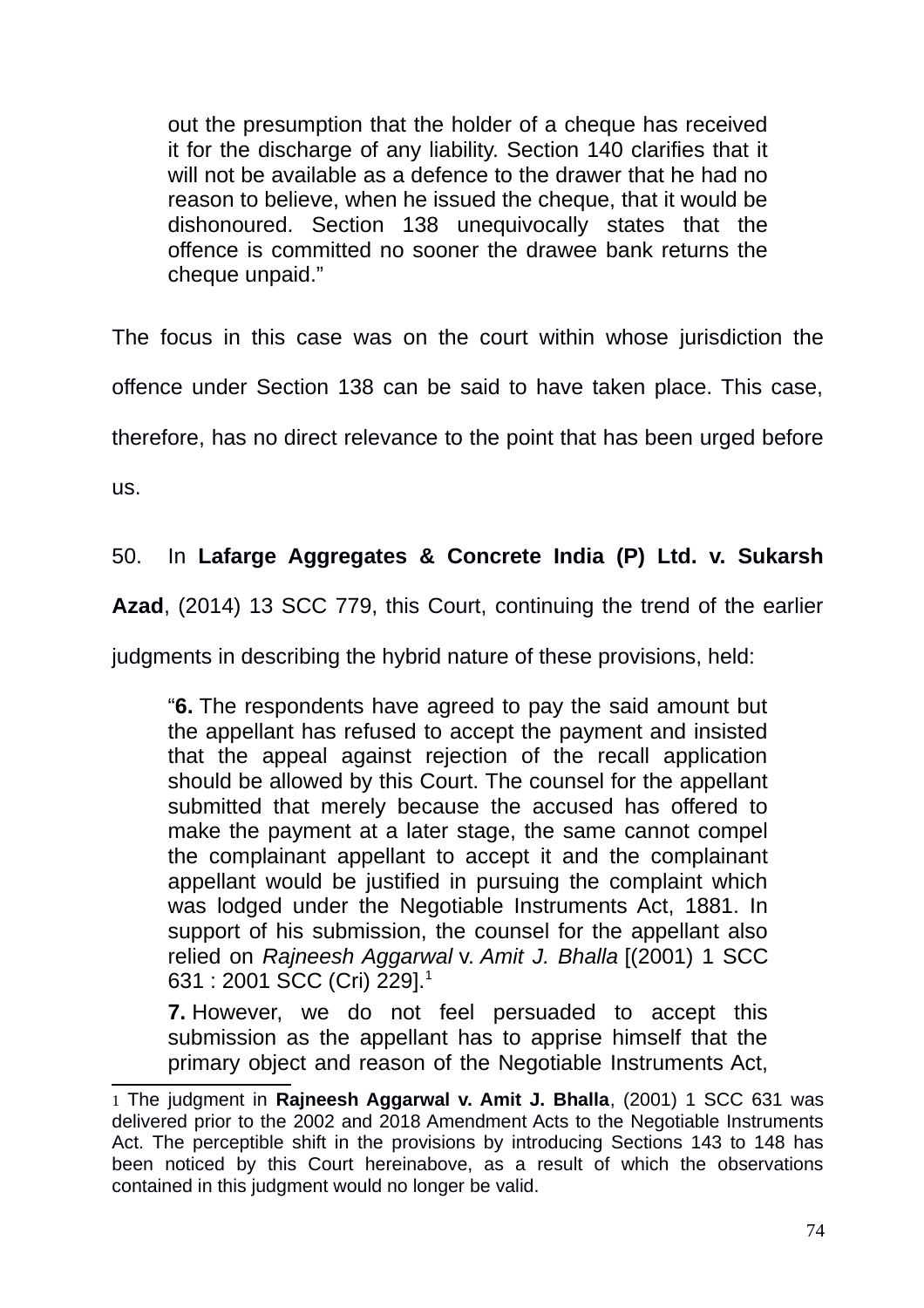1881, is not merely penal in nature but is to maintain the efficiency and value of a negotiable instrument by making the accused honour the negotiable instrument and paying the amount for which the instrument had been executed.

**8.** The object of bringing Sections 138 to 142 of the Negotiable Instruments Act on statute appears to be to inculcate faith in the efficacy of banking operations and credibility in transacting business of negotiable instruments. Despite several remedies, Section 138 of the Act is intended to prevent dishonesty on the part of the drawer of negotiable instrument to draw a cheque without sufficient funds in his account maintained by him in a bank and induces the payee or holder in due course to act upon it. Therefore, once a cheque is drawn by a person of an account maintained by him for payment of any amount or discharge of liability or debt or is returned by a bank with endorsement like (*i*) refer to drawer, (*ii*) exceeds arrangements, and (*iii*) instruction for stop payment and like other usual endorsement, it amounts to dishonour within the meaning of Section 138 of the Act. Therefore, even after issuance of notice if the payee or holder does not make the payment within the stipulated period, the statutory presumption would be of dishonest intention exposing to criminal liability."

#### xxx xxx xxx

"**10.** However, in the interest of equity, justice and fair play, we deem it appropriate to direct the respondents to make the payment to the appellant by issuing a demand draft in their favour for a sum of Rs 5 lakhs, which would be treated as an overall amount including interest and compensation towards the cheque for which stop-payment instructions had been issued. If the same is not acceptable to the appellant, it is their choice but that would not allow them to prosecute the respondents herein in pursuance to the complaint which they have lodged implicating these two respondents."

## 51. In **Meters and Instruments (P) Ltd. v. Kanchan Mehta**, (2018) 1

SCC 560, this Court noticed the object of Section 138 and the amendments made to Chapter XVII, and summarised the case law as

follows: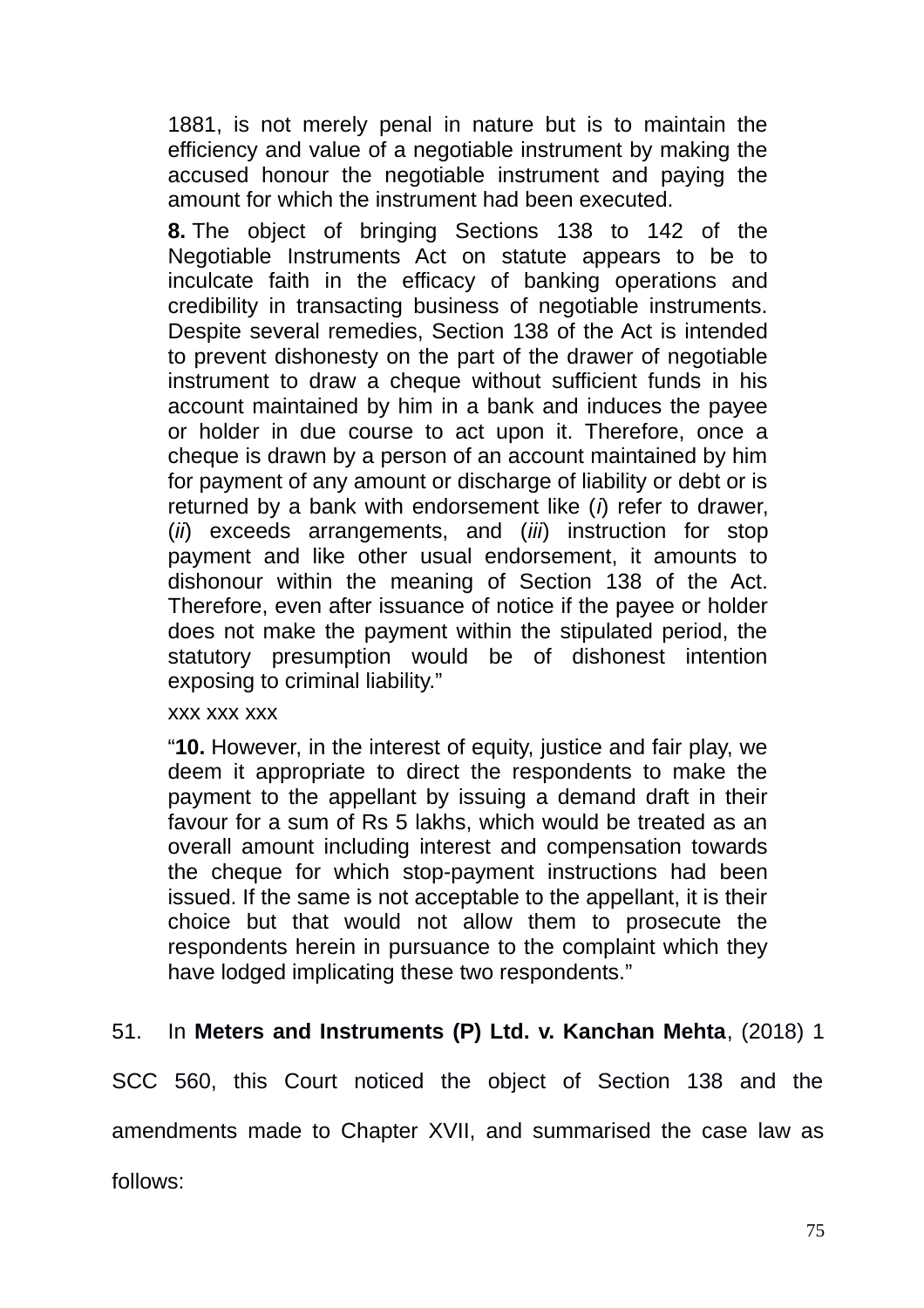"**6.** The object of introducing Section 138 and other provisions of Chapter XVII in the Act in the year 1988 [Vide the Banking, Public Financial Institutions and Negotiable Instruments Laws (Amendment) Act, 1988] was to enhance the acceptability of cheques in the settlement of liabilities. The drawer of cheque is made liable to prosecution on dishonour of cheque with safeguards to prevent harassment of honest drawers. The Negotiable Instruments (Amendment and Miscellaneous Provisions) Act, 2002 to amend the Act was brought in, inter alia, to simplify the procedure to deal with such matters. The amendment includes provision for service of summons by speed post/courier, summary trial and making the offence compoundable.

**7.** This Court has noted that the object of the statute was to facilitate smooth functioning of business transactions. The provision is necessary as in many transactions cheques were issued merely as a device to defraud the creditors. Dishonour of cheque causes incalculable loss, injury and inconvenience to the payee and credibility of business transactions suffers a setback. [*Goaplast (P) Ltd.* v. *Chico Ursula D'Souza*, (2004) 2 SCC 235, p. 248, para 26 : 2004 SCC (Cri) 499] At the same time, it was also noted that nature of offence under Section 138 primarily related to a civil wrong and the 2002 Amendment specifically made it compoundable. [*Vinay Devanna Nayak* v. *Ryot Sewa Sahakari Bank Ltd.*, (2008) 2 SCC 305 : (2008) 1 SCC (Civ) 542 : (2008) 1 SCC (Cri) 351] The offence was also described as "regulatory offence". The burden of proof was on the accused in view of presumption under Section 139 and the standard of proof was of "preponderance of probabilities". [*Rangappa* v. *Sri Mohan*, (2010) 11 SCC 441, p. 454, para 28 : (2010) 4 SCC (Civ) 477 : (2011) 1 SCC (Cri) 184] The object of the provision was described as both punitive as well as compensatory. The intention of the provision was to ensure that the complainant received the amount of cheque by way of compensation. Though proceedings under Section 138 could not be treated as civil suits for recovery, the scheme of the provision, providing for punishment with imprisonment or with fine which could extend to twice the amount of the cheque or to both, made the intention of law clear. The complainant could be given not only the cheque amount but double the amount so as to cover interest and costs. Section 357(1)(*b*) CrPC provides for payment of compensation for the loss caused by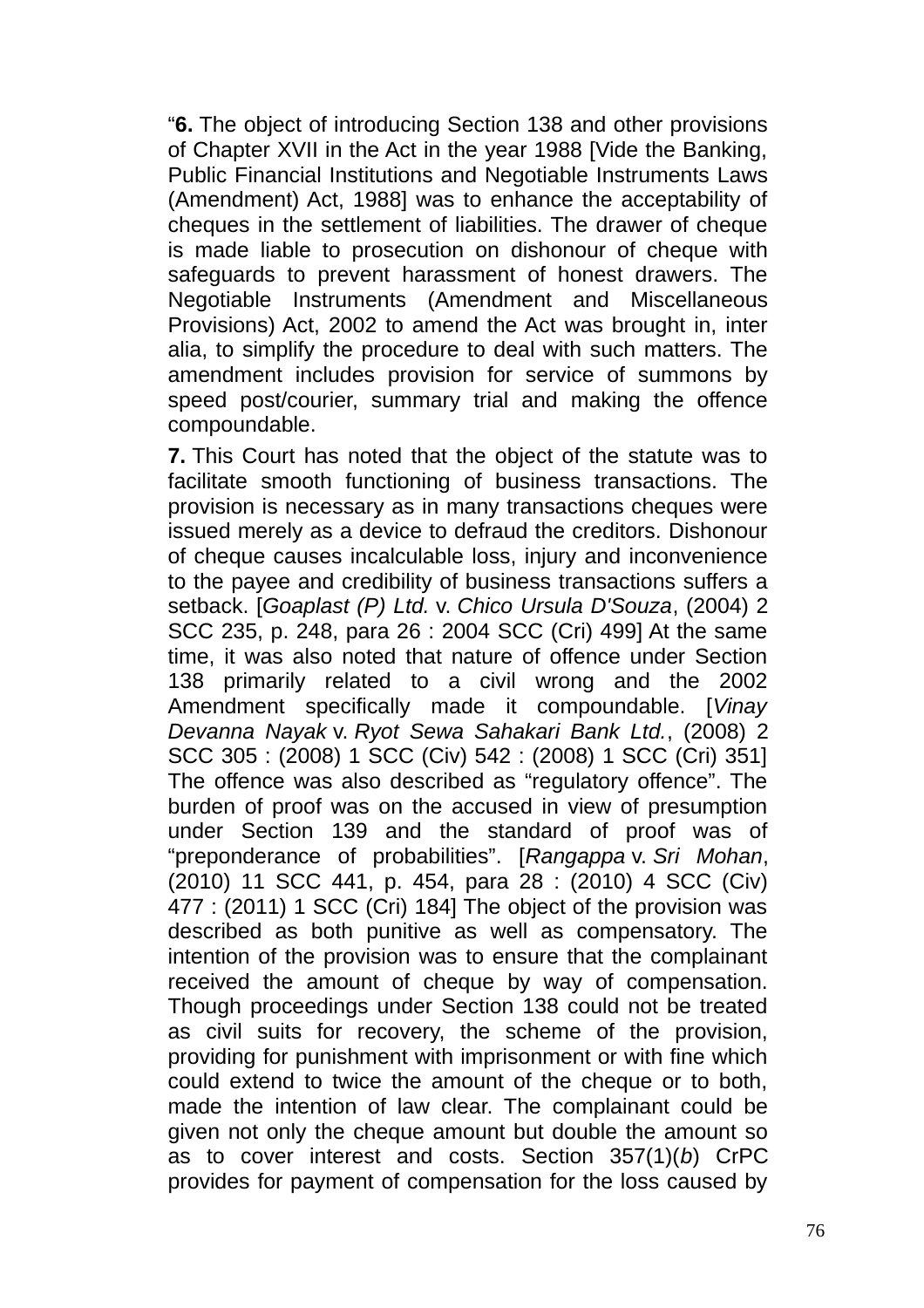the offence out of the fine. [*R. Vijayan* v. *Baby*, (2012) 1 SCC 260, p. 264, para 9 : (2012) 1 SCC (Civ) 79 : (2012) 1 SCC (Cri) 520] Where fine is not imposed, compensation can be awarded under Section 357(3) CrPC to the person who suffered loss. Sentence in default can also be imposed. The object of the provision is not merely penal but to make the accused honour the negotiable instruments. [*Lafarge Aggregates & Concrete India (P) Ltd.* v. *Sukarsh Azad*, (2014) 13 SCC 779, p. 781, para 7 : (2014) 5 SCC (Cri) 818]"

The Court then concluded:

"**18.** From the above discussion the following aspects emerge: **18.1.** Offence under Section 138 of the Act is primarily a civil wrong. Burden of proof is on the accused in view of presumption under Section 139 but the standard of such proof is "preponderance of probabilities". The same has to be normally tried summarily as per provisions of summary trial under CrPC but with such variation as may be appropriate to proceedings under Chapter XVII of the Act. Thus read, principle of Section 258 CrPC will apply and the court can close the proceedings and discharge the accused on satisfaction that the cheque amount with assessed costs and interest is paid and if there is no reason to proceed with the punitive aspect.

18.2. The object of the provision being primarily compensatory, punitive element being mainly with the object of enforcing the compensatory element, compounding at the initial stage has to be encouraged but is not debarred at later stage subject to appropriate compensation as may be found acceptable to the parties or the court.

**18.3.** Though compounding requires consent of both parties, even in absence of such consent, the court, in the interests of justice, on being satisfied that the complainant has been duly compensated, can in its discretion close the proceedings and discharge the accused.

**18.4.** Procedure for trial of cases under Chapter XVII of the Act has normally to be summary. The discretion of the Magistrate under second proviso to Section 143, to hold that it was undesirable to try the case summarily as sentence of more than one year may have to be passed, is to be exercised after considering the further fact that apart from the sentence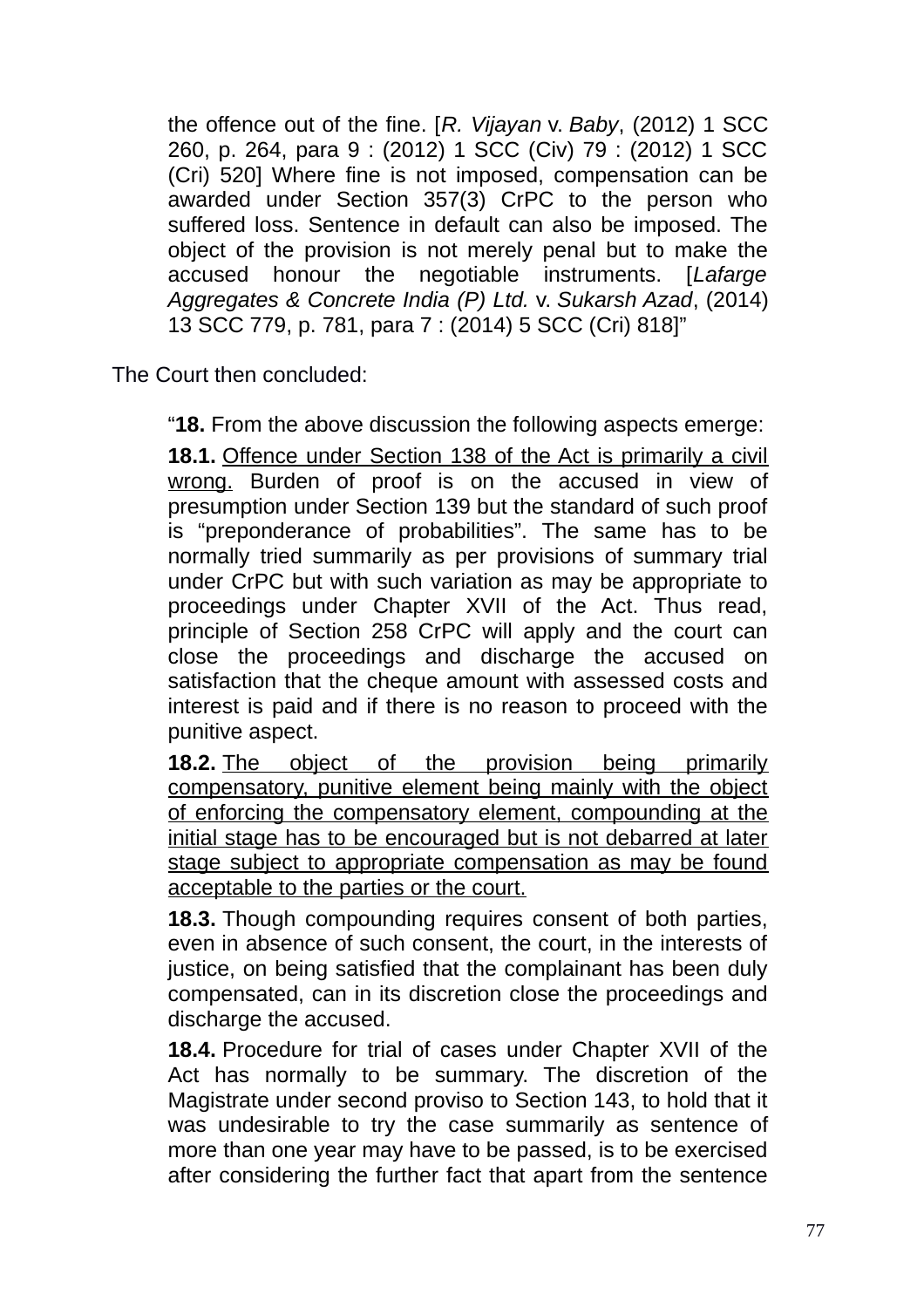of imprisonment, the court has jurisdiction under Section 357(3) CrPC to award suitable compensation with default sentence under Section 64 IPC and with further powers of recovery under Section 431 CrPC. With this approach, prison sentence of more than one year may not be required in all cases.

**18.5.** Since evidence of the complaint can be given on affidavit, subject to the court summoning the person giving affidavit and examining him and the bank's slip being prima facie evidence of the dishonour of cheque, it is unnecessary for the Magistrate to record any further preliminary evidence. Such affidavit evidence can be read as evidence at all stages of trial or other proceedings. The manner of examination of the person giving affidavit can be as per Section 264 CrPC. The scheme is to follow summary procedure except where exercise of power under second proviso to Section 143 becomes necessary, where sentence of one year may have to be awarded and compensation under Section 357(3) is considered inadequate, having regard to the amount of the cheque, the financial capacity and the conduct of the accused or any other circumstances."[2](#page-77-0)

(emphasis supplied)

52. In a recent judgment in **M. Abbas Haji v. T.N. Channakeshava**, (2019) 9 SCC 606, this Court held:

"**6.** It is urged before us that the High Court overstepped the limits which the appellate court is bound by criminal cases setting aside an order of acquittal. Proceedings under Section 138 of the Act are quasi-criminal proceedings. The principles, which apply to acquittal in other criminal cases, cannot apply to these cases. …"

(emphasis supplied)

Likewise, in **H.N. Jagadeesh v. R. Rajeshwari**, (2019) 16 SCC 730, this

Court again alluded to the quasi-criminal nature of the offence as follows:

"**7.** The learned counsel for the respondent has submitted that in order to advance the cause of justice, such an approach is

<span id="page-77-0"></span><sup>2</sup> This judgment was subsequently referred to with approval in **Makwana Mangaldas Tulsidas v. State of Gujarat**, (2020) 4 SCC 695 (at paragraphs 17 and 18).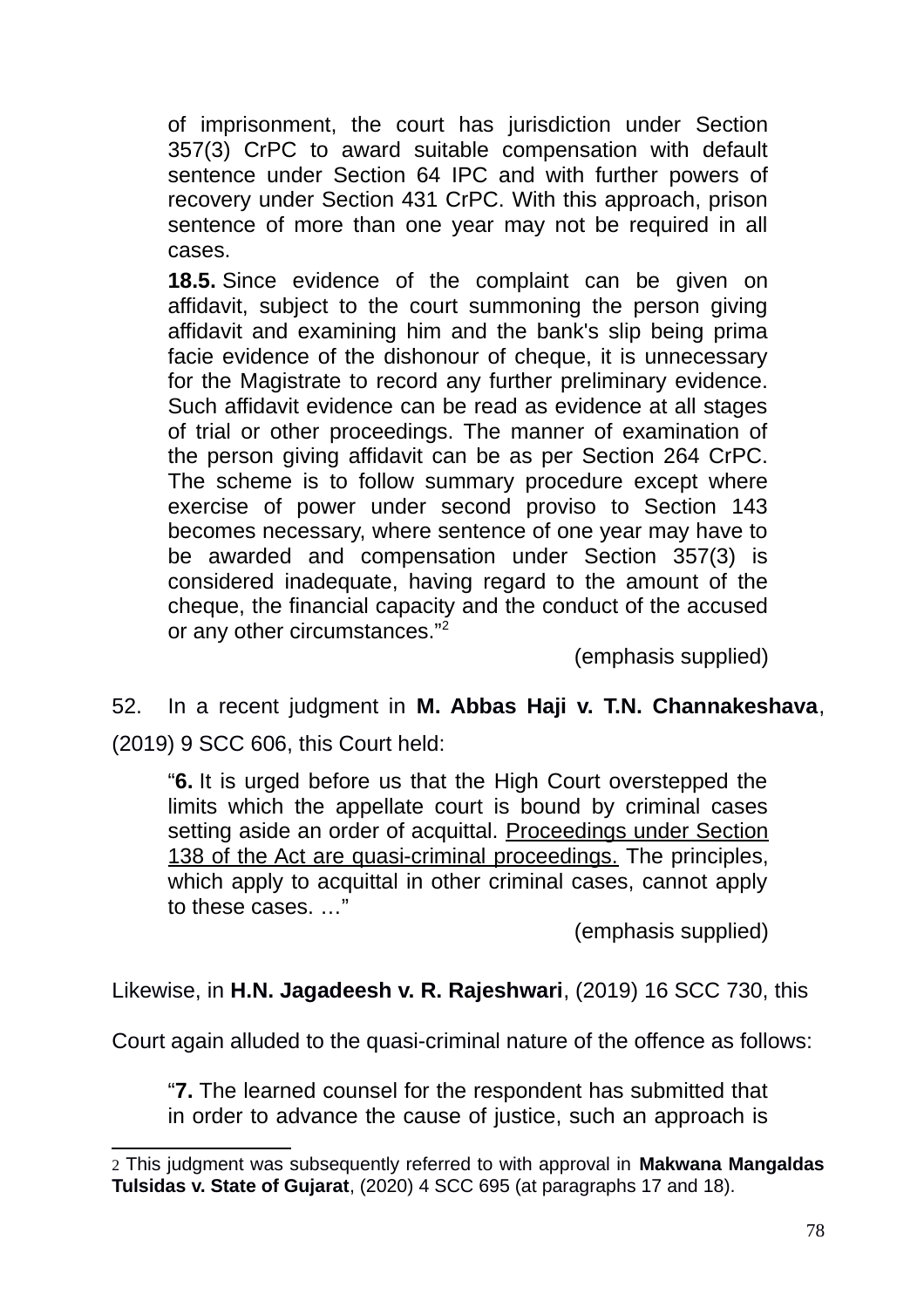permissible and for this purpose he has relied upon the judgment of this Court in *Zahira Habibulla H. Sheikh* v. *State of Gujarat* [*Zahira Habibulla H. Sheikh* v. *State of Gujarat*, (2004) 4 SCC 158 : 2004 SCC (Cri) 999] . We are afraid that the ratio of the aforesaid judgment cannot be extended to the facts of this case, particularly when we find that the present case is a complaint case filed by the respondent under Section 138 of the Act and where the proceedings are also of quasi-criminal nature."

(emphasis supplied)

53. A conspectus of these judgments would show that the gravamen of a proceeding under Section 138, though couched in language making the act complained of an offence, is really in order to get back through a summary proceeding, the amount contained in the dishonoured cheque together with interest and costs, expeditiously and cheaply. We have already seen how it is the victim alone who can file the complaint which ordinarily culminates in the payment of fine as compensation which may extend to twice the amount of the cheque which would include the amount of the cheque and the interest and costs thereupon. Given our analysis of Chapter XVII of the Negotiable Instruments Act together with the amendments made thereto and the case law cited hereinabove, it is clear that a quasi-criminal proceeding that is contained in Chapter XVII of the Negotiable Instruments Act would, given the object and context of Section 14 of the IBC, amount to a "proceeding" within the meaning of Section 14(1)(a), the moratorium therefore attaching to such proceeding.

#### **QUASI-CRIMINAL PROCEEDINGS**

79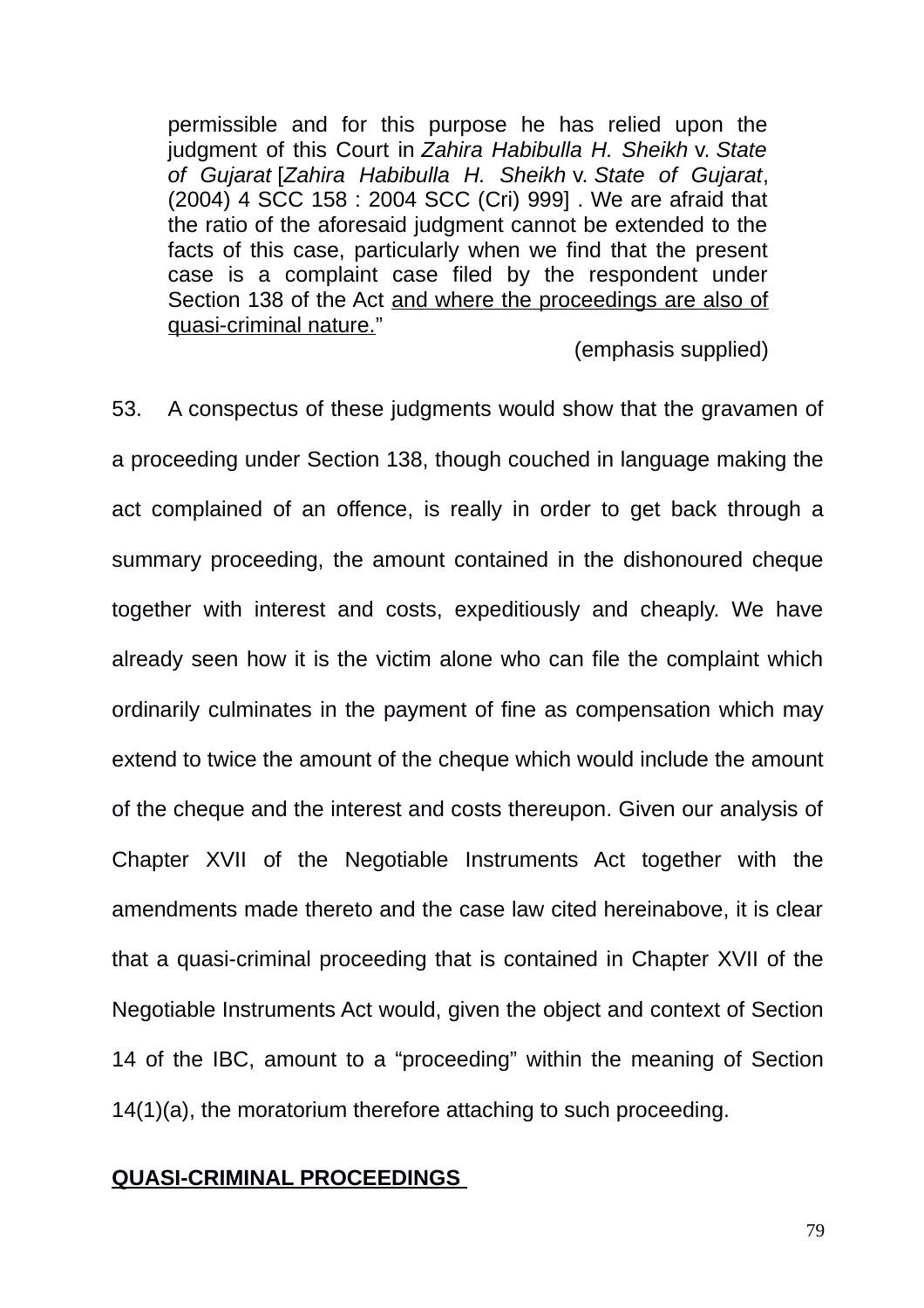54. Shri Lekhi, learned Additional Solicitor General, took strong objection to the use of the expression "quasi-criminal" to describe proceedings under Section 138 of the Negotiable Instruments Act, which, according to him, can only be described as criminal proceedings. This is for the reason that these proceedings result in imprisonment or fine or both, which are punishments that can be imposed only in criminal proceedings as stated by Section 53 of the Indian Penal Code. It is difficult to agree with Shri Lekhi. There are many instances of acts which are punishable by imprisonment or fine or both which have been described as quasi-criminal. One instance is the infraction of Section 630 of the Companies Act, 1956. This section reads as follows:

"**630. Penalty for wrongful withholding of property**.—(1) If any officer or employee of a company—

(*a*) wrongfully obtains possession of any property of a company; or

(*b*) having any such property in his possession, wrongfully withholds it or knowingly applies it to purposes other than those expressed or directed in the articles and authorised by this Act;

he shall, on the complaint of the company or any creditor or contributory thereof, be punishable with fine which may extend to ten thousand rupees.

(2) The Court trying the offence may also order such officer or employee to deliver up or refund, within a time to be fixed by the Court, any such property wrongfully obtained or wrongfully withheld or knowingly misapplied or in default, to suffer imprisonment for a term which may extend to two years."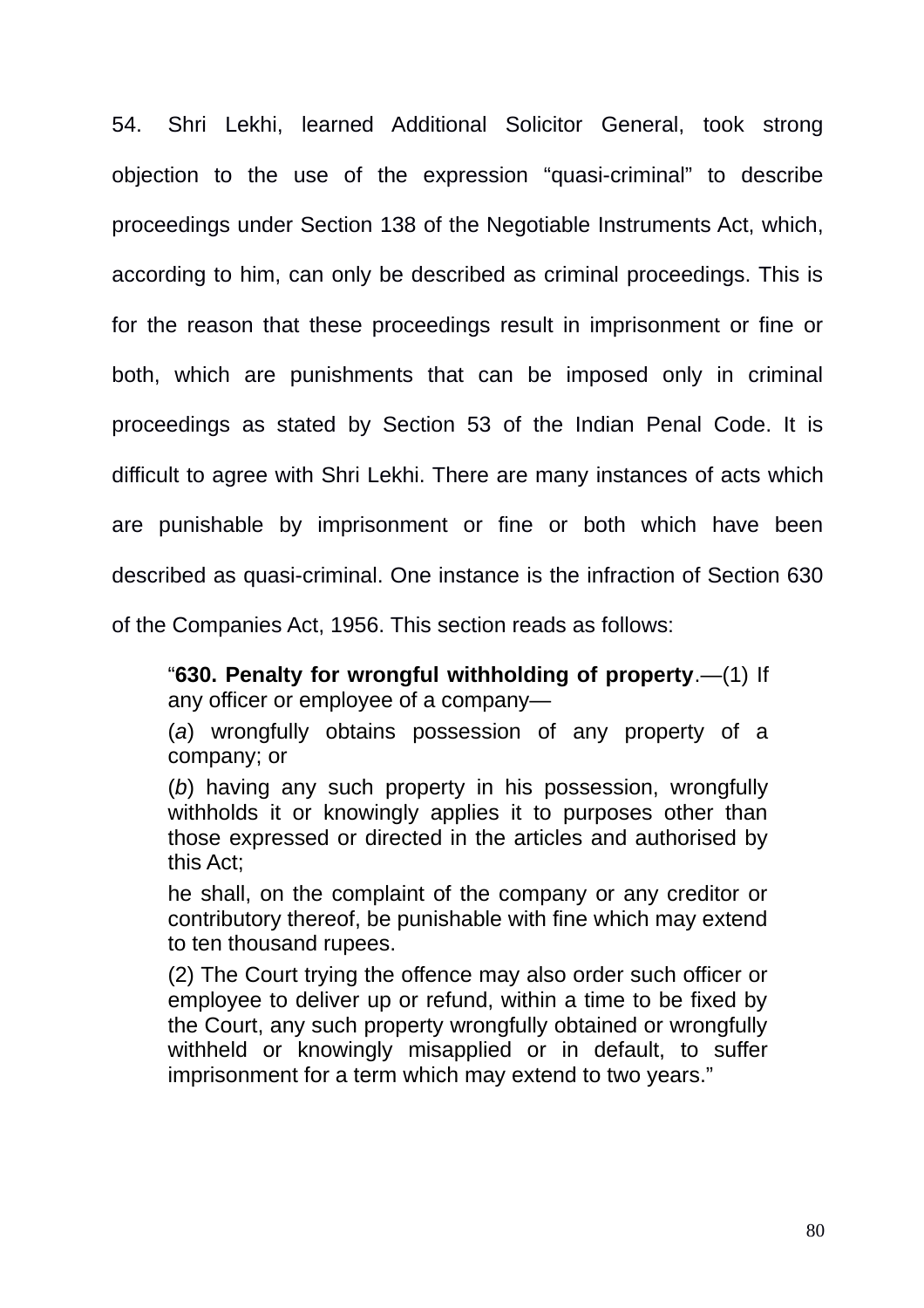In **Abhilash Vinodkumar Jain v. Cox & Kings (India) Ltd.**, (1995) 3

SCC 732, this Court examined whether a petition under Section 630 of

the Companies Act, 1956 is maintainable against the legal heirs of a

deceased officer or employee for retrieval of the company's property. In

holding that it was so retrievable, this Court held:

"**15.** Even though Section 630 of the Act falls in Part XIII of the Companies Act and provides for penal consequences for wrongful withholding of the property of the company, the provisions strictly speaking are not penal in the sense as understood under the penal law. The provisions are quasicriminal. They have been enacted with the main object of providing speedy relief to a company when its property is wrongfully obtained or wrongfully withheld by an employee or officer or an ex-employee or ex-officer or anyone claiming under them. In our opinion, a proper construction of the section would be that the term "officer or employee" of a company in Section 630 of the Act would by a *deeming fiction* include the legal heirs and representatives of the employee or the officer concerned continuing in occupation of the property of the company after the death of the employee or the officer.

**16.** Under sub-section (1) of Section 630 for the wrongful obtaining of the possession of the property of the company or wrongfully withholding it or knowingly applying it to a purpose other than that authorised by the company, the employee or the officer concerned is "punishable with fine which may extend to one thousand rupees". The 'fine' under this subsection is to be understood in the nature of 'compensation' for wrongful withholding of the property of the company. Under sub-section (2) what is made punishable is the disobedience of the order of the Court, directing the person, continuing in occupation, after the right of the employee or the officer to occupation has extinguished, to deliver up or refund within a time to be fixed by the court, the property of the company obtained or wrongfully withheld or knowingly misapplied. Thus, it is in the event of the disobedience of the order of the court, that imprisonment for a term which may extend to two years has been prescribed. The provision makes the defaulter,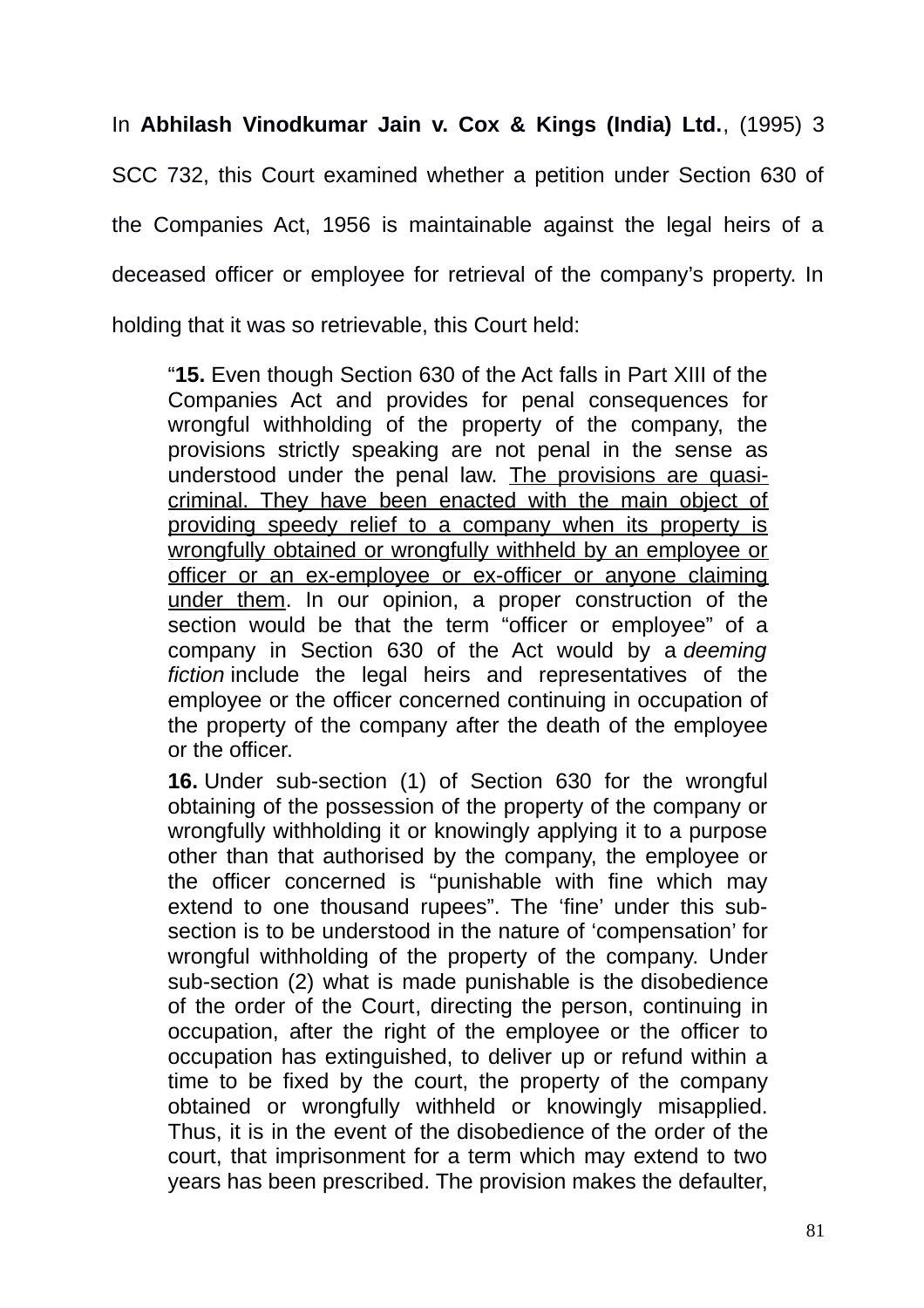whether an employee or a past employee or the legal heir of the employee, who disobeys the order of the court to hand back the property to the company within the prescribed time liable for punishment."

(emphasis supplied)

Having so held, the Court did not construe the provision strictly, which it

would have been bound to do had it been a purely criminal one, but

instead gave it a broad, liberal, and purposeful construction as follows:

"**18.** Section 630 of the Act provides speedy relief to the company where its property is wrongfully obtained or wrongfully withheld by an "employee or an officer" or a "past employee or an officer" or "legal heirs and representatives" deriving their colour and content from such an employee or officer insofar as the occupation and possession of the property belonging to the company is concerned. The failure to deliver property back to the employer on the termination, resignation, superannuation or death of an employee would render the 'holding' of that property wrongful and actionable under Section 630 of the Act. To hold that the "legal heirs" would not be covered by the provisions of Section 630 of the Act would be unrealistic and illogical. It would defeat the 'beneficent' provision and ignore the factual realities that the legal heirs or family members who are continuing in possession of the allotted property had obtained the right of *occupancy* with the employee concerned in the property of the employer only by virtue of their relationship with the employee/officer and had not obtained or acquired the right to *possession* of the property in any other capacity, status or right. The legislature, which is supposed to know and appreciate the needs of the people, by enacting Section 630 of the Act manifested that it was conscious of the position that today in the corporate sector — private or public enterprise the employees/officers are often provided residential accommodation by the employer for the "use and occupation" of the employee concerned during the course of his employment. More often than not, it is a part of the service conditions of the employee that the employer shall provide him residential accommodation during the course of his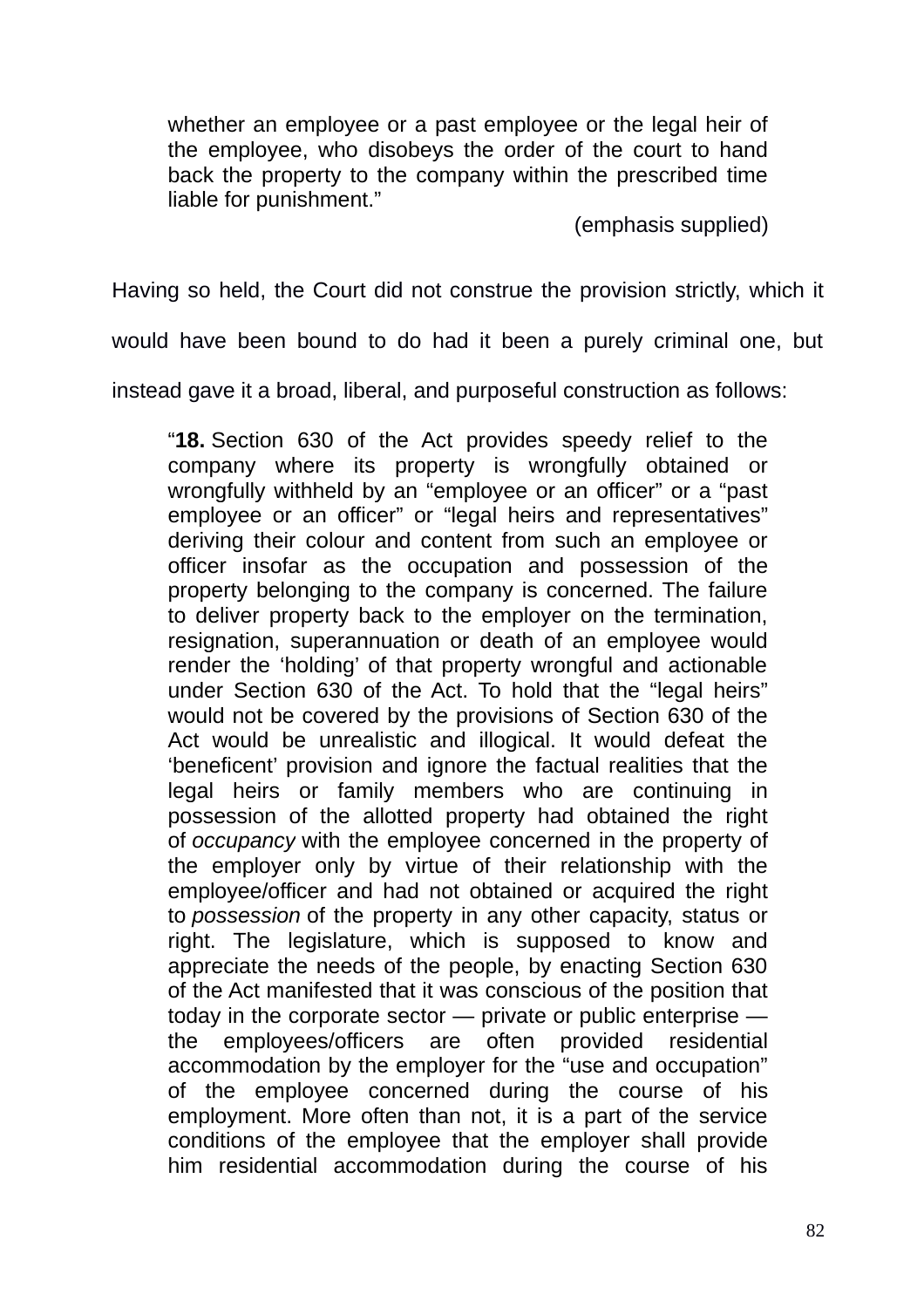employment. If an employee or a past employee or anyone claiming the right of occupancy under them, were to continue to 'hold' the property belonging to the company after the right to be in occupation has ceased for one reason or the other, it would not only create difficulties for the company, which shall not be able to allot that property to its other employees, but would also cause hardship for the employee awaiting allotment and defeat the intention of the legislature. The courts are therefore obliged to place a broader, liberal and purposeful construction on the provisions of Section 630 of the Act in furtherance of the object and purpose of the legislation and construe it in a wider sense to effectuate the intendment of the provision. The "heirs and legal representatives" of the deceased employee have no independent capacity or status to continue in occupation and possession of the property, which stood allotted to the employee or the officer concerned or resist the return of the property to the employer in the absence of any express agreement to the contrary entered with them by the employer. The court, when approached by the employer for taking action under Section 630 of the Act, can examine the basis on which the petition/complaint is filed and if it is found that the company's right to retrieve its property is quite explicit and the stand of the employee, or anyone claiming through him, to continue in possession is baseless, it shall proceed to act under Section 630 of the Act and pass appropriate orders. Only an independent valid right, not only to occupation but also to possession of the property belonging to the company, unconnected with the employment of the deceased employee can defeat an action under Section 630 of the Act if it can be established that the deceased employee concerned had not wrongfully nor knowingly applied it for purposes other than those authorised by the employer. In interpreting a beneficent provision, the court must be forever alive to the principle that it is the duty of the court to defend the law from clever evasion and defeat and prevent perpetration of a legal fraud."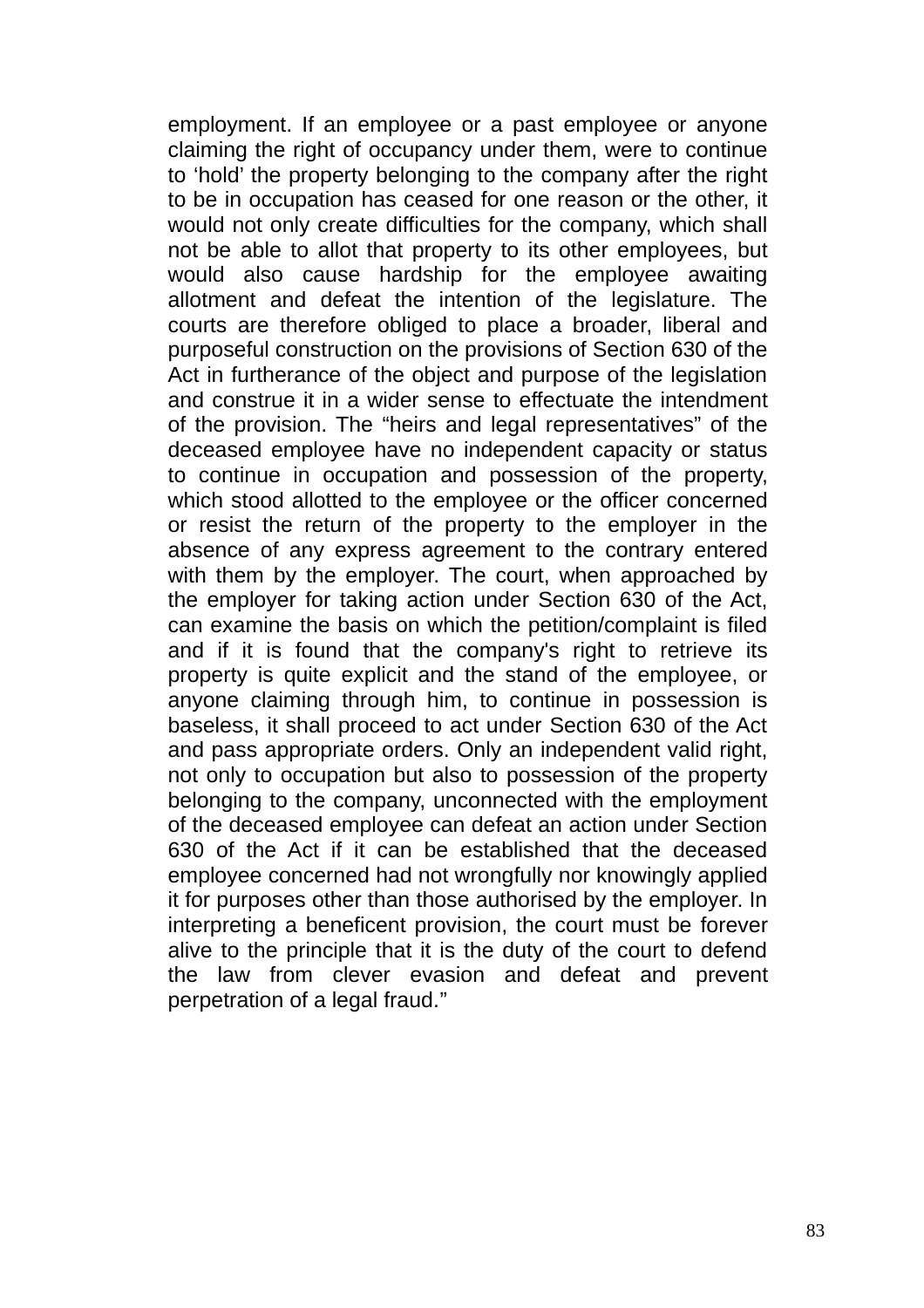55. Likewise, contempt of court proceedings have been described as "quasi-criminal" in a long series of judgments. We may point out that the predecessor to the Contempt of Courts Act, 1971, namely, the Contempt of Courts Act, 1952 did not contain any definition of the expression "contempt of court". A Committee was appointed by the Government of India, referred to as the Sanyal Committee, which then went into whether this expression needs to be defined. The Sanyal Committee Report, 1963 then broadly divided contempts into two kinds – civil and criminal contempt – as follows:

"**2.1.** … Broadly speaking, the classification follows the method of dividing contempt into criminal and civil contempts. The Shawcross Committee adopted the same classification on the grounds of convenience. Broadly speaking, civil contempts are contempts which involve a private injury occasioned by disobedience to the judgment, order or other process of the court. On the other hand, criminal contempts are right from their inception in the nature of offences. In *Legal Remembrancer v. Matilal Ghose, I.L.R. 41 Cal. 173 at 252,* Mukerji J. observed thus: "A criminal contempt is conduct that is directed against the dignity and authority of the court. A civil contempt is failure to do something ordered to be done by a court in a civil action for the benefit of the opposing party therein. Consequently, in the case of a civil contempt, the proceeding for its punishment is at the instance of the party interested and is civil in its character; in the case of a criminal contempt, the proceeding is for punishment of an act committed against the majesty of the law, and, as the primary purpose of the punishment is the vindication of the public authority, the proceedings conform as nearly as possible to proceedings in criminal cases. It is conceivable that the dividing line between the acts constituting criminal and those constituting civil contempts may become indistinct in those cases where the two gradually merge into each other."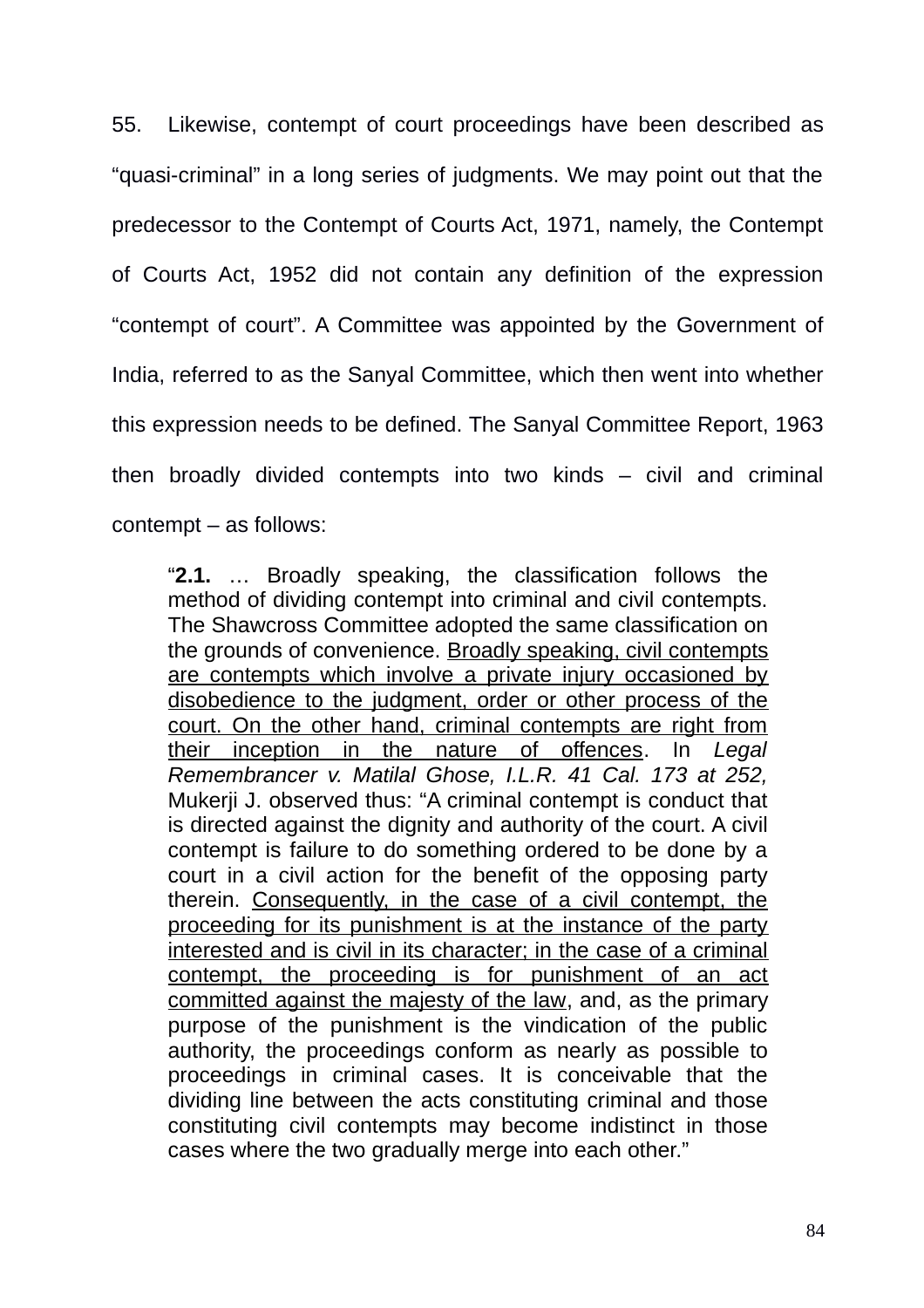**2.2.** Notwithstanding the existence of a broad distinction between civil and criminal contempts, a large number of cases have shown that the dividing line between the two is almost imperceptible. For instance, in *Dulal Chandra v. Sukumar, A.I.R. 1958 Cal. 474 at 476, 477*, the following observations occur:

"The line between civil and criminal contempt can be broad as well as thin. Where the contempt consists in mere failure to comply with or carry out an order of a court made for the benefit of a private party, it is plainly civil contempt and it has been said that when the party, in whose interest the order was made, moves the court for action to be taken in contempt against the contemner with a view to an enforcement of his right, the proceeding is only a form of execution. In such a case, there is no criminality in the disobedience, and the contempt, such as it is, is not criminal. If, however, the contemner adds defiance of the court to disobedience of the order and conducts himself in a manner which amounts to obstruction or interference with the course of justice, the contempt committed by him is of a mixed character, partaking as between him and his opponent of the nature of a civil contempt and as between him and the court or the State, of the nature of a criminal contempt. In cases of this type, no clear distinction between civil and criminal contempt can be drawn and the contempt committed cannot be broadly classed as either civil or criminal contempt … To put the matter in other words, a contempt is merely a civil wrong where there has been disobedience of an order made for the benefit of a particular party, but where it has consisted in setting the authority of the courts at nought and has had a tendency to invade the efficacy of the machinery maintained by the State for the administration of justice, it is a public wrong and consequently criminal in nature."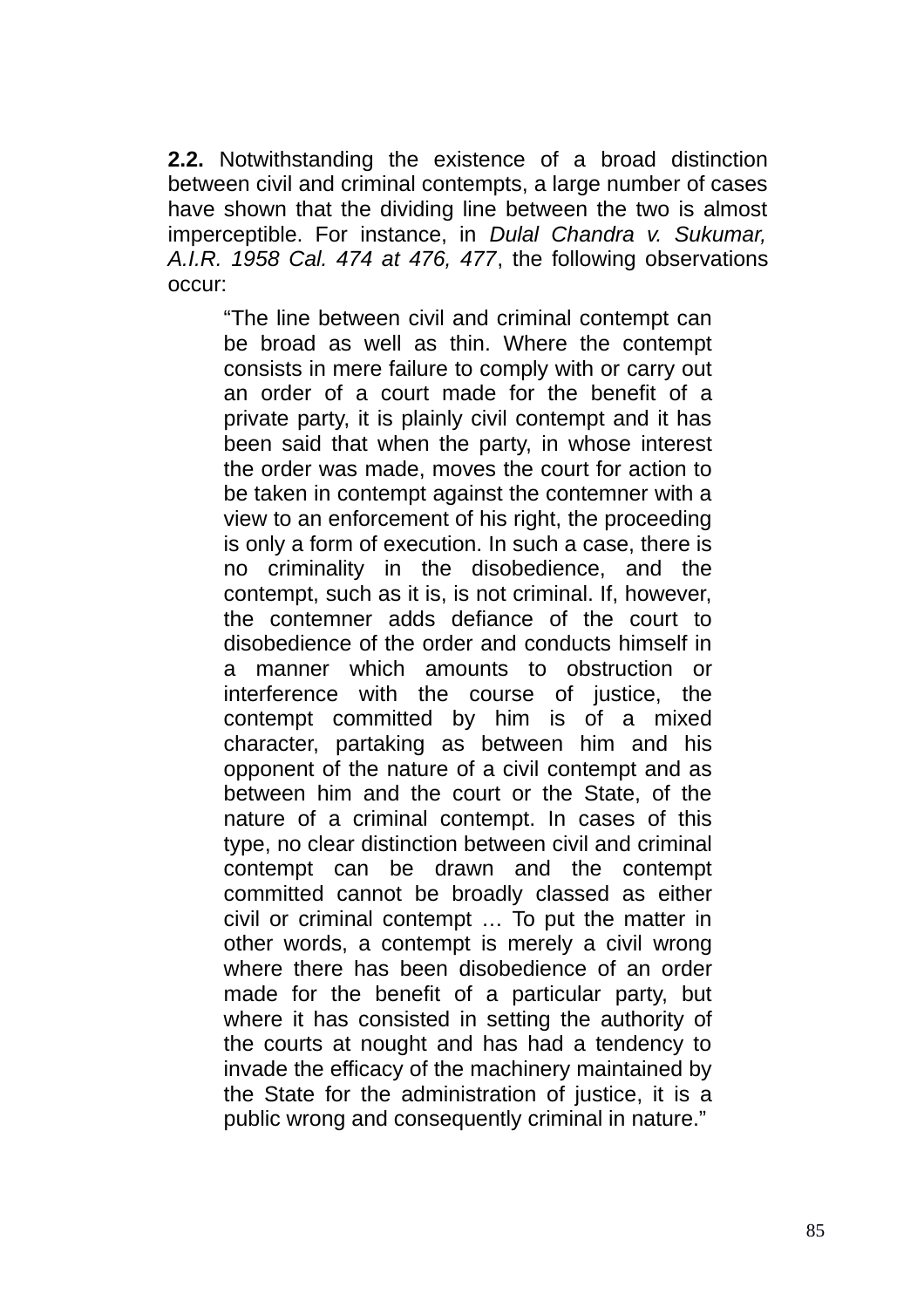**2.3.** In other words, the question whether a contempt is civil or criminal is not to be judged with reference to the penalty which may be inflicted but with reference to the cause for which the penalty has been inflicted. …"

> (at pages 21-22) (emphasis supplied)

56. The Statement of Objects and Reasons for the Contempt of Courts

Act, 1971 expressly states that the said Act was in pursuance of the

Sanyal Committee Report as follows:

"**Statement of Objects and Reasons**.—It is generally felt that the existing law relating to contempt of courts is somewhat uncertain, undefined and unsatisfactory. The jurisdiction to punish for contempt touches upon two important fundamental rights of the citizen, namely, the right to personal liberty and the right to freedom of expression. It was, therefore, considered advisable to have the entire law on the subject scrutinised by a special committee. In pursuance of this, a Committee was set up in 1961 under the Chairmanship of the late Shri H. N. Sanyal the then Additional Solicitor General. The Committee made a comprehensive examination of the law and problems relating to contempt of Court in the light of the position obtaining in our own country and various foreign countries. The recommendations which the Committee made took note of the importance given to freedom of speech in the Constitution and of the need for safeguarding the status and dignity of Courts and interests of administration of justice.

The recommendations of the Committee have been generally accepted by Government after considering the views expressed on those recommendations by the State Governments, Union Territory Administrations the Supreme Court, the High Courts and the Judicial Commissioners. The Bill seeks to give effect to the accepted recommendations of the Sanyal Committee."

57. The Contempt of Courts Act, 1971 defines "civil contempt" and "criminal contempt" as follows: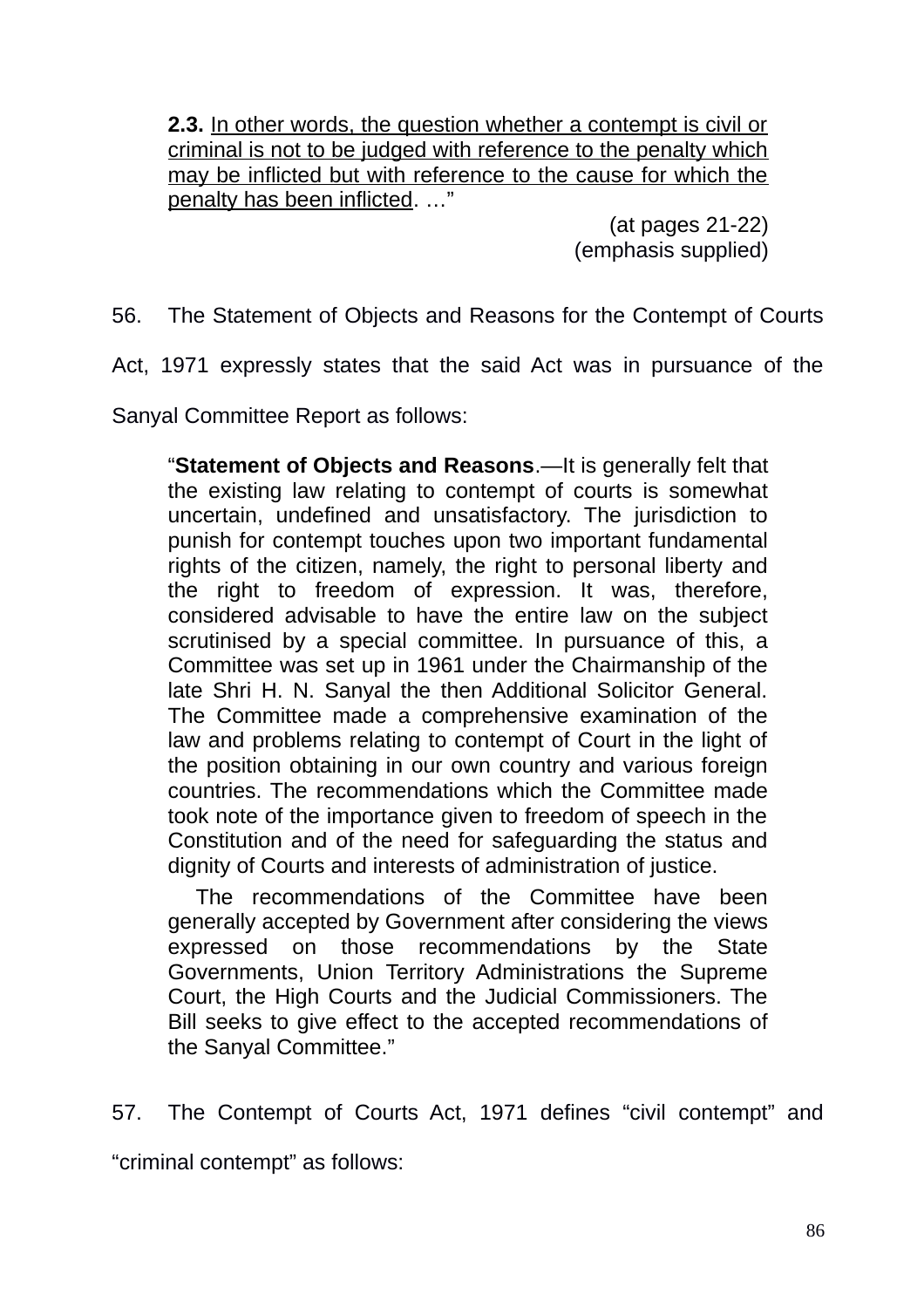"**2. Definitions**.—In this Act, unless the context otherwise requires,—

xxx xxx xxx

(*b*) "civil contempt" means wilful disobedience to any judgment, decree, direction, order, writ or other process of a court or wilful breach of an undertaking given to a court;

(*c*) "criminal contempt" means the publication (whether by words, spoken or written, or by signs, or by visible representations, or otherwise) of any matter or the doing of any other act whatsoever which—

(*i*) scandalises or tends to scandalise, or lowers or tends to lower the authority of any court; or

(*ii*) prejudices, or interferes or tends to interfere with, the due course of any judicial proceeding; or

(*iii*) interferes or tends to interfere with, or obstructs or tends to obstruct, the administration of justice in any other manner;

xxx xxx xxx"

58. Whether the contempt committed is civil or criminal, the High Court

is empowered to try such "offences" whether the person allegedly guilty is

within or outside its territorial jurisdiction. Thus, Section 11 of the

Contempt of Courts Act, states:

"**11. Power of High Court to try offences committed or offenders found outside jurisdiction**.—A High Court shall have jurisdiction to inquire into or try a contempt of itself or of any court subordinate to it, whether the contempt is alleged to have been committed within or outside the local limits of its jurisdiction, and whether the person alleged to be guilty of contempt is within or outside such limits."

Punishments awarded for contempt of court, whether civil or criminal, are

then dealt with by Section 12 of the Act, which states: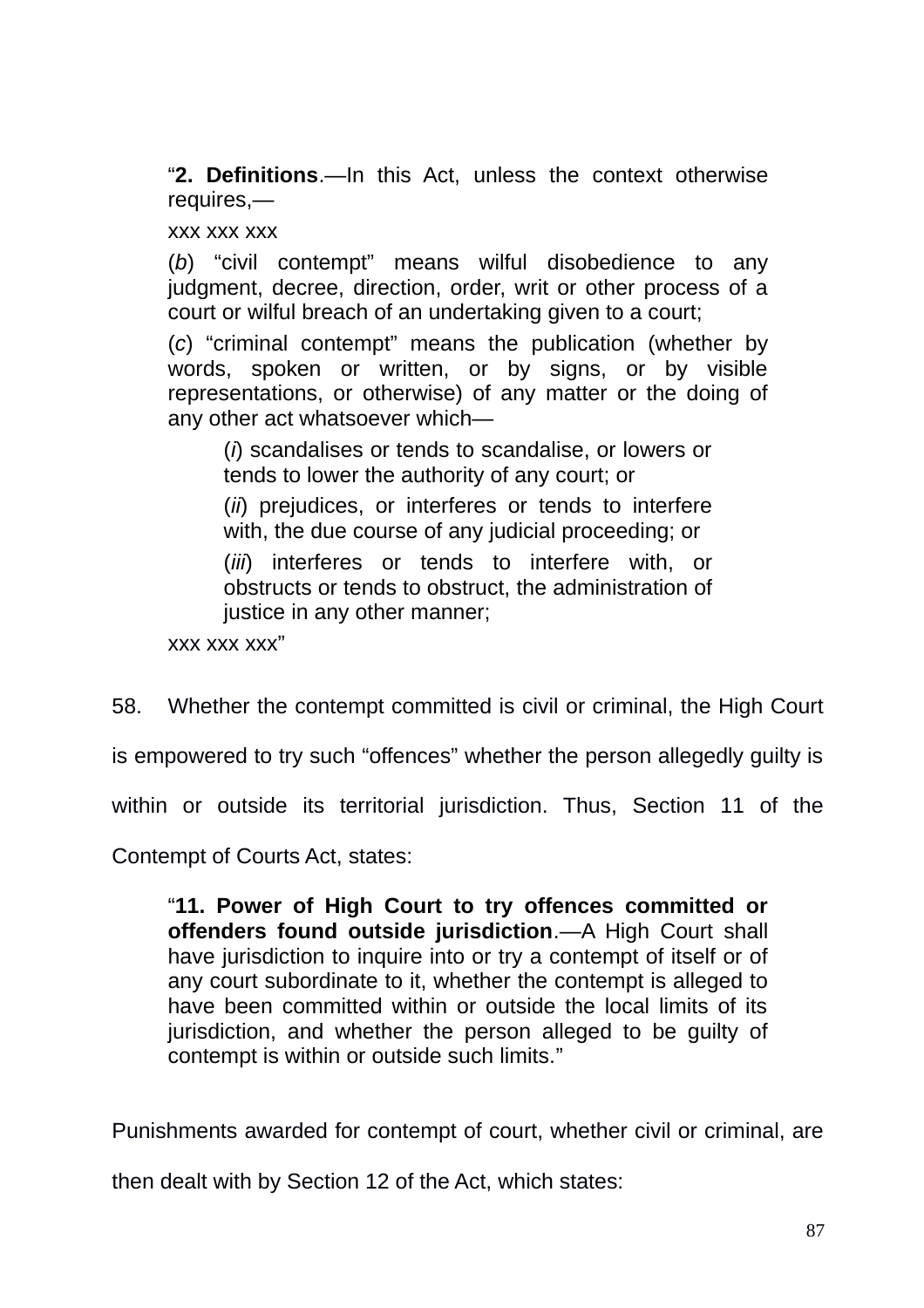"**12. Punishment for contempt of court**.—(1) Save as otherwise expressly provided in this Act or in any other law, a contempt of court may be punished with simple imprisonment for a term which may extend to six months, or with fine which may extend to two thousand rupees, or with both:

Provided that the accused may be discharged or the punishment awarded may be remitted on apology being made to the satisfaction of the court.

*Explanation*.—An apology shall not be rejected merely on the ground that it is qualified or conditional if the accused makes it bona fide.

(2) Notwithstanding anything contained in any law for the time being in force, no court shall impose a sentence in excess of that specified in sub-section(1) for any contempt either in respect of itself or of a court subordinate to it.

(3) Notwithstanding anything contained in this section, where a person is found guilty of a civil contempt, the court, if it considers that a fine will not meet the ends of justice and that a sentence of imprisonment is necessary shall, instead of sentencing him to simple imprisonment, direct that he be detained in a civil prison for such period not exceeding six months as it may think fit.

(4) Where the person found guilty of contempt of court in respect of any undertaking given to a court is a company, every person who, at the time the contempt was committed, was in charge of, and was responsible to, the company for the conduct of the business of the company, as well as the company, shall be deemed to be guilty of the contempt and the punishment may be enforced with the leave of the court, by the detention in civil prison of each such person:

Provided that nothing contained in this sub-section shall render any such person liable to such punishment if he proves that the contempt was committed without his knowledge or that he exercised all due diligence to prevent its commission.

(5) Notwithstanding anything contained in sub-section (4), where the contempt of court referred to therein has been committed by a company and it is proved that the contempt has been committed with the consent or connivance of, or is attributable to any neglect on the part of, any director, manager, secretary or other officer of the company, such director, manager, secretary or other officer shall also be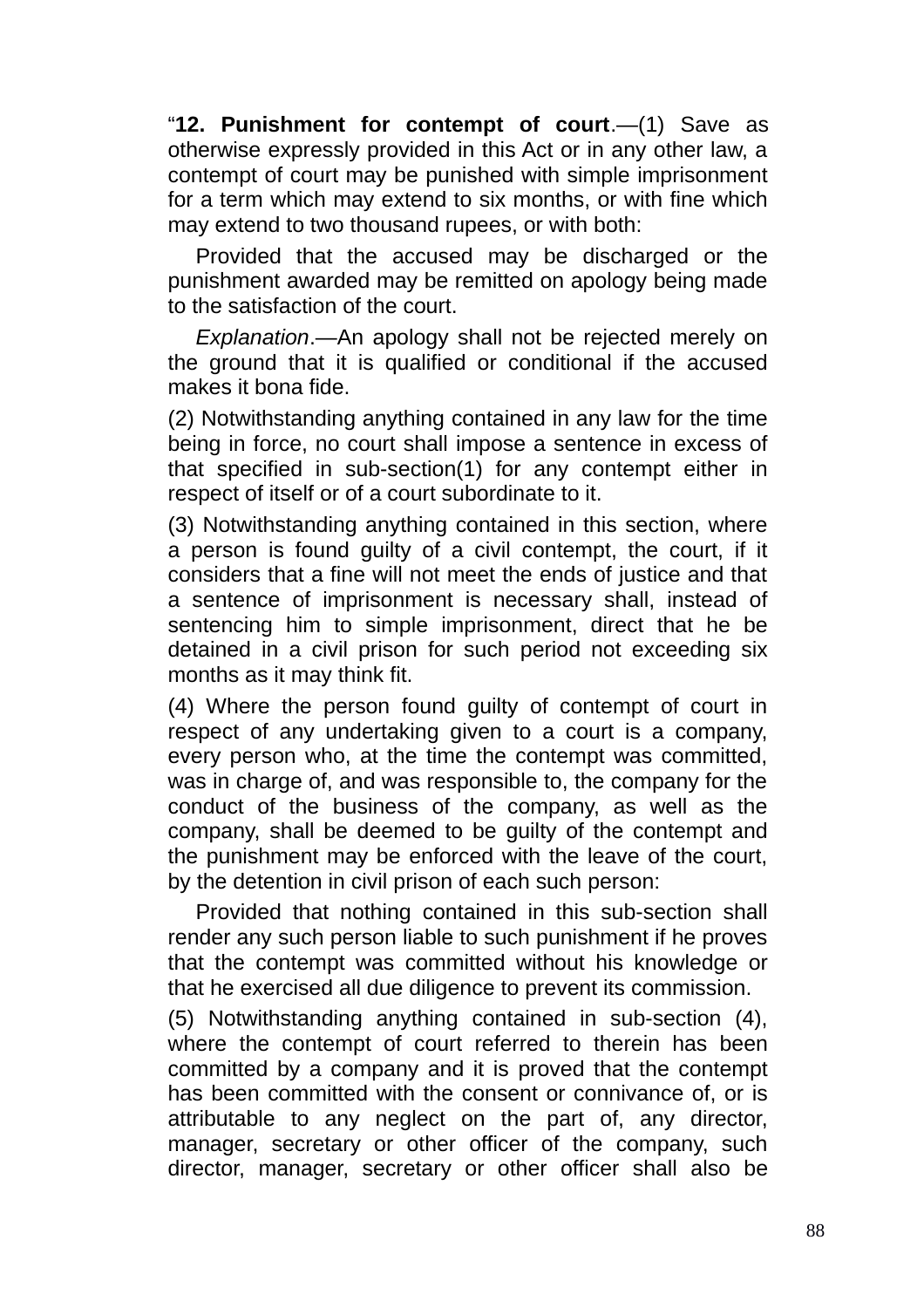deemed to be guilty of the contempt and the punishment may be enforced, with the leave of the court, by the detention in civil prison of such director, manager, secretary or other officer.

*Explanation*.—For the purpose of sub-sections (4) and (5),—

- (*a*) "company" means any body corporate and includes a firm or other association of individuals; and
- (*b*) "director", in relation to a firm, means a partner in the firm."

59. In criminal contempt cases, "cognizance" in contempts other than those referred to in Section 14 of the Act is taken by the Supreme Court or the High Court in the manner provided by Section 15. Section 17 then lays down the procedure that is to be followed after cognizance is taken. Finally, by Section 23, the Supreme Court and the High Courts are given the power to make rules, not inconsistent with the provisions of the Act, providing for any matter relating to its procedure.

60. This Court, in **Niaz Mohd. v. State of Haryana**, (1994) 6 SCC 332,

spoke of the hybrid nature of a civil contempt as follows:

"**9.** Section 2(*b*) of the Contempt of Courts Act, 1971 (hereinafter referred to as 'the Act') defines "civil contempt" to mean "wilful disobedience to any judgment, decree, direction, order, writ or other process of a court …". Where the contempt consists in failure to comply with or carry out an order of a court made in favour of a party, it is a civil contempt. The person or persons in whose favour such order or direction has been made can move the court for initiating proceeding for contempt against the alleged contemner, with a view to enforce the right flowing from the order or direction in question. …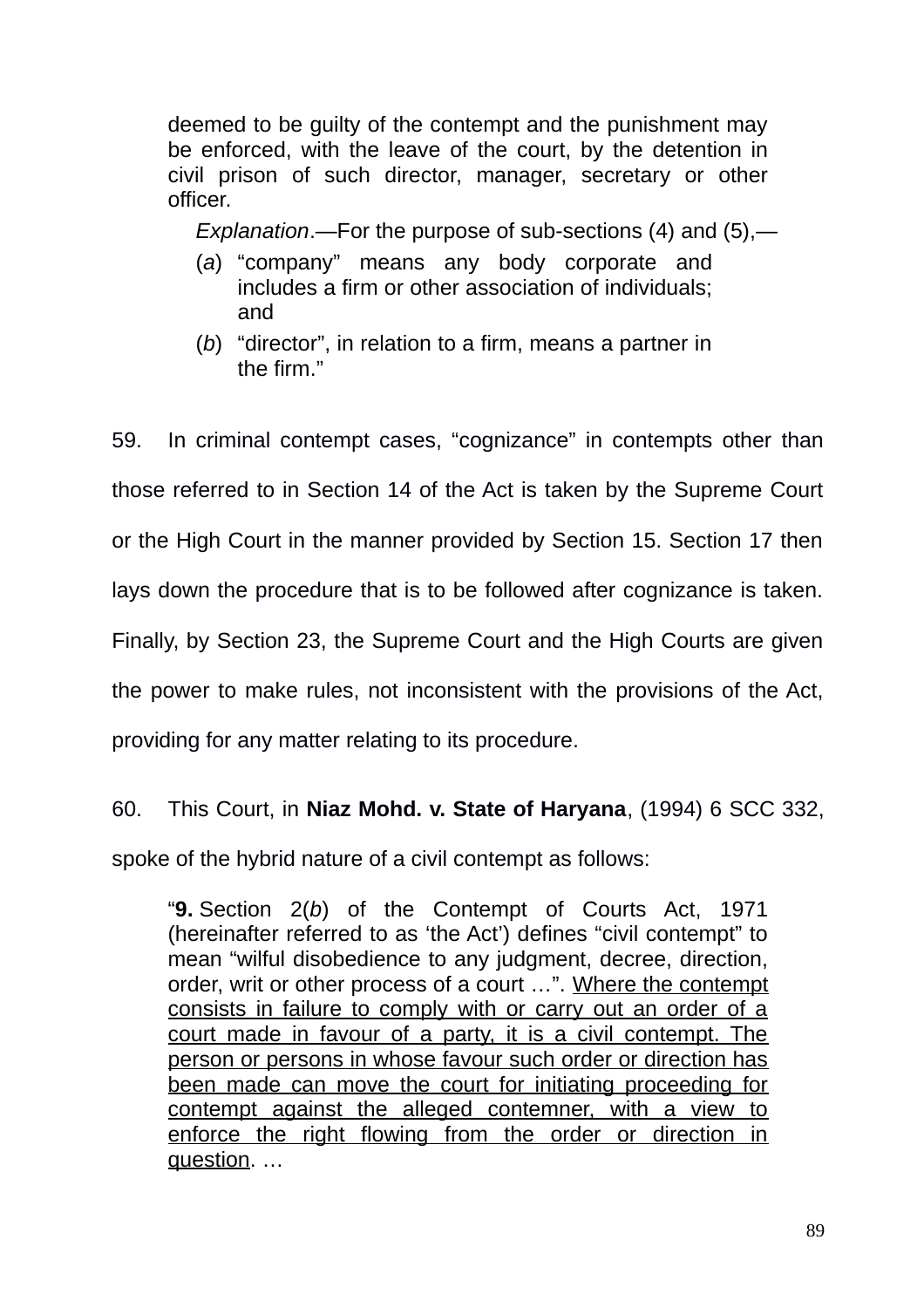- **10.** … In *Halsbury's Laws of England*, 4th Edn., Vol. 9, para
- 53, p. 34, it has been said:

"Although contempt may be committed in the absence of wilful disobedience on the part of the contemner, committal or sequestration will not be order unless the contempt involves a degree of fault or misconduct."

It has been further stated:

"In circumstances involving misconduct, civil contempt bears a twofold character, implying as between the parties to the proceedings merely a right to exercise and a liability to submit to a form of civil execution, but as between the party in default and the State, a penal or disciplinary jurisdiction to be exercised by the court in the public interest."

(emphasis supplied)

## In **T.N. Godavarman Thirumulpad (102) v. Ashok Khot**, (2006) 5 SCC

1, this Court held:

"**33.** Proceedings for contempt are essentially personal and punitive. This does not mean that it is not open to the court, as a matter of law to make a finding of contempt against any official of the Government say, Home Secretary or a Minister.

**34.** While contempt proceedings usually have these characteristics and contempt proceedings against a government department or a Minister in an official capacity would not be either personal or punitive (it would clearly not be appropriate to fine or sequester the assets of the Crown or a government department or an officer of the Crown acting in his official capacity), this does not mean that a finding of contempt against a government department or Minister would be pointless. The very fact of making such a finding would vindicate the requirements of justice. In addition, an order for costs could be made to underline the significance of a contempt. A purpose of the court's powers to make findings of contempt is to ensure that the orders of the court are obeyed. This jurisdiction is required to be coextensive with the court's jurisdiction to make orders which need the protection which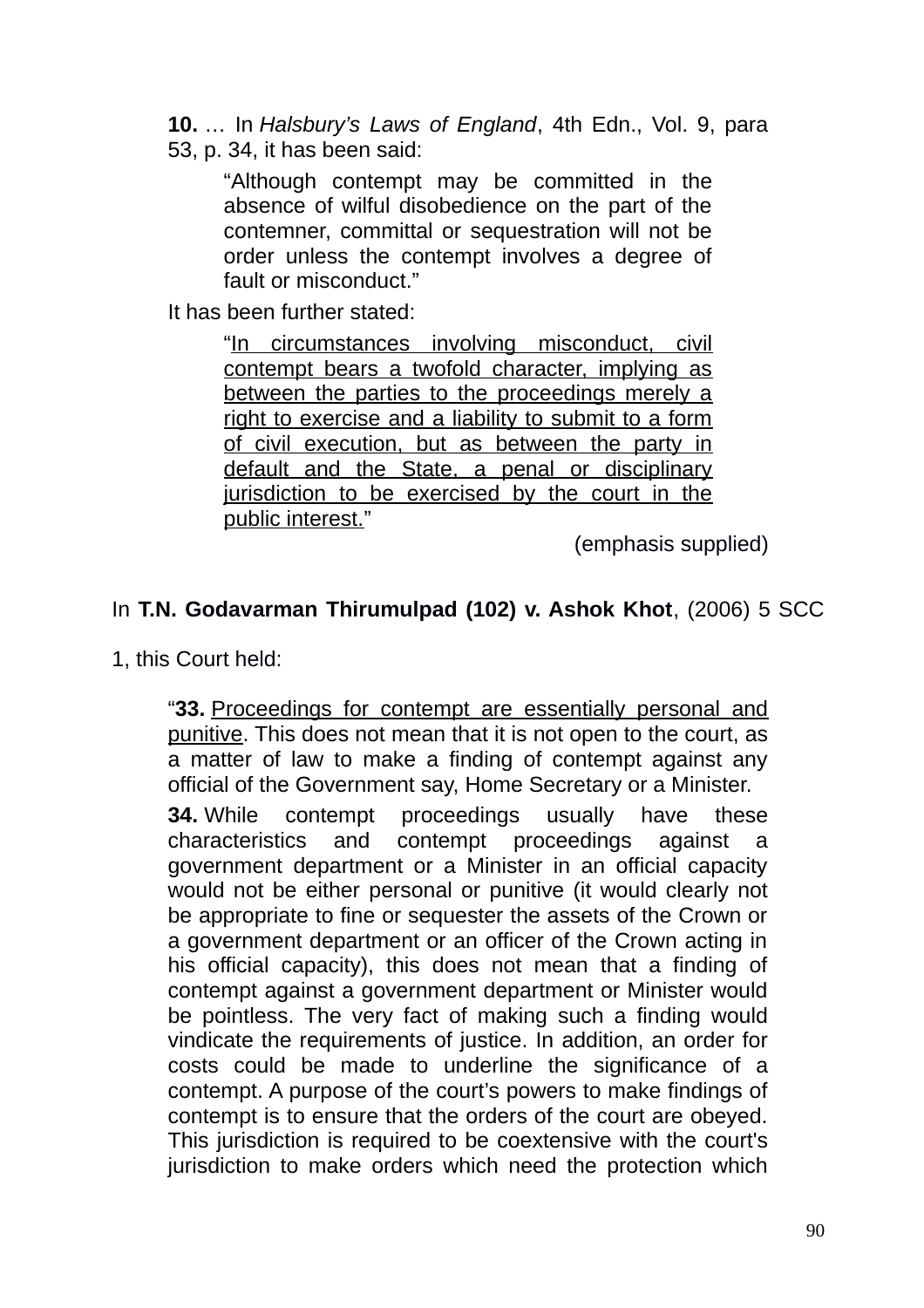the jurisdiction to make findings of contempt provides. In civil proceedings the court can now make orders (other than injunctions or for specific performance) against authorised government departments or the Attorney General. On applications for judicial review orders can be made against Ministers. In consequence such orders must be taken not to offend the theory that the Crown can supposedly do no wrong. Equally, if such orders are made and not obeyed, the body against whom the orders were made can be found guilty of contempt without offending that theory, which could be the only justifiable impediment against making a finding of contempt. (See *M.* v. *Home Office* [(1993) 3 All ER 537 : (1994) 1 AC 377 : (1993) 3 WLR 433 (HL)])."

(emphasis supplied)

61. The description of contempt proceedings being "quasi-criminal" in

nature has its origin in the celebrated Privy Council judgment of **Andre**

**Paul Terence Ambard v. Attorney-General of Trinidad and Tobago**,

AIR 1936 PC 141 in which Lord Atkin referred to contempt of court

proceedings as quasi-criminal (*see* page 143).

62. In **Sahdeo v. State of U.P.**, (2010) 3 SCC 705, this Court again

referred to the "quasi-criminal" nature of contempt proceedings as follows:

"**15.** The proceedings of contempt are quasi-criminal in nature. In a case where the order passed by the court is not complied with by mistake, inadvertence or by misunderstanding of the meaning and purport of the order, unless it is intentional, no charge of contempt can be brought home. There may possibly be a case where *disobedience is accidental*. If that is so, there would be no contempt. [Vide *B.K. Kar* v. *Chief Justice and Justices of the Orissa High Court* [AIR 1961 SC 1367 : (1961) 2 Cri LJ 438] (AIR p. 1370, para 7).]

xxx xxx xxx

**18.** In *Sukhdev Singh* v. *Teja Singh* [AIR 1954 SC 186 : 1954 Cri LJ 460] this Court placing reliance upon the judgment of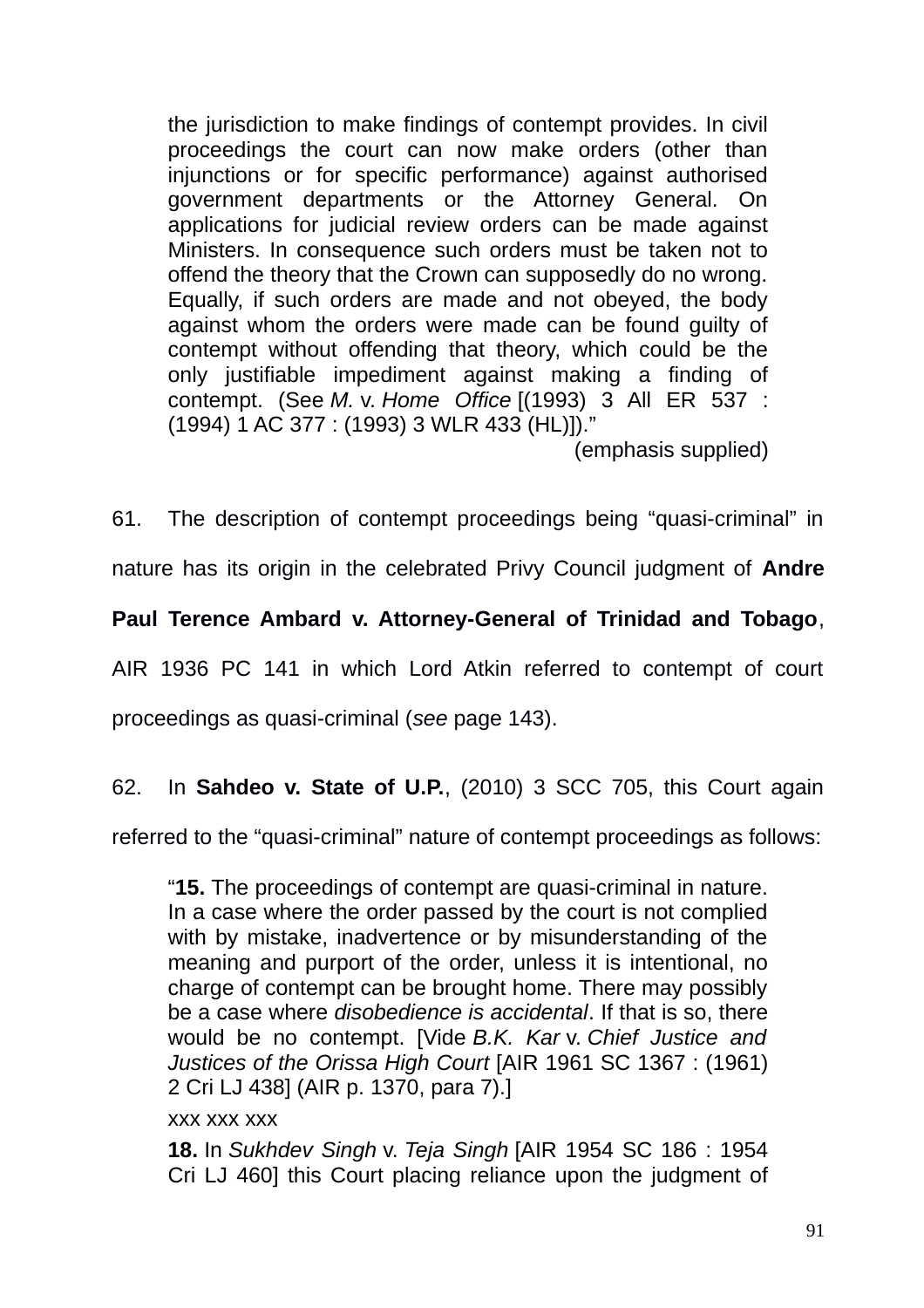the Privy Council in *Andre Paul Terence Ambard* v. *Attorney General of Trinidad and Tabago* [AIR 1936 PC 141] , held that the proceedings under the Contempt of Courts Act are quasicriminal in nature and orders passed in those proceedings are to be treated as orders passed in criminal cases.

**19.** In *S. Abdul Karim* v. *M.K. Prakash* [(1976) 1 SCC 975 : 1976 SCC (Cri) 217 : AIR 1976 SC 859] , *Chhotu Ram* v. *Urvashi Gulati* [(2001) 7 SCC 530 : 2001 SCC (L&S) 1196] , *Anil Ratan Sarkar* v. *Hirak Ghosh* [(2002) 4 SCC 21 : AIR 2002 SC 1405] , *Daroga Singh* v. *B.K. Pandey* [(2004) 5 SCC 26 : 2004 SCC (Cri) 1521] and *All India Anna Dravida Munnetra Kazhagam* v. *L.K. Tripathi* [(2009) 5 SCC 417 : (2009) 2 SCC (Cri) 673 : AIR 2009 SC 1314] , this Court held that burden and standard of proof in contempt proceedings, being quasi-criminal in nature, is the standard of proof required in criminal proceedings, for the reason that contempt proceedings are quasi-criminal in nature.

**20.** Similarly, in *Mrityunjoy Das* v. *Sayed Hasibur Rahaman* [(2001) 3 SCC 739 : (2006) 1 SCC (Cri) 296 : AIR 2001 SC 1293] this Court placing reliance upon a large number of its earlier judgments, including *V.G. Nigam* v. *Kedar Nath Gupta* [(1992) 4 SCC 697 : 1993 SCC (L&S) 202 : (1993) 23 ATC 400 : AIR 1992 SC 2153] and *Murray & Co.* v. *Ashok Kumar Newatia* [(2000) 2 SCC 367 : 2000 SCC (Cri) 473 : AIR 2000 SC 833], held that jurisdiction of contempt has been conferred on the Court to punish an offender for his contemptuous conduct or obstruction to the majesty of law, but in the case of quasi-criminal in nature, charges have to be proved beyond reasonable doubt and the alleged contemnor becomes entitled to the benefit of doubt. It would be very hazardous to impose sentence in contempt proceedings on some probabilities.

#### xxx xxx xxx

**27.** In view of the above, the law can be summarised that the High Court has a power to initiate the contempt proceedings suo motu for ensuring the compliance with the orders passed by the Court. However, contempt proceedings being quasicriminal in nature, the same standard of proof is required in the same manner as in other criminal cases. The alleged contemnor is entitled to the protection of all safeguards/rights which are provided in the criminal jurisprudence, including the benefit of doubt. There must be a clear-cut case of obstruction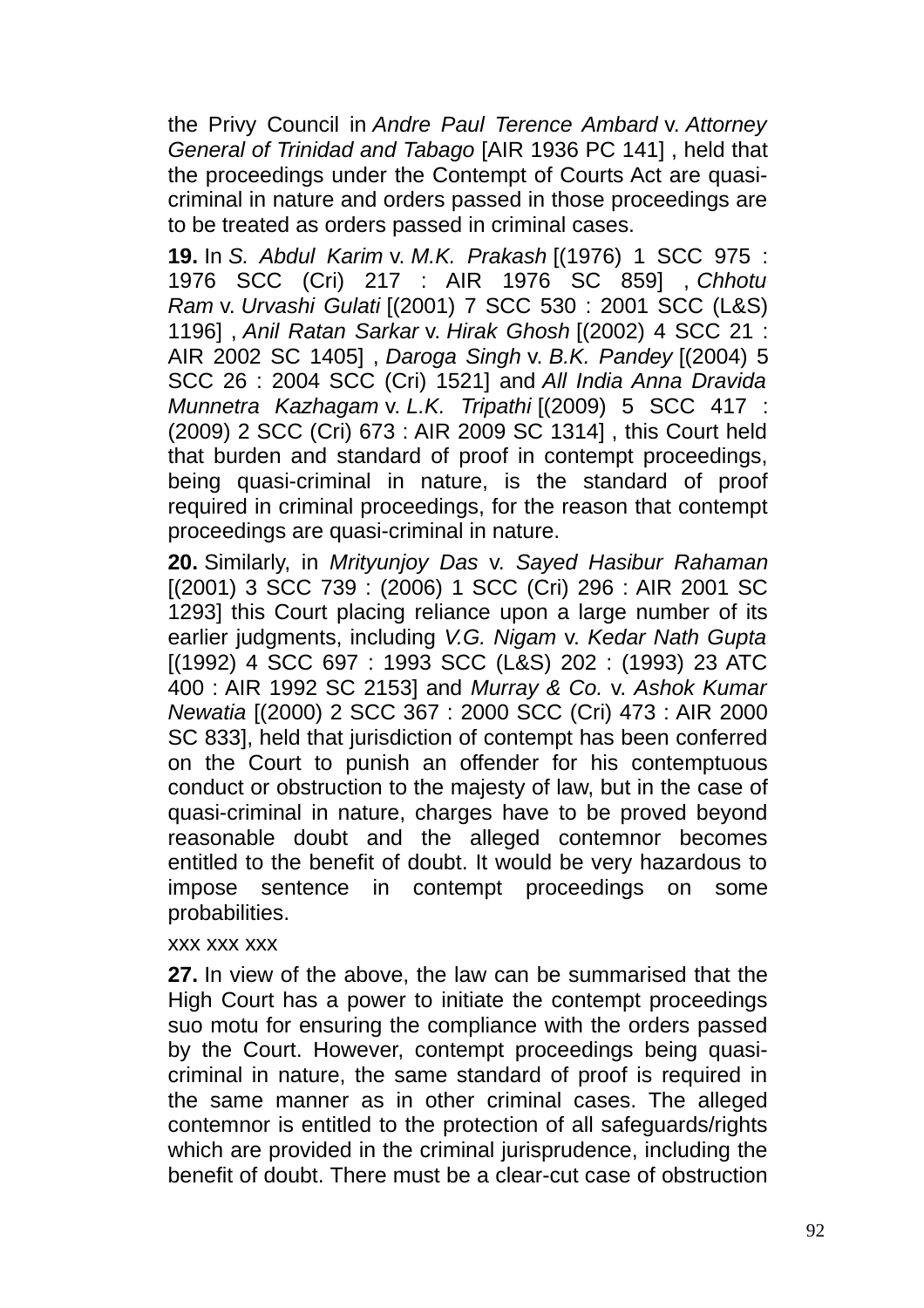of administration of justice by a party intentionally to bring the matter within the ambit of the said provision. The alleged contemnor is to be informed as to what is the charge, he has to meet. Thus, specific charge has to be framed in precision. The alleged contemnor may ask the Court to permit him to cross-examine the witnesses i.e. the deponents of affidavits, who have deposed against him. In spite of the fact that contempt proceedings are quasi-criminal in nature, provisions of the Code of Criminal Procedure, 1973 (hereinafter called "CrPC") and the Evidence Act are not attracted for the reason that proceedings have to be concluded expeditiously. Thus, the trial has to be concluded as early as possible. The case should not rest only on surmises and conjectures. There must be clear and reliable evidence to substantiate the allegations against the alleged contemnor. The proceedings must be concluded giving strict adherence to the statutory rules framed for the purpose."

## In **Maninderjit Singh Bitta v. Union of India**, (2012) 1 SCC 273, this

Court again referred to "civil" and "criminal" contempt as follows:

"**17.** Section 12 of the 1971 Act deals with the contempt of court and its punishment while Section 15 deals with cognizance of criminal contempt. Civil contempt would be wilful breach of an undertaking given to the court or wilful disobedience of any judgment or order of the court, while criminal contempt would deal with the cases where by words, spoken or written, signs or any matter or doing of any act which scandalises, prejudices or interferes, obstructs or even tends to obstruct the due course of any judicial proceedings, any court and the administration of justice in any other manner. Under the English law, the distinction between criminal and civil contempt is stated to be very little and that too of academic significance. However, under both the English and Indian law these are proceedings sui generis.

#### xxx xxx xxx

**19.** Under the Indian law the conduct of the parties, the act of disobedience and the attendant circumstances are relevant to consider whether a case would fall under civil contempt or criminal contempt. For example, disobedience of an order of a court simpliciter would be civil contempt but when it is coupled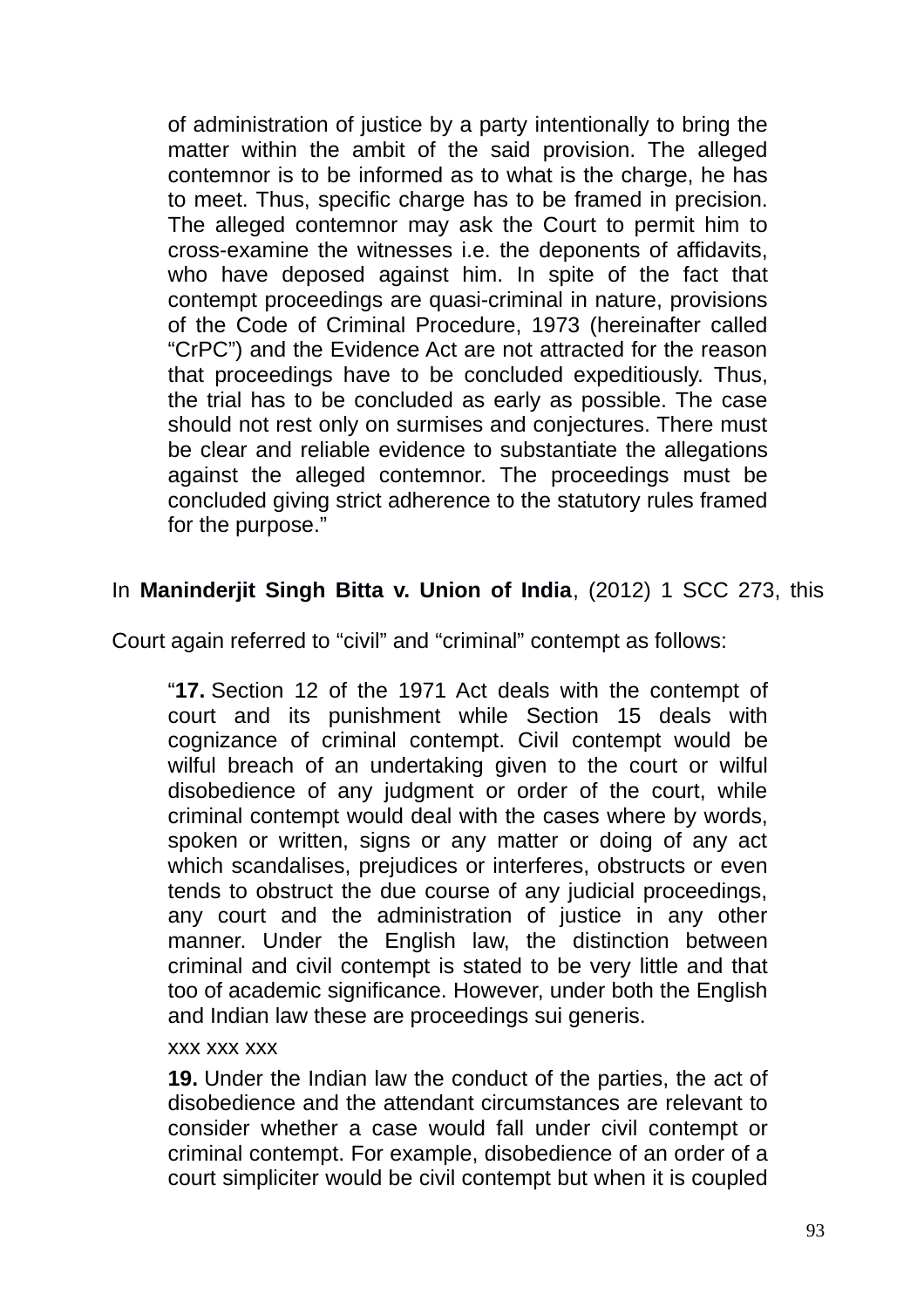with conduct of the parties which is contemptuous, prejudicial and is in flagrant violation of the law of the land, it may be treated as a criminal contempt. Even under the English law, the courts have the power to enforce its judgment and orders against the recalcitrant parties."

That contempt proceedings are "quasi-criminal" is also stated in **Kanwar Singh Saini v. High Court of Delhi**, (2012) 4 SCC 307 (at paragraph 38) and in **T.C. Gupta v. Bimal Kumar Dutta**, (2014) 14 SCC 446 (at paragraph 10).

63. What is clear from the aforesaid is that though there may not be any watertight distinction between civil and criminal contempt, yet, an analysis of the aforesaid authorities would make it clear that civil contempt is essentially an action which is moved by the party in whose interest an order was made with a view to enforce its personal right, where contumacious disregard for such order results in punishment of the offender in public interest, whereas a criminal contempt is, in essence, a proceeding which relates to the public interest in seeing that the administration of justice remains unpolluted. What is of importance is to note that even in cases of civil contempt, fine or imprisonment or both may be imposed. The mere fact that punishments that are awardable relate to Section 53 of the Indian Penal Code would not, therefore, render a civil contempt proceeding a criminal proceeding. There is a great deal of wisdom in the finding of the Sanyal Committee Report that the question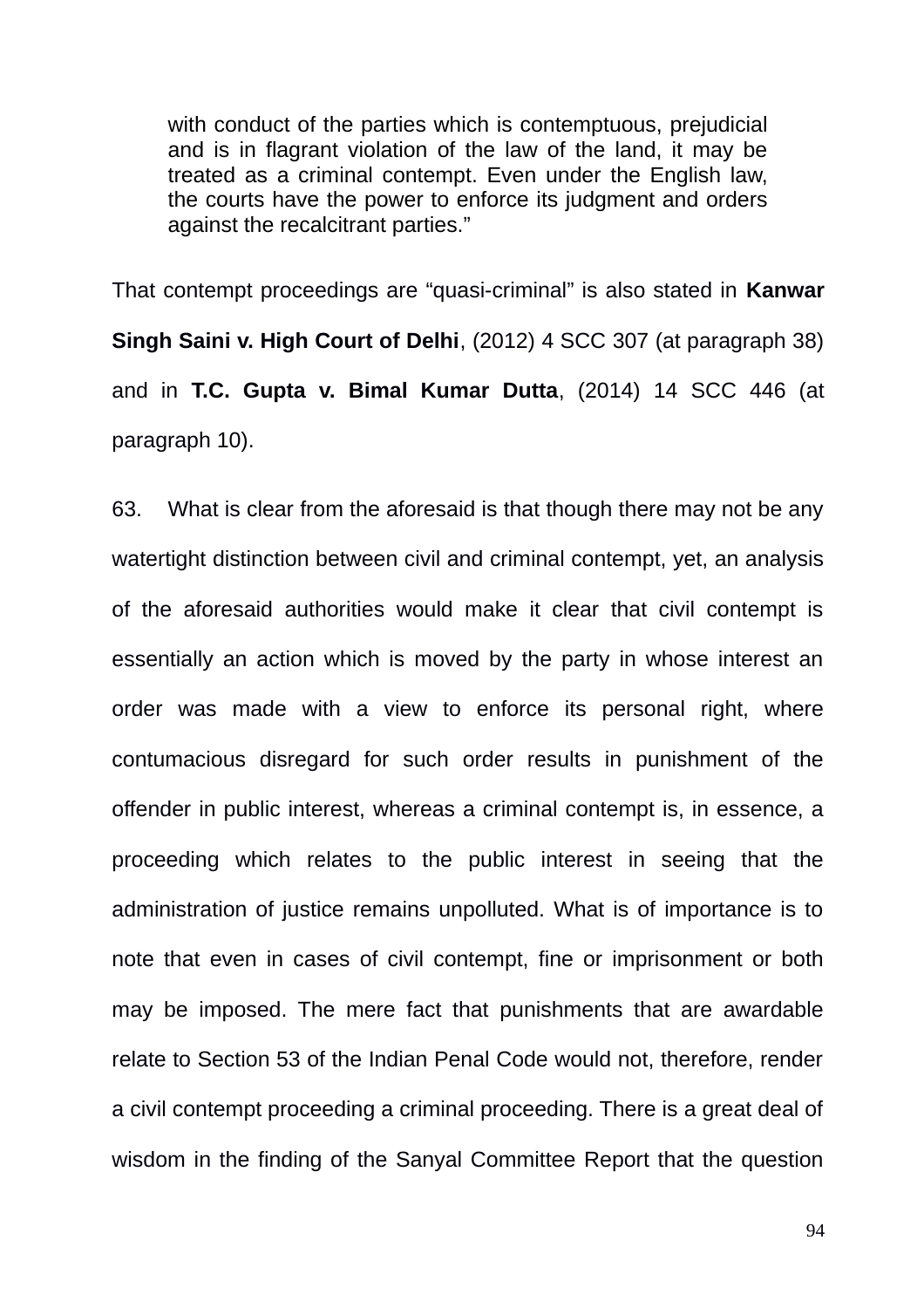whether a contempt is civil or criminal is not to be judged with reference to the penalty which may be inflicted but with reference to the cause for which the penalty has been inflicted.

64. Clearly, therefore, given the hybrid nature of a civil contempt proceeding, described as "quasi-criminal" by several judgments of this Court, there is nothing wrong with the same appellation "quasi-criminal" being applied to a Section 138 proceeding for the reasons given by us on an analysis of Chapter XVII of the Negotiable Instruments Act. We, therefore, reject the learned Additional Solicitor General's strenuous argument that the appellation "quasi-criminal" is a misnomer when it comes to Section 138 proceedings and that therefore some of the cases cited in this judgment should be given a fresh look.

### **OTHER SECTIONS OF THE IBC IN RELATION TO SECTION 14 OF THE IBC**

65. Shri Mehta then argued that Section 33(5) of the IBC may also be seen, as it is a provision analogous to Section 14(1)(a). Section 33(5) states as follows:

#### "**33. Initiation of liquidation**.—

xxx xxx xxx

(5) Subject to Section 52, when a liquidation order has been passed, no suit or other legal proceeding shall be instituted by or against the corporate debtor: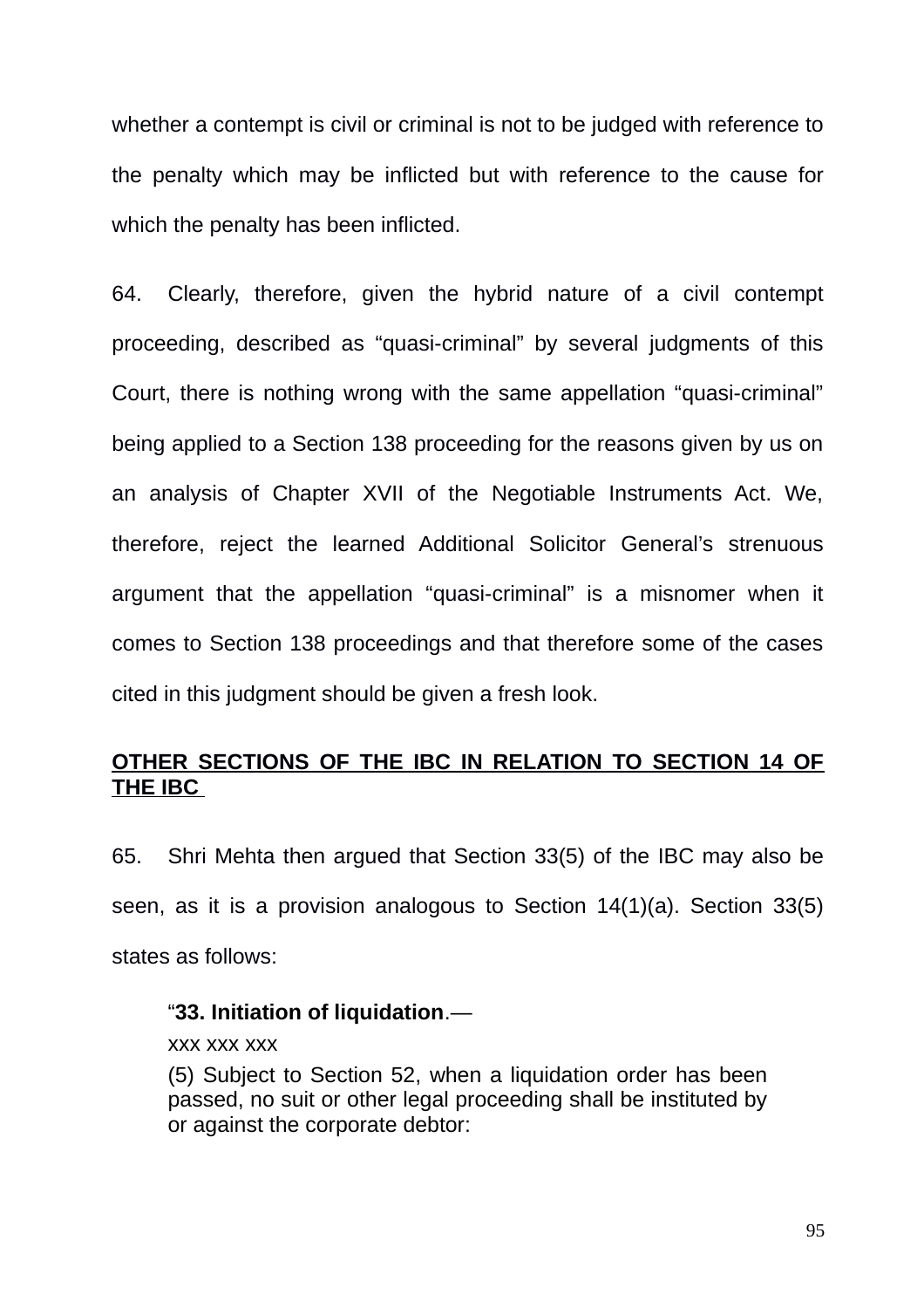Provided that a suit or other legal proceeding may be instituted by the liquidator, on behalf of the corporate debtor, with the prior approval of the Adjudicating Authority. xxx xxx xxx"

It will be noted that under this Section, the expression "no suit or other legal proceeding" occurs both in the enacting part as well as the proviso. Going by the proviso first, given the object that the liquidator now has to act on behalf of the company after a winding-up order is passed, which includes filing of suits and other legal proceedings on behalf of the company, there is no earthly reason as to why a Section 138/141 proceeding would be outside the ken of the proviso. On the contrary, as the liquidator alone now represents the company, it is obvious that whatever the company could do pre-liquidation is now vested in the liquidator, and in order to realise monies that are due to the company, there is no reason why the liquidator cannot institute a Section 138/141 proceeding against a defaulting debtor of the company. Obviously, this language needs to be construed in the widest possible form as there cannot be any residuary category of "other legal proceedings" which can be instituted against some person other than the liquidator or by the liquidator who now alone represents the company. Given the object of this provision also, what has been said earlier with regard to the nonapplication of the doctrines of *ejusdem generis* and *noscitur a sociis* would apply with all force to this provision as well.

96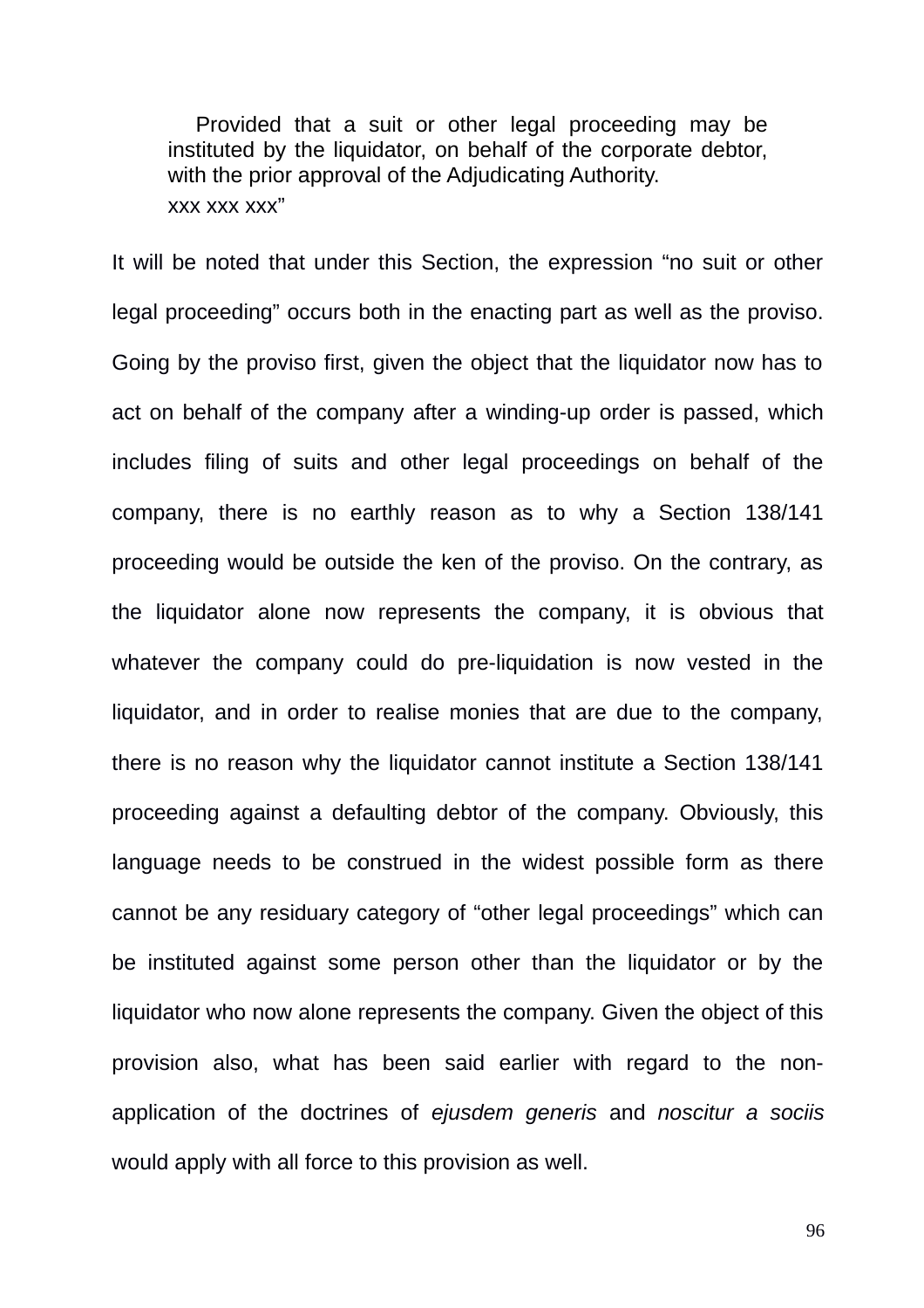66. In fact, several other provisions of the IBC may also be looked at in this context. Thus, when it comes to the duties of a resolution professional who takes over the management of the company during the corporate insolvency resolution process, Section 25(2)(b) states as follows:

#### "**25. Duties of resolution professional**.—

xxx xxx xxx

(2) For the purposes of sub-section (1), the resolution professional shall undertake the following actions, namely—

xxx xxx xxx

 (*b*) represent and act on behalf of the corporate debtor with third parties, exercise rights for the benefit of the corporate debtor in judicial, quasijudicial or arbitration proceedings;

xxx xxx xxx"

Here again, given the fact that it is the resolution professional alone who is now to preserve and protect the assets of the corporate debtor in this interregnum, the resolution professional therefore is to represent and act on behalf of the corporate debtor in all judicial, quasi-judicial, or arbitration proceedings, which would include criminal proceedings. Here again, the word "judicial" cannot be construed *noscitur a sociis* so as to cut down its plain meaning, as otherwise, quasi-judicial or arbitration proceedings, not being criminal proceedings, the word "judicial" would then take colour from them. This would stultify the object sought to be achieved by Section 25 and result in an absurdity, namely, that during this interregnum, nobody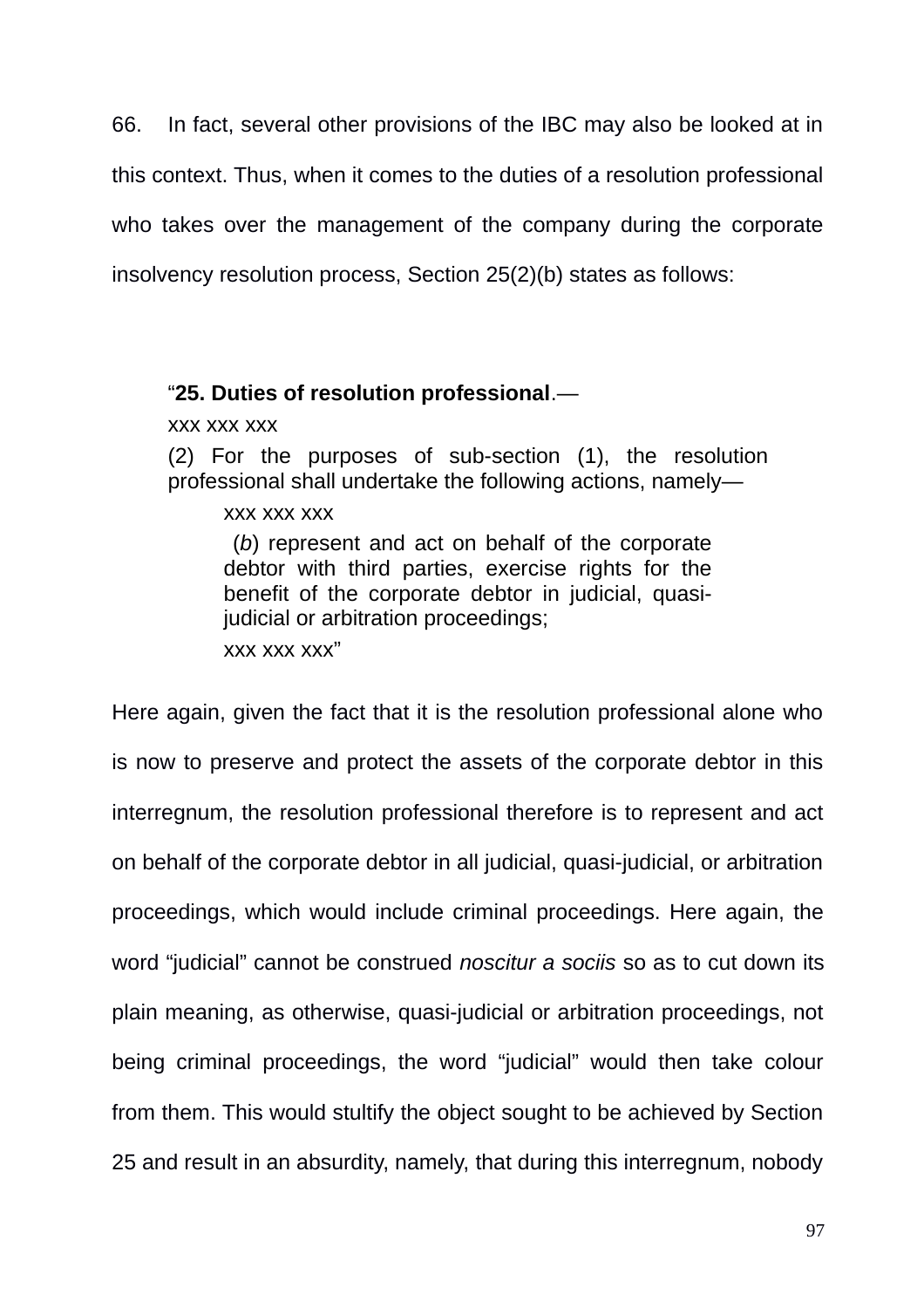can represent or act on behalf of the corporate debtor in criminal proceedings. Likewise, if a corporate debtor cannot be taken over by a new management and has to be condemned to liquidation, the powers and duties of the liquidator, while representing the corporate debtor, are enumerated in Section 35. Section 35(1)(k), in particular, states as follows:

"**35. Powers and duties of liquidator**.—(1) Subject to the directions of the Adjudicating Authority, the liquidator shall have the following powers and duties, namely:—

xxx xxx xxx

(*k*) to institute or defend any suit, prosecution or other legal proceedings, civil or criminal, in the name of on behalf of the corporate debtor; xxx xxx xxx"

This provision specifically speaks of "prosecution" and "criminal proceedings". Contrasted with Section 25(2)(b) and Section 33(5), an argument could be made that the absence of the expressions "prosecution" and "criminal proceedings" in Section 25(2)(b) and Section 33(5) would show that they were designedly eschewed by the legislature. We have seen how inelegant drafting cannot lead to absurd results or results which stultify the object of a provision, given its otherwise wide language. Thus, nothing can be gained by juxtaposing various provisions against each other and arriving at conclusions that are plainly untenable in law.

98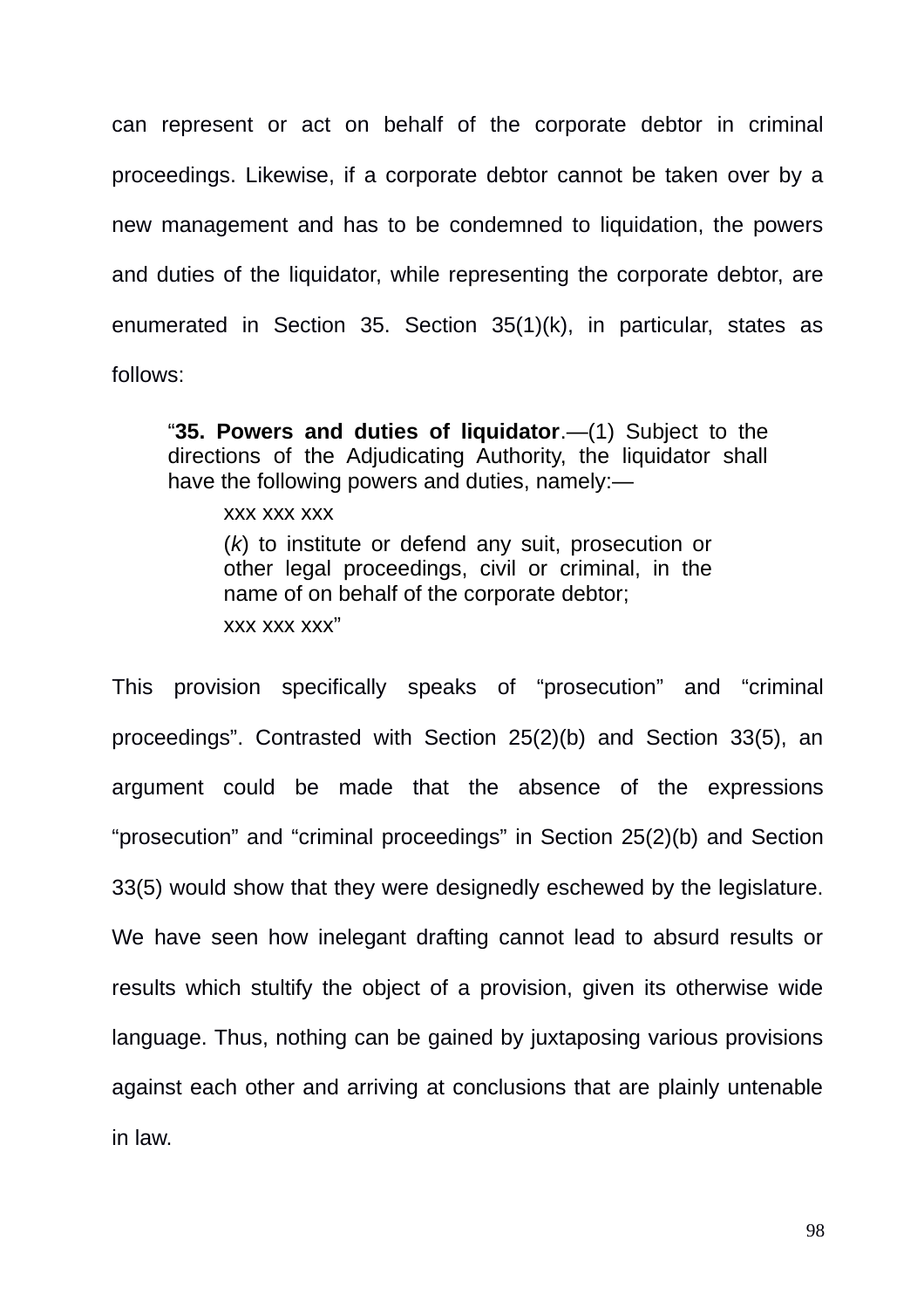### **CASE LAW UNDER PROVISIONS OF OTHER STATUTES**

67. Shri Mehta then relied strongly upon judgments under Section 22(1) of the SICA and under Section 446(2) of the Companies Act, 1956. He relied upon **BSI Ltd. v. Gift Holdings (P) Ltd.**, (2000) 2 SCC 737, which judgment held that the expression "suit" in Section 22(1) of the SICA would not include a Section 138 proceeding. The Court was directly concerned with only this expression and, therefore, held:

"**19.** The said contention is also devoid of merits. The word "suit" envisaged in Section 22(1) cannot be stretched to criminal prosecutions. The suit mentioned therein is restricted to "recovery of money or for enforcement of any security against the industrial company or of any guarantee in respect of any loans or advance granted to the industrial company". As the suit is clearly delineated in the provision itself, the context would not admit of any other stretching process.

**20.** A criminal prosecution is neither for recovery of money nor for enforcement of any security etc. Section 138 of the NI Act is a penal provision the commission of which offence entails a conviction and sentence on proof of the guilt in duly conducted criminal proceedings. Once the offence under Section 138 is completed the prosecution proceedings can be initiated not for recovery of the amount covered by the cheque but for bringing the offender to penal liability. What was considered in *Maharashtra Tubes Ltd.* [(1993) 2 SCC 144] is whether the remedy provided in Section 29 or Section 31 of the State Finance Corporation Act, 1951 could be pursued notwithstanding the ban contained in Section 22 of SICA. Hence the legal principle adumbrated in the said decision is of no avail to the appellants.

**21.** In the above context it is pertinent to point out that Section 138 of the NI Act was introduced in 1988 when SICA was already in vogue. Even when the amplitude of the word "company" mentioned in Section 141 of the NI Act was widened through the explanation added to the Section, Parliament did not think it necessary to exclude companies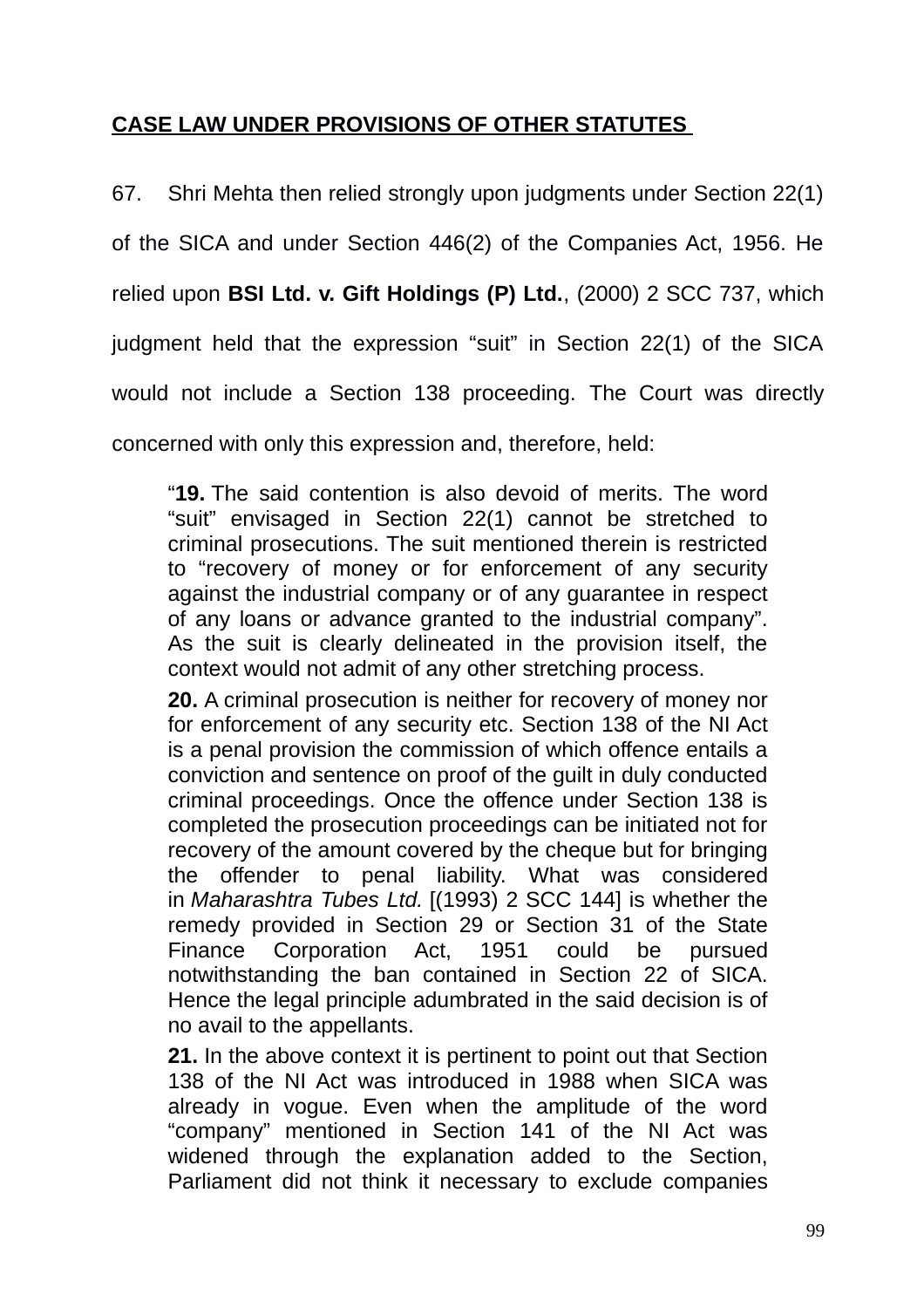falling under Section 22 of SICA from the operation thereof. If Parliament intended to exempt sick companies from prosecution proceedings, necessary provision would have been included in Section 141 of the NI Act. More significantly, when Section 22(1) of SICA was amended in 1994 by inserting the words

"and no suit for the recovery of money or for the enforcement of any security against the industrial company or of any guarantee in respect of any loans or advance granted to the industrial company"

Parliament did not specifically include prosecution proceedings within the ambit of the said ban."

This case is wholly distinguishable as the word "proceedings" did not come up for consideration at all. Further, given the object of Section 22(1) of the SICA, which was amended in 1994 by inserting the words that were interpreted by this Court, parliament restricted proceedings only to suits for recovery of money etc., thereby expressly not including prosecution proceedings, as was held by this Court. The observations contained in paragraph 20, that Section 138 of the Negotiable Instruments Act is a penal provision in a criminal proceeding cannot now be said to be good law given the march of events, in particular, the amendments of 2002 and 2018 to the Negotiable Instruments Act, as pointed out hereinabove, and the later judgments of this Court interpreting Chapter XVII of the Negotiable Instruments Act.

68. The next decision relied upon by Shri Mehta is the judgment in **Kusum Ingots & Alloys Ltd. v. Pennar Peterson Securities Ltd.**,

100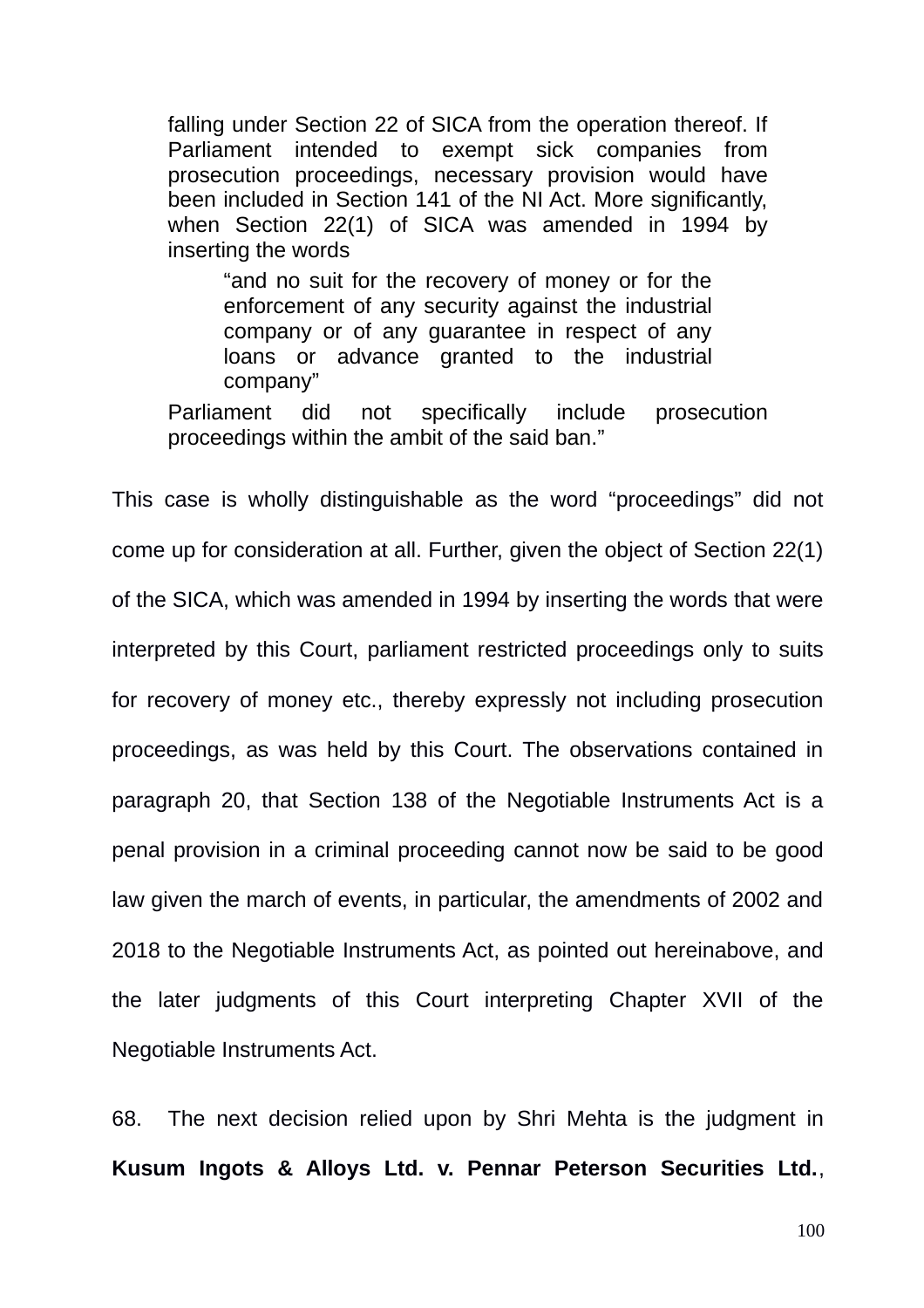(2000) 2 SCC 745, which merely followed this judgment (*see* paragraphs 15-18).

69. Likewise, all the judgments cited under Section 446(2) of the Companies Act, 1956 are distinguishable. Section 446(2) states as follows:

### "**446. Suits stayed on winding up order**.—

xxx xxx xxx

(2) The Tribunal shall, notwithstanding anything contained in any other law for the time being in force, have jurisdiction to entertain, or dispose of—

- (*a*) any suit or proceeding by or against the company;
- (*b*) any claim made by or against the company (including claims by or against any of its branches in India);
- (*c*) any application made under Section 391 by or in respect of the company;
- (*d*) any question of priorities or any other question whatsoever, whether of law or fact, which may relate to or arise in course of the winding up of the company;

whether such suit or proceeding has been instituted or is instituted, or such claim or question has arisen or arises or such application has been made or is made before or after the order for the winding up of the company, or before or after the commencement of the Companies (Amendment) Act, 1960. xxx xxx xxx"

### 70. In **S.V. Kandeakar v. V.M. Deshpande**, (1972) 1 SCC 438 ["**S.V.**

**Kandeakar**"], this Court explained why income tax proceedings would be

outside the purview of Section 446(2) as follows:

"**17.** Turning now to the Income Tax Act it is noteworthy that Section 148 occurs in Chapter XIV which beginning with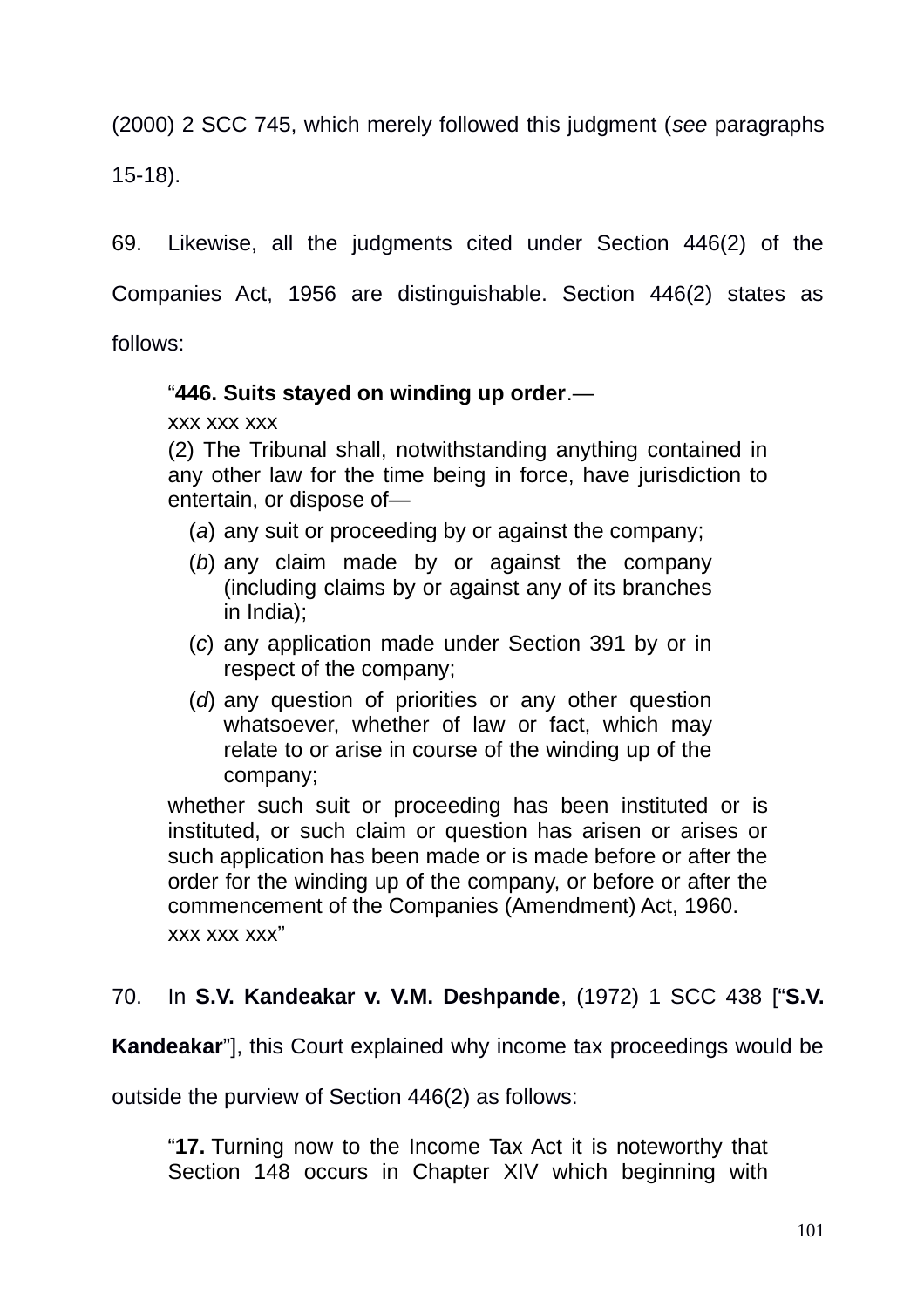Section 139 prescribes the procedure for assessment and Section 147 provides for assessment or reassessment of income escaping assessment. This Section empowers the Income Tax Officer concerned subject to the provisions of Sections 148 to 153 to assess or re-assess escaped income. While holding these assessment proceedings the Income Tax Officer does not, in our view, perform the functions of a Court as contemplated by Section 446(2) of the Act. Looking at the legislative history and the scheme of the Indian Companies Act, particularly the language of Section 446, read as a whole, it appears to us that the expression "other legal proceeding" in sub-section (1) and the expression "legal proceeding" in subsection (2) convey the same sense and the proceedings in both the sub-sections must be such as can appropriately be dealt with by the winding up court. The Income Tax Act is, in our opinion, a complete code and it is particularly so with respect to the assessment and re-assessment of income tax with which alone we are concerned in the present case. The fact that after the amount of tax payable by an assessee has been determined or quantified its realisation from a company in liquidation is governed by the Act because the income tax payable also being a debt has to rank pari passu with other debts due from the company does not mean that the assessment proceedings for computing the amount of tax must be held to be such other legal proceedings as can only be started or continued with the leave of the liquidation court under Section 446 of the Act. The liquidation court, in our opinion, cannot perform the functions of Income Tax Officers while assessing the amount of tax payable by the assessees even if the assessee be the company which is being wound up by the Court. The orders made by the Income Tax Officer in the course of assessment or re-assessment proceedings are subject to appeal to the higher hierarchy under the Income Tax Act. There are also provisions for reference to the High Court and for appeals from the decisions of the High Court to the Supreme Court and then there are provisions for revision by the Commissioner of Income Tax. It would lead to anomalous consequences if the winding up court were to be held empowered to transfer the assessment proceedings to itself and assess the company to income tax. The argument on behalf of the appellant by Shri Desai is that the winding up court is empowered in its discretion to decline to transfer the assessment proceedings in a given case but the power on the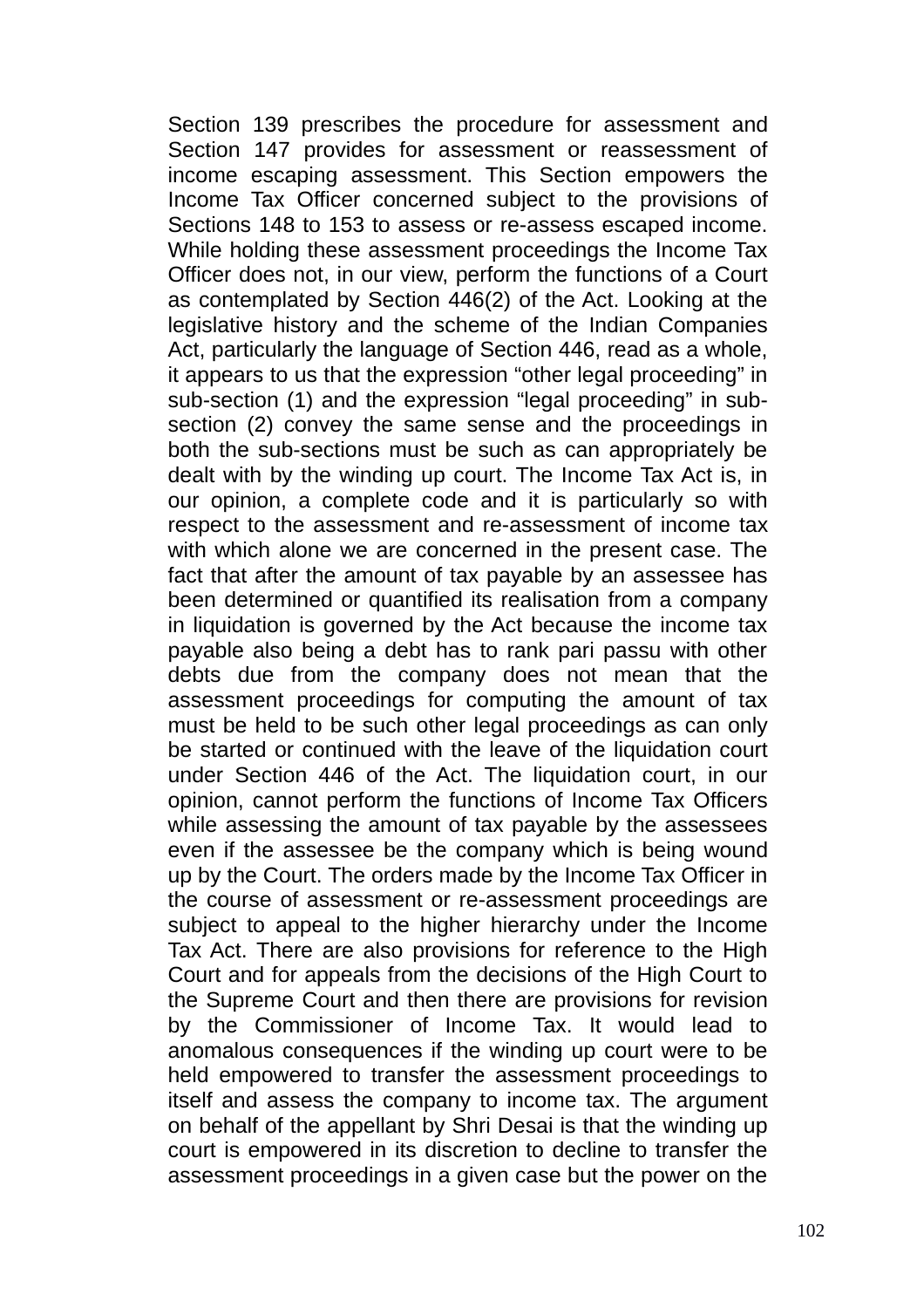plain language of Section 446 of the Act must be held to vest in that court to be exercised only if considered expedient. We are not impressed by this argument. The language of Section 446 must be so construed as to eliminate such startling consequences as investing the winding up court with the powers of an Income Tax Officer conferred on him by the Income Tax Act, because in our view the legislature could not have intended such a result.

**18.** The argument that the proceedings for assessment or reassessment of a company which is being wound up can only be started or continued with the leave of the liquidation court is also, on the scheme both of the Act and of the Income Tax Act, unacceptable. We have not been shown any principle on which the liquidation court should be vested with the power to stop assessment proceedings for determining the amount of tax payable by the company which is being wound up. The liquidation court would have full power to scrutinise the claim of the revenue after income tax has been determined and its payment demanded from the liquidator. It would be open to the liquidation court then to decide how far under the law the amount of income tax determined by the Department should be accepted as a lawful liability on the funds of the company in liquidation. At that stage the winding up court can fully safeguard the interests of the company and its creditors under the Act. Incidentally, it may be pointed out that at the Bar no English decision was brought to our notice under which the assessment proceedings were held to be controlled by the winding up court. On the view that we have taken, the decisions in the case of *Seth Spinning Mills Ltd.,* (*In Liquidation*) and the *Mysore Spun Silk Mills Ltd.,* (*In Liquidation*) do not seem to lay down the correct rule of law that the Income Tax Officers must obtain leave of the winding up court for commencing or continuing assessment or reassessment proceedings."

From this judgment, what becomes clear is the fact that the winding-up court under Section 446(2) is to take up all matters which the company court itself can conveniently dispose of rather than exposing a company which is under winding up to expensive litigation in other courts. This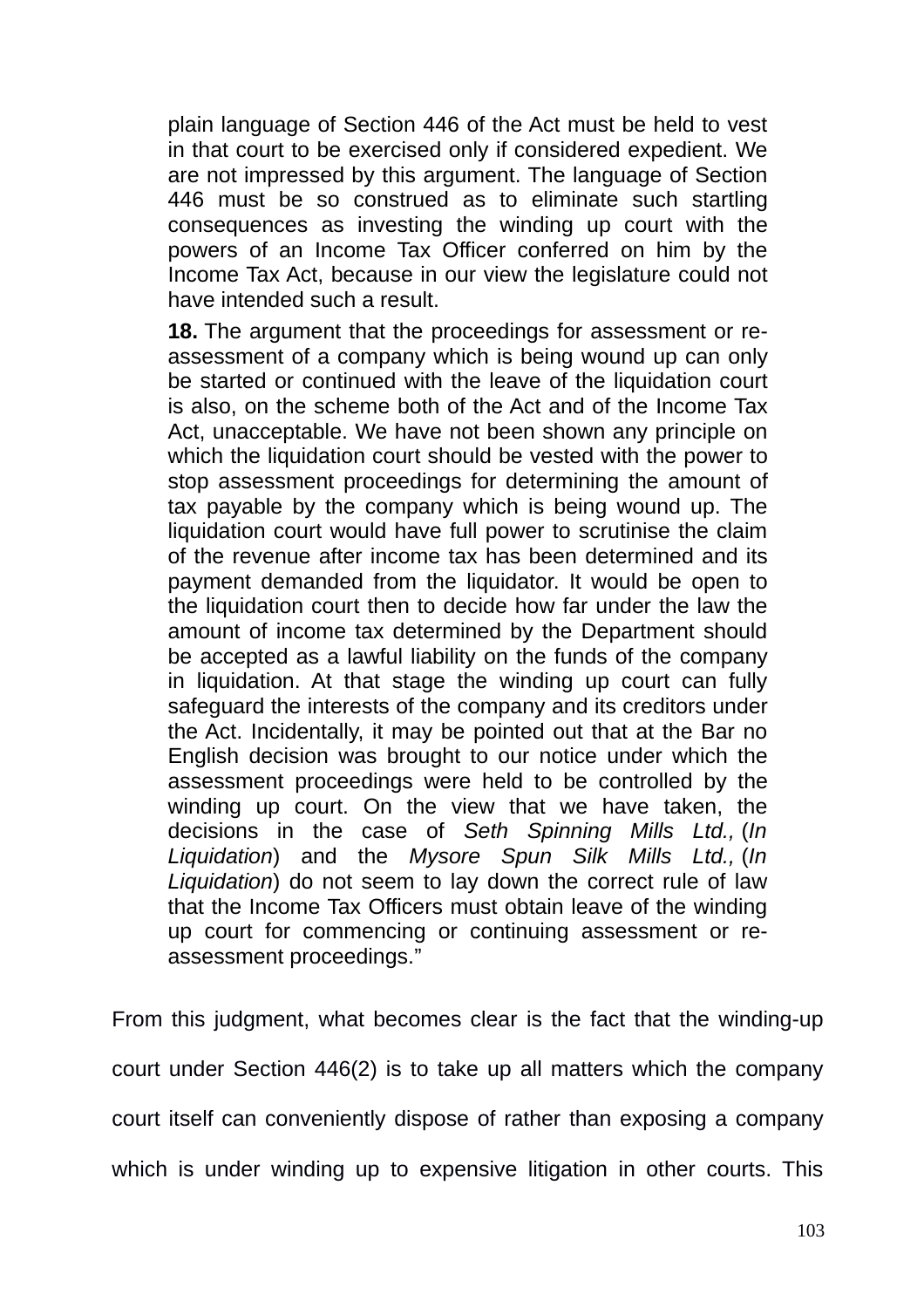being the object of Section 446(2), the expression "proceeding" was given a limited meaning as it is obvious that a company court cannot dispose of an assessment proceeding in income tax or a criminal proceeding. This is further made clear in **Sudarshan Chits (I) Ltd. v. O. Sukumaran Pillai**, (1984) 4 SCC 657 (at paragraph 8) and in **Central Bank of India v. Elmot Engineering Co.**, (1994) 4 SCC 159 (at paragraph 14).

71. Shri Mehta also relied upon **D.K. Kapur v. Reserve Bank of India**, 2001 SCC OnLine Del 67 : (2001) 58 DRJ 424 (DB). This judgment referred to Section 446(1) and (2) of the Companies Act, 1956 and contrasted the language contained therein with the language contained in Section 457 of the same Act, which made it clear that the liquidator in a winding up by the court shall have power, with the sanction of the court, to institute or defend any suit, prosecution, or other legal proceeding, civil or criminal, in the name and on behalf of the company. Thus, the Delhi High Court held:

"**12.** Mere look at the aforesaid provisions would show that on the one hand, in Section 457 of the Act, the legislature has empowered the liquidator to institute or defend any 'suit' or 'prosecution' or 'other legal proceedings' civil or criminal in the name and on behalf of company after permission from the court; and by Section 454 (5A) of the Act the legislature has empowered the Company Court itself to take cognizance of the offence under sub-section (5) of Section 454 of the Act and to try such offenders as per the procedure provided for trial of summons cases under the Code of Criminal Procedure, 1974; but on the other hand in Sections 442 and 446 of the Act the legislature has used only the expression "suit or other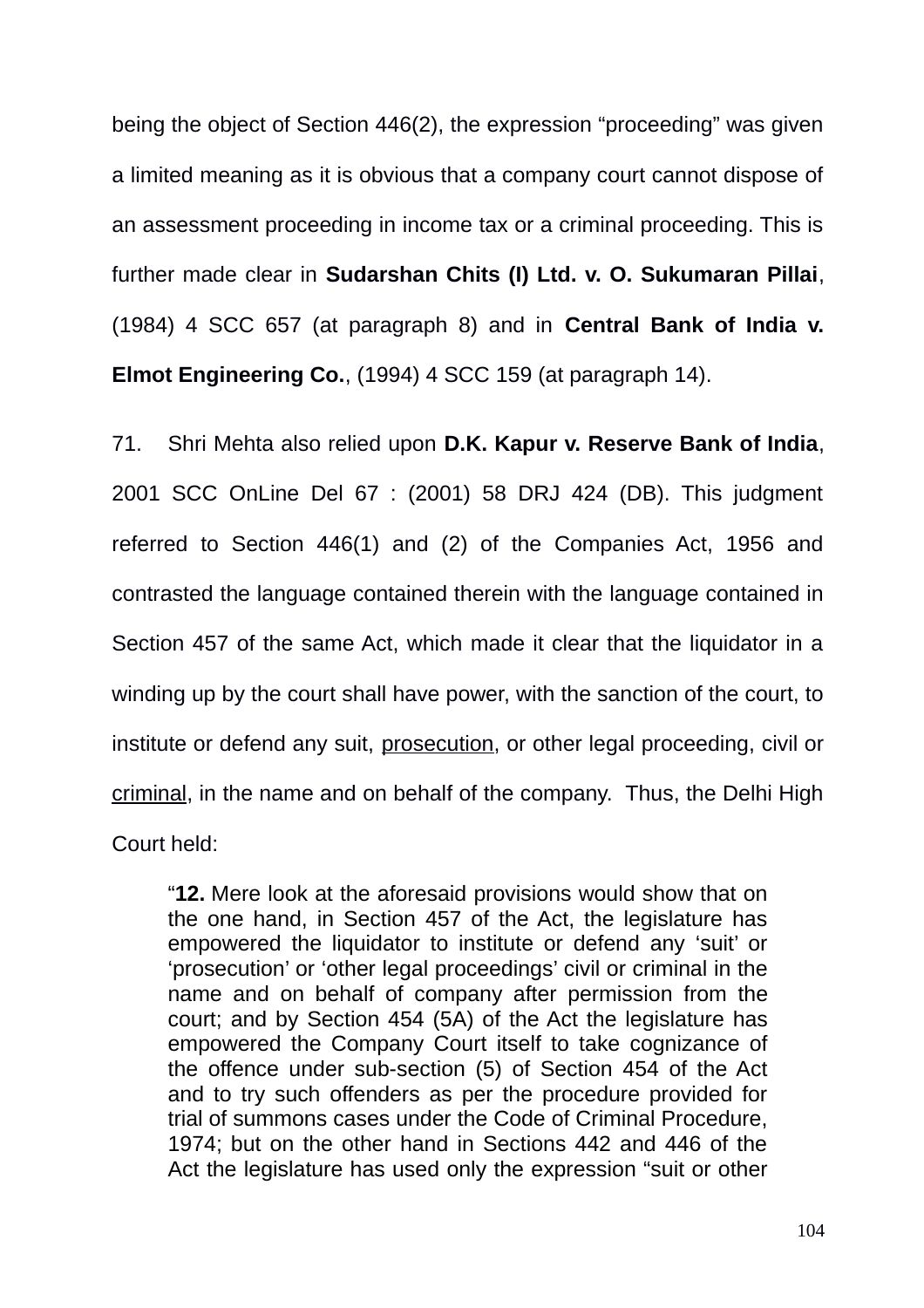legal proceedings". The words "prosecution" or "criminal case" are conspicuously missing in these Sections. It appears quite logical as purpose and object of Sections 442 and 446 of the Act is to enable the Company Court to oversee the affairs of the company and to avoid wasteful expenditure. Therefore the intention of the legislature under these Sections does not appear to provide jurisdiction to the Company Court over criminal proceedings either against the company or against its directors. Wherever legislature thought it necessary to provide such jurisdiction it has used the appropriate expressions."

It then set out the judgment in **S.V. Kandeakar** (supra) in paragraph 14,

and concluded:

"**15.** The reasoning adopted by the Supreme Court in the above case would be fully applicable to the facts at hand. Complaints under the penal provisions of other statutes against the company or its directors, (except those provided under the Companies Act) cannot be appropriately dealt with by the Company Court. Orders passed by the criminal court are subject to the appeal and revision etc. under the Code of Criminal Procedure. If the winding up court is held to be empowered to transfer these criminal proceedings to itself it would lead to anomalous consequences."

It was in this context that the Court therefore ultimately held:

"**20.** … The expression "other legal proceedings" must be read in *ejusdem generis* with the expression "suit" in Section 446 of the Act. If so read it can only refer to any civil proceedings and criminal proceedings have to be excluded. Therefore, no permission was required to be taken from Company Court for filing criminal complaint either against the company or against its directors."

72. Shri Mehta's reliance on **Indorama Synthetics (I) Ltd. v. State of**

**Maharashtra**, 2016 SCC OnLine Bom 2611 : (2016) 4 Mah LJ 249, is

also misplaced, for the reason that the finding of the Bombay High Court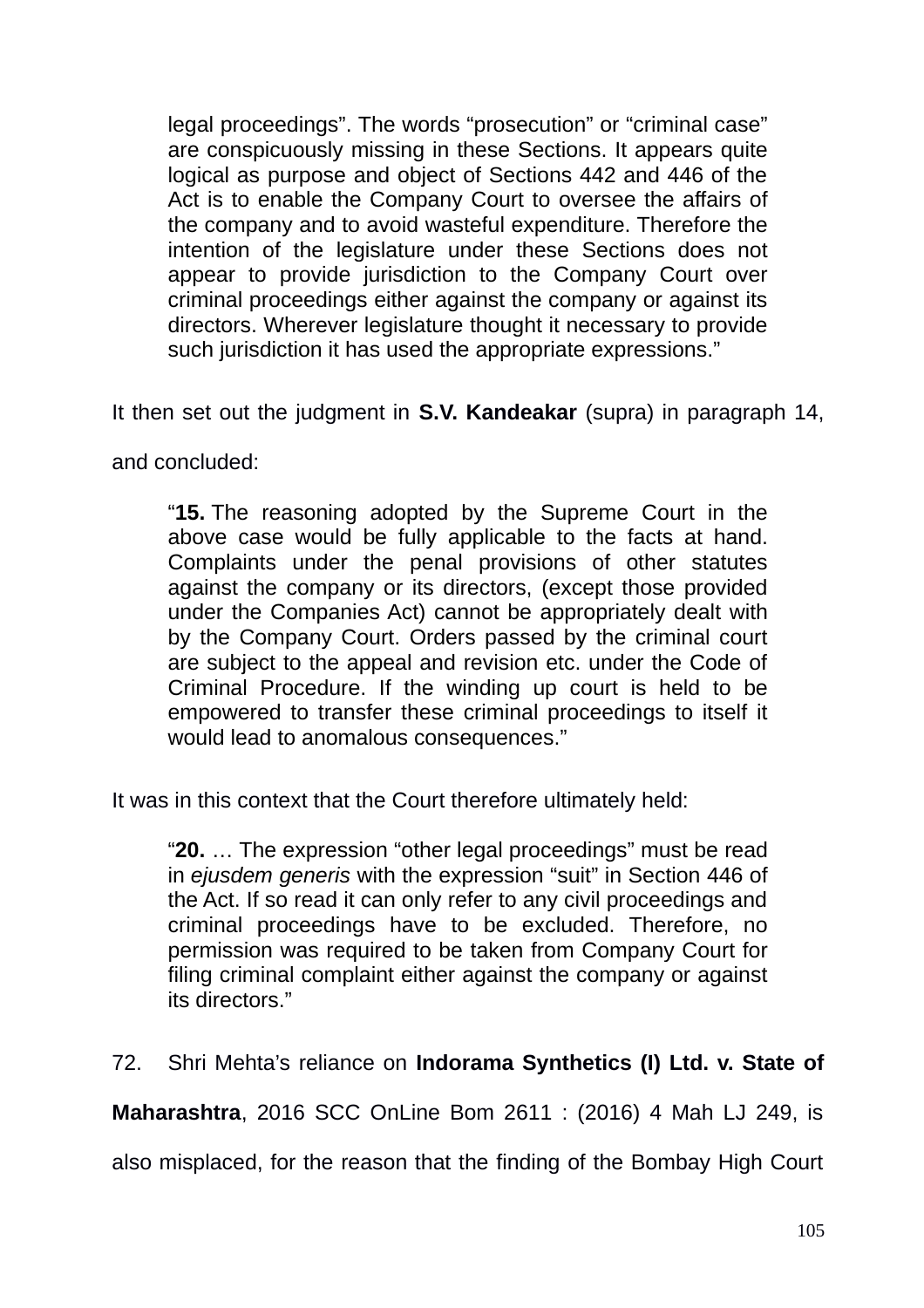that Section 138 proceedings were not included in Section 446 of the Companies Act only follows the reasoning of the earlier judgments on the scope of Section 446 of the Companies Act. Significantly, given the object of Section 446 of the Companies Act, it was held that a Section 138 proceeding is not a proceeding which has a direct bearing on the collection or distribution of assets in the winding up of a company. The ultimate conclusion of the court is contained in paragraph 30, which reads as follows:

"**30.** Thus, there is a long line of decisions making the position clear that the expression 'suit or legal proceedings', used in Section 446(1) of the Companies Act, can mean only those proceedings which can have a bearing on the assets of the companies in winding-up or have some relation with the issue in winding-up. It does not mean each and every civil proceedings, which has no bearing on the winding-up proceedings, or criminal offences where the Director of the Company is presently liable for penal action."

73. As the language, object, and context of Section 22(1) of the SICA and Section 446(2) of the Companies Act are far removed from Section 14(1) of the IBC, none of the aforesaid judgments have any application to Section 14 of the IBC and are therefore distinguishable.

74. Shri Mehta then relied upon **Power Grid Corporation of India Ltd.**

**v. Jyoti Structures Ltd.**, 2017 SCC OnLine Del 12189 : (2018) 246 DLT 485, in which the Delhi High Court held that a Section 34 application to set aside an award under the Arbitration and Conciliation Act, 1996 would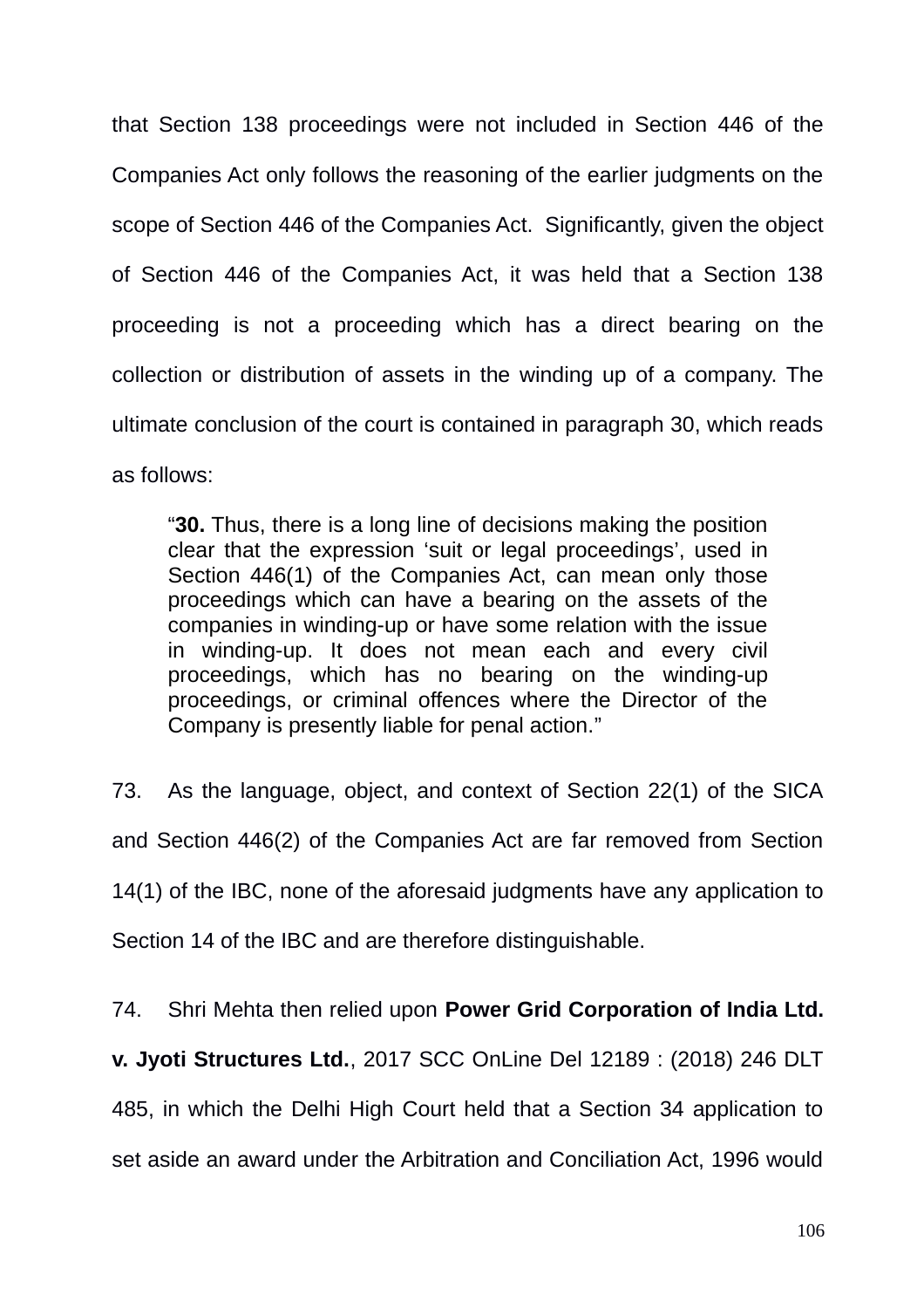not be covered by Section 14 of the IBC. This judgment does not state the law correctly as it is clear that a Section 34 proceeding is certainly a proceeding against the corporate debtor which may result in an arbitral award against the corporate debtor being upheld, as a result of which, monies would then be payable by the corporate debtor. A Section 34 proceeding is a proceeding against the corporate debtor in a court of law pertaining to a challenge to an arbitral award and would be covered just as an appellate proceeding in a decree from a suit would be covered. This judgment does not, therefore, state the law correctly.

75. Shri Mehta then relied upon **Inderjit C. Parekh v. V.K. Bhatt**, (1974) 4 SCC 313. This judgment dealt with a moratorium provision contained in the Bombay Relief Undertakings (Special Provisions) Act, 1958. In the context of a prosecution under paragraph 76(a) of the Employees' Provident Fund Scheme, 1952 this Court held:

"**6.** The object of Section 4(1)(*a*)(*iv*) is to declare, so to say, a moratorium on actions against the undertaking during the currency of the notification declaring it to be a relief undertaking. By sub-clause (*iv*), any remedy for the enforcement of an obligation or liability against the relief undertaking is suspended and proceedings which are already commenced are to be stayed during the operation of the notification. Under Section 4(*b*), on the notification ceasing to have force, such obligations and liabilities revive and become enforceable and the proceedings which are stayed can be continued. These provisions are aimed at resurrecting and rehabilitating industrial undertakings brought by inefficiency or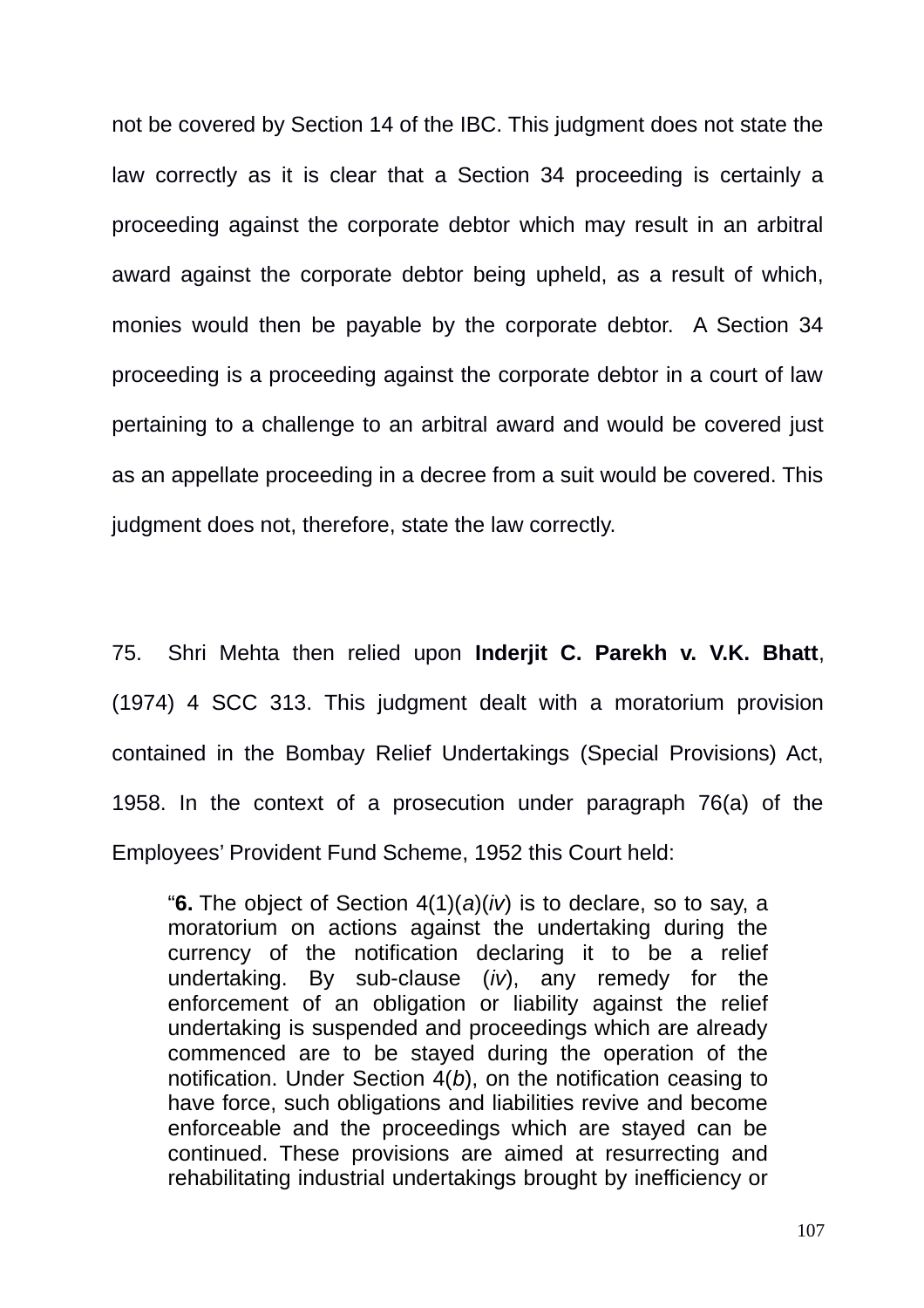mismanagement to the brink of dissolution, posing thereby the grave threat of unemployment of industrial workers. "Relief undertaking" means under Section 2(2) an industrial undertaking in respect of which a declaration under Section 3 is in force. By Section 3, power is conferred on the State Government to declare an industrial undertaking as a relief undertaking, "as a measure of preventing unemployment or of unemployment relief". Relief undertakings, so long as they continue as such, are given immunity from legal actions so as to render their working smooth and effective. Such undertakings can be run more effectively as a measure of unemployment relief, if the conduct of their affairs is unhampered by legal proceedings or the threat of such proceedings. That is the genesis and justification of Section 4(1)(*a*)(*iv*) of the Act.

**7.** Thus, neither the language of the statute nor its object would justify the extension of the immunity so as to cover the individual obligations and liabilities of the directors and other officers of the undertaking. If they have incurred such obligations or liabilities, as distinct from the obligations or liabilities of the undertaking, they are liable to be proceeded against for their personal acts of commission and omission. The remedy in that behalf cannot be suspended nor can a proceeding already commenced against them in their individual capacity be stayed. Indeed, it would be strange if any such thing was within the contemplation of law. Normally, the occasion for declaring an industry as a relief undertaking would arise out of causes connected with defaults on the part of its directors and other officers. To declare a moratorium on legal actions against persons whose activities have necessitated the issuance of a notification in the interest of unemployment relief is to give to such persons the benefit of their own wrong. Section 4(1)(*a*)(*iv*) therefore advisedly limits the power of the State Government to direct suspension of remedies and stay of proceedings involving the obligations and liabilities in relation to a relief undertaking and which were incurred before the undertaking was declared a relief undertaking.

**8.** Para 38(1) of the Employees' Provident Funds Scheme, 1952 imposes an obligation on "The employer" to pay the provident fund contribution to the Fund within 15 days of the close of every month. The Scheme does not define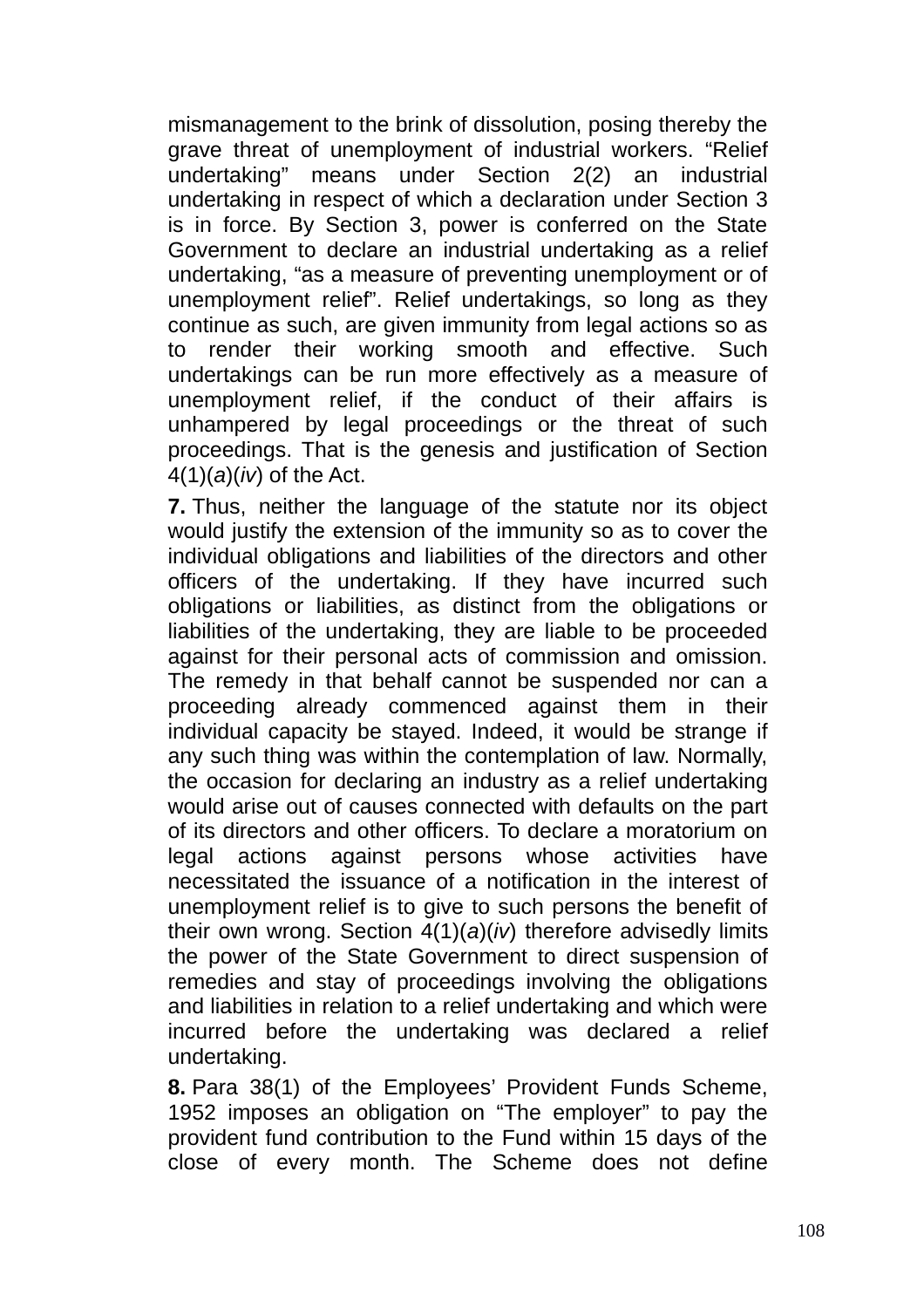"Employee" but para 2(*m*) says that words and expressions which are not defined by the Scheme shall have the meaning assigned to them in the Employees' Provident Funds Act. Section 2(*e*)(*ii*) of that Act defines an "Employer", to the extent material, as the person who, or the authority which, has the ultimate control over the affairs of an establishment and where the said affairs are entrusted to a manager, managing director or managing agent, such manager, managing director or managing agent. Thus the responsibility to pay the contributions to the Fund was of the appellants and if they have defaulted in paying the amount, they are liable to be prosecuted under para 76(*a*) of the Scheme which says that if any person fails to pay any contribution which he is liable to pay under the Scheme, he shall be punishable with six months' imprisonment or with fine which may extend to one thousand rupees or with both. Such a personal liability does not fall within the scope of Section 4(1)(*a*)(*iv*) of the Act."

Significantly, this Court did not hold that the moratorium provision would not extend to criminal liability. On the contrary, on the assumption that it would so extend, a distinction was made between personal liability of the Directors of the undertaking and the undertaking itself, stating that as the "employer" under the Employees' Provident Fund Scheme would only refer to those individuals managing the relief undertaking and not the relief undertaking itself, the personal liability of such persons would not fall within the scope of the moratorium provision. This judgment also, therefore, does not, in any manner, support Shri Mehta.

76. Lastly, Shri Mehta relied upon **Deputy Director, Directorate of Enforcement Delhi v. Axis Bank**, 2019 SCC OnLine Del 7854 : (2019) 259 DLT 500, and in particular, on paragraphs 127, 128, and 146 to 148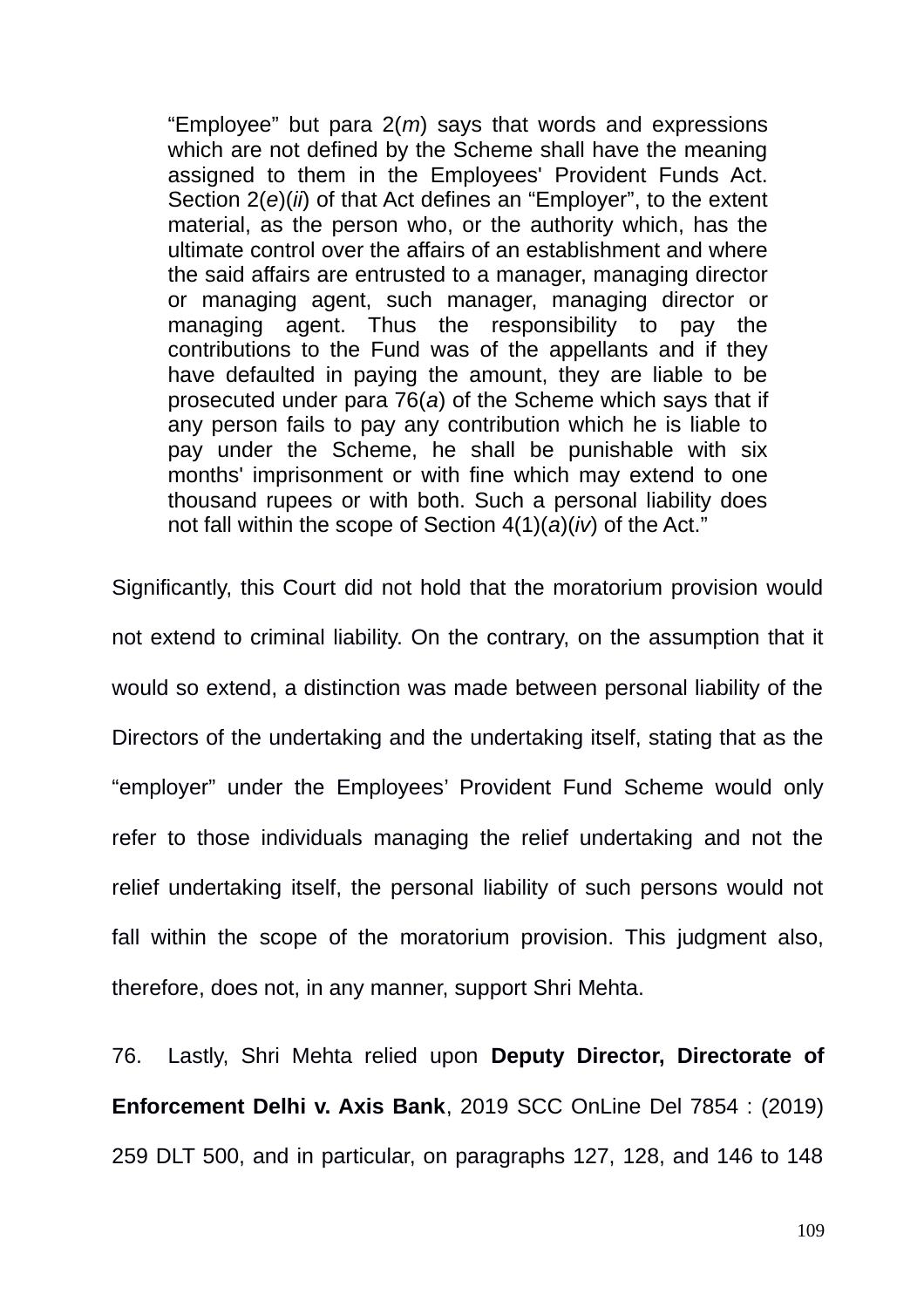for the proposition that an offence under the Prevention of Money-Laundering Act could not be covered under Section 14(1)(a). The Delhi High Court's reasoning is contained in paragraphs 139 and 141, which are set out hereinbelow:

"**139.** From the above discussion, it is clear that the objects and reasons of enactment of the four legislations are distinct, each operating in different field. There is no overlap. While RDBA has been enacted to provide for speedier remedy for banks and financial institutions to recover their dues, SARFAESI Act (with added chapter on registration of secured creditor) aims at facilitating the secured creditors to expeditiously and effectively enforce their security interest. In each case, the amount to be recovered is "*due*" to the claimant i.e. the banks or the financial institutions or the secured creditor, as the case may be, the claim being against the debtor (or his guarantor). The Insolvency Code, in contrast, seeks to primarily protect the interest of creditors by entrusting them with the responsibility to seek resolution through a professional (RP), failure on his part leading eventually to the liquidation process."

### xxx xxx xxx

"**141.** This court finds it difficult to accept the proposition that the jurisdiction conferred on the State by PMLA to confiscate the "*proceeds of crime*" concerns a property the value whereof is "*debt*" due or payable to the Government (Central or State) or local authority. The Government, when it exercises its power under PMLA to seek attachment leading to confiscation of proceeds of crime, does not stand as a creditor, the person alleged to be complicit in the offence of money-laundering similarly not acquiring the status of a debtor. The State is not claiming the prerogative to deprive such offender of ill-gotten assets so as to be perceived to be sharing the loot, not the least so as to levy tax thereupon such as to give it a colour of legitimacy or lawful earning, the idea being to take away what has been illegitimately secured by proscribed criminal activity."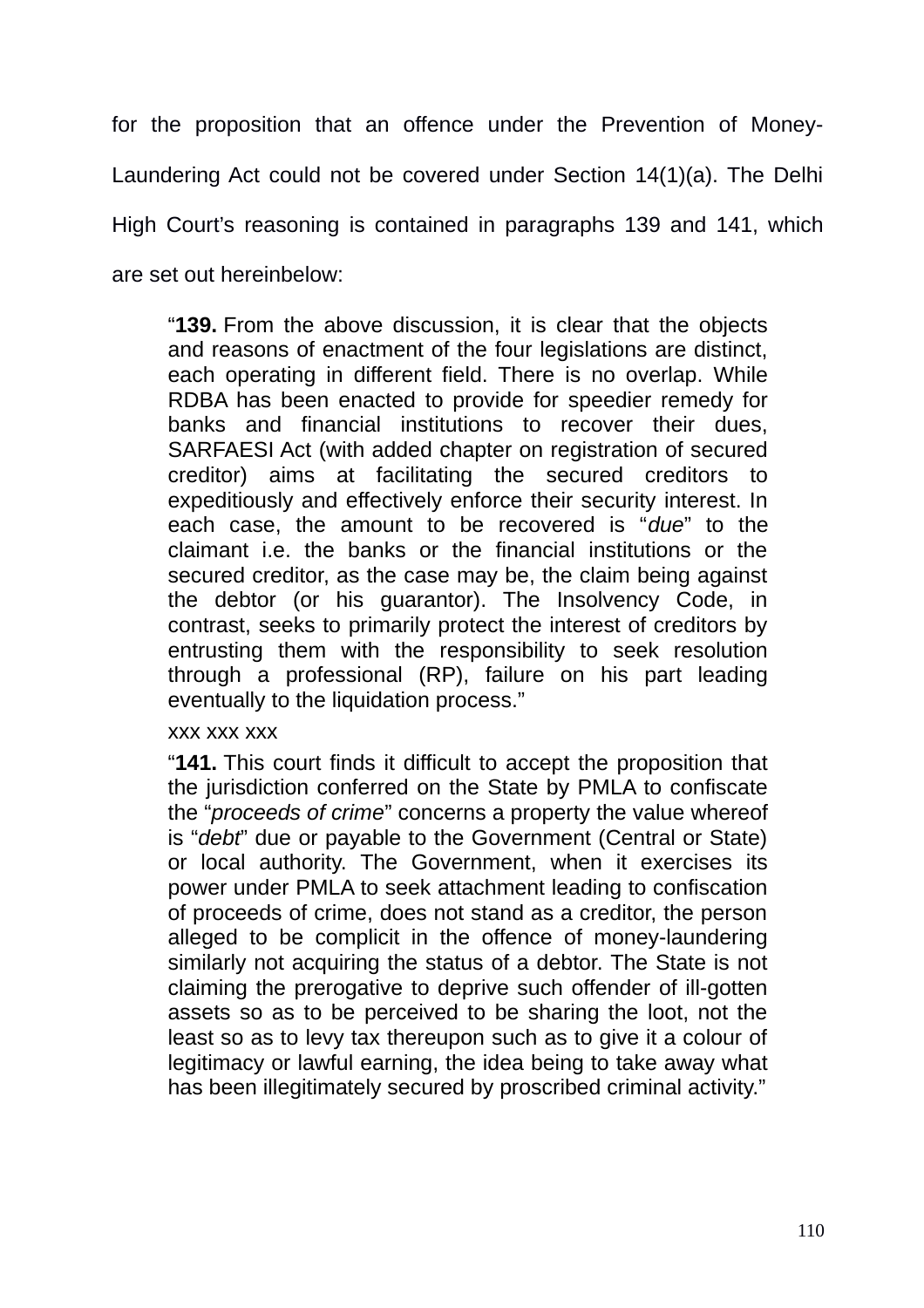This *raison d'être* is completely different from what has been advocated by Shri Mehta. The confiscation of the proceeds of crime is by the government acting statutorily and not as a creditor. This judgment, again, does not further his case.

# **WHETHER NATURAL PERSONS ARE COVERED BY SECTION 14 OF THE IBC**

77. As far as the Directors/persons in management or control of the corporate debtor are concerned, a Section 138/141 proceeding against them cannot be initiated or continued without the corporate debtor – *see* **Aneeta Hada** (supra). This is because Section 141 of the Negotiable Instruments Act speaks of persons in charge of, and responsible to the company for the conduct of the business of the company, as well as the company. The Court, therefore, in **Aneeta Hada** (supra) held as under:

"**51.** We have already opined that the decision in *Sheoratan Agarwal* [(1984) 4 SCC 352 : 1984 SCC (Cri) 620] runs counter to the ratio laid down in *C.V. Parekh* [(1970) 3 SCC 491 : 1971 SCC (Cri) 97] which is by a larger Bench and hence, is a binding precedent. On the aforesaid ratiocination, the decision in *Anil Hada* [(2000) 1 SCC 1 : 2001 SCC (Cri) 174] has to be treated as not laying down the correct law as far as it states that the Director or any other officer can be prosecuted without impleadment of the company. Needless to emphasise, the matter would stand on a different footing where there is some legal impediment and the doctrine of *lex non cogit ad impossibilia* gets attracted."

#### xxx xxx xxx

"**56.** We have referred to the aforesaid passages only to highlight that there has to be strict observance of the provisions regard being had to the legislative intendment because it deals with penal provisions and a penalty is not to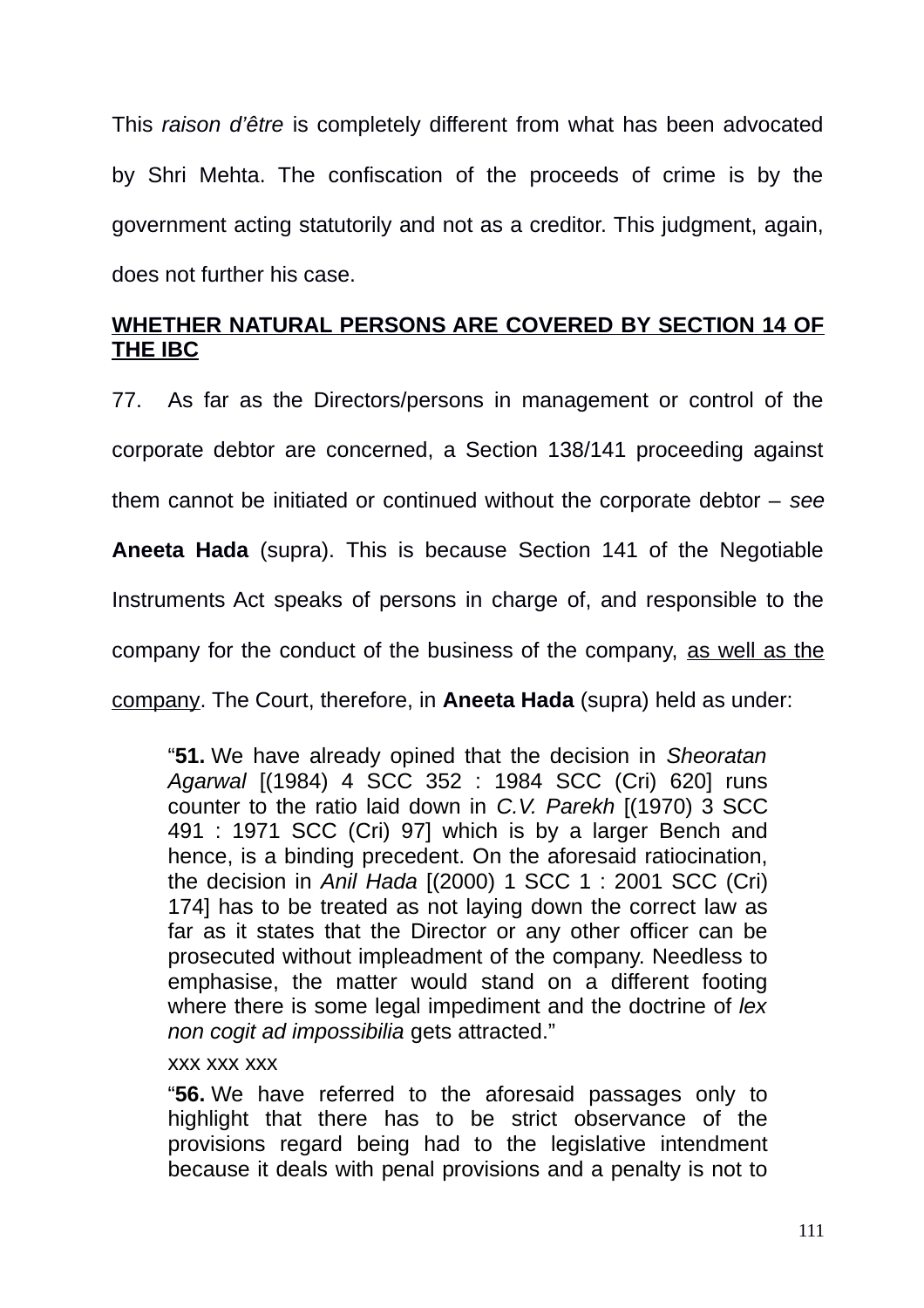be imposed affecting the rights of persons, whether juristic entities or individuals, unless they are arrayed as accused. It is to be kept in mind that the power of punishment is vested in the legislature and that is absolute in Section 141 of the Act which clearly speaks of commission of offence by the company. The learned counsel for the respondents have vehemently urged that the use of the term "as well as" in the Section is of immense significance and, in its tentacle, it brings in the company as well as the Director and/or other officers who are responsible for the acts of the company and, therefore, a prosecution against the Directors or other officers is tenable even if the company is not arraigned as an accused. The words "as well as" have to be understood in the context."

### xxx xxx xxx

"**58.** Applying the doctrine of strict construction, we are of the considered opinion that commission of offence by the company is an express condition precedent to attract the vicarious liability of others. Thus, the words "as well as the company" appearing in the Section make it absolutely unmistakably clear that when the company can be prosecuted, then only the persons mentioned in the other categories could be vicariously liable for the offence subject to the averments in the petition and proof thereof. One cannot be oblivious of the fact that the company is a juristic person and it has its own respectability. If a finding is recorded against it, it would create a concavity in its reputation. There can be situations when the corporate reputation is affected when a Director is indicted.

**59.** In view of our aforesaid analysis, we arrive at the irresistible conclusion that for maintaining the prosecution under Section 141 of the Act, arraigning of a company as an accused is imperative. The other categories of offenders can only be brought in the drag-net on the touchstone of vicarious liability as the same has been stipulated in the provision itself. We say so on the basis of the ratio laid down in *C.V. Parekh* [(1970) 3 SCC 491 : 1971 SCC (Cri) 97] which is a three-Judge Bench decision. Thus, the view expressed in *Sheoratan Agarwal* [(1984) 4 SCC 352 : 1984 SCC (Cri) 620] does not correctly lay down the law and, accordingly, is hereby overruled. The decision in *Anil Hada* [(2000) 1 SCC 1 : 2001 SCC (Cri) 174] is overruled with the qualifier as stated in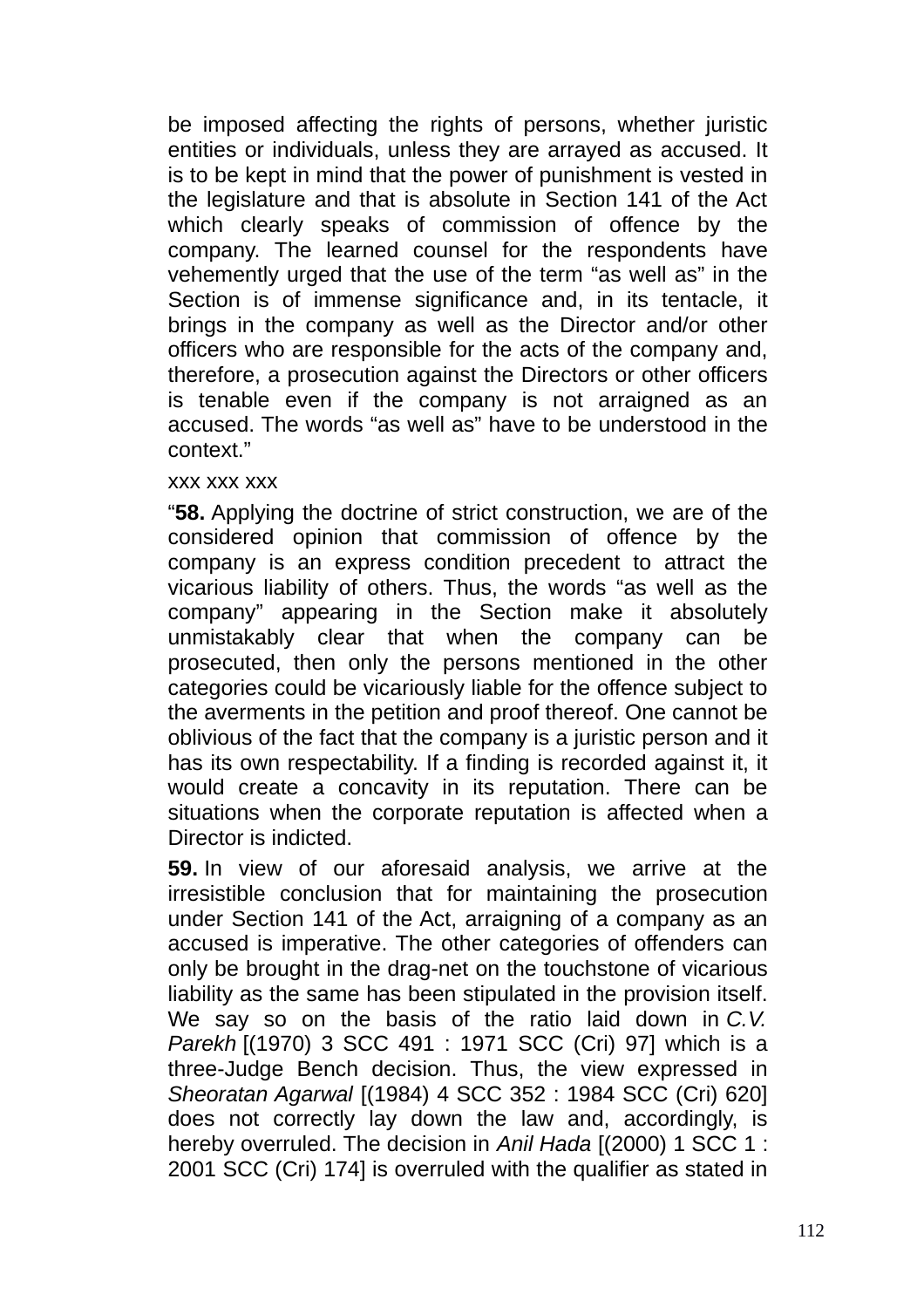para 51. The decision in *Modi Distillery* [(1987) 3 SCC 684 : 1987 SCC (Cri) 632] has to be treated to be restricted to its own facts as has been explained by us hereinabove."

Since the corporate debtor would be covered by the moratorium provision contained in Section 14 of the IBC, by which continuation of Section 138/141 proceedings against the corporate debtor and initiation of Section 138/141 proceedings against the said debtor during the corporate insolvency resolution process are interdicted, what is stated in paragraphs 51 and 59 in **Aneeta Hada** (supra) would then become applicable. The legal impediment contained in Section 14 of the IBC would make it impossible for such proceeding to continue or be instituted against the corporate debtor. Thus, for the period of moratorium, since no Section 138/141 proceeding can continue or be initiated against the corporate debtor because of a statutory bar, such proceedings can be initiated or continued against the persons mentioned in Section 141(1) and (2) of the Negotiable Instruments Act. This being the case, it is clear that the moratorium provision contained in Section 14 of the IBC would apply only to the corporate debtor, the natural persons mentioned in Section 141 continuing to be statutorily liable under Chapter XVII of the Negotiable Instruments Act.

#### **CONCLUSION**

113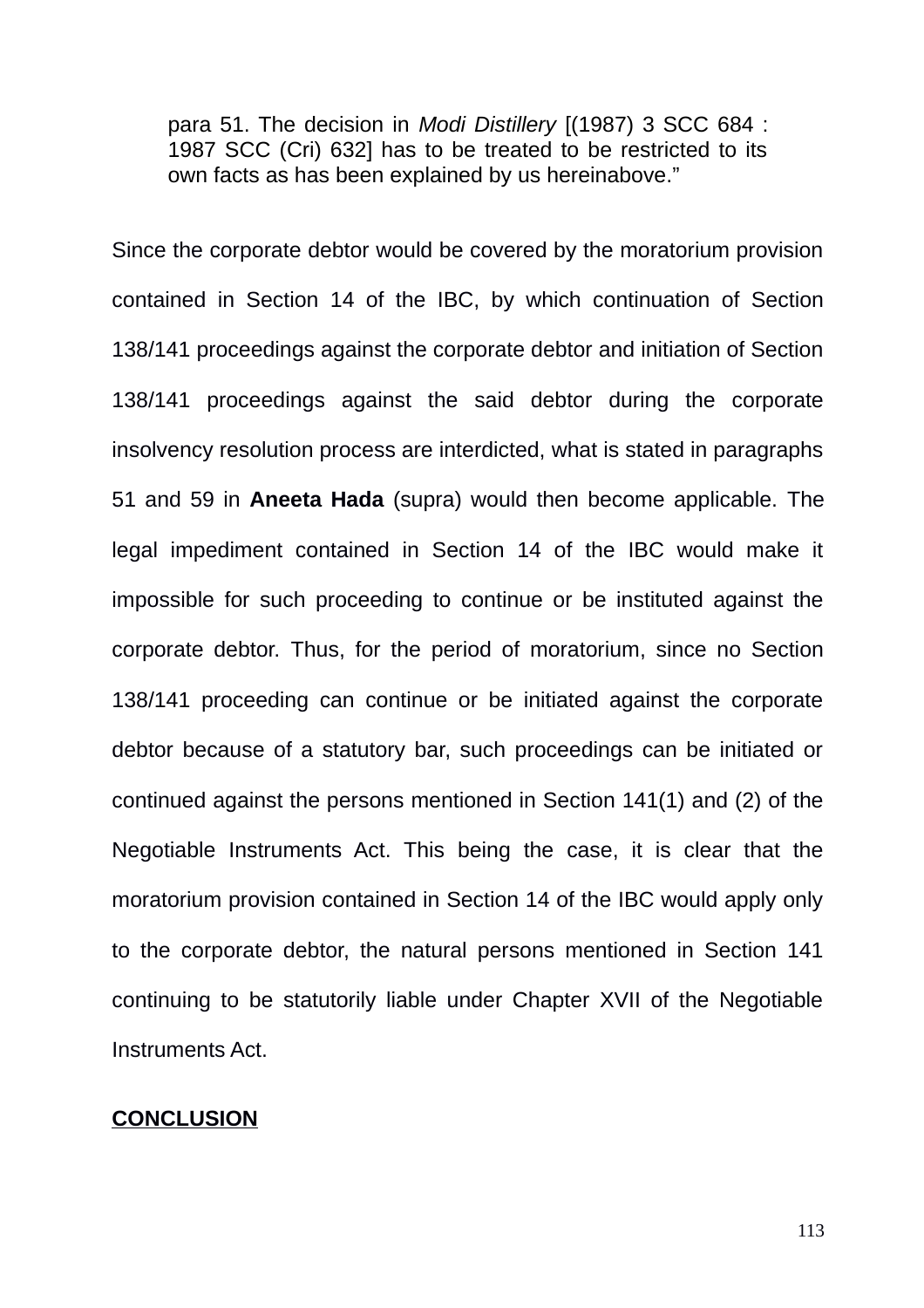78. In conclusion, disagreeing with the Bombay High Court and the Calcutta High Court judgments in **Tayal Cotton Pvt. Ltd. v. State of Maharashtra**, 2018 SCC OnLine Bom 2069 : (2019) 1 Mah LJ 312 and **M/s MBL Infrastructure Ltd. v. Manik Chand Somani**, CRR 3456/2018 (Calcutta High Court; decided on 16.04.2019), respectively, we hold that a Section 138/141 proceeding against a corporate debtor is covered by Section 14(1)(a) of the IBC.

79. Resultantly, the civil appeal is allowed and the judgment under appeal is set aside. However, the Section 138/141 proceedings in this case will continue both against the company as well as the appellants for the reason given by us in paragraph 77 above as well as the fact that the insolvency resolution process does not involve a new management taking over. We may also note that the moratorium period has come to an end in this case.

## **Criminal Appeal arising out of SLP ( Criminal) Diary No.32585 of 2019**

1. Delay condoned. Leave granted.

2. Shri S. Nagamuthu, learned Senior Advocate appearing on behalf of the appellant, has made various submissions before us. Suffice it to state that his first submission is that as a moratorium is imposed against the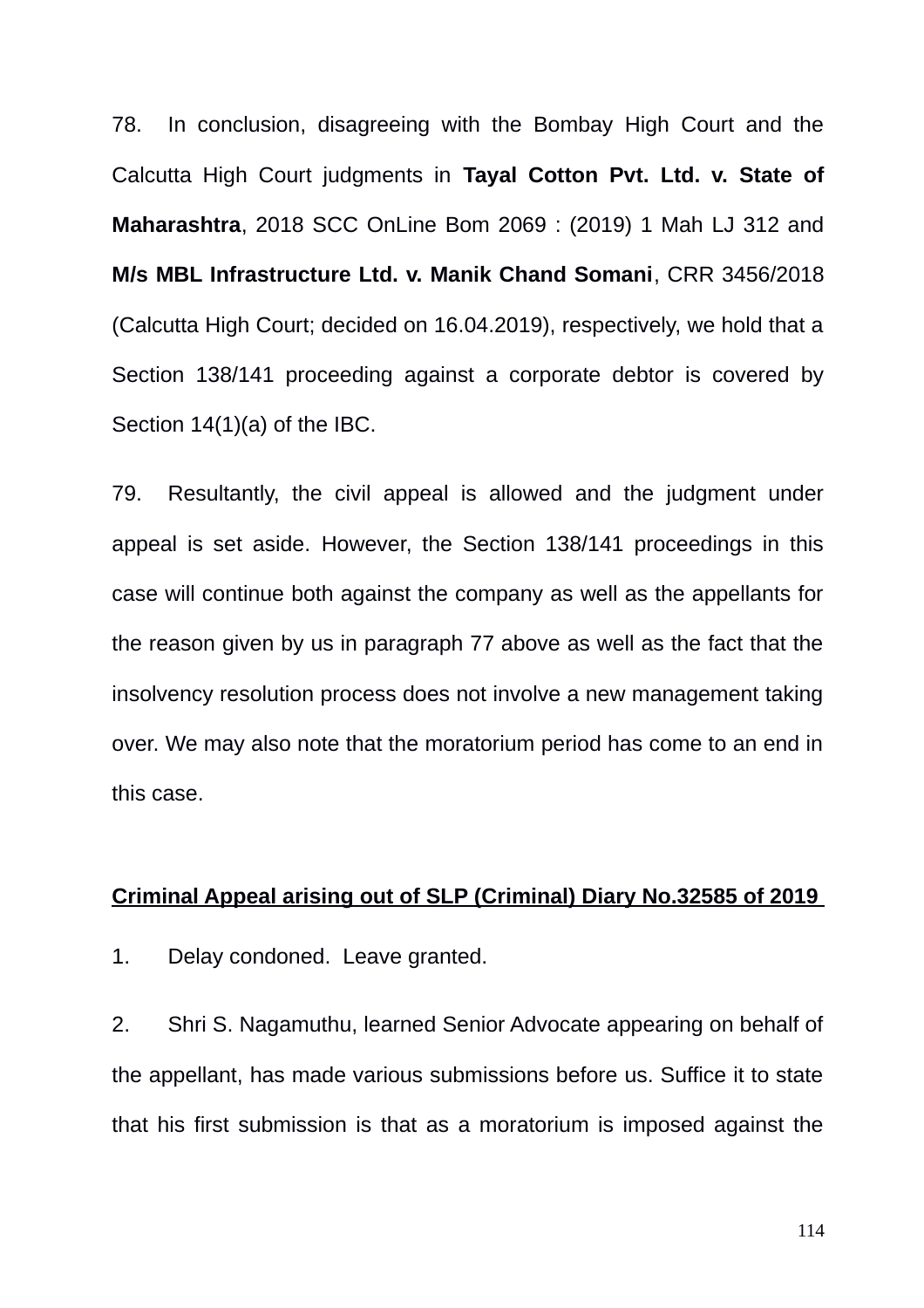corporate debtor w.e.f. 10.07.2017, the Section 138 complaint that was preferred on 19.09.2017 must be quashed.

3. On the facts of this case, three cheques – for INR 25,00,000/- dated 31.05.2017, for INR 25,00,000/- dated 30.06.2017, and for INR 23,51,408/- dated 31.07.2017 were issued by the appellant in favour of the respondent. Before the cheques could be presented for payment, on 10.07.2017, the Adjudicating Authority admitted a petition by an operational creditor under Section 9 of the IBC and imposed a moratorium under Section 14. The three cheques were presented for payment, but were returned citing "insufficient funds" as the reason on 04.08.2017. The legal notice to initiate proceedings under Section 138 of the Negotiable Instruments Act was issued by the respondent on 12.08.2017. As no payment was forthcoming within the time specified, the respondent preferred a complaint against the corporate debtor alone on 19.09.2017.

4. The respondent did not dispute the aforesaid dates, only reiterating that the High Court was right in dismissing a quash petition filed by the appellant under Section 482 of the CrPC.

5. Since the complaint that has been filed in the present case is against the corporate debtor alone, without joining any of the persons in

115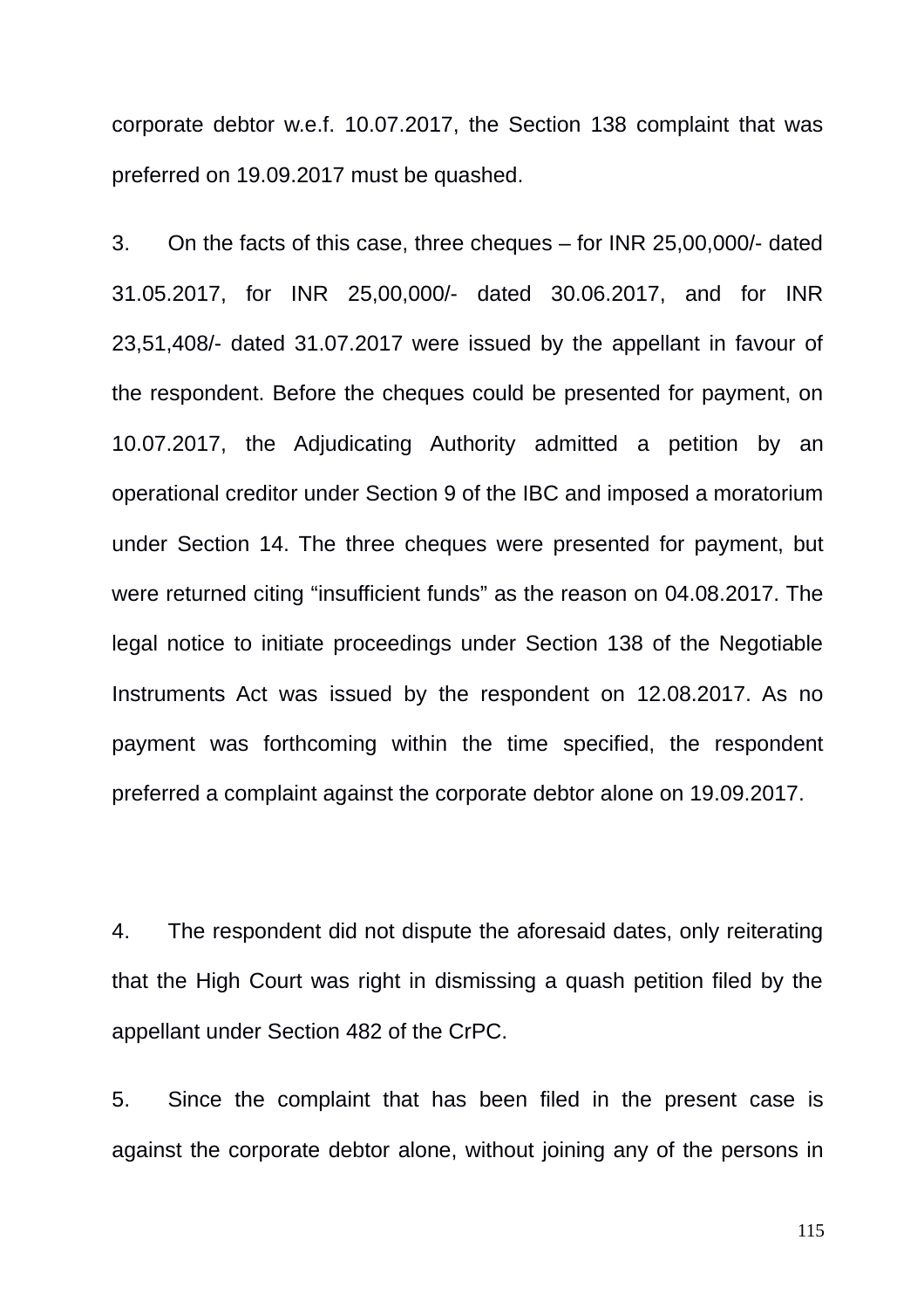charge of and responsible for the conduct of the business of the corporate debtor, the complaint needs to be quashed, given our judgment in Civil Appeal No.10355 of 2018. The judgment under appeal, dated 02.04.2019, is therefore set aside and the appeal is allowed.

## **Criminal Appeals arising out of SLP ( Criminal) Nos.10587/2019, 10857/2019, 10550/2019, 10858/2019, 10860/2019, 10861/2019, 10446/2019.**

1. Leave granted.

2. On the facts of these cases, all the complaints filed by different creditors of the same appellant under Section 138 read with Section 141 of the Negotiable Instruments Act were admittedly filed long before the Adjudicating Authority admitted a petition under Section 7 of the IBC and imposed moratorium on 19.03.2019.

3. Given our judgment in Civil Appeal No.10355 of 2018, the said moratorium order would not cover the appellant in these cases, who is not a corporate debtor, but a Director thereof. Thus, the impugned order issuing a proclamation under Section 82 CrPC cannot be faulted with on this ground. The appeals are therefore dismissed.

### **Criminal Appeal arising out of SLP (Criminal) Nos.2246-2247 of 2020**

1. Leave granted.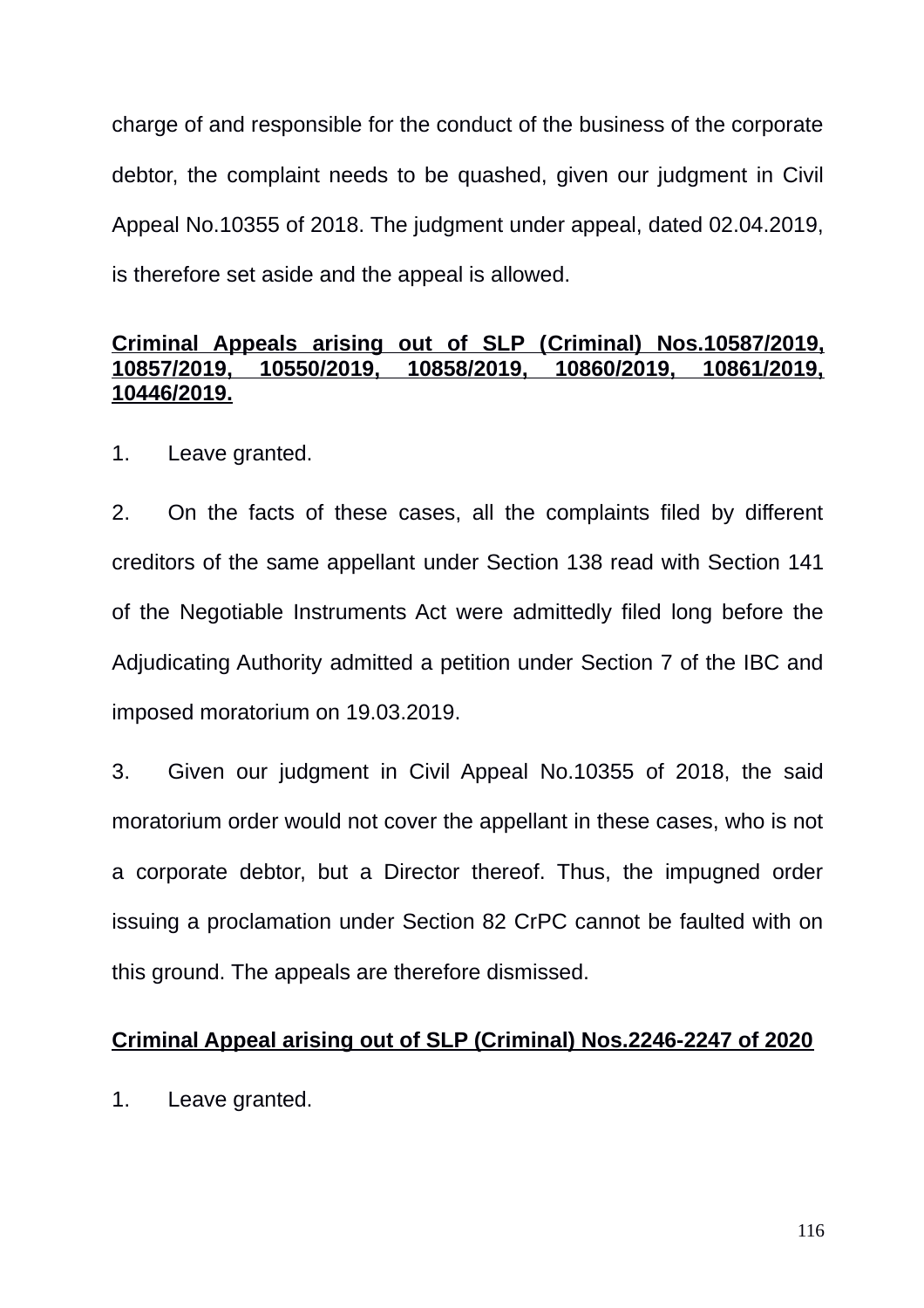2. In this case, the two complaints dated 12.03. 2018 and 14.03.2018 under Section 138 read with Section 141 of the Negotiable Instruments Act were filed by the respondent against the corporate debtor along with persons in charge of and responsible for the conduct of business of the corporate debtor. On 14.02.2020, the Adjudicating Authority admitted a petition under Section 9 of the IBC against the corporate debtor and imposed a moratorium. The impugned interim order dated 20.02.2020 is for the issuance of non-bailable warrants against two of the accused individuals.

3. Given our judgment in Civil Appeal No.10355 of 2018, the moratorium provision not extending to persons other than the corporate debtor, this appeal also stands dismissed.

#### **Criminal Appeal arising out of SLP (Criminal) No.2496 of 2020**

1. Leave granted.

2. In the present case, a complaint under Section 138 read with Section 141 of the Negotiable Instruments Act was filed by Respondent No.1 against the corporate debtor together with its Managing Director and Director on 15.05.2018. It is only thereafter that a petition under Section 9 of the IBC, filed by Respondent No.1, was admitted by the Adjudicating Authority and a moratorium was imposed on 30.10.2018. The impugned judgment dated 16.10.2019 held that a petition under Section 482, CrPC

117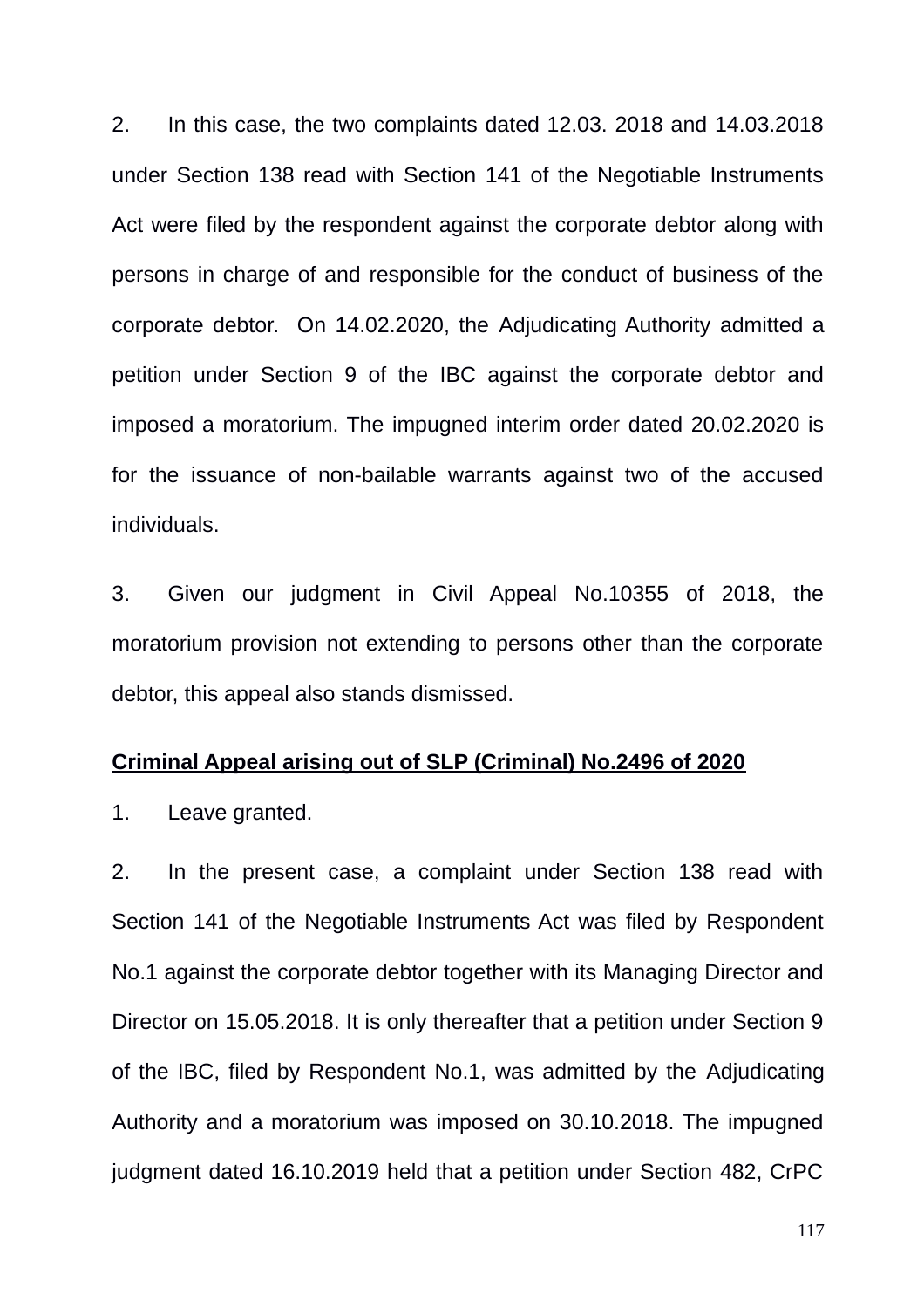to quash the said proceeding would be rejected as Section 14 of the IBC did not apply to Section 138 proceedings.

3. The impugned judgment is set aside in view of our judgment in Civil Appeal No.10355 of 2018, and the complaint is directed to be continued against the Managing Director and Director, respectively.

### **Criminal Appeal arising out of SLP (Criminal) No.3500 of 2020**

1. Leave granted.

2. The complaint in the present case was filed by the respondent on 28.07.2016. An application under Section 7, IBC was admitted by the Adjudicating Authority only on 20.02.2018 and moratorium imposed on the same date. The impugned judgment rejected a petition under Section 482 of the CrPC on the ground that Section 138 proceedings are not covered by Section 14 of the IBC.

3. The impugned judgment is set aside in view of our judgment in Civil Appeal No.10355 of 2018, and the complaint is directed to be continued against the appellant.

## **Criminal Appeal arising out of SLP (Criminal) No.5638-5651/2020, 5653-5668/2020**

Leave granted.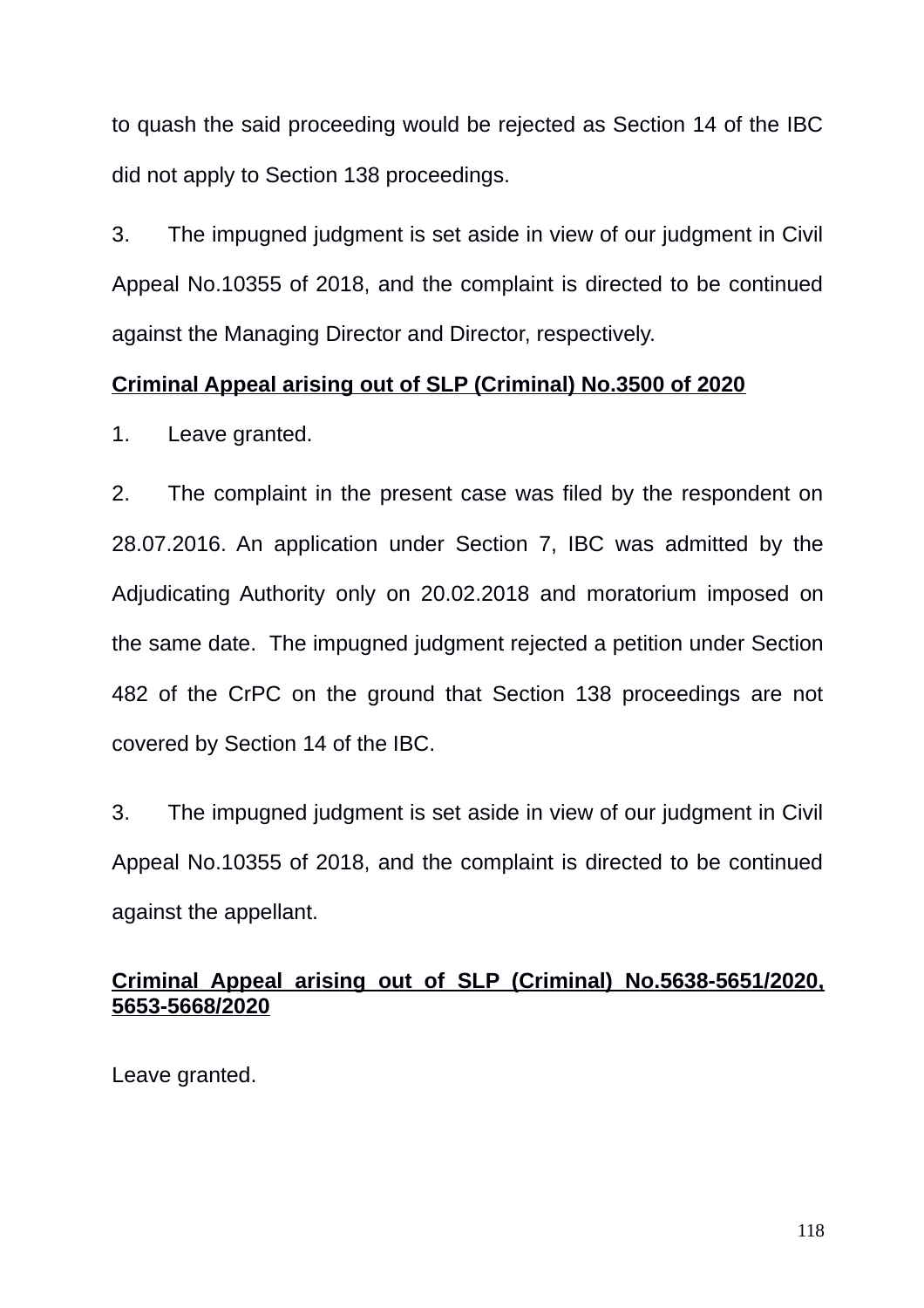In these appeals, the appellants have approached us directly from the learned Magistrate's impugned orders. The learned Magistrate has held that Section 14 of the IBC would not cover proceedings under Section 138 of the Negotiable Instruments Act. As a result, warrants of attachment have been issued under Section 431 read with Section 421 CrPC against various accused persons, including the corporate debtor and persons who are since deceased. While setting aside the impugned judgments, given our judgment in Civil Appeal No.10355 of 2018, we remand these cases to the Magistrate to apply the law laid down by us in Civil Appeal No.10355 of 2018, and thereafter decide all other points that may arise in these cases in accordance with law.

## **Writ Petition (Criminal) Nos.330/2020, 339/2020, Writ Petition (Civil) No.982/2020, Writ Petition (Criminal) Nos.297/2020, 342/2020, Writ Petition (Civil) No.1417/2020, 1439/2020, 18/2021, Writ Petition (Criminal) No.9/2021, 26/2021**.

1. All these writ petitions have been filed under Article 32 of the Constitution of India by erstwhile Directors/persons in charge of and responsible for the conduct of the business of the corporate debtor. They are all premised upon the fact that Section 138 proceedings are covered by Section 14 of the IBC and hence, cannot continue against the corporate debtor and consequently, against the petitioners.